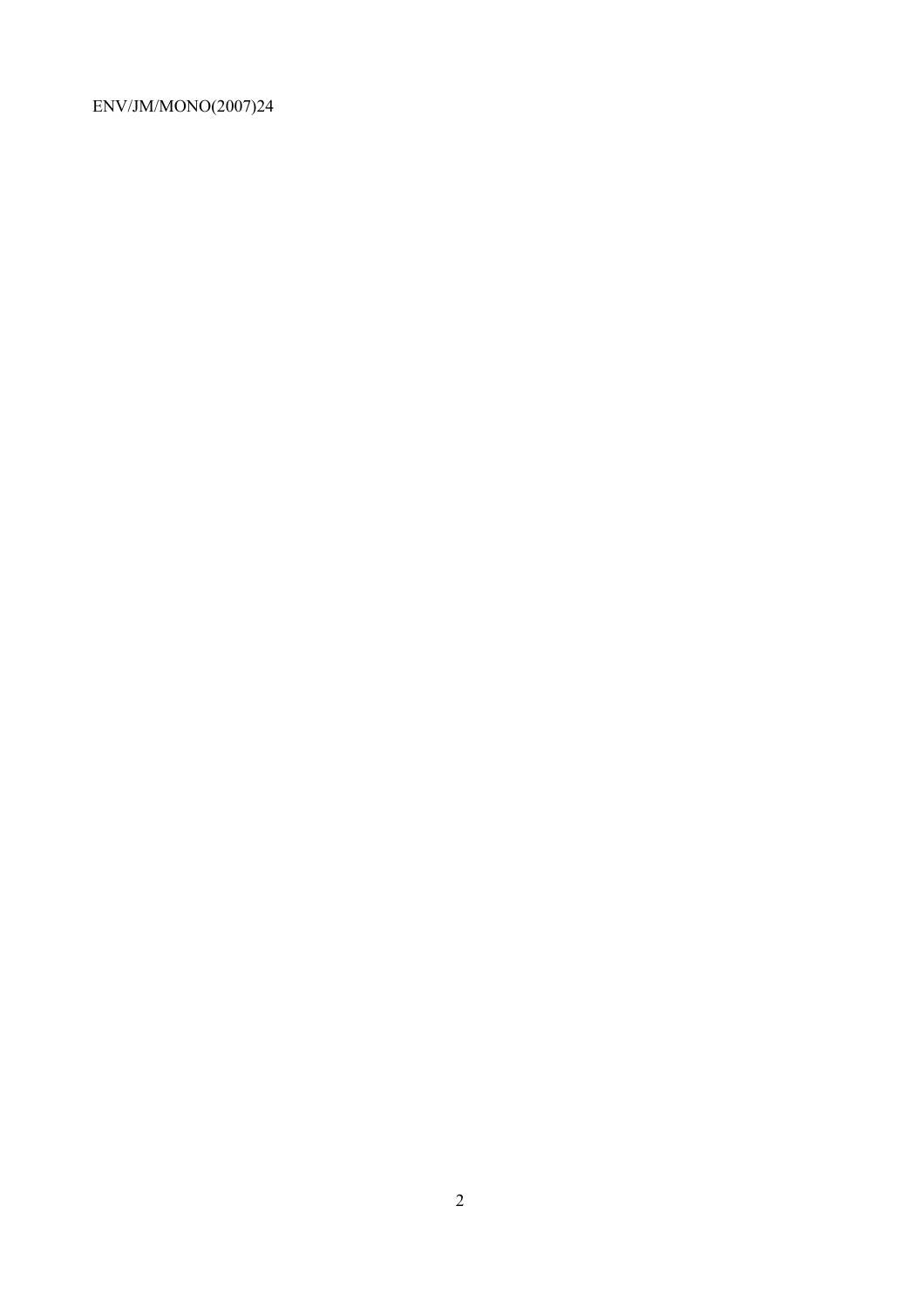# **OECD Environment, Health and Safety Publications**

**Series on Testing and Assessment** 

**No. 77** 

### **FINAL REPORT OF THE VALIDATION OF THE AMPHIBIAN METAMORPHASIS ASSAY: PHASE 2 – MULTI-CHEMICAL INTERLABORATORY STUDY**

**Environment Directorate** 

**Organisation for Economic Co-operation and Development** 

**2007**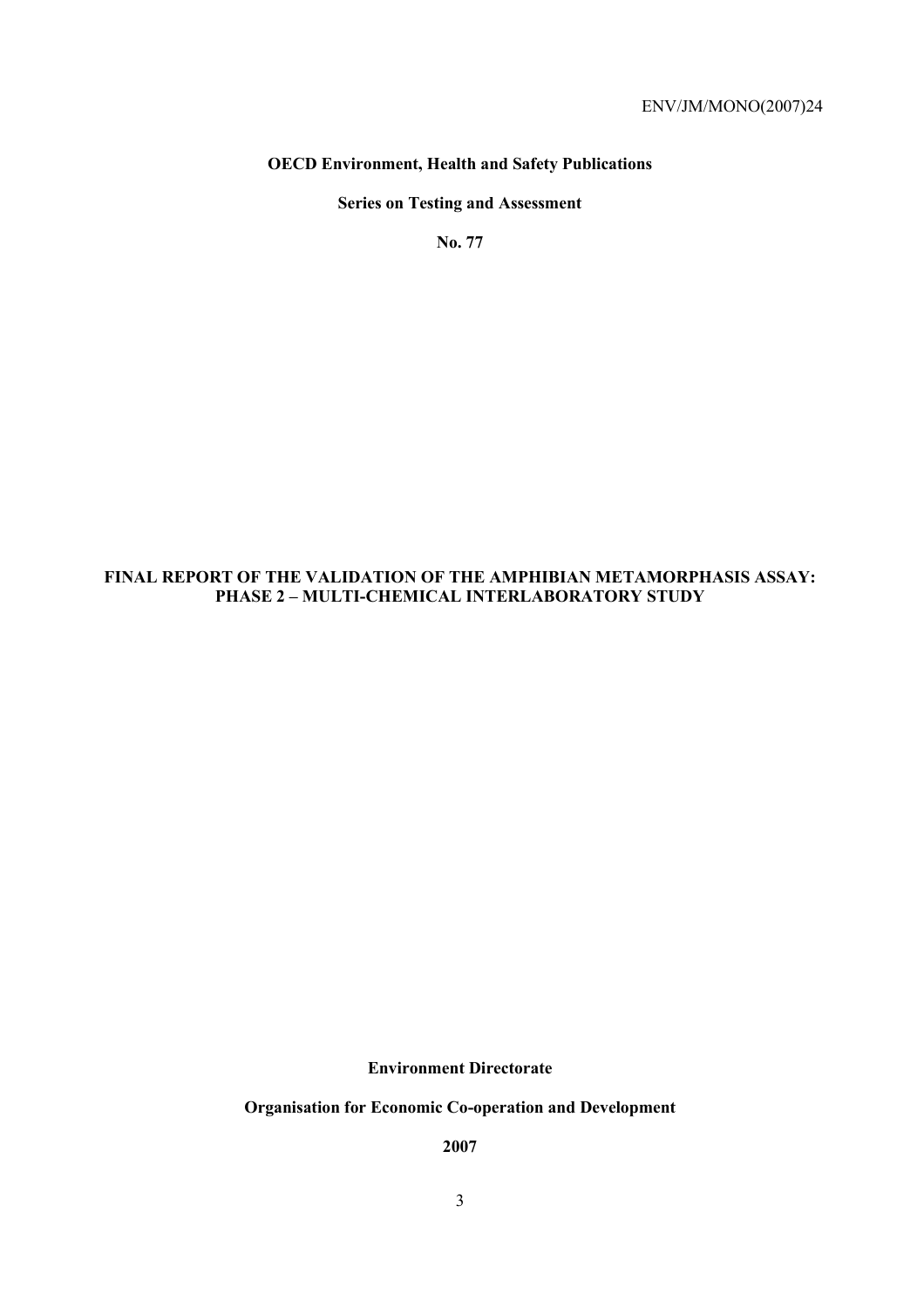#### **Also published in the Series on Testing and Assessment:**

No. 1, *Guidance Document for the Development of OECD Guidelines for Testing of Chemicals (1993; reformatted 1995, revised 2006)*

No. 2, *Detailed Review Paper on Biodegradability Testing (1995)*

No. 3, *Guidance Document for Aquatic Effects Assessment (1995)* 

No. 4, *Report of the OECD Workshop on Environmental Hazard/Risk Assessment (1995)*

No. 5, *Report of the SETAC/OECD Workshop on Avian Toxicity Testing (1996)*

No. 6, *Report of the Final Ring-test of the Daphnia magna Reproduction Test (1997)*

No. 7, *Guidance Document on Direct Phototransformation of Chemicals in Water (1997)* 

No. 8, *Report of the OECD Workshop on Sharing Information about New Industrial Chemicals Assessment (1997)*

No. 9, *Guidance Document for the Conduct of Studies of Occupational Exposure to Pesticides during Agricultural Application (1997)*

No. 10, *Report of the OECD Workshop on Statistical Analysis of Aquatic Toxicity Data (1998)*

No. 11, *Detailed Review Paper on Aquatic Testing Methods for Pesticides and industrial Chemicals (1998)*

No. 12, *Detailed Review Document on Classification Systems for Germ Cell Mutagenicity in OECD Member Countries (1998)*

No. 13, *Detailed Review Document on Classification Systems for Sensitising Substances in OECD Member Countries 1998)*

No. 14, *Detailed Review Document on Classification Systems for Eye Irritation/Corrosion in OECD Member Countries (1998)*

No. 15, *Detailed Review Document on Classification Systems for Reproductive Toxicity in OECD Member Countries (1998)*

No. 16, *Detailed Review Document on Classification Systems for Skin Irritation/Corrosion in OECD Member Countries (1998)*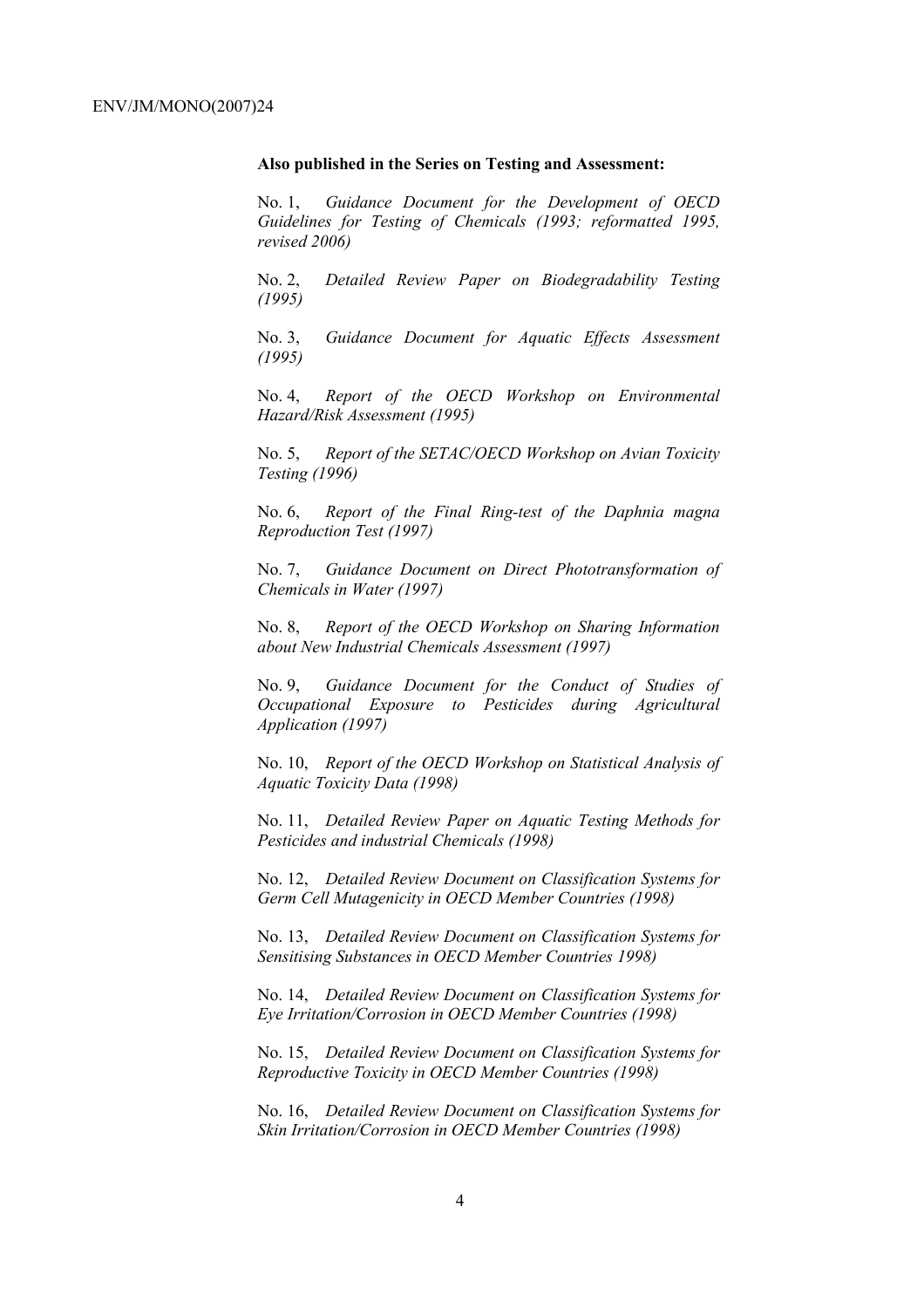No. 17, *Environmental Exposure Assessment Strategies for Existing Industrial Chemicals in OECD Member Countries (1999)*

No. 18, *Report of the OECD Workshop on Improving the Use of Monitoring Data in the Exposure Assessment of Industrial Chemicals (2000)*

No. 19, *Guidance Document on the Recognition, Assessment and Use of Clinical Signs as Humane Endpoints for Experimental Animals used in Safety Evaluation (1999)*

No. 20, *Revised Draft Guidance Document for Neurotoxicity Testing (2004)*

No. 21, *Detailed Review Paper: Appraisal of Test Methods for Sex Hormone Disrupting Chemicals (2000)*

No. 22, *Guidance Document for the Performance of Out-door Monolith Lysimeter Studies (2000)*

No. 23, *Guidance Document on Aquatic Toxicity Testing of Difficult Substances and Mixtures (2000)*

No. 24, *Guidance Document on Acute Oral Toxicity Testing (2001)*

No. 25, *Detailed Review Document on Hazard Classification Systems for Specifics Target Organ Systemic Toxicity Repeated Exposure in OECD Member Countries (2001)*

No. 26, *Revised Analysis of Responses Received from Member Countries to the Questionnaire on Regulatory Acute Toxicity Data Needs (2001)*

No 27, *Guidance Document on the Use of the Harmonised System for the Classification of Chemicals Which are Hazardous for the Aquatic Environment (2001)*

No 28, *Guidance Document for the Conduct of Skin Absorption Studies (2004)*

No 29, *Guidance Document on Transformation/Dissolution of Metals and Metal Compounds in Aqueous Media (2001)*

No 30, *Detailed Review Document on Hazard Classification Systems for Mixtures (2001)*

No 31, *Detailed Review Paper on Non-Genotoxic Carcinogens Detection: The Performance of In-Vitro Cell Transformation Assays (2007)*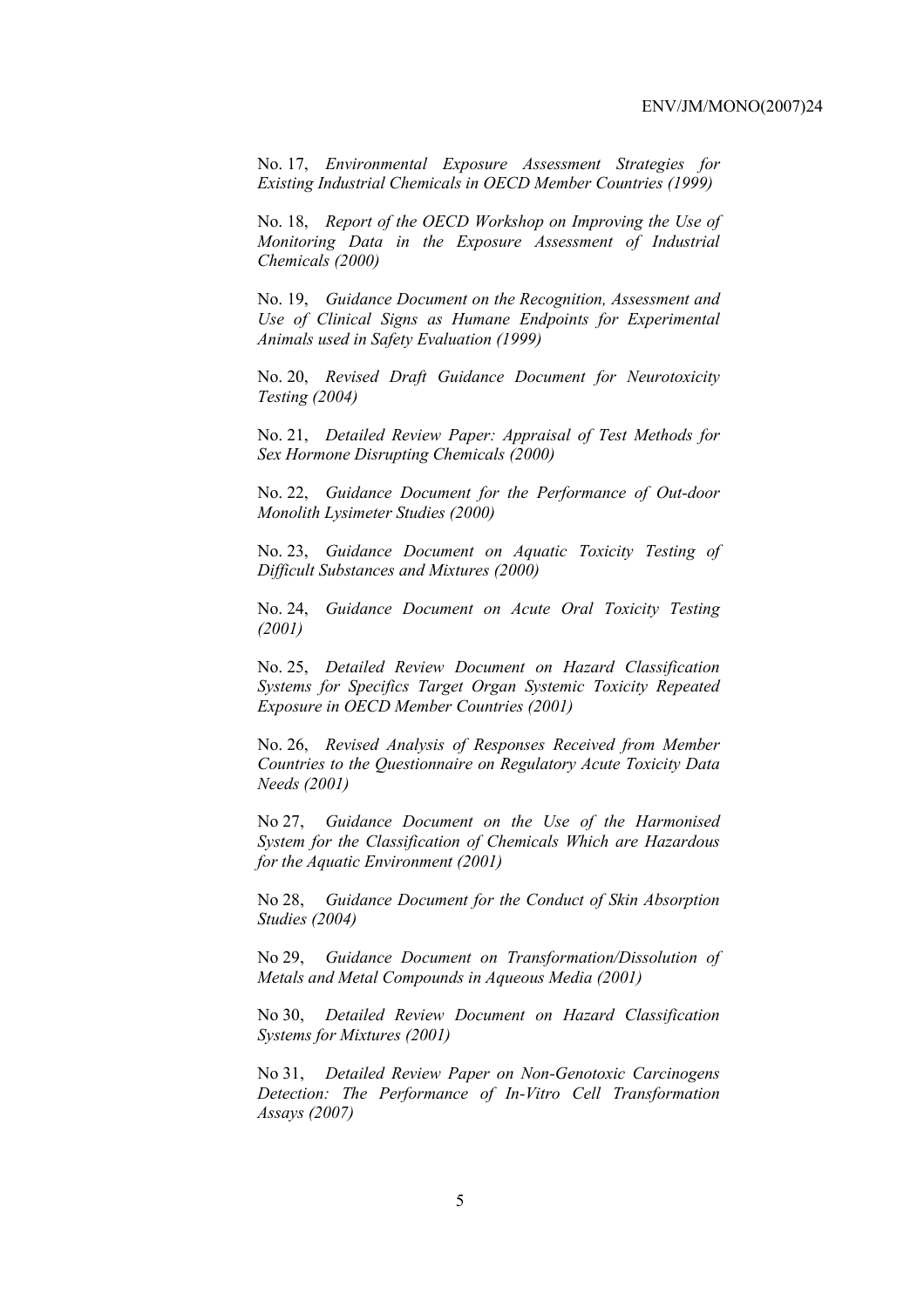No. 32, *Guidance Notes for Analysis and Evaluation of Repeat-Dose Toxicity Studies (2000)*

No. 33, *Harmonised Integrated Classification System for Human Health and Environmental Hazards of Chemical Substances and Mixtures (2001)*

No. 34, *Guidance Document on the Development, Validation and Regulatory Acceptance of New and Updated Internationally Acceptable Test Methods in Hazard Assessment (2005)*

No. 35, *Guidance notes for analysis and evaluation of chronic toxicity and carcinogenicity studies (2002)*

No. 36, *Report of the OECD/UNEP Workshop on the use of Multimedia Models for estimating overall Environmental Persistence and long range Transport in the context of PBTS/POPS Assessment (2002)*

No. 37, *Detailed Review Document on Classification Systems for Substances Which Pose an Aspiration Hazard (2002)*

No. 38, *Detailed Background Review of the Uterotrophic Assay Summary of the Available Literature in Support of the Project of the OECD Task Force on Endocrine Disrupters Testing and Assessment (EDTA) to Standardise and Validate the Uterotrophic Assay (2003)*

No. 39, *Guidance Document on Acute Inhalation Toxicity Testing (in preparation)*

No. 40, *Detailed Review Document on Classification in OECD Member Countries of Substances and Mixtures Which Cause Respiratory Tract Irritation and Corrosion (2003)*

No. 41, *Detailed Review Document on Classification in OECD Member Countries of Substances and Mixtures which in Contact with Water Release Toxic Gases (2003)*

No. 42, *Guidance Document on Reporting Summary Information on Environmental, Occupational and Consumer Exposure (2003)*

No. 43, *Draft Guidance Document on Reproductive Toxicity Testing and Assessment (in preparation)*

No. 44, *Description of Selected Key Generic Terms Used in Chemical Hazard/Risk Assessment (2003)* 

No. 45, *Guidance Document on the Use of Multimedia Models for Estimating Overall Environmental Persistence and Long-range Transport (2004)*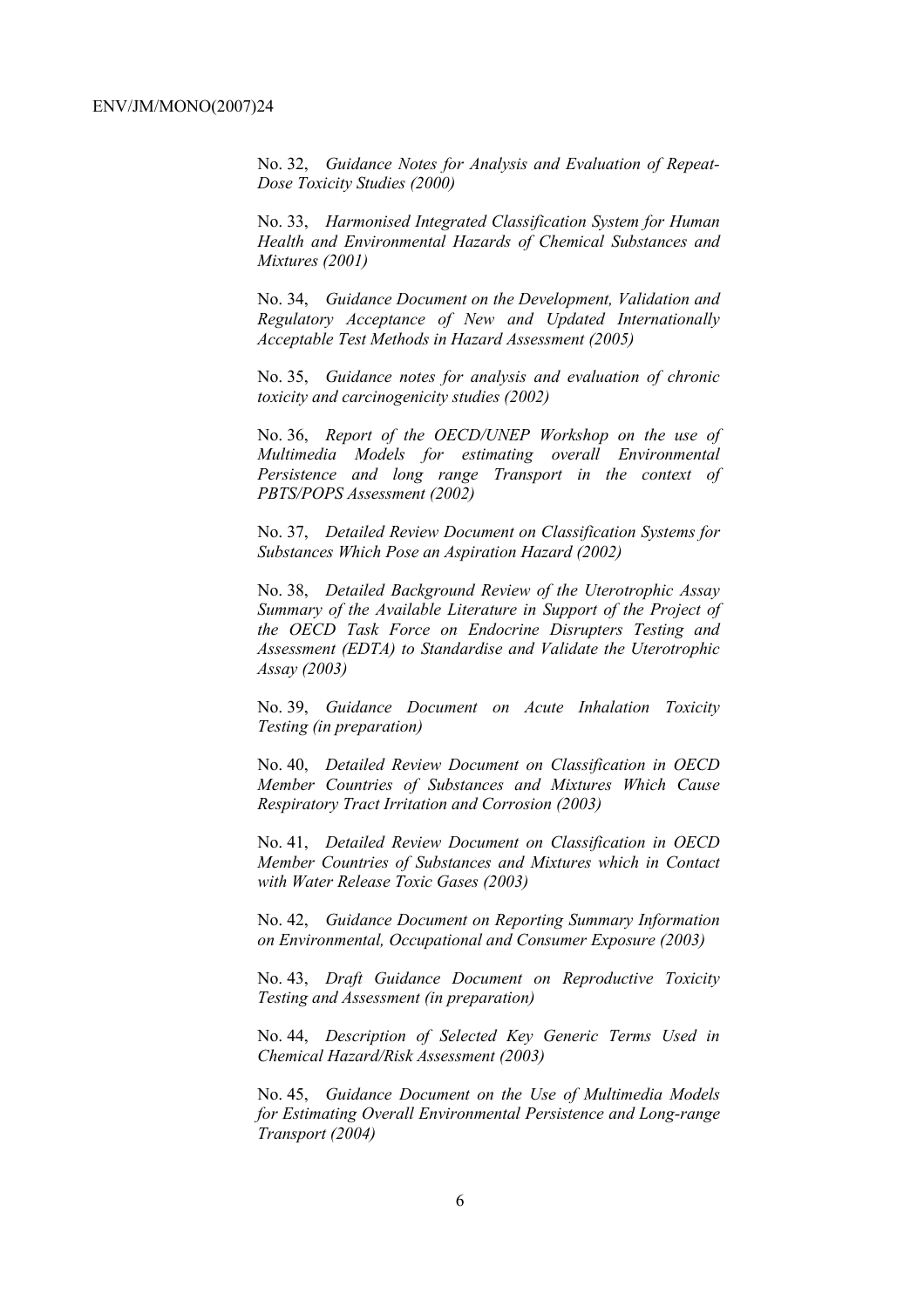No. 46*, Detailed Review Paper on Amphibian Metamorphosis Assay for the Detection of Thyroid Active Substances (2004)* 

No. 47, *Detailed Review Paper on Fish Screening Assays for the Detection of Endocrine Active Substances (2004)* 

No. 48, *New Chemical Assessment Comparisons and Implications for Work sharing (2004)* 

No. 49*, Report from the Expert Group on (Quantitative) Structure-Activity Relationships [(Q)SARs] on the Principles for the Validation of (Q)SARs (2004)* 

No. 50*, Report of the OECD/IPCS Workshop on Toxicogenomics (2005)* 

No. 51*, Approaches to Exposure Assessment in OECD Member Countries: Report from the Policy Dialogue on Exposure Assessment in June 2005 (2006)* 

No. 52*, Comparison of emission estimation methods used in Pollutant Release and Transfer Registers (PRTRs) and Emission Scenario Documents (ESDs): Case study of pulp and paper and textile sectors (2006)* 

No. 53*, Guidance Document on Simulated Freshwater Lentic Field Tests (Outdoor Microcosms and Mesocosms) (2006)* 

No. 54*, Current Approaches in the Statistical Analysis of Ecotoxicity Data: A Guidance to Application (2006)* 

No. 55*, Detailed Review Paper on Aquatic Arthropods in Life Cycle Toxicity Tests with an Emphasis on Developmental, Reproductive and Endocrine Disruptive Effects (2006)* 

No. 56, *Guidance Document on the Breakdown of Organic Matter in Litter Bags (2006)* 

No. 57, *Detailed Review Paper on Thyroid Hormone Disruption Assays (2006)* 

No. 58, *Report on the Regulatory Uses and Applications in OECD Member Countries of (Quantitative) Structure-Activity Relationship [(Q)SAR] Models in the Assessment of New and Existing Chemicals (2006)* 

No. 59, *Report of the Validation of the Updated Test Guideline 407: Repeat Dose 28-Day Oral Toxicity Study in Laboratory Rats (2006)*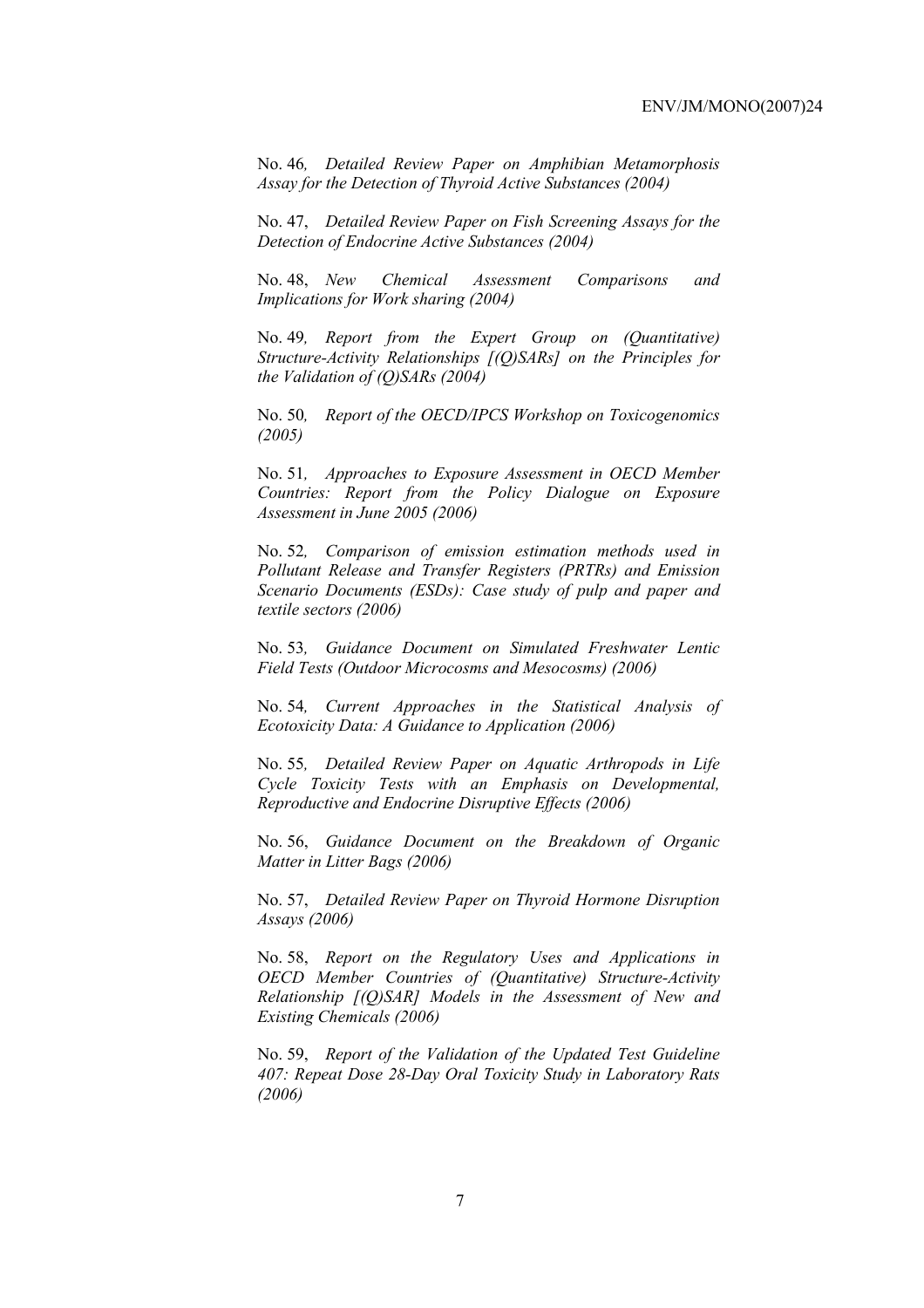No. 60, *Report of the Initial Work Towards the Validation of the 21-Day Fish Screening Assay for the Detection of Endocrine Active Substances (Phase 1A) (2006)* 

No. 61, *Report of the Validation of the 21-Day Fish Screening Assay fort he Detection of Endocrine Active Substances (Phase 1B) (2006)* 

No. 62*, Final OECD Report of the Initial Work Towards the Validation of the Rat Hershberger Assay: Phase-1, Androgenic Response to Testosterone Propionate, and Anti-Androgenic Effects of Flutamide (2006)* 

No. 63, *Guidance Document on the Definition of Residue (2006)* 

No. 64, *Guidance Document on Overview of Residue Chemistry Studies (2006)* 

No. 65, *OECD Report of the Initial Work Towards the Validation of the Rodent Uterotrophic Assay – Phase One (2006)* 

No. 66, *OECD Report of the Validation of the Rodent Uterotrophic Bioassay - Phase 2: Testing of Potent and Weak Oestrogen Agonists by Multiple Laboratories (2006)* 

No. 67, *Additional Data Supporting the Test Guideline on the Uterotrophic Bioassay in Rodents (2007)* 

No. 68, *Summary Report of the Uterotrophic Bioassay Peer Review Panel, including Agreement of the Working Group of the National Coordinators of the Test Guidelines Programme on the Follow-up of this Report (2006)*

No 69, *Guidance Document on the Validation of (Quantitative) Structure-Activity Relationship [(Q)SAR] Models (2007)* 

No. 70, *Report on Preparation of GHS Implementation by the OECD Countries (2007)* 

No. 71, *Guidance Document on the Uterotrophic Bioassay – Procedure to Test for Antioestrogenicity (2007)* 

No. 72, *Guidance Document on Pesticide Residue analytical Methods (2007)* 

No. 73, *Report of the Validation of the Rat Hershberger Assay: Phase 3: Coded testing of Androgen Agonists, Androgen Antagonists and Negative Reference Chemicals by Multiple Laboratories. Surgical Castrate Model Protocol (2007)* 

No. 74, *Detailed Review Paper for Avian Two-generation Testing (2007)*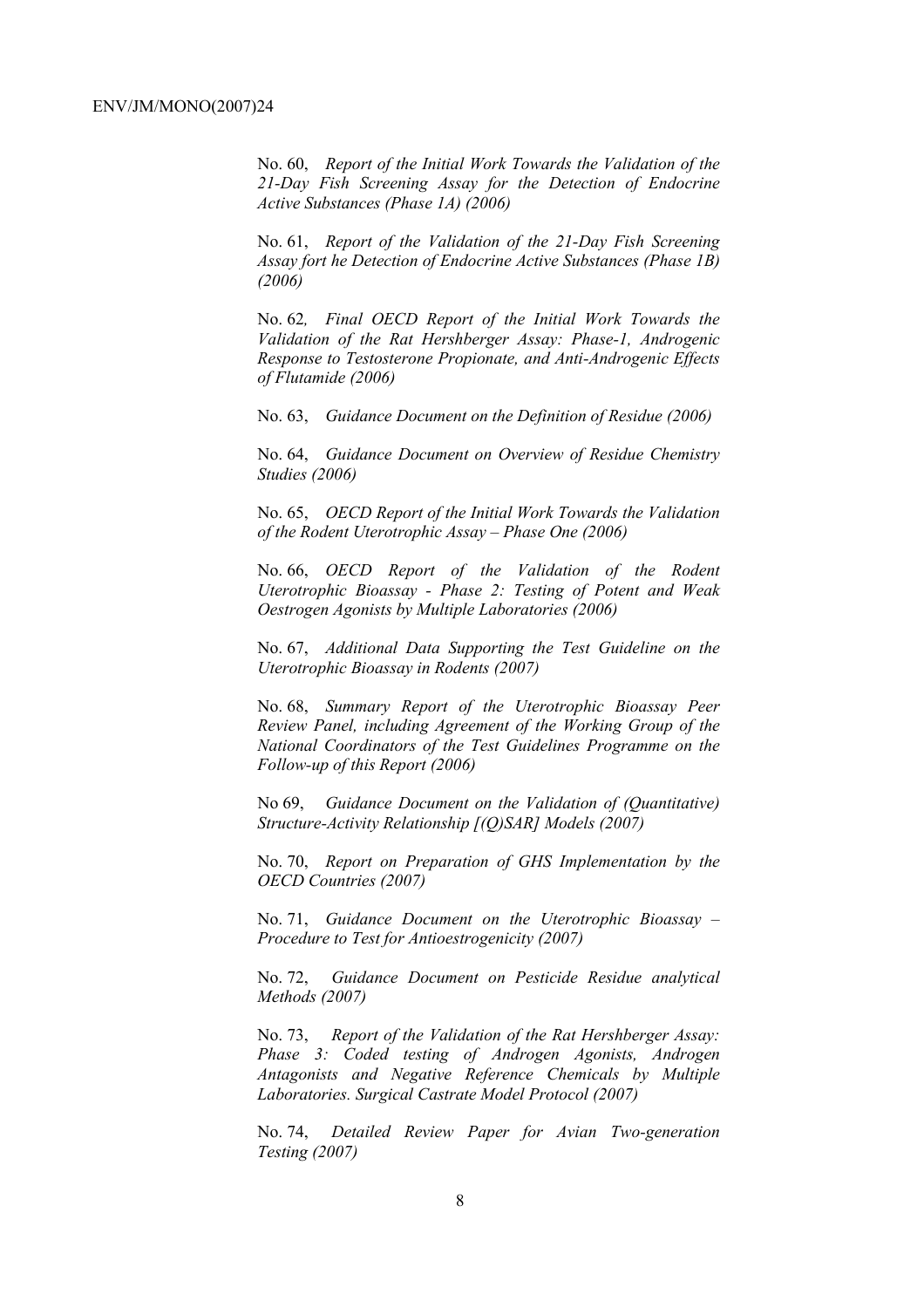No. 75, *Guidance Document on the Honeybee (*Apis Mellifera L*.) Brood Test under Semi-field Conditions (2007)* 

No. 76, *Final Report of the Validation of the Amphibian Metamorphosis Assay for the Detection of Thyroid Active Substances: Phase 1 – Optimisation of the Test Protocol (2007)* 

No. 77, *Final Report of the Validation of the Amphibian Metamorphosis Assay: Phase 2 – Multi-chemical Interlaboratory Study (2007)*

No. 78, *Final Report of the Validation of the 21-Day Fish Screening Assay for the Detection of Endocrine Active Substances. Phase 2: Testing Negative Substances (2007)* 

#### **© OECD 2007**

Applications for permission to reproduce or translate all or part of this material should be made to: Head of Publications Service, OECD, 2 rue André-Pascal, 75775 Paris Cedex 16, France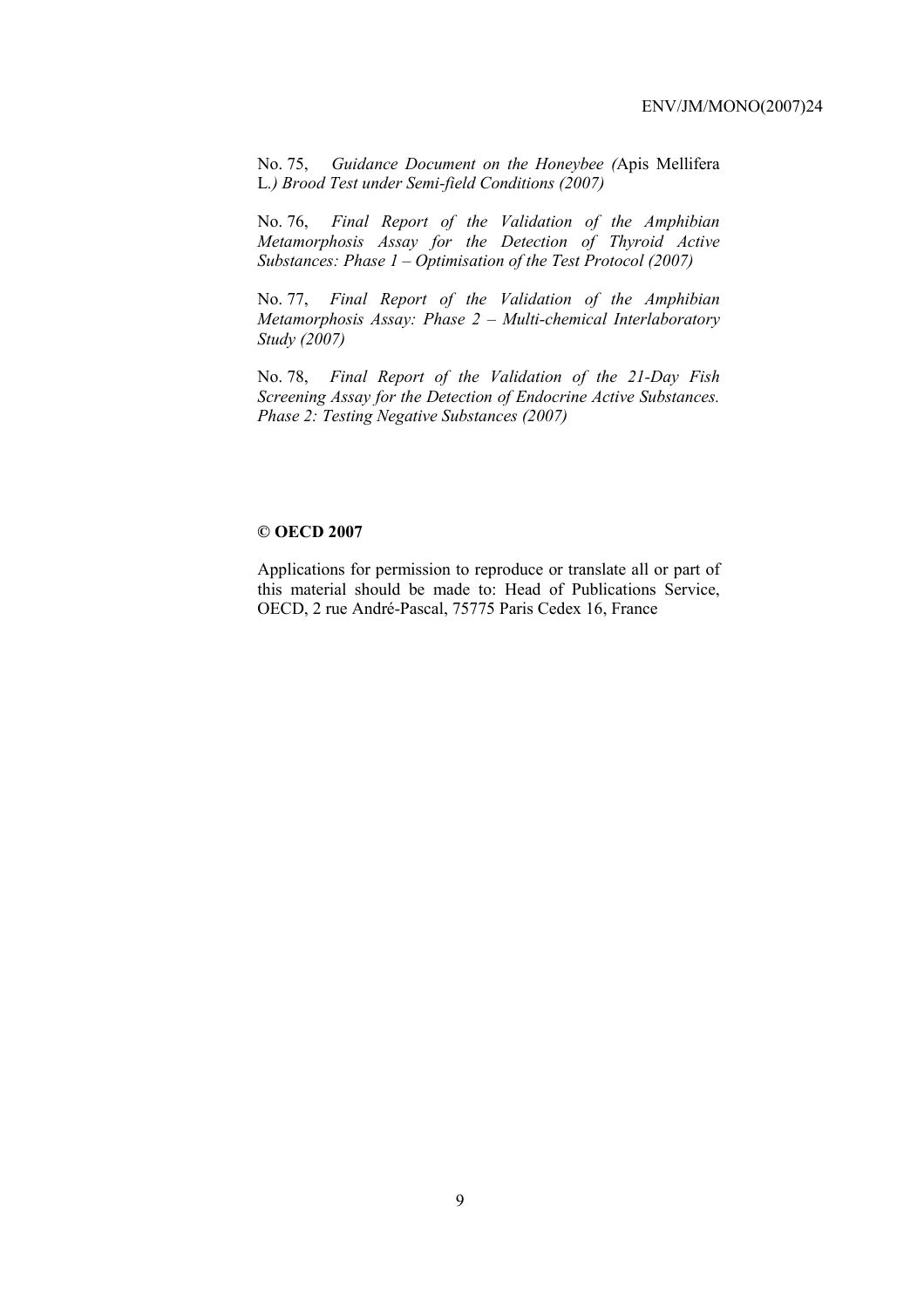#### **ABOUT THE OECD**

The Organisation for Economic Co-operation and Development (OECD) is an intergovernmental organisation in which representatives of 30 industrialised countries in North America, Europe and the Asia and Pacific region, as well as the European Commission, meet to co-ordinate and harmonise policies, discuss issues of mutual concern, and work together to respond to international problems. Most of the OECD's work is carried out by more than 200 specialised committees and working groups composed of member country delegates. Observers from several countries with special status at the OECD, and from interested international organisations, attend many of the OECD's workshops and other meetings. Committees and working groups are served by the OECD Secretariat, located in Paris, France, which is organised into directorates and divisions.

The Environment, Health and Safety Division publishes free-of-charge documents in ten different series: Testing and Assessment; Good Laboratory Practice and Compliance Monitoring; Pesticides and Biocides; Risk Management; Harmonisation of Regulatory Oversight in Biotechnology; Safety of Novel Foods and Feeds; Chemical Accidents; Pollutant Release and Transfer Registers; Emission Scenario Documents; and the Safety of Manufactured Nanomaterials. More information about the Environment, Health and Safety Programme and EHS publications is available on the OECD's World Wide Web site (http://www.oecd.org/ehs/).

**This publication was developed in the IOMC context. The contents do not necessarily reflect the views or stated policies of individual IOMC Participating Organizations.** 

**The Inter-Organisation Programme for the Sound Management of Chemicals (IOMC) was established in 1995 following recommendations made by the 1992 UN Conference on Environment and Development to strengthen co-operation and increase international coordination in the field of chemical safety. The participating organisations are FAO, ILO, OECD, UNEP, UNIDO, UNITAR and WHO. The World Bank and UNDP are observers. The purpose of the IOMC is to promote co-ordination of the policies and activities pursued by the Participating Organisations, jointly or separately, to achieve the sound management of chemicals in relation to human health and the environment.**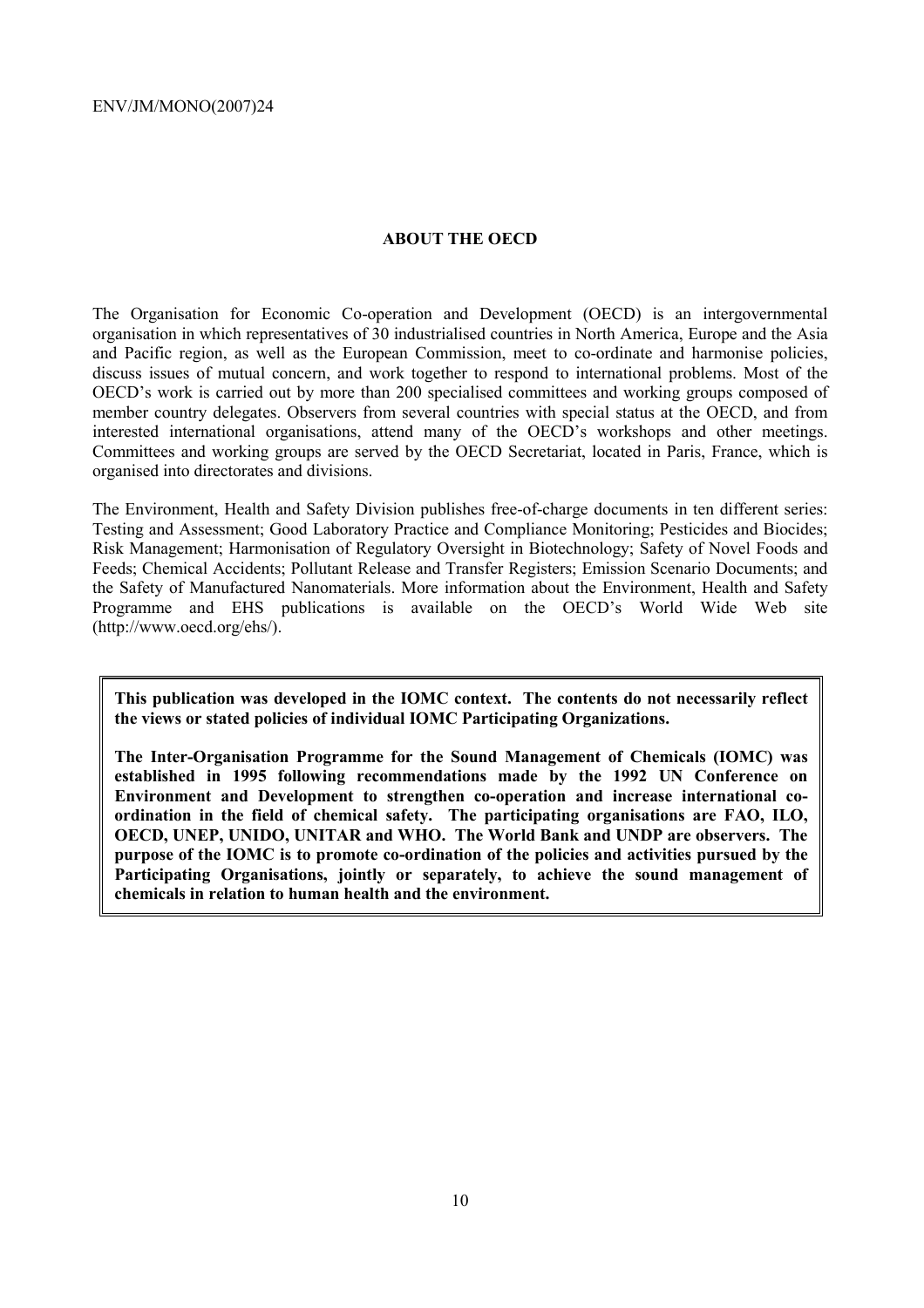**This publication is available electronically, at no charge. For this and many other Environment, Health and Safety publications, consult the OECD's World Wide Web site (www.oecd.org/ehs/)** 

**or contact:** 

**OECD Environment Directorate, Environment, Health and Safety Division** 

> **2 rue André-Pascal 75775 Paris Cedex 16 France**

**Fax: (33-1) 44 30 61 80 E-mail: ehscont@oecd.org**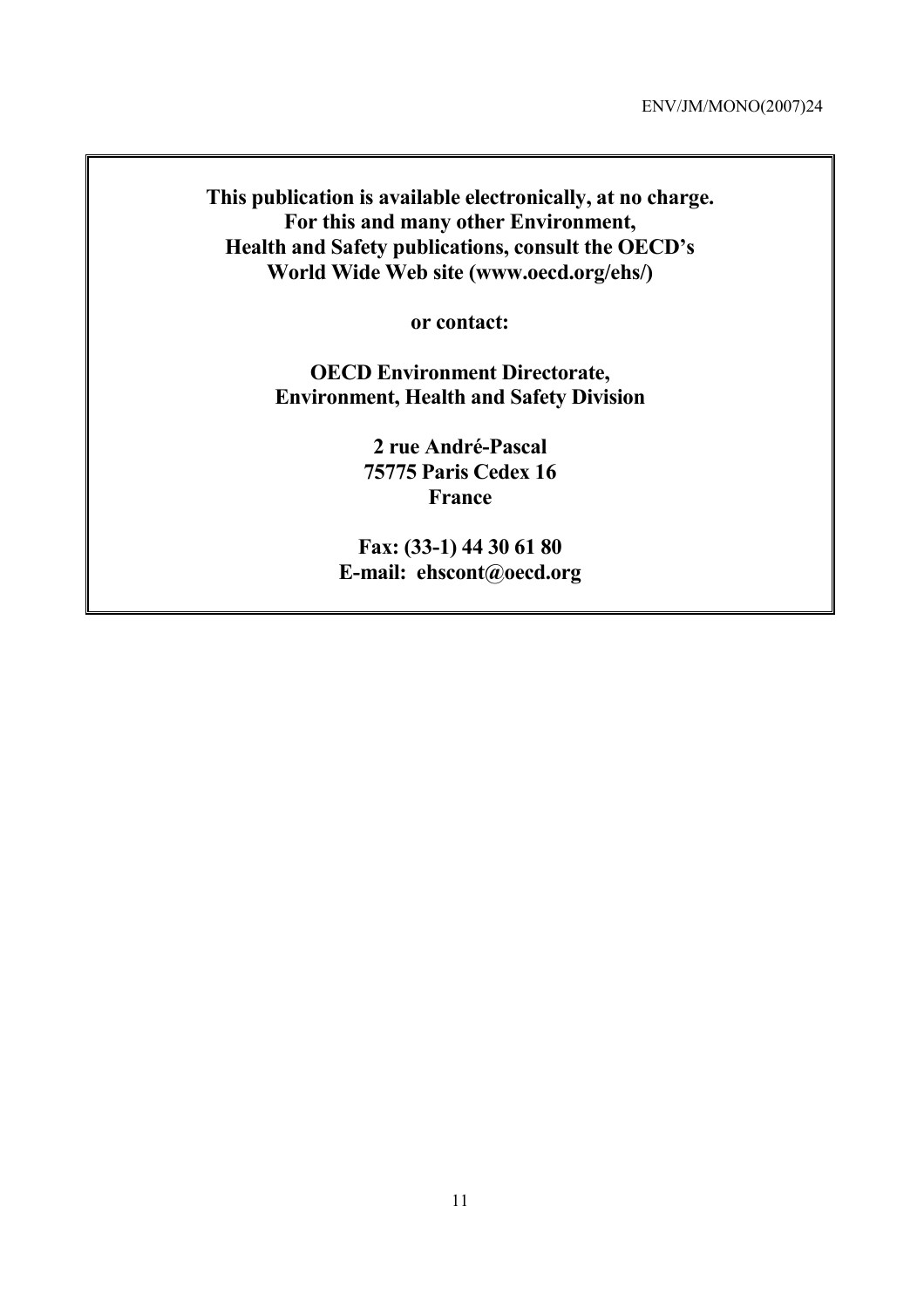#### **FOREWORD**

 This document presents the report of the Phase 2 of the validation of the amphibian metamorphosis assay. The amphibian metamorphosis assay was included in the OECD conceptual framework for the testing and assessment of endocrine disrupting chemicals, for the detection of thyroid active substances in aquatic vertebrates.

 Following the Phase 1 outcome described in a separate report, a second expert meeting was held in Paris (June 2004) to discuss the results of Phase 1 and make plans for further validation work. The Phase 2 was a multi-chemical inter-laboratory study for the evaluation of the relevance and reproducibility of the assay. A single protocol was used by all participating laboratories. The proposal for Phase 2 was presented to the Validation Management Group on Ecotoxicity Testing (VMG-eco) in December 2004, together with the report from Phase 1. After a few modifications to the proposal, the Phase 2 experimental work started mid-2005 and was completed in all laboratories in 2006. Extensive work was undertaken during the data analysis, in particular for power simulations on the most important endpoints of the assay. A brief summary of the power properties investigated is available in the report. The draft report of the Phase 2 was presented to the VMG-eco in January 2007. The Task Force on Endocrine Disrupters Testing and Assessment and the Working Group of National Coordinators of the Test Guidelines Programme endorsed the final draft of the report at its  $19<sup>th</sup>$  meeting (28-30 March 2007).

 The report of the Phase 1 of the validation was also presented to the EDTA Task Force and the WNT. The Phase 1 and the Phase 2 reports have to be considered together, in a logical step-wise approach towards the validation of the assay.

 This document is published on the responsibility of the Joint Meeting of the Chemicals Committee and Working Party on Chemicals, Pesticides and Biotechnology.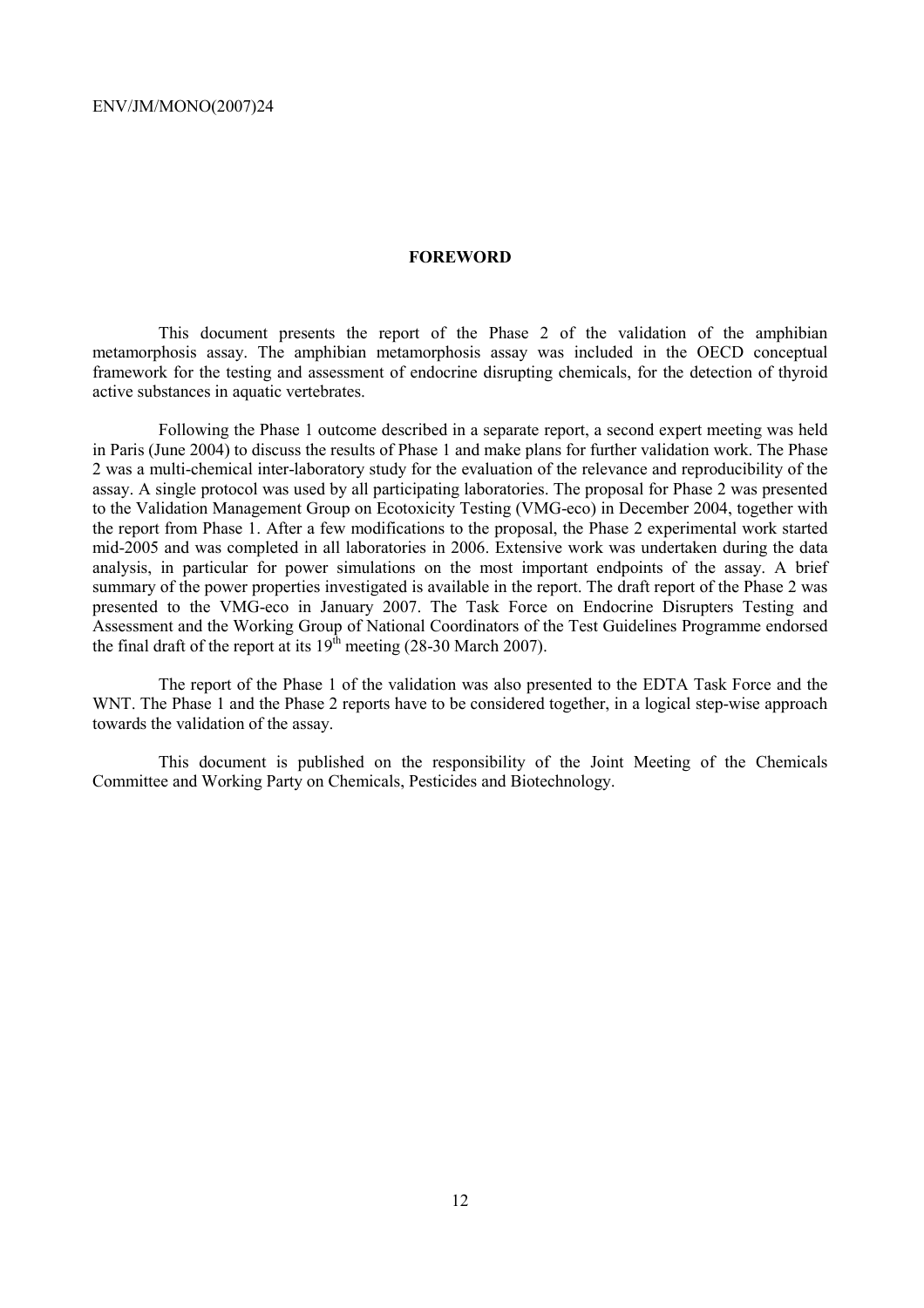# **TABLE OF CONTENTS**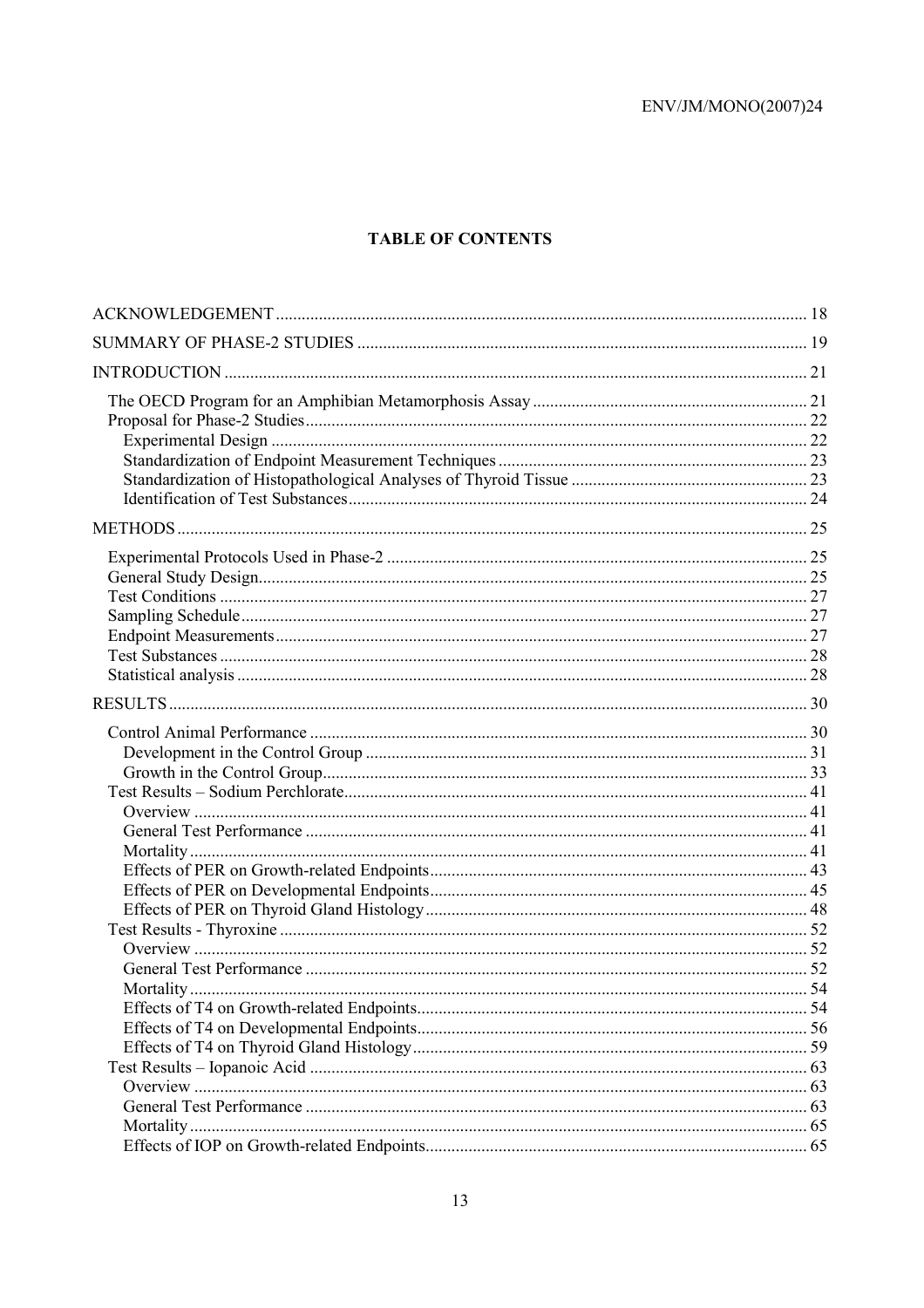| INVESTIGATION OF THE POWER PROPERTIES OF IMPORTANT ENDPOINTS OF THE |  |
|---------------------------------------------------------------------|--|
|                                                                     |  |
|                                                                     |  |
|                                                                     |  |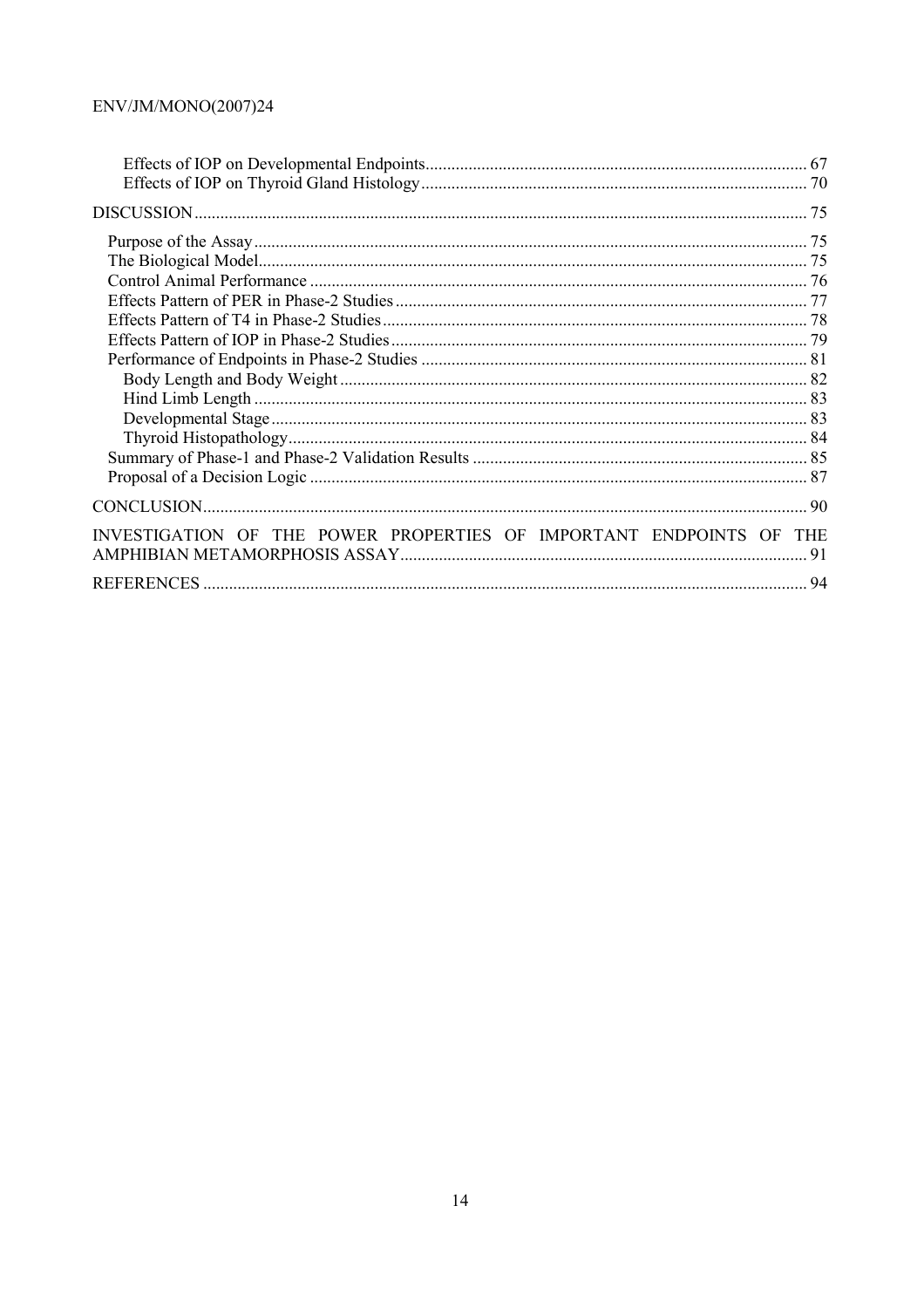#### **List of Figures**

| Figure 1. | Statistical flow chart describing the recommended statistical protocol for Phase-2 studies.  29                                                                                                                                                                                                                                                                                           |
|-----------|-------------------------------------------------------------------------------------------------------------------------------------------------------------------------------------------------------------------------------------------------------------------------------------------------------------------------------------------------------------------------------------------|
| Figure 2. | Distribution of developmental stages in the control group (day 21) of 14 tests performed during                                                                                                                                                                                                                                                                                           |
| Figure 3. | Mean values ( $\pm$ standard deviation) of WBL (mm), SVL (mm), and wet weight (mg) on day 7 in                                                                                                                                                                                                                                                                                            |
| Figure 4. | CV values (%) for WBL, SVL, and wet weight measurements on day 7 in replicate tanks of the<br>control treatment group in 14 different experiments during validation Phase-2. Individual<br>tadpoles served as replicates in the determination of tank means and standard deviations $(n=5)$ .36                                                                                           |
| Figure 5. | Mean values ( $\pm$ standard deviation) of WBL (mm), SVL (mm), and wet weight (mg) on day 21<br>in replicate tanks of the control treatment group. Data are shown for 4 replicate tanks of the<br>control treatment used in experiments with IOP, T4 and PER as test substance 37                                                                                                         |
| Figure 6. | CV values (%) for WBL, SVL, and wet weight measurements on day 21 in replicate tanks of the<br>control treatment group in 14 different experiments during validation phase-2. Individual<br>tadpoles served as replicates in the determination of tank means and standard deviations $(n=12-$                                                                                             |
| Figure 7. | Morphometric analysis of thyroid tissue for changes in epithelial cell height and glandular<br>volume following exposure to perchlorate (PER) in the lab 1 study. Columns with vertical bars<br>represent means with standard deviations (n= 20 tadpoles per treatment). Asterisks denote<br>significant differences compared to the control treatment group $(p<0.05$ Dunnett's test) 51 |
| Figure 8. | Morphometric analysis of thyroid tissue for changes in maximum cross section area following<br>exposure to perchlorate (PER) in the lab 2 study. Columns with vertical bars represent means<br>with standard deviations ( $n = 20$ tadpoles per treatment). Asterisks denote significant differences                                                                                      |

Figure 9. Morphometric analysis of thyroid tissue for changes in epithelial cell height and glandular volume following exposure to thyroxine (T4) in the lab 1 study. Columns with vertical bars represent means with standard deviations (n= 20 tadpoles per treatment). Asterisks denote significant differences compared to the control treatment group (p<0.05 Dunnett's test)........... 62

Figure 10. Morphometric analysis of thyroid tissue for changes in maximum cross section area following exposure to thyroxine (T4) in the lab 2 study. Columns with vertical bars represent means with standard deviations (n= 20 tadpoles per treatment). No significant differences compared to the control treatment group were detected (p<0.05 Dunnett's test). ................................................. 62

Figure 11. Morphometric analysis of thyroid tissue for changes in epithelial cell height and glandular volume following exposure to iopanoic acid (IOP) in the lab 1 study. Columns with vertical bars represent means with standard deviations (n= 20 tadpoles per treatment). Asterisks denote significant differences compared to the control treatment group (p<0.05 Dunnett's test)........... 74

Figure 12. Morphometric analysis of thyroid tissue for changes in maximum cross section area following exposure to iopanoic acid (IOP) in the lab 2 study. Columns with vertical bars represent means with standard deviations (n= 20 tadpoles per treatment). Asterisks denote significant differences compared to the control treatment group (p<0.05 Dunnett's test)............................................... 74

Figure 13. Flow chart describing the proposal of a decision logic for the conduct and the interpretation of the amphibian metamorphosis assay. .......................................................................................... 89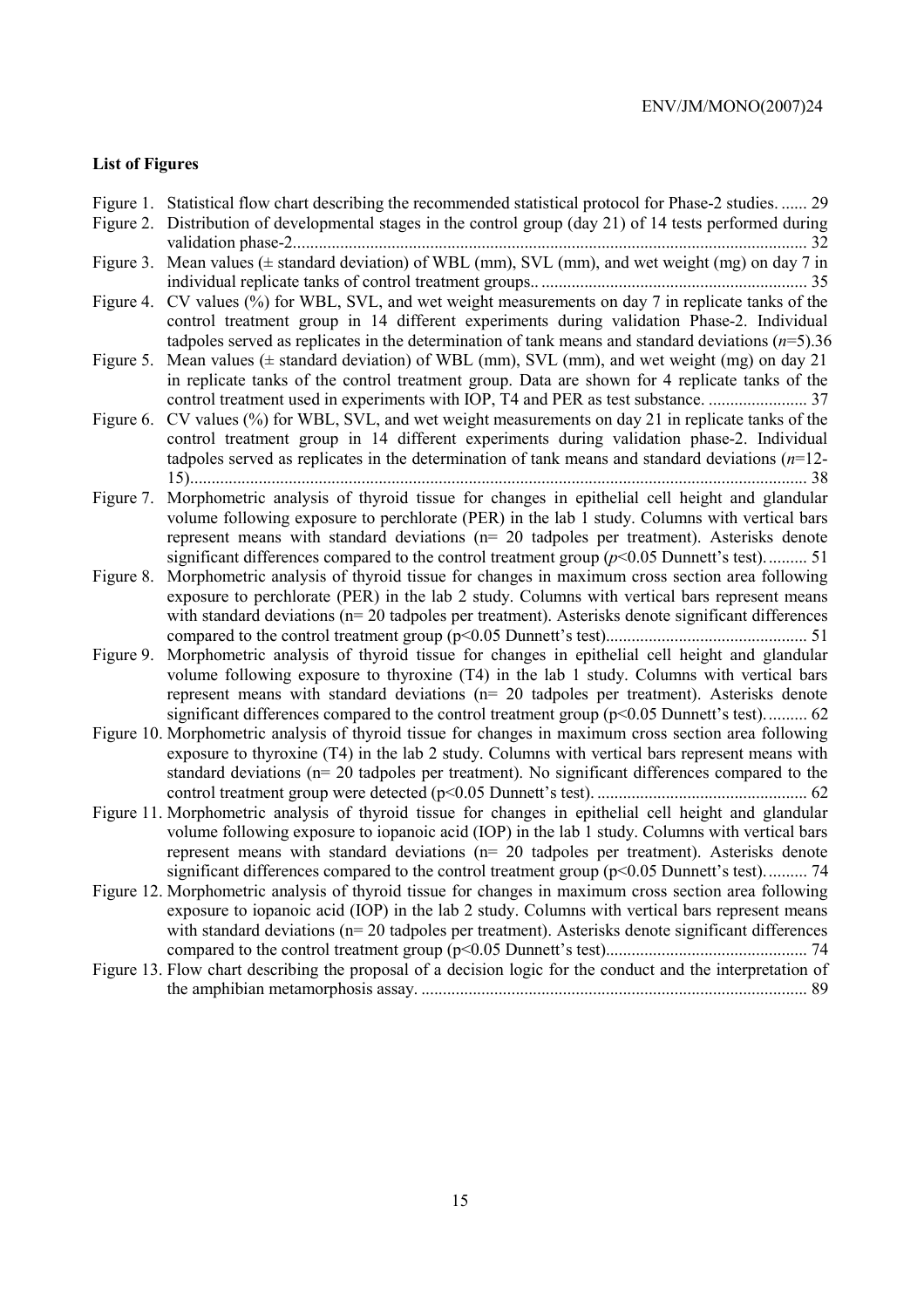# **List of Tables**

| Table 1. |                                                                                                           |
|----------|-----------------------------------------------------------------------------------------------------------|
| Table 2. | Summary of main testing conditions and endpoint measurements used in the study protocol for               |
|          |                                                                                                           |
| Table 3. | Summary of experimental work conducted in six participating labs during validation Phase-2. 28            |
| Table 4. |                                                                                                           |
| Table 5. | Results from developmental stage determination in the control groups on study day 7.  31                  |
| Table 6. | Results from developmental stage determination in the control groups on study day 21.  32                 |
| Table 7. | Daily feeding rates (mg Sera Micron per animal) used in different exposure studies during                 |
|          |                                                                                                           |
| Table 8. | Results from WBL, SVL and wet weight measurements of control tadpoles on study day 7 in                   |
|          |                                                                                                           |
| Table 9. | Results from WBL, SVL and wet weight measurements of control tadpoles on study day 21 in                  |
|          |                                                                                                           |
|          |                                                                                                           |
|          | Table 11. Mortality following 21-d exposure of tadpoles to the indicated nominal concentrations of        |
|          |                                                                                                           |
|          | Table 12. Results from whole body length measurements (mm) on days 7 and 21 as determined in              |
|          |                                                                                                           |
|          | Table 13. Results from snout-vent length measurements (mm) on days 7 and 21 as determined in different    |
|          |                                                                                                           |
|          | Table 14. Results from wet weight measurements (mg) on days 7 and 21 as determined in different           |
|          |                                                                                                           |
|          | Table 15. Results from hind limb length measurements (mm) on days 7 and 21 as determined in different     |
|          |                                                                                                           |
|          | Table 16. Results from stage determination (Nieuwkoop and Faber, 1994) on days 7 and 21 in different      |
|          |                                                                                                           |
|          | Table 17. Incidence and severity of selected histological alterations in $X$ . laevis tadpoles exposed to |
|          |                                                                                                           |
|          | Table 18. Incidence and severity of selected histological alterations in X. laevis tadpoles exposed to    |
|          |                                                                                                           |
|          | Table 19. Incidence and severity of selected histological alterations in X. laevis tadpoles exposed to    |
|          |                                                                                                           |
|          | Table 20. Incidence and severity of selected histological alterations in $X$ . laevis tadpoles exposed to |
|          |                                                                                                           |
|          |                                                                                                           |
|          | Table 22. Mortality following 21-d exposure of tadpoles to the indicated nominal concentrations of        |
|          |                                                                                                           |
|          | Table 23. Results from whole body length measurements (mm) on days 7 and 21 as determined in              |
|          |                                                                                                           |
|          | Table 24. Results from snout-vent length measurements (mm) on days 7 and 21 as determined in different    |
|          |                                                                                                           |
|          | Table 25. Results from wet weight measurements (mg) on days 7 and 21 as determined in different           |
|          |                                                                                                           |
|          | Table 26. Results from hind limb length measurements (mm) on days 7 and 21 as determined in different     |
|          |                                                                                                           |
|          | Table 27. Results from stage determination (Nieuwkoop and Faber, 1994) on days 7 and 21 in different      |
|          | Table 28. Incidence and severity of selected histological alterations in $X$ . laevis tadpoles exposed to |
|          |                                                                                                           |
|          |                                                                                                           |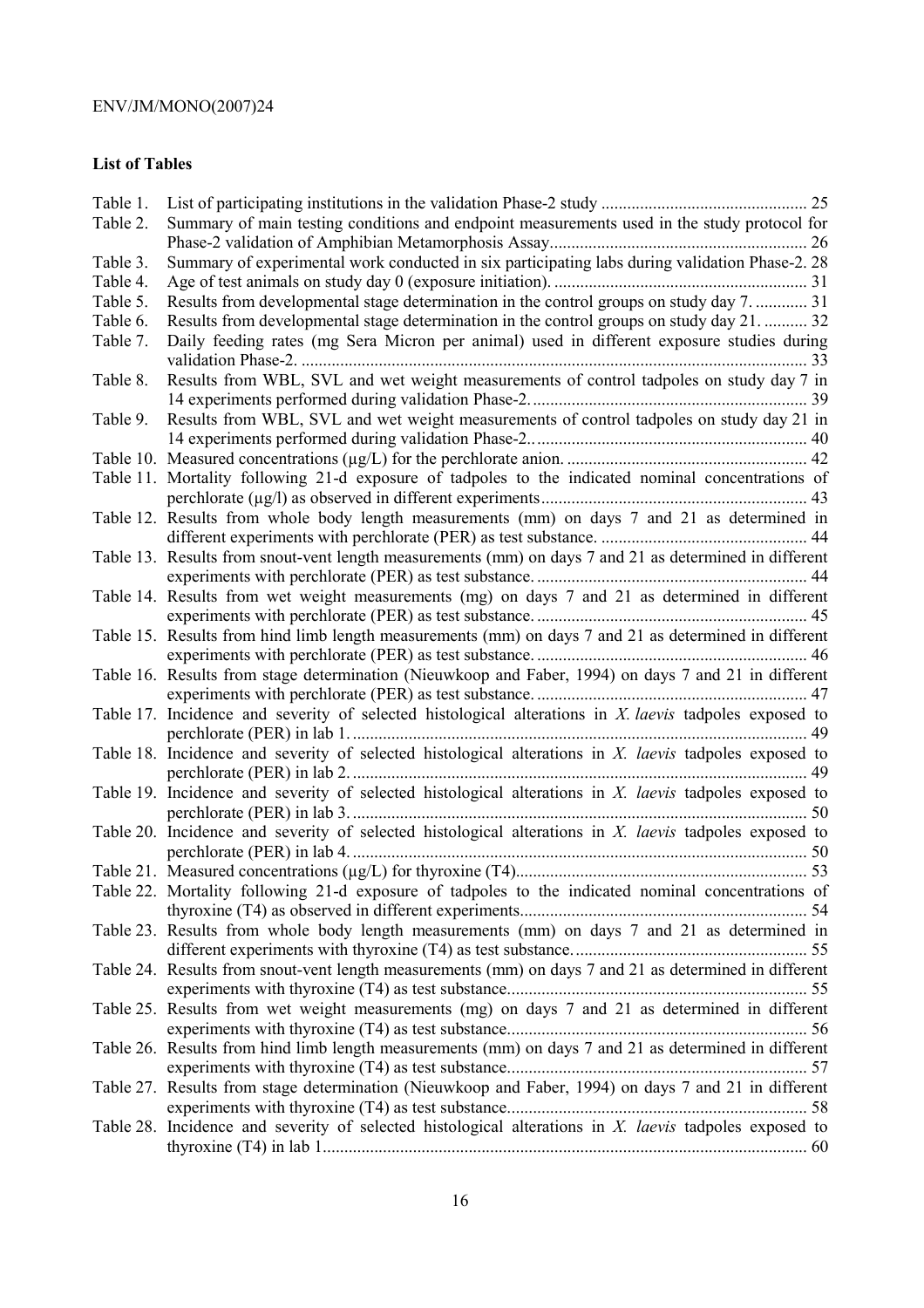|           | Table 29. Incidence and severity of selected histological alterations in X. laevis tadpoles exposed to           |
|-----------|------------------------------------------------------------------------------------------------------------------|
|           |                                                                                                                  |
|           | Table 30. Incidence and severity of selected histological alterations in $X$ . laevis tadpoles exposed to        |
|           | thyroxine (T4) in lab 3. Note that a 5-grade scoring scheme was used in this study that differed                 |
|           |                                                                                                                  |
|           |                                                                                                                  |
|           | Table 32. Mortality following 21-d exposure of tadpoles to the indicated nominal concentrations of               |
|           |                                                                                                                  |
|           | Table 33. Results from whole body length measurements (mm) on days 7 and 21 as determined in                     |
|           |                                                                                                                  |
|           | Table 34. Results from snout-vent length measurements (mm) on days 7 and 21 as determined in different           |
|           |                                                                                                                  |
|           | Table 35. Results from wet weight measurements (mg) on days 7 and 21 as determined in different                  |
|           |                                                                                                                  |
|           | Table 36. Percentage (%) of remarkable cases of asynchronous morphological development due to IOP                |
|           |                                                                                                                  |
|           | Table 37. Results from stage determination (Nieuwkoop and Faber, 1994) on days 7 and 21 in different             |
|           |                                                                                                                  |
|           | Table 38. Results from hind limb length measurements (mm) on days 7 and 21 as determined in different            |
|           |                                                                                                                  |
|           | Table 39. Incidence and severity of selected histological alterations in X. laevis tadpoles exposed to IOP in    |
|           |                                                                                                                  |
|           | Table 40. Incidence and severity of selected histological alterations in $X$ . laevis tadpoles exposed to IOP in |
|           |                                                                                                                  |
|           | Table 41. Incidence and severity of selected histological alterations in $X$ . laevis tadpoles exposed to IOP in |
|           | lab 3. Note that a 5 grade scoring scheme was used in this study that differed from the 3-grade                  |
|           |                                                                                                                  |
| Table 42. | Incidence and severity of selected histological alterations in $X$ . laevis tadpoles exposed to IOP in           |
|           |                                                                                                                  |
| Table 43. | Summary of total iodide concentrations in dilution water, developmental effects of PER and                       |
|           |                                                                                                                  |
|           |                                                                                                                  |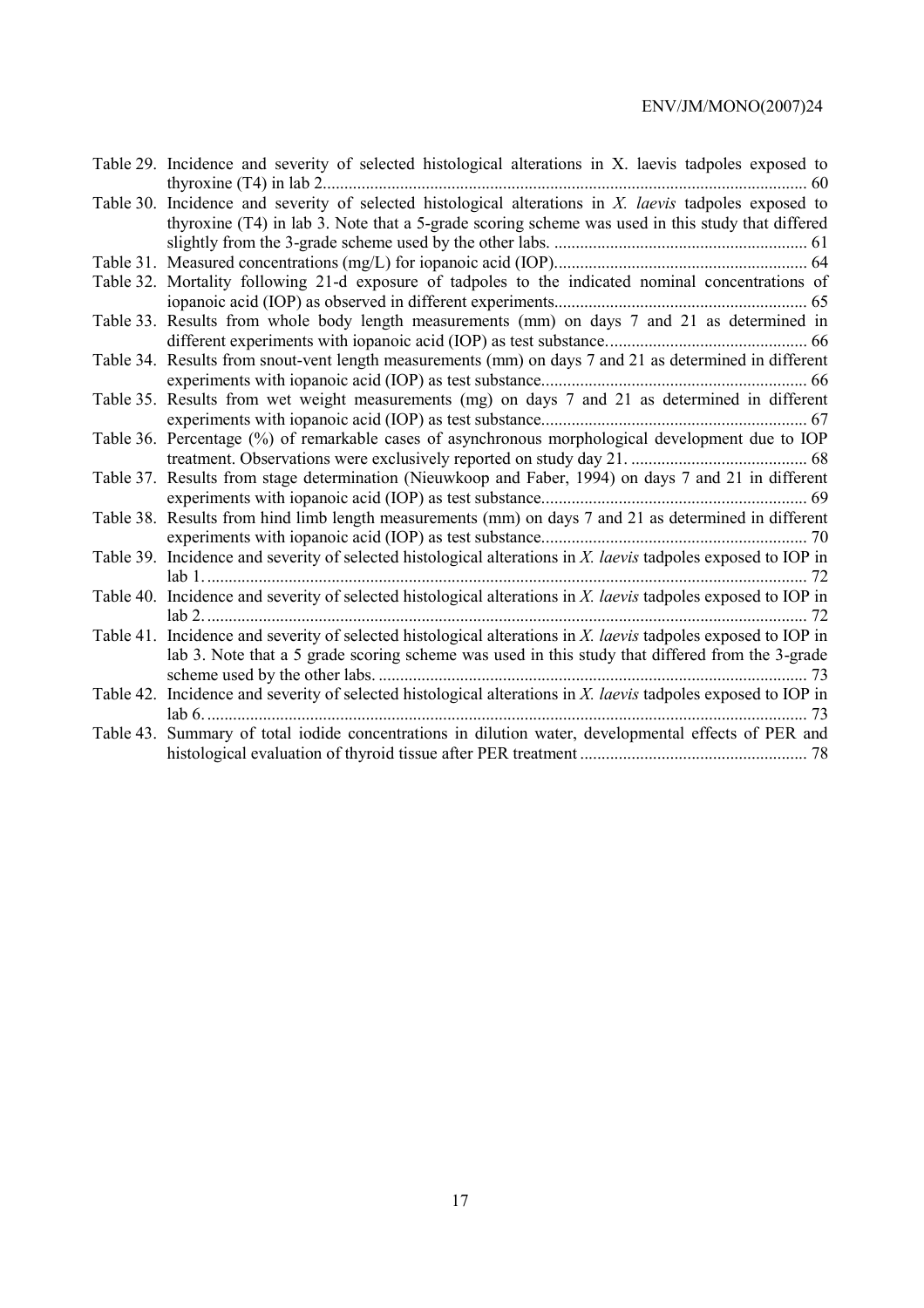#### **ACKNOWLEDGEMENT**

 This report is the fruit of collaboration between six laboratories: Leibniz Institute of Freshwater Ecology and Inland Fisheries (Germany), the Mid-Continent Ecology Division, National Health and Environment Effects Research Laboratory (United States EPA), Fort Laboratory (United States), Towa Kagaku Co., Research and Development Institute (Japan), Brunel University (United Kingdom), and Springborn Smithers (Switzerland). The report has been prepared mainly by Dr. Robert Opitz, Leibniz Institute of Freshwater Ecology and Inland Fisheries (Germany).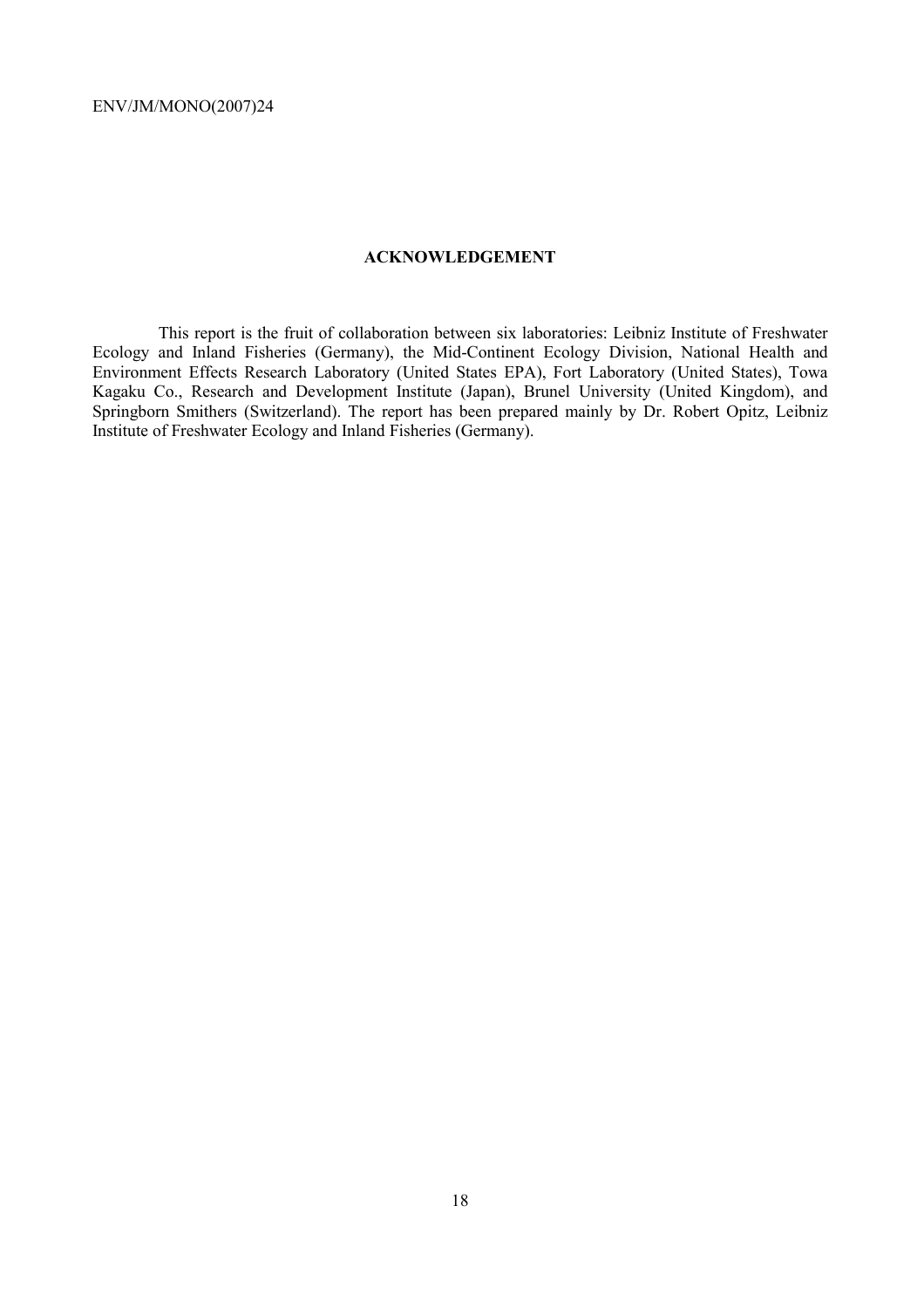#### **SUMMARY OF PHASE-2 STUDIES**

i) This report summarizes the results from an OECD inter-laboratory study in 2005-2006 to assess the reliability of the amphibian metamorphosis assay for the detection of thyroid system-disrupting substances acting through different pathways. The Phase 1 validation study, completed in 2004, consisted in the optimisation of the protocol and exposure scenario. The Phase 2 of the validation study aimed at an inter-laboratory multi-chemical testing with an harmonised protocol. The studies were designed and directed by members of the OECD Amphibian Experts Group, mainly from Germany, Japan and the United States. Other OECD member countries also participated in the validation study, namely the United Kingdom and Switzerland. This work is undertaken under the umbrella of the OECD Task Force on Endocrine Disrupters Testing and Assessment (EDTA), which was established to develop and validate new methods to identify and assess substances acting through endocrine mechanisms for the protection of human health and the environment. The validation component of the work was managed by the Amphibian Experts Group of the Validation Management Group for ecotoxicity testing (VMG-eco).

ii) Endocrine disruption by environmental chemicals is an international toxicological concern. With respect to the increasing number of substances which are suspected to act as potential endocrine disruptors, the EDTA Conceptual Framework has been proposed in 2002 for the evaluation of chemicals suspected to act on endocrine systems, mainly as (anti-)etrogens, (anti-)androgens and thyroid active substances (agonists or antagonists). While well established testing models such as the uterotrophic assay or the Hershberger assay were already developed to efficiently screen substances for possible (anti-)estrogenic and (anti-)androgenic properties, other test systems were needed for e.g. aquatic species. The amphibian metamorphosis assay has been identified as a relevant test system for thyroid active substances in Vertebrate species. The basis for the assay is that amphibian metamorphosis is primarily under the control of thyroid hormone and that morphological changes typical of metamorphosis would be modulated by agonists and antagonists of the thyroid system.

iii) Based on the results of the Phase-1 studies, an improved study protocol was established for use in the current Phase-2 studies. The exposure was initiated with stage 51 tadpoles of the South African clawed frog *Xenopus laevis*. A subsampling of tadpoles (n=5 animals per tank) was performed on day 7 and exposure of the remaining test animals was continued for a total of 21 days. Various apical morphological endpoints including developmental stage, hind limb length (HLL), whole body length (WBL), snout-vent length (SVL) and body weight were determined for tadpoles sampled on day 7 and all animals on day 21. In addition, five animals per tank were sampled for thyroid histopathology on day 21. Further enhancements of the Phase-2 protocol include the use of a flow-through system for aqueous exposure studies, standardization and improved guidance on endpoint measurement practices, optimization of the experimental design (sample size, replication, number of treatments) and verification of actual test substance concentrations.

iv) Three model substances representing different modes of action on the thyroid system were used in Phase-2 studies. These included sodium perchlorate, thyroxine (T4) and iopanoic acid (IOP). The perchlorate anion (PER) is a competetive inhibitor of thyroidal iodide uptake, T4 is the native thyroid hormone and IOP is an inhibitor of iodothyronine deiodinases. The Phase-2 studies involved 6 international laboratories which performed a total of 14 exposure experiments including 5 experiments with PER, 4 experiments with T4 and 5 experiments with IOP.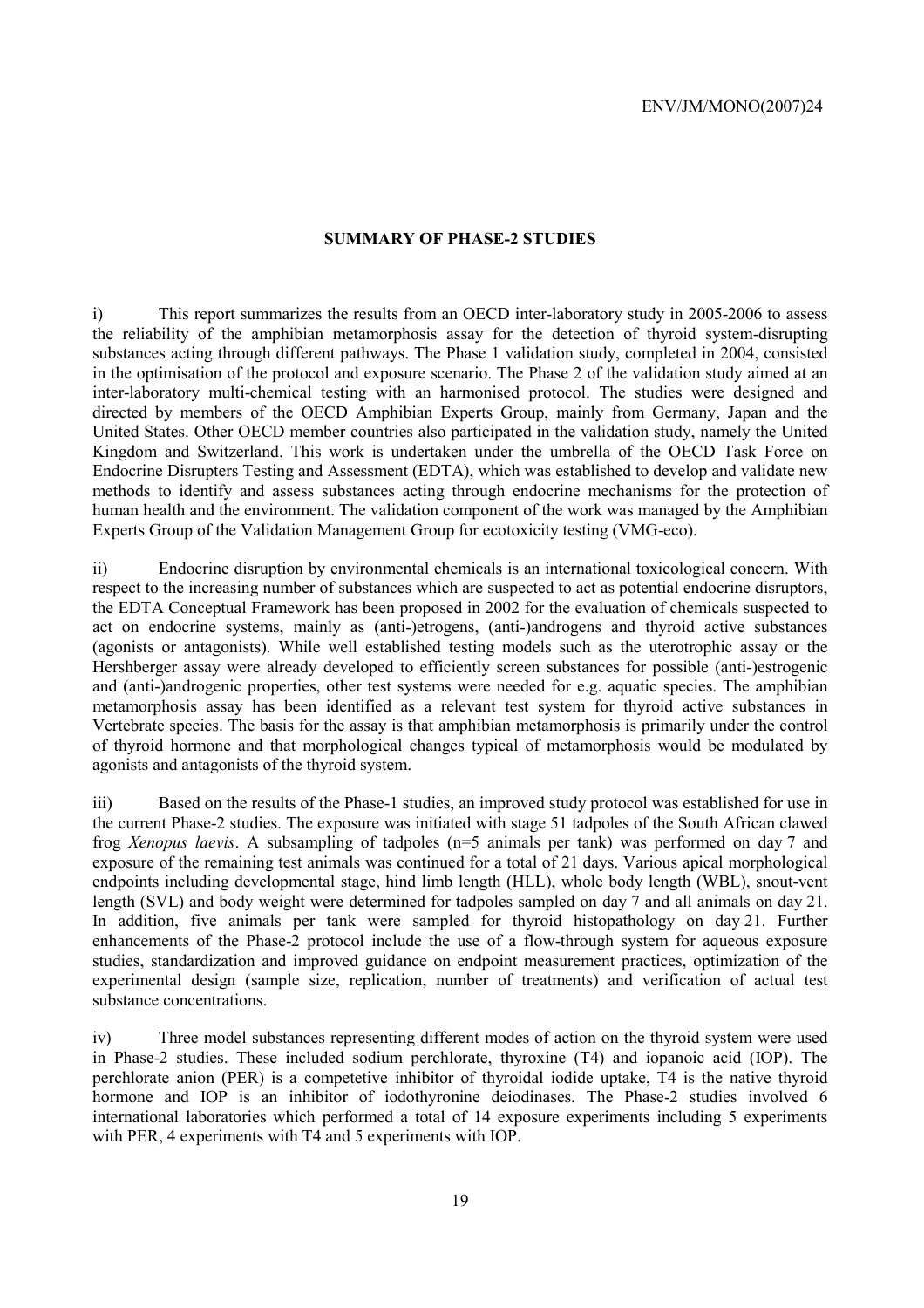v) Overall, the results of the Phase-2 studies clearly demonstrated the ability of the study protocol for the amphibian metamorphosis assay to detect each of the test substances as a thyroid system-disrupting compound. The response profiles of the various endpoints were different for the individual test substances but reproducible across laboratories. The changes in specific endpoints caused by each of the test substances were in close agreement with the expected modes of action. With regard to the differential sensitivity of endpoints to detect specific modes of action the following main conclusion could be drawn when combining the results of Phase-1 and Phase-2 studies. Assessment of morphological endpoints such as developmental stage and HLL were more sensitive and reliable to detect agonists whereas thyroid histopathology was not relevant for detection of agonists. In contrast, thyroid histopathology was much more sensitive and reliable to anti-thyroidal activities resulting from either inhibition of thyroidal iodide uptake or iodide organification. The modulator of iodothyronine deiodinase activities, IOP, caused a complex effects pattern including asynchronous development of individual tadpole tissues and mild to moderate hypertrophy of the thyroid gland. The Phase-2 results support the inclusion of the proposed endpoints as useful and relevant to allow for the detection of a wide array of modes of action.

vi) The Phase-2 results indicate that some further work is necessary to identify appropriate approaches for the analysis of data from several endpoint measurements. Specific problems include the need for a normalization of HLL for differences in body size, the appropriate consideration of interindividual differences in developmental stage during analysis and interpretation of day 21 measurements of growth-related parameters and histopathological findings. The Phase-2 results suggest that additional statistical consultation and discussion within the Expert Group for Amphibian testing to resolve some of these issues has merit. In addition, further optimization and standardization of the study protocol is required to reduce the existing inter-laboratory differences in tadpole growth and development. A major aspect in this regard is a further standardization of the feeding regime.

vii) In summary, the validation programme for the amphibian metamorphosis assay successfully achieved the goal of demonstrating the ability of the proposed study protocol to detect thyroid system disrupters. The discussion of Phase-1 and Phase-2 results culminated in a proposal for a decision logic for the conduct and interpretation of the assay.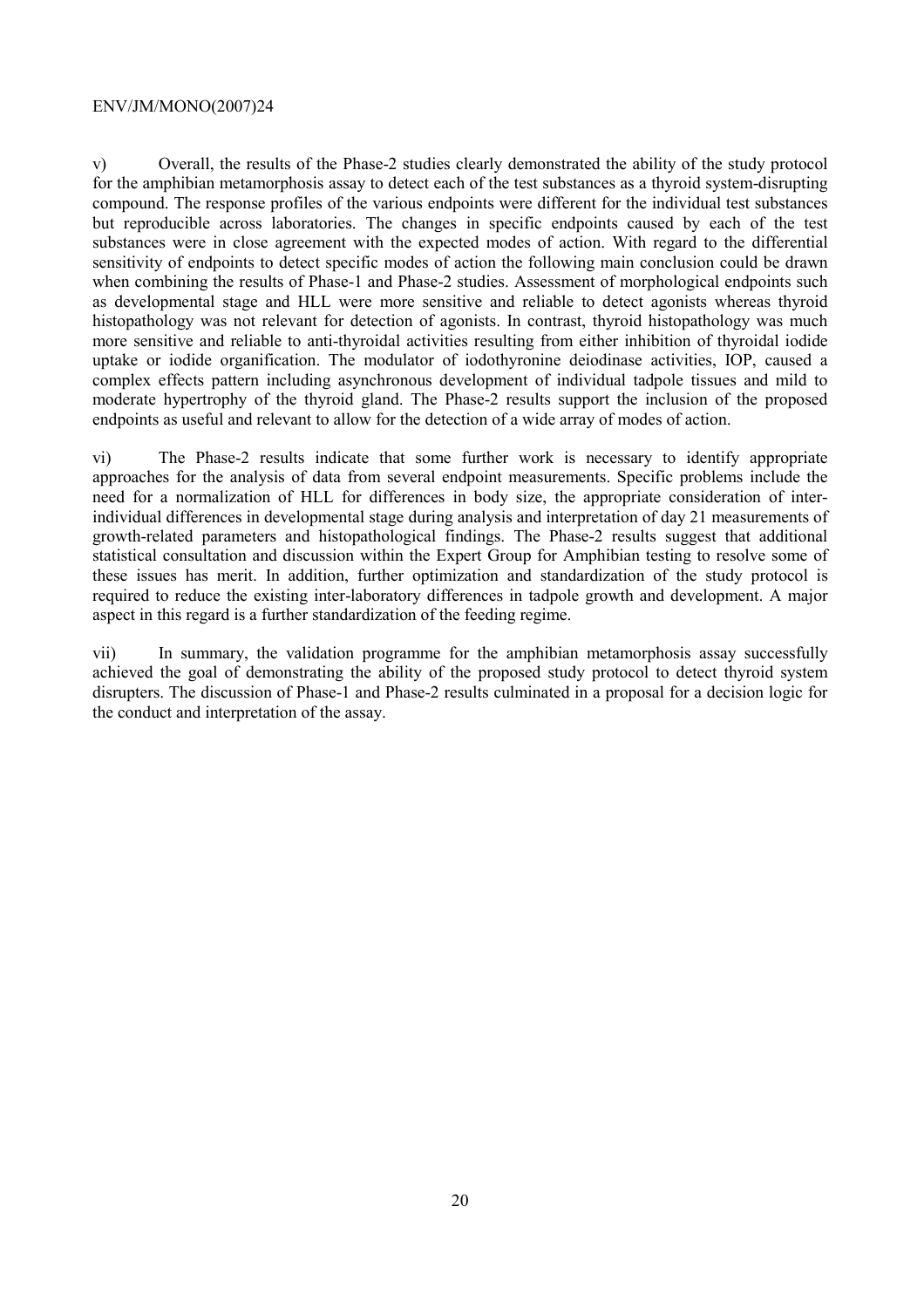#### **INTRODUCTION**

#### **The OECD Program for an Amphibian Metamorphosis Assay**

1. This report summarizes the results from an OECD inter-laboratory study conducted in 2005 – 2006 to assess the utility of an enhanced protocol for the Amphibian Metamorphosis Assay to reliably detect thyroid system-disrupting substances acting via different modes of action. These studies comprise the Phase-2 of validation of the study protocol and were preceded by an inter-laboratory exercise (validation Phase-1) addressing the optimization of the initial study protocol. The Phase-2 studies were designed and directed by the OECD Task Force on Endocrine Disrupters Testing and Assessment (EDTA).

2. The need for the development and validation of an *in vivo* assay for detection of thyroid systemdisrupting substances arises from concerns that a considerable number of compounds have the potential to interact with different aspects of thyroid system function and thyroid hormone (TH) action (reviewed in Brucker-Davis, 1998; Zoeller, 2003). TH regulate a wide range of biological processes associated with development, somatic growth, metabolism, energy provision and reproduction in vertebrates and thus, exogenous substances that can interfere with thyroid system function could pose a significant hazard to human health and wildlife (Colborn, 2002; Zoeller, 2003).

3. To date, a validated assay specifically adressing disruption of thyroid function has not been available. Determination of thyroid system-related endpoints has been included in the current validation of the enhanced OECD test guideline 407 but the overall assay design has not been optimized for a screening approach to detect thyroid system disrupters. In general, endpoint measurements used in the majority of recently proposed mammalian assays pay only limited attention to the possible effects of chemicals on TH signalling in peripheral tissues, despite the recent evidence for such modes and mechanisms of action for various substances.

4. The process of postembryonic development in anuran amphibians (metamorphosis) is one of the best studied biological models for TH function and, therefore, amphibian metamorphosis offers a valuable model to investigate the effects of chemicals on various aspects of thyroid system functioning. To overcome this lack of an appropriate test system, a validation program for an amphibian metamorphosis assay to detect thyroid system-disrupting compounds has been initiated in 2002. The biological principle of the assay is that the process of postembryonic development (metamorphosis) in anuran amphibians is dependent on a functional hypothalamus-pituitary-thyroid gland axis and undisturbed action of TH in peripheral tissues. The South African clawed toad *Xenopus laevis* was selected as test organism for the assay because metamorphic development and the regulatory role played by TH during this process are well characterized in this species (Shi, 1999). Previous work by the laboratories participating in the OECD program for validation of the Amphibian Metamorphosis Assay and by others showed that in *X. laevis*  tadpoles, metamorphic development can be precociously induced and/or accelerated by agonists of the thyroid system whereas anti-thyroidal agents delay metamorphic development (Degitz et al., 2005; Opitz et al., 2005, 2006; Tietge et al., 2005). Reproducible results have also been obtained by using the close relative *X. tropicalis* species in a similar study protocol (Mitsui et al., 2006). In addition to monitoring rates of TH-dependent development, evaluation of thyroid gland histology has been proven a very sensitive and diagnostic endpoint for detection of thyroid system disruption in *X. laevis* tadpoles, particularly for agents that affect the thyroid gland's capacity to synthesize TH (Degitz et al., 2005; Opitz et al., 2006; Tietge et al., 2005).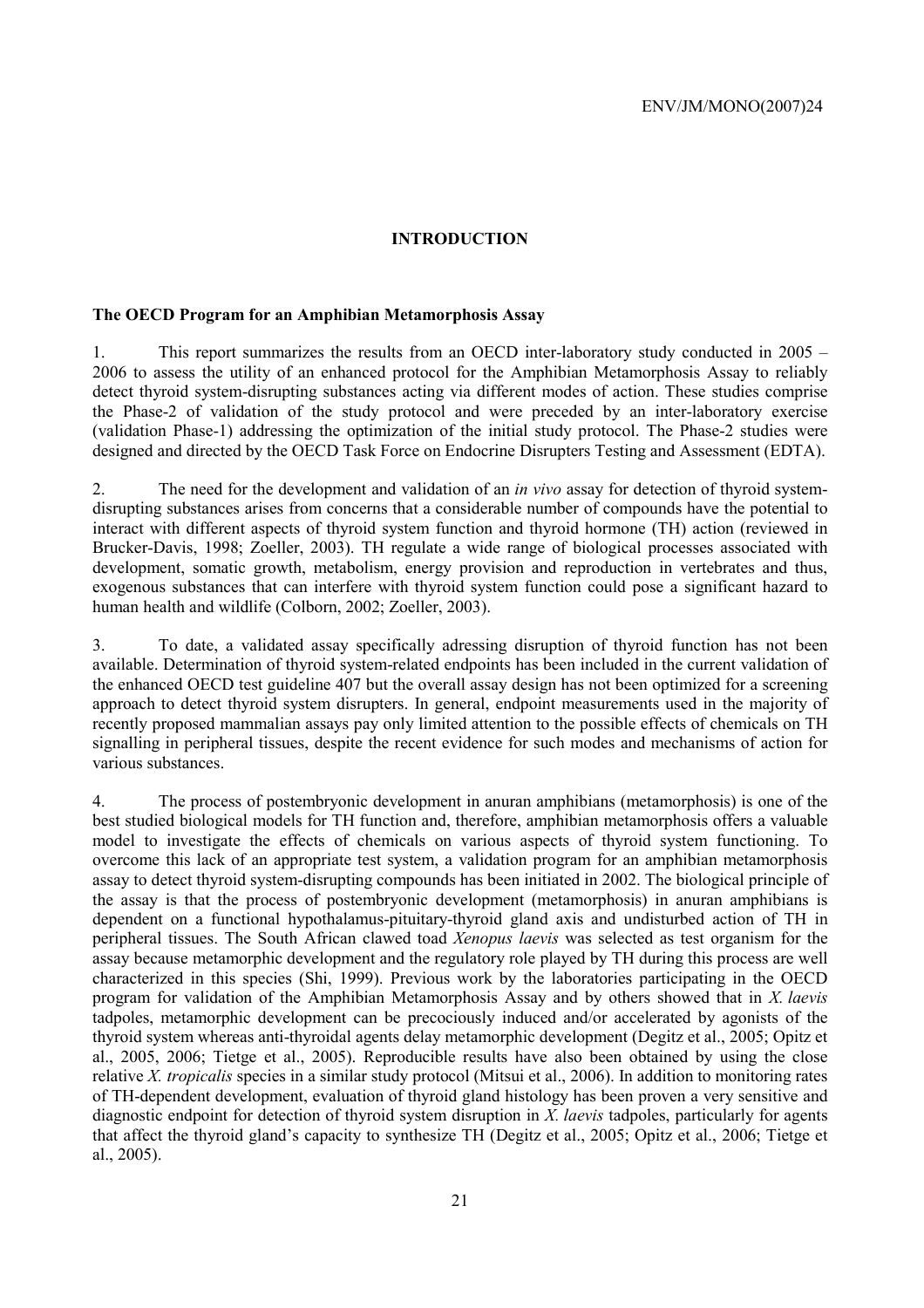5. During validation Phase-1 of the Amphibian test protocol, the model anti-thyroidal compound propylthiouracil (PTU) and the native prohormone thyroxine (T4) were used as test substances to compare the utility and sensitivity of two different exposure scenarios to detect modulation of thyroid system function in *X. laevis* tadpoles. The results of the Phase-1 studies were discussed at several meetings and teleconferences of the OECD *ad hoc* expert group on amphibian testing in 2004 and a summary report was presented to the Validation Management Group for Ecotoxicity Testing (VMG-eco) in 2004. While the Phase-1 studies utilized the same test substances, there were still variations in the exposure and analysis protocols used by the participating laboratories. The OECD *ad hoc* Expert Group on Amphibian Testing reviewed the results of Phase-1 and concluded that an exposure protocol comprising a 21-day treatment of initial stage 51 *X. laevis* tadpoles (Nieuwkoop and Faber, 1994) provides for enhanced sensitivity to detect both agonistic and antagonistic effects on the thyroid system.

#### **Proposal for Phase-2 Studies**

6. The Expert Group prepared a proposal for experimental activities to be included in a subsequent Phase-2 validation exercise and this proposal was reviewed in November 2004 by the VMG-eco. Comments raised by VMG-eco were addressed in a first teleconference about the Phase-2 study plan in December 2004. Additional activities to enhance the proposed study protocol included a statistical consultation on the effects of replication, treatment number and sample size on the power of several statistical tests in January 2005 and a special workshop to develop a streamlined grading system for use in the histological evaluation of *X. laevis* thyroid glands in January 2006. Together, these activities led to several enhancements and optimizations in experimental protocols to be used in Phase-2 studies and resulted in a more precise and uniform study protocol. Specific improvements in the Phase-2 protocol included 1) the utilization of flow-through exposure systems, 2) analytical verification of test chemical concentrations, 3) optimization of the statistical design of the exposure studies, and 4) further standardization of subsampling procedures and endpoint measurement techniques. The revisions of some key aspects of the initial Phase-2 protocol are briefly outlined below.

#### *Experimental Design*

7. Using data obtained during the Phase-1 experiments, extensive power analyses were conducted by John Green of Dupont and Tim Springer of Wildlife International to derive an appropriate number of test animals per replicate tank, the number of test animals required for a subsampling on study day 7 and the number and allocation of replicate tanks per treatment group. The results of these analyses were discussed among members of the Expert group and participants of Phase-2 studies at a teleconference in January 2005 in the context of practical limitations associated with conducting the experimental studies. It was decided to utilize equal allocation of treatments and controls and that the practical limit of replication is four. For this scenario, the power analyses demonstrated that the Jonckheere-Terpstra and Williams' tests, each applied in step-down manner, would provide sensitive and viable statistical procedures for analysis of test results.

8. Another important statistical issue was to decide about the sample size utilized for the subsampling on study day 7. Power analyses were conducted based on results from day 7 measurements during Phase-1 studies and evaluated the effect of different sample sizes on the power of different statistical tests using different number of replicates and allocation strategies. Assuming equal allocation of four replicates in a five treatment study (control  $+4$  chemical treatments), the power analyses suggested that a sample size of five animals per replicate tank does not impair the statistical power of the study protocol. Therefore, a sample size of five animals per replicate tank was considered for the day 7 subsampling of the Phase-2 study protocol.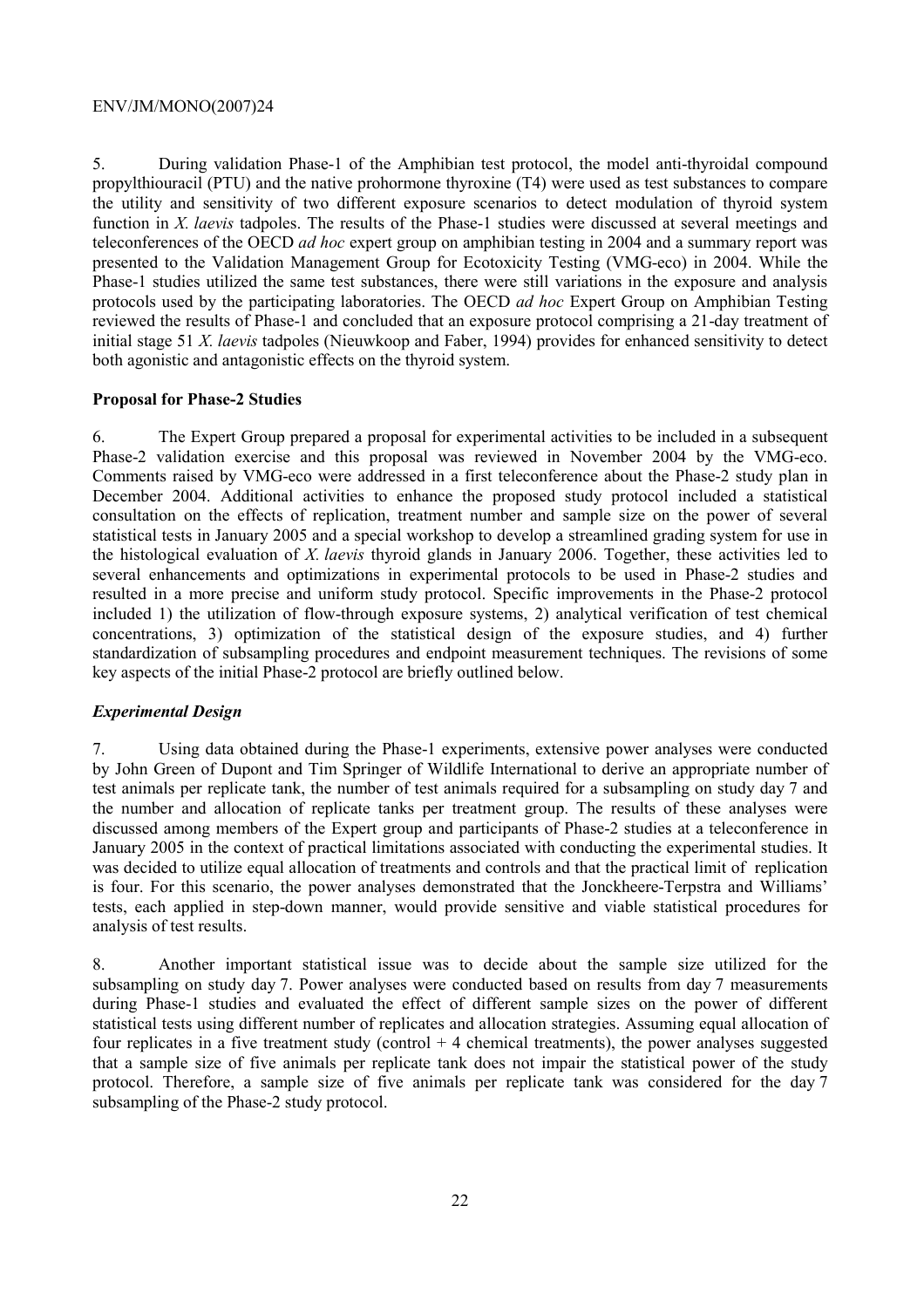9. Determination of developmental stages on day 21 is a core endpoint of the study protocol to detect deviations in TH-dependent metamorphic development in response to test chemical treatment. Power calculations suggested that reducing the number of organisms for developmental stage determination from a sample size of 25 to 15 animals per replicate tank does not dramaticaly reduce the statistical power of the protocol. Therefore, a sample size of 15 was used in the Phase-2 study protocol for the day 21 sampling and accordingly, the number of tadpoles per replicate tank at test initiation was set at 20 animals.

10. For the Phase 2 studies, it was thought to be appropriate to collect as much data as possible to be able afterwards to re-run power simulations to find an adequation between the minimum number of animals necessary, a practical test design, and an acceptable power of the test.

#### *Standardization of Endpoint Measurement Techniques*

11. The study protocol calls for measurements of several apical morphological endpoints including whole body length (WBL), snout-vent length (SVL), hind limb length (HLL), wet weight and developmental stage. To harmonize and standardize the methodologies for morphometric length measurements in different labs, a technical guidance document, *Histopathology Guidance Document Part 1: Technical guidance for morphologic sampling and histological preparation* was prepared by Christiana Grim (OSCP/EPA). This document detailed the methods for measuring body and limb lengths as well as the aquisition, fixation, and embedment of tissues for subsequent thyroid histology. This guidance document called for documentation of all test animals by digital photographs and subsequent computer-assisted image analyses of various morphological parameters.

### *Standardization of Histopathological Analyses of Thyroid Tissue*

12. Since thyroid histology is a key diagnostic endpoint of the study protocol, efforts were undertaken to standardize the methods used to obtain, process, and analyze thyroid tissue sections in order to improve the comparability of the information. In addition to the technical guidance document part 1 (see 0), a second document, *Histopathology Guidance Document Part 2: Approach to reading studies, diagnostic criteria, severity grading, and atlas,* was prepared by Christiana Grim (OSCP/EPA) and drafted in Summer 2005. This document presents general guidelines for study reading practices, detailed diagnostic criteria and severity grading schemes for various observations, a reference atlas of normal microanatomy of *X. laevis* thyroid glands, an atlas of core diagnostic criteria with examples of tissues exhibiting effects with different severity grades, and a recommendation for uniform data recording and compilation.

13. In addition, a workshop "Thyroid Histopathology Consultation" (January 30 and 31, 2006) was hosted by EPA to discuss various issues associated with interpreting amphibian thyroid gland histopathology. Participants of this meeting noted that the initial grading scheme proposed in the *Histopathology Guidance Document Part 2* is overly complicated and proposed a more streamlined approach which places a focus on the evaluation of three different measures: increase in the number of cells (follicular cell hyperplasia), increase in the size of the cell itself (follicular cell hypertrophy), and changes in the size of the gland itself (thyroid gland atrophy or hypertrophy). As an important outcome of this workshop, a revised simplified grading system was established and the revised protocol for reading of thyroid tissue sections was circulated in March 2006 to all participating laboratories.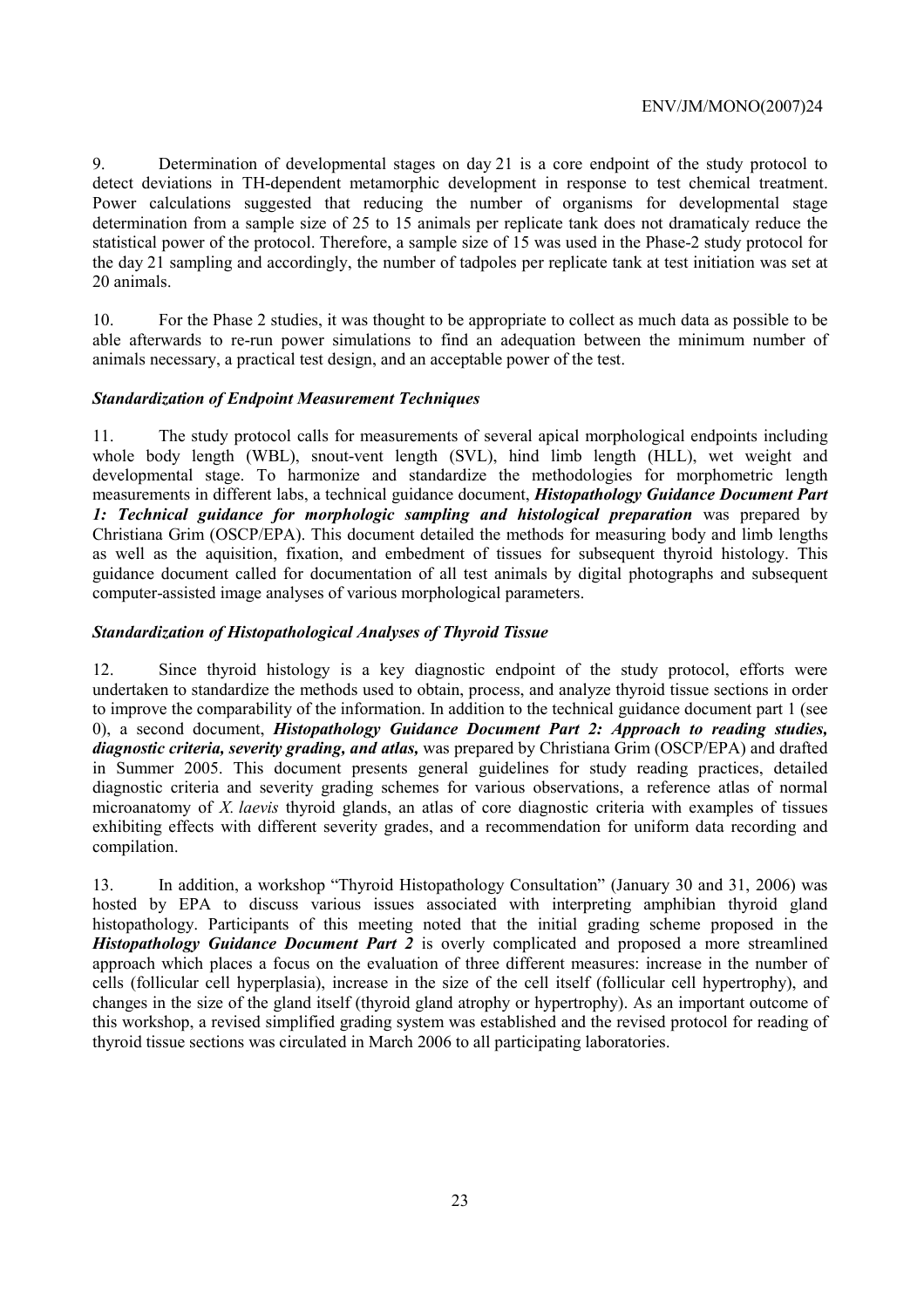#### *Identification of Test Substances*

14. The Expert Group on Amphibian Testing proposed three test substance to be used in Phase-2 studies. The substances thyroxine (T4), sodium perchlorate (Na-PER), and iopanoic acid (IOP) were selected based on the fact that they represent different modes of action relevant to the thyroid system. T4, the native prohormone, was chosen to provide a compound with agonistic activity. It should be noted that T4 was also utilized in the concurrent evaluation of the enhanced protocol of the OECD Test Guideline 407 to detect thyroid system modulation in a mammalian test model. Na-PER was selected as a model inhibitor of the sodium-iodide symporter (NIS), a membrane protein mediating the active uptake of iodide by thyroid follicular cells. A decrease in iodide uptake is known to impair the capacity of the thyroid gland to produce TH and, thus, represents an anti-thyroidal mode of action that differs from previously tested compounds such as PTU (an inhibitor of iodine organification). The third test substance was IOP, a compound known to inhibit the activity of all three iodothyronine deiodinases (type I, II, and III). The developmentally regulated and very tissue-specific activities of iodothyronine deiodinases represent an important regulatory mechanism to finely adjust the levels of the biologically active TH, triiodothyronine (T3), in target tissues of TH action. The disruption of the coordinated action of various monodeiodinase enzymes is expected to cause local hyper- and hypothyrodism in a tissue-specific fashion. Among the three substances, IOP was, thus, expected to produce the most complex effects pattern.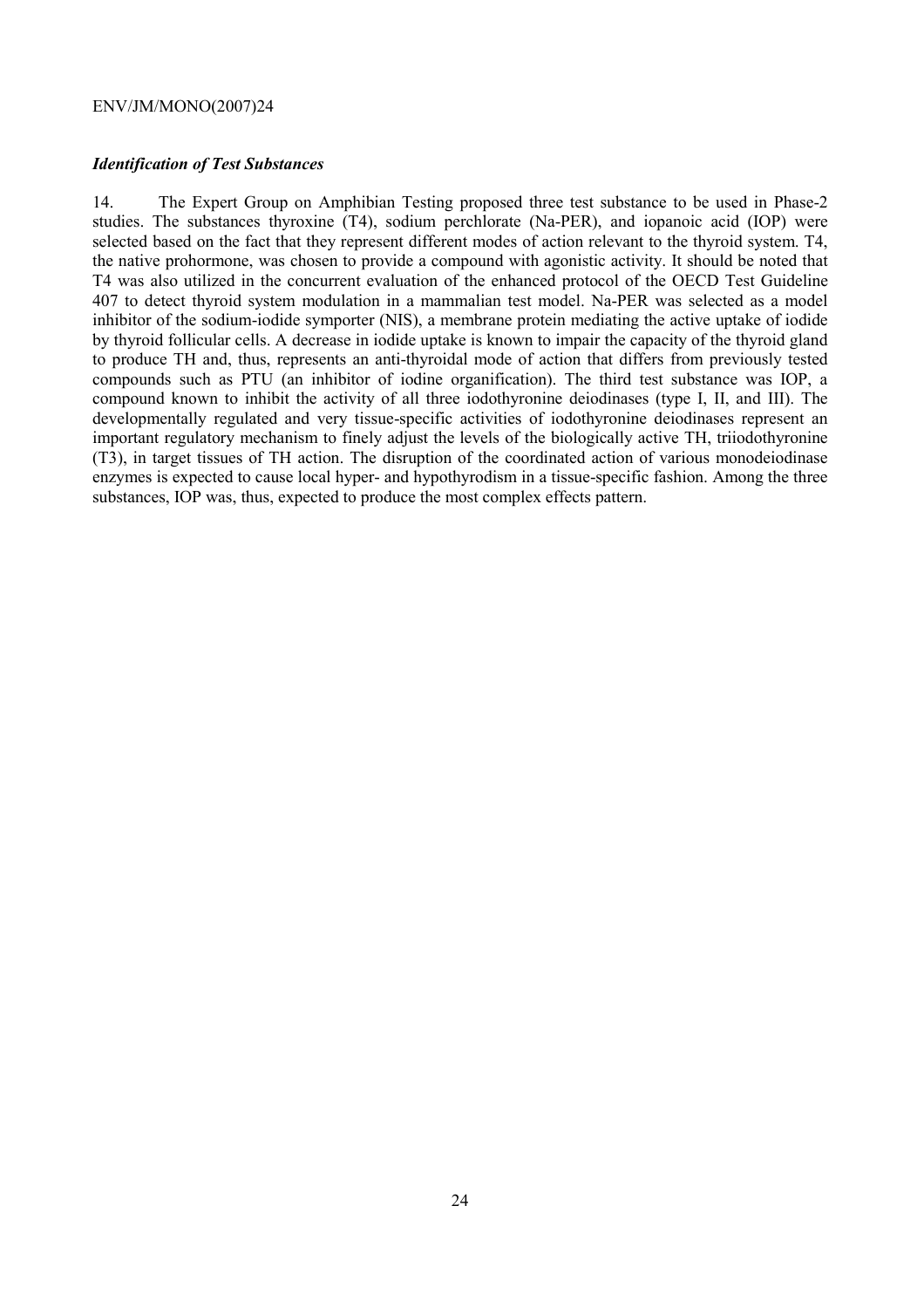#### **METHODS**

15. Validation phase-2 of the Amphibian Metamorphosis Assay consisted of a multi-chemical, multilaboratory study with a total of 14 experimental studies being performed in six international laboratories. A list of participating institutions is provided in Table 1.

#### **Table 1. List of participating institutions in the validation Phase-2 study Throughout this report, each laboratory is referred to only by a code number, not representing the order of listing shown below.**

- U.S. EPA, Duluth, Minnesota, USA (lead laboratory)
- Brunel University, UK
- Leibniz-Institute of Freshwater Ecology and Inland Fisheries, Berlin, Germany
- Towa Kagaku Co., LTD, Hiroshima, Japan
- Fort Environmental Laboratories, Stillwater, Oklahoma, USA
- Springborn Smithers Laboratories, Horn, Switzerland

#### **Experimental Protocols Used in Phase-2**

16. Table 2 provides an overview of the Phase-2 protocol. Below, some major aspects of the study protocol are briefly summarized, while a detailed description of the study protocol is given in Annex 1 (draft SOP for Phase-2 studies), Annex 2 (Technical guidance document – Part 1), Annex 3 (Technical guidance document – Part 2), and Annex 4 (Report from the Histopathology Workshop 2006).

#### **General Study Design**

17. The general exposure protocol for Phase-2 studies included a 21-day treatment of tadpoles of the South African clawed frog *Xenopus laevis* with four concentrations of the test substance plus a dilution water control (DWC). Each of the resulting five experimental groups consisted of four replicate tanks (equal allocation of tanks to treatments and control). Chemical treatment was accomplished by aqueous exposure of tadpoles in a flow-through system (flow-rate: 25 ml/min) and test chemical concentrations were verified by analytical chemistry. A battery of different apical morphological endpoints was analyzed after 7 and 21 days of exposure, and histological analysis of thyroid gland tissue was performed with samples obtained after 21 days of exposure.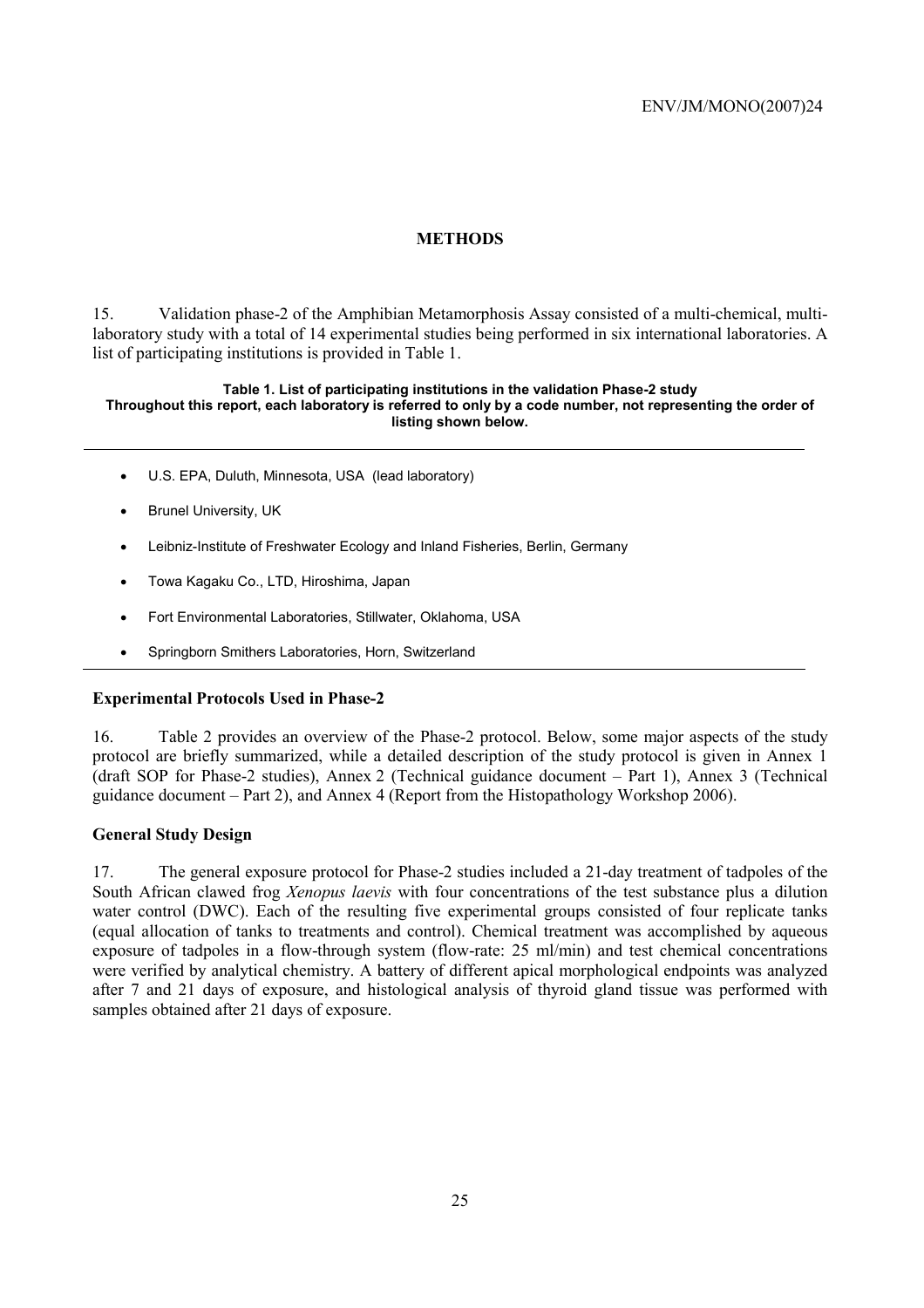#### **Table 2. Summary of main testing conditions and endpoint measurements used in the study protocol for Phase-2 validation of Amphibian Metamorphosis Assay**

*Abbrevations:* T4 – thyroxine; PER – perchlorate anion; IOP – iopanoic acid; WBL – whole body length; SVL – snout-vent length

| <b>Test animal</b>                        |                       |            | Xenopus laevis                                                                                                          |                                                                            |  |  |  |  |  |
|-------------------------------------------|-----------------------|------------|-------------------------------------------------------------------------------------------------------------------------|----------------------------------------------------------------------------|--|--|--|--|--|
| <b>Exposure period</b>                    |                       |            | Exposure from stage 51 for 21 days *<br>(subsampling of 5 tadpoles per replicate tank on day 7)                         |                                                                            |  |  |  |  |  |
| Criteria for selecting test individuals   |                       |            | Primary criterion will be developmental stage, however further exclusion<br>criteria based on total length are optional |                                                                            |  |  |  |  |  |
| <b>T4</b>                                 |                       |            | $0.25, 0.5, 1.0, 2.0$ g/l                                                                                               |                                                                            |  |  |  |  |  |
| <b>Concentration of test</b><br>substance |                       | <b>PER</b> | 65, 125, 250, 500 µg/L of perchlorate                                                                                   |                                                                            |  |  |  |  |  |
| <b>IOP</b>                                |                       |            | $0.75, 1.5, 3.0, 6.0$ mg/l                                                                                              |                                                                            |  |  |  |  |  |
| <b>Exposure regime</b>                    |                       |            | Flow-through design with 25 mL/min                                                                                      |                                                                            |  |  |  |  |  |
|                                           |                       |            | Developmental stage                                                                                                     | day $0$ (all), $7$ (subsample), and $21$ (all)                             |  |  |  |  |  |
|                                           |                       |            | Body length (WBL and SVL)                                                                                               | day 7 (subsample), and 21 (all)                                            |  |  |  |  |  |
| Endpoints and determination days          |                       |            | Hind limb length                                                                                                        | day 7 (subsample), and 21 (all)                                            |  |  |  |  |  |
|                                           |                       |            | Wet weight                                                                                                              | day 7 (subsample), and 21 (all)                                            |  |  |  |  |  |
|                                           |                       |            | Mortality                                                                                                               | daily observation                                                          |  |  |  |  |  |
|                                           |                       |            | Thyroid histology                                                                                                       | day 21 (5 tadpoles per replicate tank)                                     |  |  |  |  |  |
| Control                                   |                       |            | One dilution water control                                                                                              |                                                                            |  |  |  |  |  |
| Larval density at test initiation         |                       |            | 20 tadpoles per replicate tank (Note: 15 tadpoles per tank after day 7)                                                 |                                                                            |  |  |  |  |  |
| Volume of test medium                     |                       |            | 4 L with minimum water depth of 10 to 15 cm                                                                             |                                                                            |  |  |  |  |  |
| Test medium                               |                       |            | Locally available and appropriate water demonstrated to promote normal<br>growth and development                        |                                                                            |  |  |  |  |  |
| Replication                               |                       |            | 4 replicates per test concentration (equal allocation of tanks to treatments)                                           |                                                                            |  |  |  |  |  |
| Acceptable mortality rate                 |                       |            | < 5% in controls                                                                                                        |                                                                            |  |  |  |  |  |
|                                           | Number                |            | 5 individuals per replicate tank (randomly selected)                                                                    |                                                                            |  |  |  |  |  |
| fixation for his-<br>tology (day 21)      | Region                |            | whole body                                                                                                              |                                                                            |  |  |  |  |  |
|                                           | <b>Fixation fluid</b> |            | Davidson's Fixative                                                                                                     |                                                                            |  |  |  |  |  |
| Feeding                                   | Food                  |            | Sera micron                                                                                                             |                                                                            |  |  |  |  |  |
|                                           | Frequency/amount      |            |                                                                                                                         | start with at least 600 mg/day/tank, then adjusted with growth of tadpoles |  |  |  |  |  |
| Lighting                                  | Photoperiod           |            | 12 hr light: 12 hr dark                                                                                                 |                                                                            |  |  |  |  |  |
|                                           | Intensity             |            | To be measured at water surface                                                                                         |                                                                            |  |  |  |  |  |
| Water temperature                         |                       |            | $22 \pm 1$ °C                                                                                                           |                                                                            |  |  |  |  |  |
| рH                                        |                       |            | $6.5 - 8.0$                                                                                                             |                                                                            |  |  |  |  |  |
| Dissolved oxygen concentration            |                       |            | Above 40% of the air saturation value                                                                                   |                                                                            |  |  |  |  |  |
| Chemical analysis of test concentrations  |                       |            | Once a week                                                                                                             |                                                                            |  |  |  |  |  |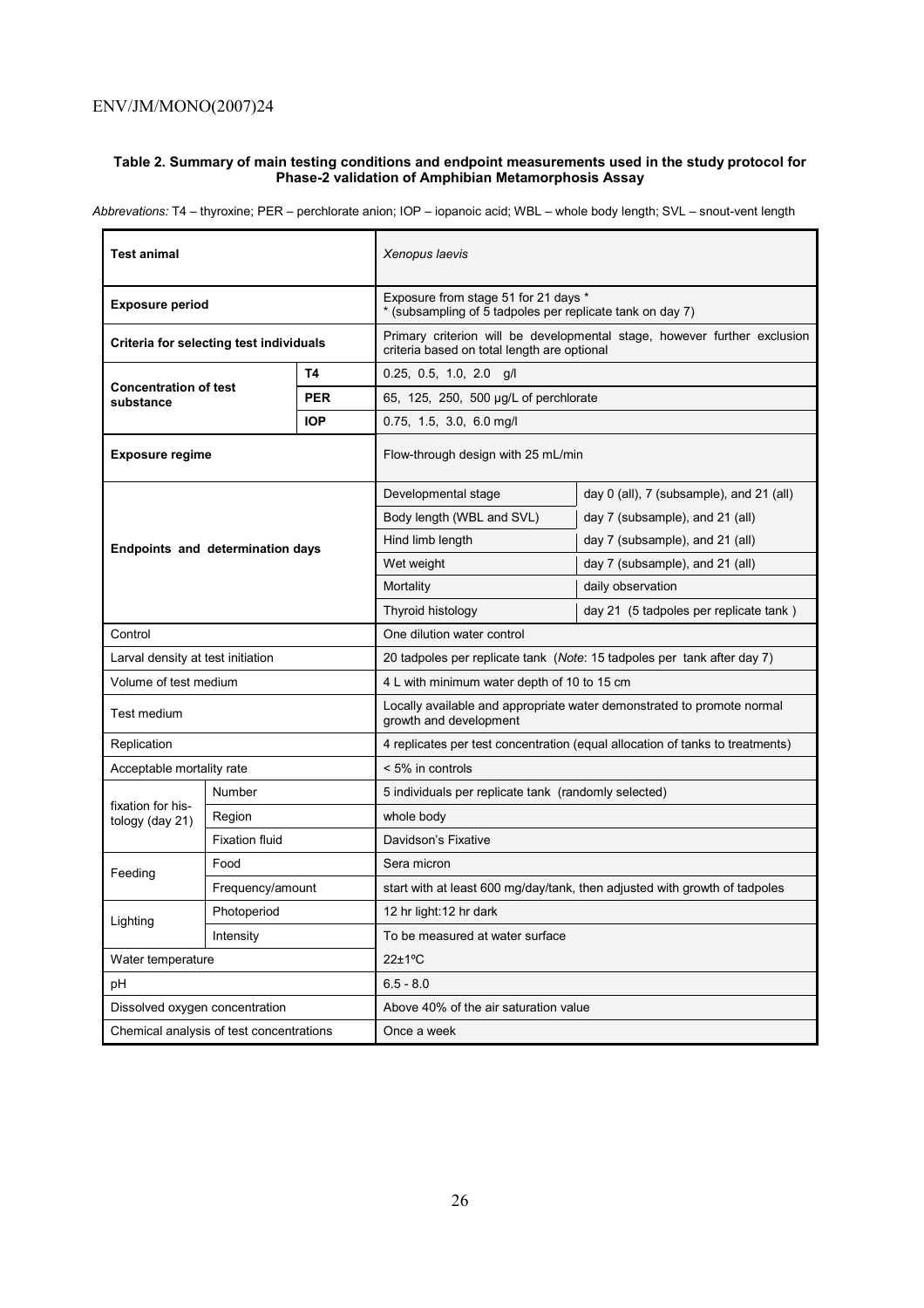#### **Test Conditions**

18. Treatment of tadpoles with the test substance was initiated at premetamorphic stage 51. Note, that throughout this report, determination of developmental stages of the test organisms was conducted according to the staging criteria of Nieuwkopp and Faber (1994). At test initiation, a total of 20 animals at stage 51 were placed in each of four replicate tanks per treatment group, so that a total of 400 animals were used for each study. All tests were conducted by using flow-through exposure systems with a test solution flow rate of 25 ml/min to each tank. The standard operating procedure called for a water temperature of 22 $\pm$ 1°C, a pH of the test solutions between 6.5 – 8.0 and a 12:12 h light:dark photoperiod. Feeding was standardized with regard to the type of food (Sera Micron®) but less so with regarding to precise daily amount of food given to the tadpoles. A recommendation was to start with a daily food amount of at least 600 mg/tank/day and subsequent adjustment of daily food amount with age and body size of test animals. Aeration of treatment tanks was required when dissolved oxygen concentrations fall below 40% of the air saturation value.

#### **Sampling Schedule**

19. The Phase-2 study protocol included a subsampling of animals after 7 days of exposure for analysis of several apical morphological endpoints including developmental stage, hind limb length (HLL), whole body length (WBL), snout-vent length (SVL), and wet weight. Five animals were randomly removed from each treatment tank, while exposure was continued for the remaining test organisms until test termination on study day 21.

20. The exposure studies were terminated after 21 days of treatment. At test termination, all remaining test animals were analyzed for several apical morphological endpoints (stage, HLL, WBL, SVL, wet weight). In addition, five animals were randomly selected from each replicate tank for histological analysis of thyroid tissue.

21. Sampled animals were anesthetized in MS-222 and photographs were made with digital camera systems to allow for subsequent computer-assisted image analyses of various morphological parameters (HLL, WBL, SVL). Animals were then blotted dry and weighed to the nearest milligram. Tadpoles selected for thyroid histology were preserved in Davidson's solution.

#### **Endpoint Measurements**

22. Determinations of the growth-related parameters WBL, SVL and wet weight were made for all test organisms sampled on study day 7 and for all animals surviving until test termination on study day 21. The objective of these measurements was to compare their utility and sensitivity to provide information about treatment-related alterations in tadpole growth. Computer-assisted image analysis was used for quantitative analysis of WBL and SVL.

23. Determinations of the developmental parameters, stage and HLL, were peformed for all test organisms sampled on study day 7 and for all animals surviving until test termination on study day 21. The objective of these measurements was to compare the utility and sensitivity of these two endpoints to provide information about treatment-related alterations in TH-dependent development of tadpoles. Computer-assisted image analysis was used for quantitative analysis of HLL.

24. Histological assessment of thyroid gland tissue was performed for a subset of five tadpoles randomly selected from each replicate tank on study day 21. For this purpose, tadpole tissues were fixed in Davidson's solution, embedded in paraffin and sectioned at 5  $\mu$ m thickness. Sections were stained with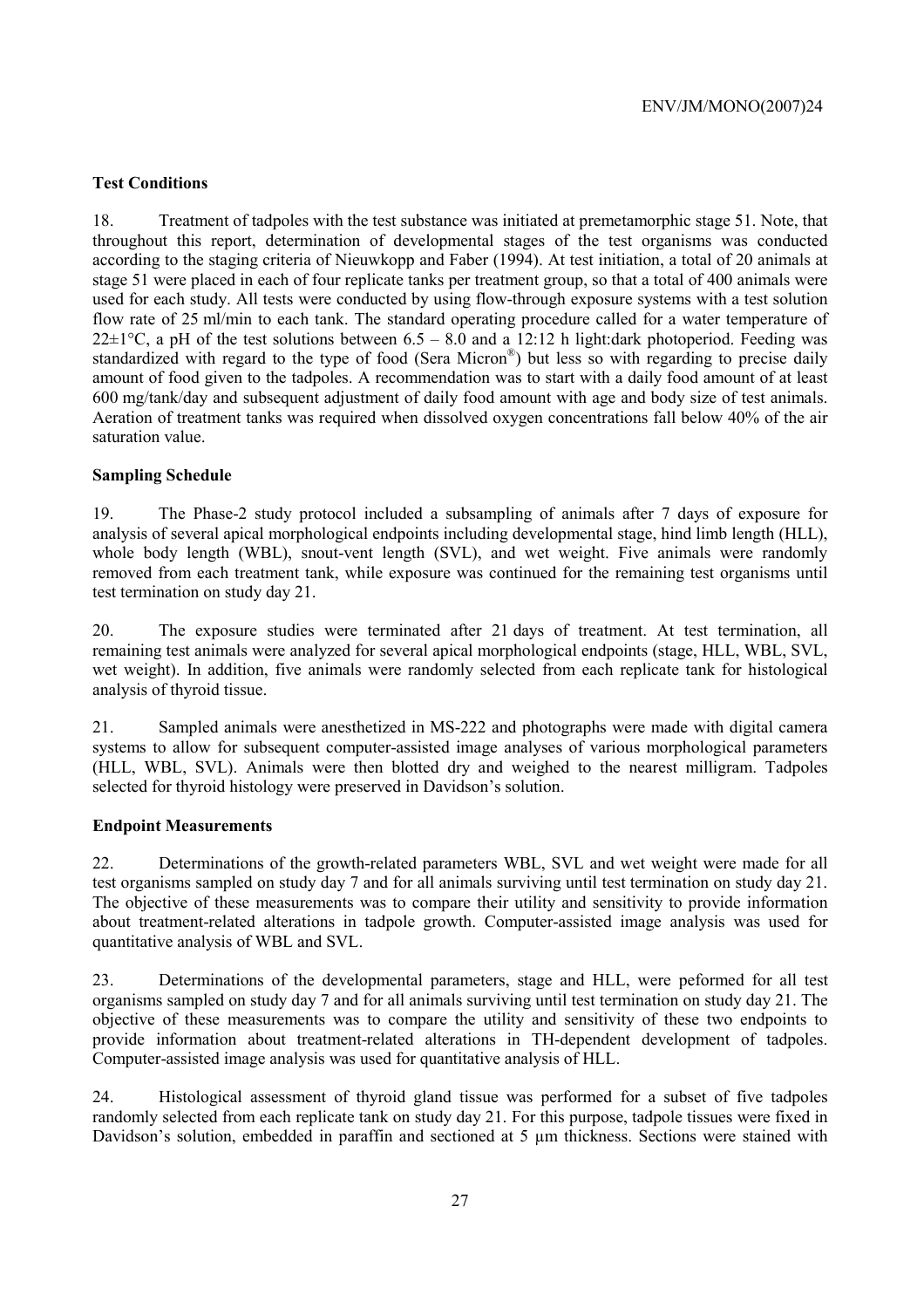hematoxylin and eosin and histological evaluation was performed according to a graded scoring system considering incidence and severity of selected histological alterations.

#### **Test Substances**

25. The three test substances used in Phase-2 experimental work were thyroxine (CAS-number: 6106-07-6), sodium perchlorate (CAS-number: 7601-89-0) and iopanoic acid (CAS-number: 96-83-3). All three test chemicals were supplied by the Central Chemical Repository of US Endocrine Disruptor Screening Program (Battelle Marine Sciences Laboratory, Sequim, USA). For the purpose of this study, thyroxine (T4) served as a model compound for agonistic effects, the perchlorate (PER) moiety of sodium-PER is known to act as a potent inhibitor of thyroidal iodide uptake, and IOP was regarded a model compound causing complex alterations in extrathyroidal TH metabolism due to inhibitory effects on monodeiodinases. The test concentrations of T4, PER and IOP (see Table 2) were derived from previous experimental work conducted in different laboratories (PER, IOP) and from studies performed during Phase-1 validation (T4). During the Phase-2 study, a total of five tests were performed with PER and IOP, respectively, and four tests were performed with T4 (see Table 3).

**Table 3. Summary of experimental work conducted in six participating labs during validation Phase-2** 

| <b>Test substance</b> | lab 1 | lab <sub>2</sub> | lab 3 | lab 4                    | lab 5 | lab 6     |
|-----------------------|-------|------------------|-------|--------------------------|-------|-----------|
| <b>PER</b>            |       |                  |       |                          |       | $\sim$    |
| T4                    |       |                  |       | $\overline{\phantom{a}}$ |       | $\sim$    |
| <b>IOP</b>            |       |                  |       | $\overline{\phantom{0}}$ |       | $\lambda$ |

x –conduct of experimental work with this test substance, - no study performed with this substance

#### **Statistical analysis**

26. The statistical protocol used for analysis of Phase-2 data is derived from a statistical consultation with John Green of Dupont and Tim Springer of Wildlife International. A statistical flow chart is provided to indicate their expert opinion of an appropriate analysis protocol (Figure 1). This protocol is consistent with the OECD Guidance Document on the Statistical Analysis of Ecotoxicity Experiments. Some parts of this flow chart do not apply to the current datasets: There was no solvent control and there were no massive ties in the data, except for the replicate median developmental stage data. The analysis deviated from this flow chart for developmental stage by using standard Jonckheere-Tersptra and Mann-Whitney tests rather than the exact permutation versions. The reason is that in the earlier power study, there appeared to be little difference in the power properties for the exact and standard versions of these tests for experimental design used in these studies. Neither the statistical analysis nor the current power study considered exact permutation methods.

27. The recommended statistical protocol is to use the step-down Jonckheere-Terpstra test unless there is compelling evidence of a non-monotone dose-response. No such evidence was found. An alternative to the Jonckheere-Terpstra test is Williams' test, also applied in step-down fashion. Unlike The Jonckheere-Terpstra test, Williams' test requires the data be normally distributed with homogeneous variances. Fortunately, with only two exceptions, these conditions were satisfied. Where pairwise tests were desired, the Dunnett test was most powerful and appropriate, provided the data were normally distributed with homogeneous variances. Where these conditions were not satisfied, a transformation should be sought that normalizes the data and stabilizes the variances. If the data are normally distributed but heterogeneous and no variance stabilizing transform could be found, a robust version of Dunnett's test, referred to as the Tamhane-Dunnett test requiring only normality but not variance homogeneity was used.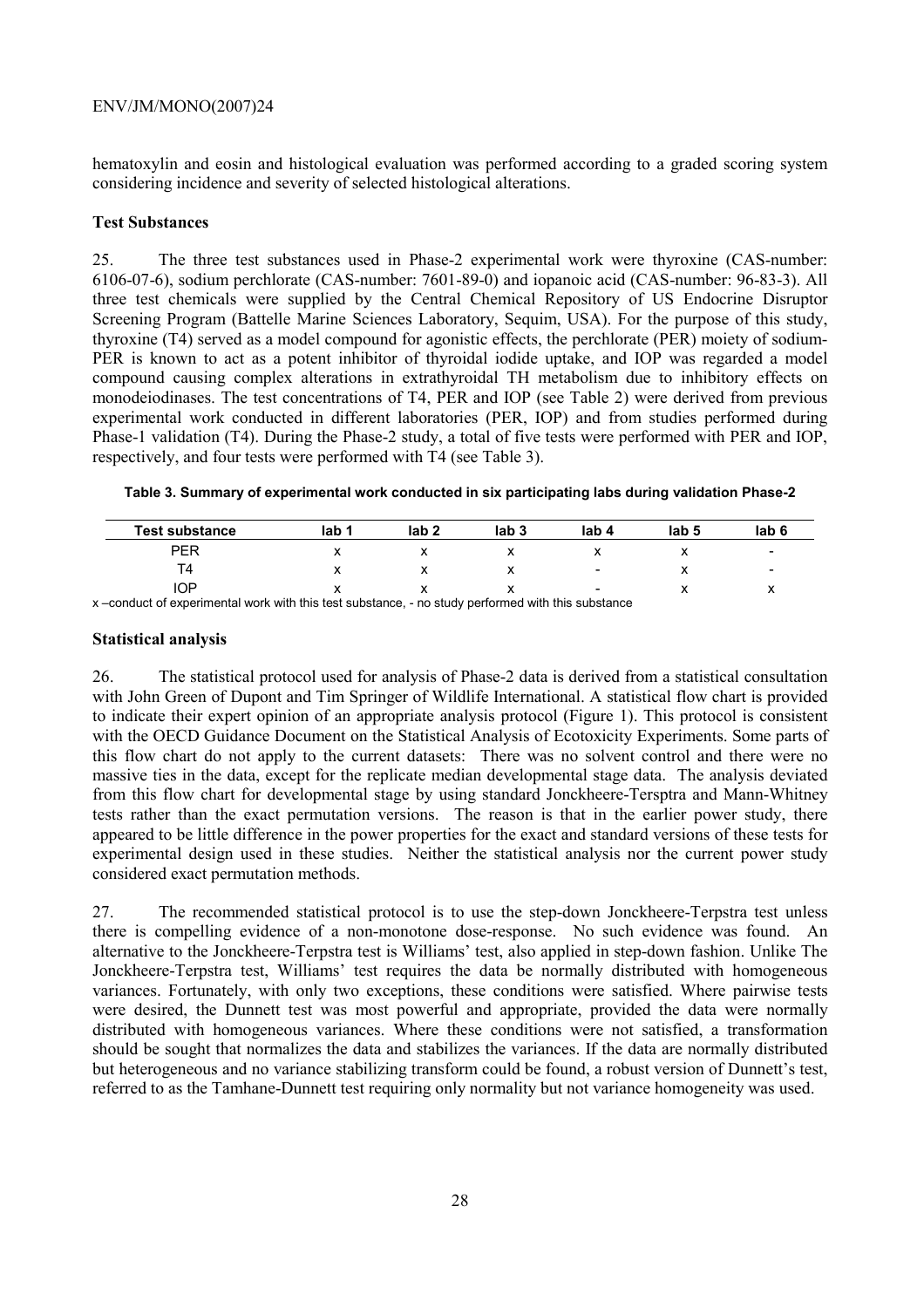

**Figure 1. Statistical flow chart describing the recommended statistical protocol for Phase-2 studies**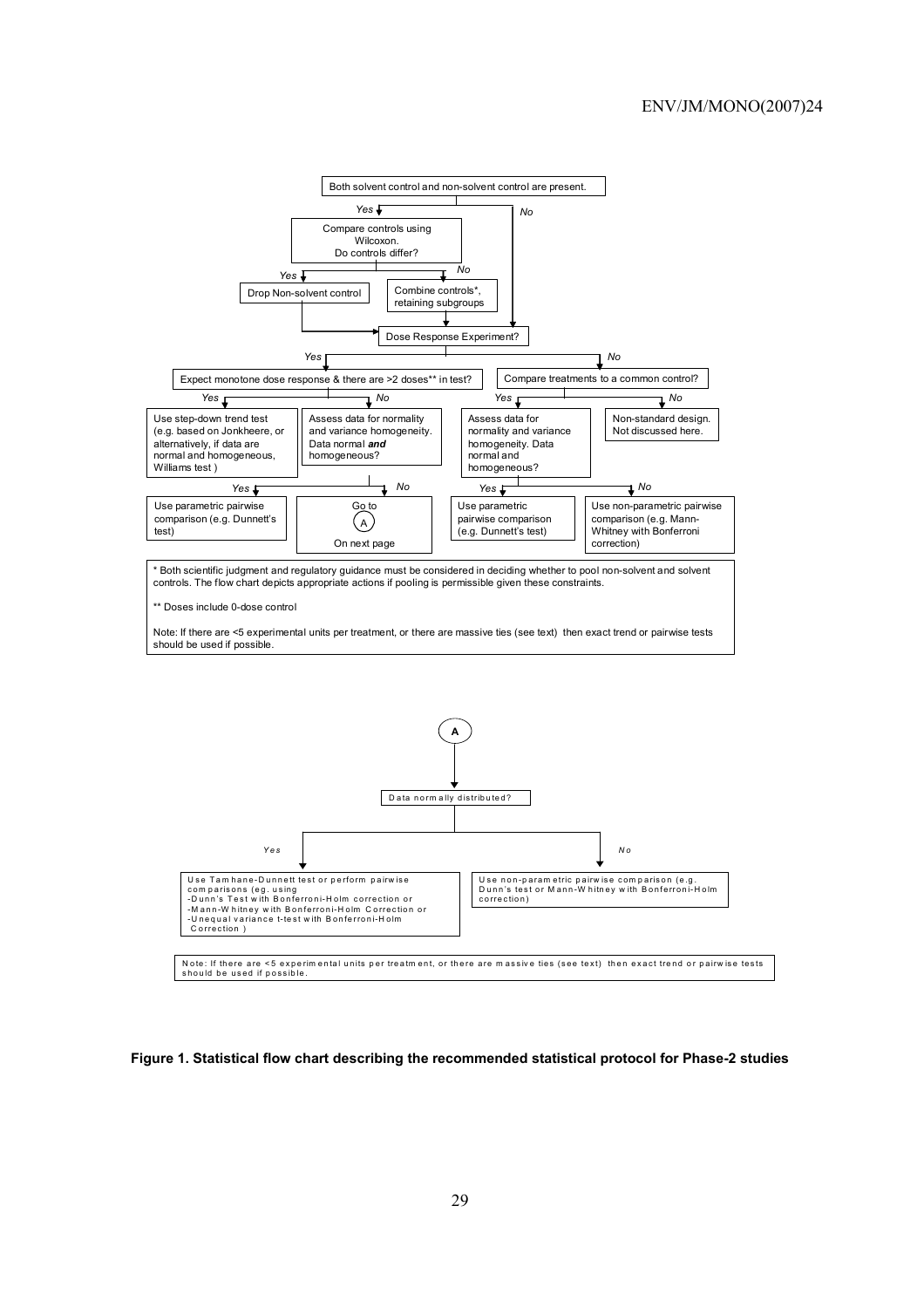28. Where the data could not be normalized, Dunn's test was the choice among those considered in the accompanying power analysis. It is also an alternative to consider in the normal, heterogeneous case, but it has lower power than the Tamhane-Dunnett test.

29. Developmental stage is an inherently non-normal, even non-continuous response and parametric analyses such as the Williams and Dunnett tests are not applicable, nor will any transformation alter that basic fact. Thus Dunnett and Williams tests were not used in the analysis of developmental stage. The Mann-Whitney test with a Bonferroni-Holm adjustment to the *p*-values proved to have extremely low power when there are three or fewer replicates, but has more reasonable power with four or more replicates per treatment. However, no significant effects were found on any response, from any lab, on any chemical using the Mann-Whitney test. Thus, analysis was restricted to the Jonckheere-Terpstra, Dunn and Mann-Whitney tests. The issue of individual frogs versus tanks as the unit of analysis is the same for this response as for the other four. However, since developmental stage is measured on an ordinal scale, not a ratio scale, analysis is based on the replicate median rather than the replicate mean.

30. Regarding the statistical analysis of data from the severity grade scoring of thyroid tissue, a specific statistical approach is currently under development.

#### **RESULTS**

#### **Control Animal Performance**

31. In the context of the Amphibian metamorphosis assay, it is of particular importance to ensure comparable rates of tadpole growth and development across different laboratories because the developmental changes in body size, weight and morphology are important hallmarks to assess a chemical's ability to affect TH-dependent metamorphosis. In addition, the histological appearance of the thyroid gland, another major endpoint, can vary depending on the developmental stage and thus, evaluation of treatment-related changes in thyroid histology is expected to yield more consistent results when tadpole development is homogenous within a test population and comparable among different labs.

32. Experiments conducted during the validation Phase-1 of the Amphibian metamorphosis assay and additional work by various labs participating in these validation exercises (Degitz et al., 2005; Opitz et al., 2006; Tietge et al., 2005) showed that optimization and standardization of test conditions allows to obtain comparable rates of development and growth between labs leading to the generation of highly reproducible test results across different labs. Consultation among study Phase-1 participants and discussion of Phase-1 results at the OECD *ad hoc* Expert Group meeting in Paris 2004 suggested that further standardization of general test conditions and endpoint measurement techniques could improve the inter-laboratory reproducibility of the study protocol.

33. Another important issue was to enhance the sensitivity of the protocol not only by improved endpoint measurements but also by minimizing the variability of individual growth and developmental rates within the population of test animals. Given these considerations, an initial assessment of the variability of various developmental and growth-related parameters was performed to evaluate the individual experiments performed during Phase-2 towards their compliance with an array of recommended validity criteria.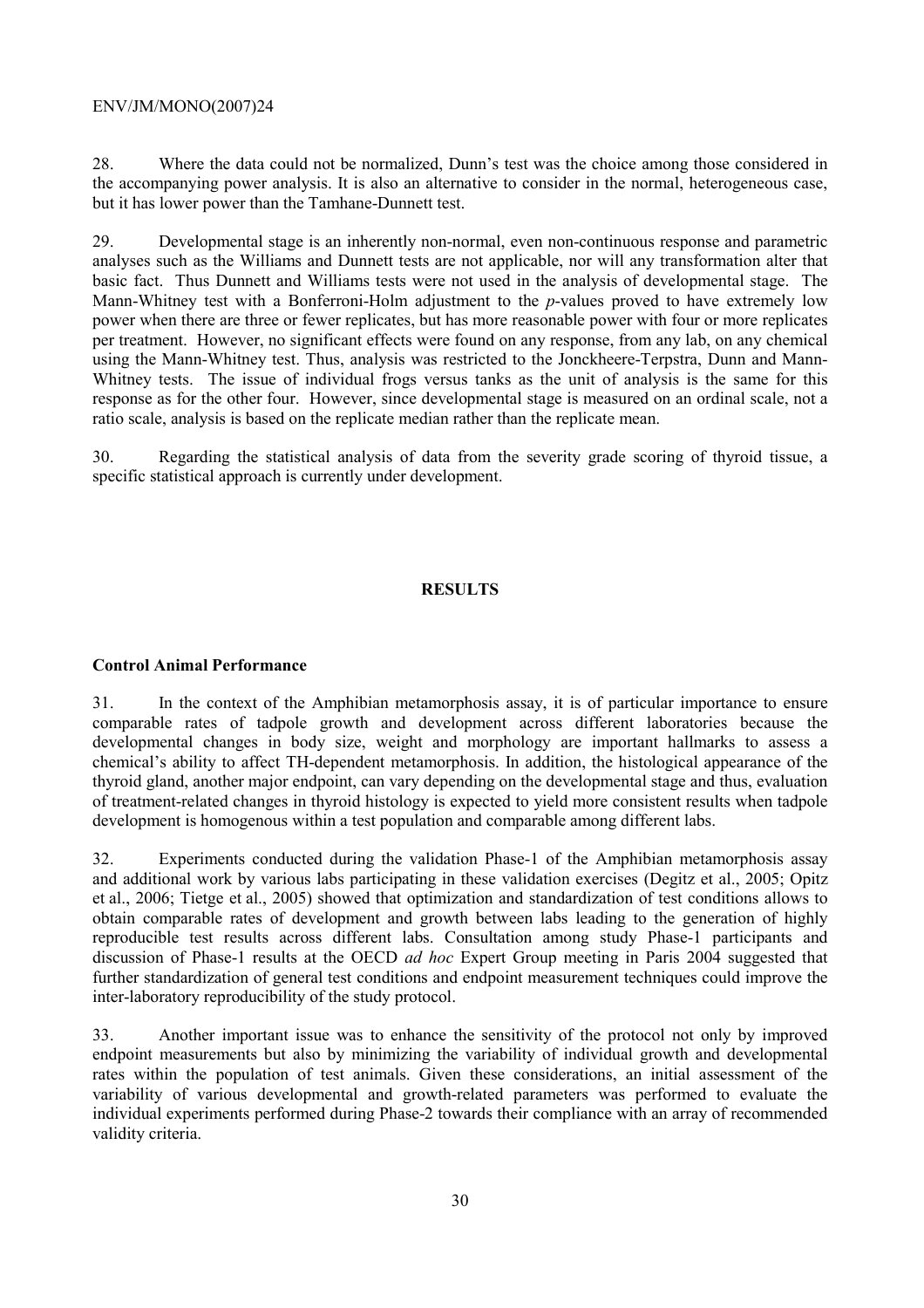#### *Development in the Control Group*

34. The study protocol uses tadpoles at developmental stage 51 for exposure initiation. A first criterion of normal test animal performance is the time required from fertilization to developmental stage 51. According to Nieuwkoop and Faber (1994) and experimental experience from several labs, *X. laevis* tadpoles should reach stage 51 within approximately 14 days postfertilization. For an interlaboratory comparison, Table 4 summarizes the age of the tadpoles at study day 0 in the different experiments of Phase-2.

|            | Age at test initiation (post fertilization day) |                  |                  |       |                  |                  |  |  |  |  |
|------------|-------------------------------------------------|------------------|------------------|-------|------------------|------------------|--|--|--|--|
| study      | lab 1                                           | lab <sub>2</sub> | lab <sub>3</sub> | lab 4 | lab <sub>5</sub> | lab <sub>6</sub> |  |  |  |  |
| <b>IOP</b> | 13                                              | $11 - 13$        | 14               | n.s.  | 11               | 17               |  |  |  |  |
| <b>PER</b> | 12                                              | $11 - 13$        | 14               |       | 16               | n.s.             |  |  |  |  |
| T4         | 13                                              | $11 - 13$        | 14               | n.s.  | 14               | n.s.             |  |  |  |  |
|            |                                                 |                  |                  |       |                  |                  |  |  |  |  |

| Table 4. Age of test animals on study day 0 (exposure initiation) |  |  |
|-------------------------------------------------------------------|--|--|
|-------------------------------------------------------------------|--|--|

*Note:* - data not available; n.s. no study conduced

35. A second criterion is the developmental stage reached by the control animal population within the initial 7 days of exposure. Under optimal rearing conditions, control tadpoles should reach early prometamorphic stages 54-55 until study day 7. At stages 54-55, tadpoles should have a WBL of  $> 35$  mm and a wet weight of >300 mg. An increased number of control tadpoles that show lower developmental and growth rates is expected to indicate suboptimal testing conditions. Table 5 summarizes the stages observed across all four replicate tanks of the control group on study 7 in a total of 14 tests performed during validation Phase-2 experimental work.

36. Analysis of the stage distribution on day 7 indicated that two experiments were conspicious for sub-optimal animal performance. The observation that 75% of control animals showed development to only stage 53 within 7 days in the IOP-experiment by lab 3 suggests a relatively slow development, whilst the increased range of stages (4 stages) determined in the controls of the T4 experiment in lab 3 indicates an increased heterogeny of developmental stages already at an early time point during this experiment.

|              |                |             | developmental stage |                |                | stage          | stage    |                |
|--------------|----------------|-------------|---------------------|----------------|----------------|----------------|----------|----------------|
| lab          | test           | $\mathbf n$ | 52                  | 53             | 54             | 55             | (median) | (range)        |
| 1            | <b>IOP</b>     | 20          |                     |                | 4              | 16             | 55       | 2              |
| 1            | <b>T4</b>      | 20          |                     |                | 5              | 15             | 55       | 2              |
| 1            | <b>PER</b>     | 20          |                     |                | 8              | 12             | 55       | $\overline{2}$ |
| $\mathbf{2}$ | <b>IOP</b>     | 20          |                     |                | 9              | 11             | 55       | 2              |
| $\mathbf{2}$ | <b>T4</b>      | 20          |                     |                | 19             | 4              | 54       | 2              |
| $\mathbf{2}$ | <b>PER</b>     | 20          |                     | 2              | 17             |                | 54       | 3              |
| 3            | <b>IOP</b>     | 20          |                     | 15             | $\overline{2}$ | 3              | 53       | 3              |
| 3            | T4             | 20          |                     | $\overline{2}$ | 9              | 8              | 54       | 4              |
| 3            | <b>PER</b>     | 20          |                     | $\overline{2}$ | 17             |                | 54       | 3              |
| 4            | <b>PER</b>     | 20          |                     |                | 6              | 13             | 55       | 3              |
| 5            | <b>IOP</b>     | 20          |                     |                | 10             | 9              | 54       | 3              |
| 5            | T <sub>4</sub> | 20          |                     |                | 12             | 7              | 54       | 3              |
| 5            | <b>PER</b>     | 20          |                     | 9              | 11             |                | 54       | 2              |
| 6            | <b>IOP</b>     | 17          |                     | ◢              | 14             | $\overline{2}$ | 54       | 3              |

**Table 5. Results from developmental stage determination in the control groups on study day 7** 

*Note:* Stage data from all four replicate tanks of the control group were combined and the absolute number of tadpoles at each specific developmental stage are shown.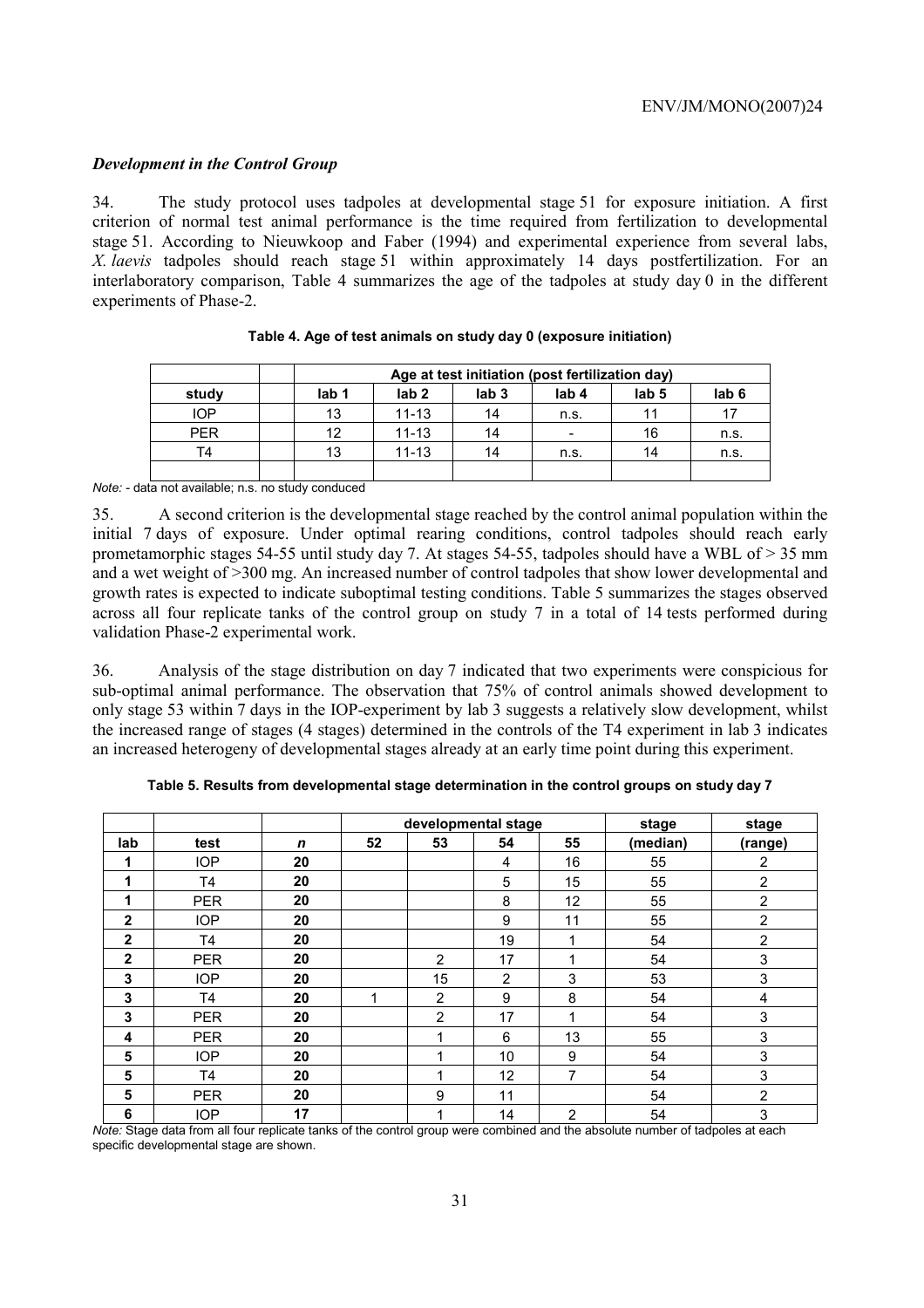|                |                |             |              |                |    |    |    | developmental stage |    |    |    |                |    |    | stage    | stage   |
|----------------|----------------|-------------|--------------|----------------|----|----|----|---------------------|----|----|----|----------------|----|----|----------|---------|
| lab            | test           | $\mathbf n$ | 55           | 56             | 57 | 58 | 59 | 60                  | 61 | 62 | 63 | 64             | 65 | 66 | (median) | (range) |
| 1              | <b>IOP</b>     | 59          |              |                | 14 | 23 | 19 | 2                   | 1  |    |    |                |    |    | 58       | 5       |
| 1              | T4             | 60          |              |                | 15 | 28 | 12 | 4                   | 1  |    |    |                |    |    | 58       | 5       |
| 1              | <b>PER</b>     | 60          |              | 3              | 18 | 19 | 11 | 5                   | 3  | 1  |    |                |    |    | 58       | 7       |
| $\overline{2}$ | <b>IOP</b>     | 60          |              |                | 4  | 21 | 28 | 4                   | 3  |    |    |                |    |    | 59       | 5       |
| 2              | Τ4             | 60          |              |                |    | 1  | 19 | 30                  | 7  | 3  |    |                |    |    | 60       | 5       |
| $\overline{2}$ | <b>PER</b>     | 60          |              | $\overline{2}$ | 5  | 36 | 13 | 4                   |    |    |    |                |    |    | 58       | 5       |
| 3              | <b>IOP</b>     | 58          |              |                |    | 10 | 5  | 6                   | 5  | 3  | 2  | 8              | 18 | 1  | 62       | 9       |
| 3              | T4             | 60          | $\mathbf{1}$ | 1              | 5  | 10 | 22 | $\overline{2}$      | 8  | 3  | 3  | 1              | 1  | 3  | 59       | 12      |
| 3              | <b>PER</b>     | 60          |              | 3              | 22 | 1  | 14 | 4                   | 5  | 5  | 5  |                | 1  |    | 59       | 9       |
| 4              | <b>PER</b>     | 60          |              |                | 5  | 32 | 17 | 6                   |    |    |    |                |    |    | 58       | 4       |
| 5              | <b>IOP</b>     | 60          |              | 7              | 19 | 25 | 6  | $\mathbf{3}$        |    |    |    |                |    |    | 58       | 5       |
| 5              | T <sub>4</sub> | 60          |              | 14             | 22 | 17 | 6  | 1                   |    |    |    |                |    |    | 57       | 5       |
| 5              | <b>PER</b>     | 60          |              | 10             | 31 | 9  | 8  | 1                   | 1  |    |    |                |    |    | 57       | 6       |
| 6              | <b>IOP</b>     | 60          |              |                | 1  | 1  | 13 | 18                  | 3  | 11 | 11 | $\overline{2}$ |    |    | 60       | 8       |

#### **Table 6. Results from developmental stage determination in the control groups on study day 21**

*Note:* Stage data from all four replicate tanks of the control group were combined and the absolute number of tadpoles at each specific developmental stage are shown.



Data within the 5% - 95% percentile interval were used for this graphical presentation. Extreme values are denoted by a black circle. The shaded area demarcates the climax stages of development.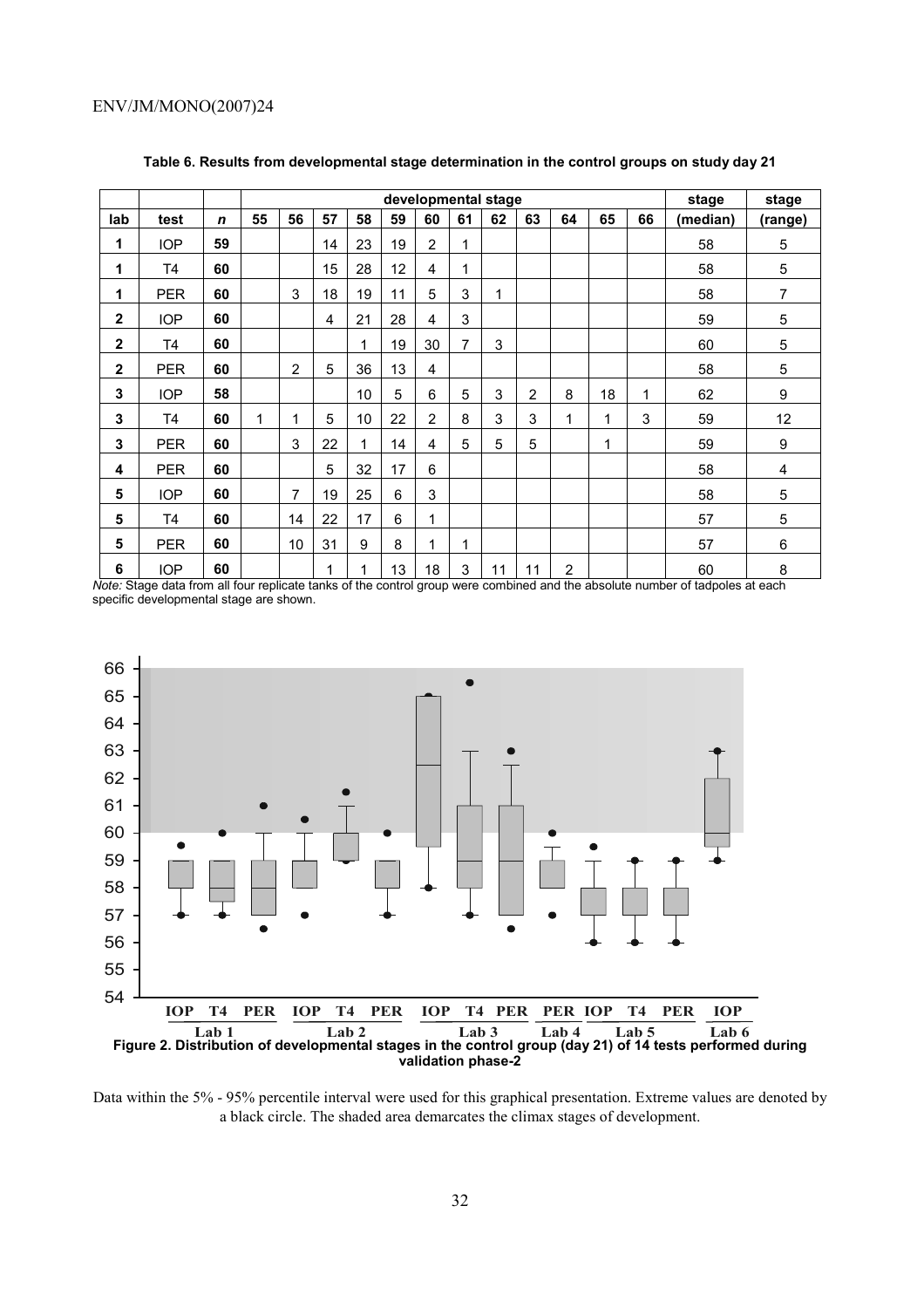37. A third criterion is the developmental stage reached by the control animal population on exposure day 21. Table 6 and the box plot in Figure 2 summarize the distribution of stages observed across all four replicate tanks of the control group on study 21 in a total of 14 tests performed during validation Phase-2 experimental work. From the results depicted in Figure 2, increased variability in developmental stages in the control group becomes apparent for all three experiments performed in lab 3. Of particular concern is the heterochrony in control development reported for the IOP-experiment in lab 3. Compared to all other experiments, control development in this experiment appeared very slow until day 7 (Table 5) but by day 21, ore than 50% of the control tadpoles were at late climax stages 63-66 (Table 6) and thus at much more advanced stages compared to all other experiments (Table 6). In the T4-experiment from lab 3, staging data from day 12 indicate a very high variability in individual developmental rates given that stages of control animals on day 21 are spread over a range of 12 different stages from early prometamorphic stage 55 to completion of metamorphosis at stage 66 (Table 6).

38. Feeding rates need to be considered an important factor determining not only growth but also developmental rates of tadpoles. In the study protocol, a recommendation for feeding rates was to start with a daily food ration of approximately 600 mg SeraMicron per tank, that is 30 mg food per animal, and to increase the amount of food along with tadpole growth. Table 7 provides an overview of the actual amount of food applied in the various studies during Phase-2. From these data, it is apparent that less food was provided to the animals used in lab 3. Approximately 30-50% of the food amount applied in other labs was given to the animals in lab 3. The total amount of food is also much less than recommended in the study protocol.

**Table 7. Daily feeding rates (mg Sera Micron per animal) used in different exposure studies during validation Phase-2** 

| study      | $\mathsf{Lab}$ <sup>1</sup> | Lab 2     | Lab 3     | ∟ab 4                    | Lab <sub>5</sub> | Lab 6     |
|------------|-----------------------------|-----------|-----------|--------------------------|------------------|-----------|
| <b>IOP</b> | $30 - 67$                   | $10 - 60$ | $18 - 24$ | n.s.                     | $40 - 90$        | $23 - 37$ |
| Τ4         | $30 - 67$                   | $10 - 60$ | $18 - 24$ | n.s.                     | $40 - 90$        | n.s.      |
| <b>PER</b> | $30 - 67$                   | $10 - 60$ | $18 - 24$ | $\overline{\phantom{0}}$ | $40 - 90$        | n.s.      |

*Note:* - data not available; n.s. no study conducted

39. Combining the information about feeding rates (Table 7) with results from stage determination (Table 6, Figure 2) suggests that feeding rates lower than the recommended 30 mg per animal lead to a more heterogenous development in the control population. Although the box plot in Figure 2 seems to indicate faster development in control animals of experiments with low feeding rates (see lab 3 results), a closer examination of the data presented in Table 6 revealed that it is rather a subpopulation of animals undergoing accelerated development thereby greatly increasing the inter-individual variability. Overall, the control data from experiments with daily feeding rates of 30 mg per animal and higher indicate that such feeding rates control the variability of developmental rates. In addition, these feeding rates seem to ensure that only a small proportion of control animals enter climax stages.

40. Combining the information about feeding rates (Table 7) with results from measurements of growth-related parameters (WBL, SVL and wet weight),

#### *Growth in the Control Group*

41. In addition to the monitoring of developmental stages, the study protocols calls for determination of various growth-related parameters in order to allow a differential assessment of test substance effects on general growth *versus* specific developmental processes. Accordingly, one aim of this validation exercise was to compare the utility of three different parameters to characterize treatment-related effects on body size (WBL, SVL) and body weight (wet weight). Mean values for WBL, SVL and wet weight determined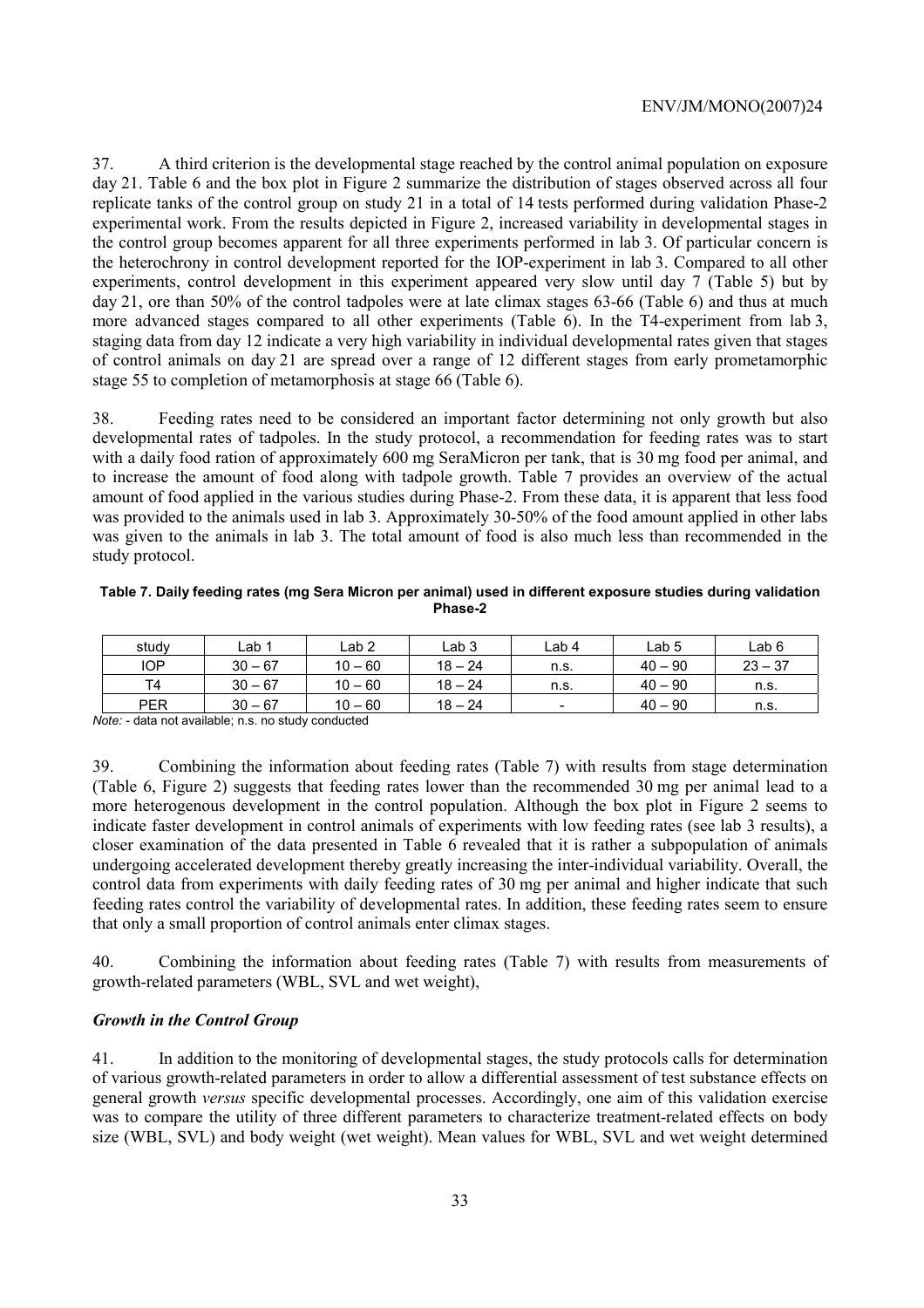for individual replicate tanks in the control groups are compared among all 14 tests performed during the Phase-2 validation study in Figure 3 for study day 7 and in Figure 5 for study day 21.

42. As shown in Figure 3 and Figure 5, general tadpole growth was highly reproducible among replicate tanks of the control group in experiments performed in lab 1, lab 2, lab 4, lab 5 and lab 6. To obtain a first gross estimation of variability of these parameters in the control animal population, CV values (coefficient of variation) were calculated for each tank using individual animals as replicates (Figure 4, Figure 6). CV values calculated for replicate tanks indicated that the variability of individual tadpole growth was low (<15% for WBL and SVL, and <30% for wet weight) in experiments performed in lab 1, lab 2, lab 4, lab 5 and lab 6. In contrast, variability of growth rates within and among replicates was markedly increased in all three experiments performed in lab 3 (see Figure 4 and Figure 6).

43. Mean values of WBL, SVL and wet weight for control treatment group and the corresponding CV values are reported in

Table 8 and Table 9. The intra-laboratory comparison of tadpole growth parameters showed highly reproducible results in lab 1, lab 2 and lab 5 and less reproducible results in lab 3. The increased CV values for all three growth-related parameters on day 21 in the experiments of lab 3 can be explained by the fact that, at the time of morphological examination, many tadpoles were at climax stages (Figure 2, Table 6). Because development to climax stages is associated with marked decreases in body size and body weight, mean values for WBL, SVL and wet weight do not provide a meaningful estimate of tadpole growth if an increased number of animals has entered climax stages 61 or higher. Inter-laboratory comparison of tadpole growth rates showed high reproducibility of tadpole growth among all labs with the exception of lab 3. A sound analysis of tadpole growth in lab 3 was not possible due to the increased variability of individual developmental rates and the large proportion of animals at climax stages.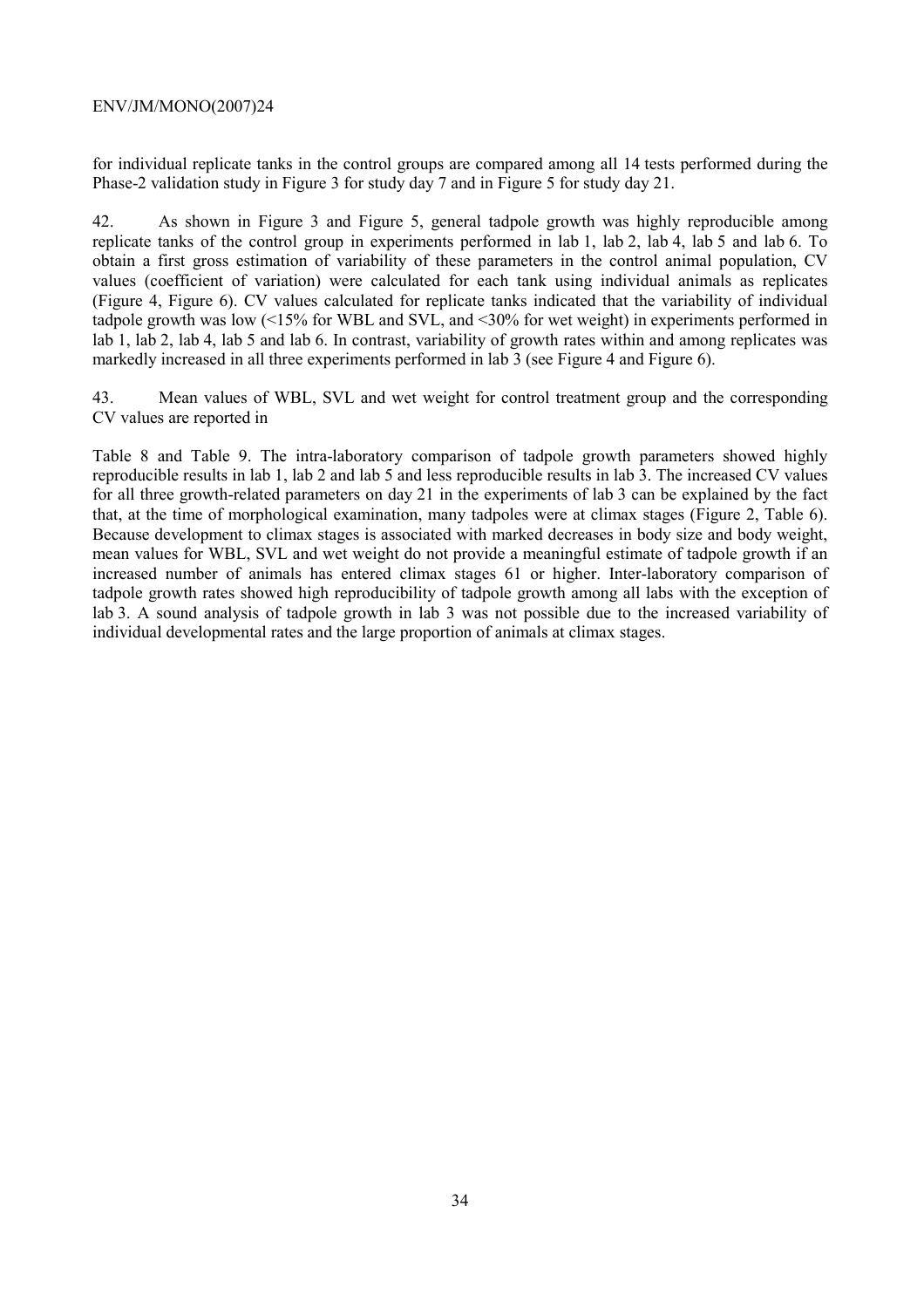

**individual replicate tanks of control treatment groups** 

Data are shown for the 4 replicate tanks of the control treatment used in experiments with IOP, T4 and PER as test substance.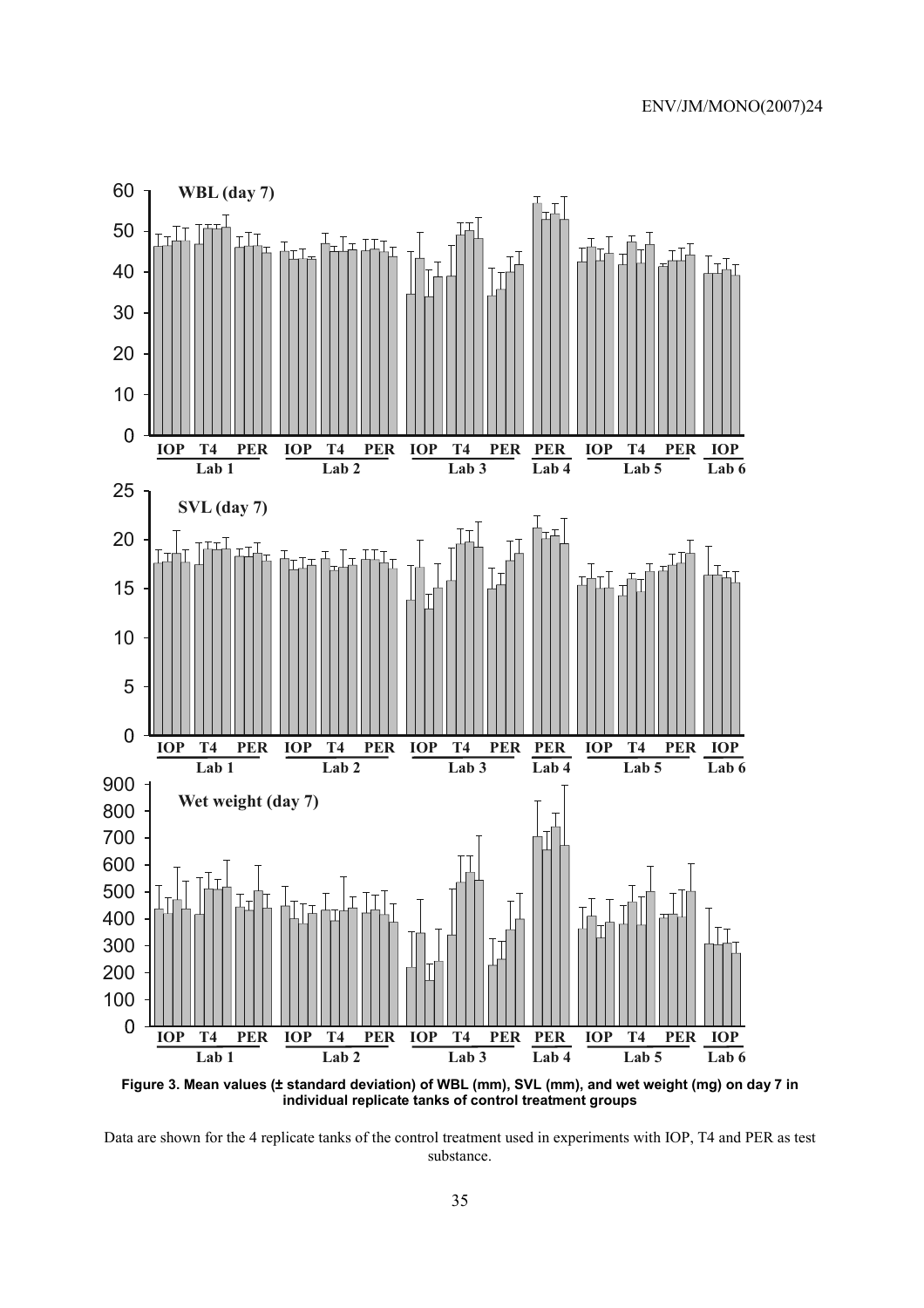

**Figure 4. CV values (%) for WBL, SVL, and wet weight measurements on day 7 in replicate tanks of the control treatment group in 14 different experiments during validation Phase-2** 

Individual tadpoles served as replicates in the determination of tank means and standard deviations (*n*=5).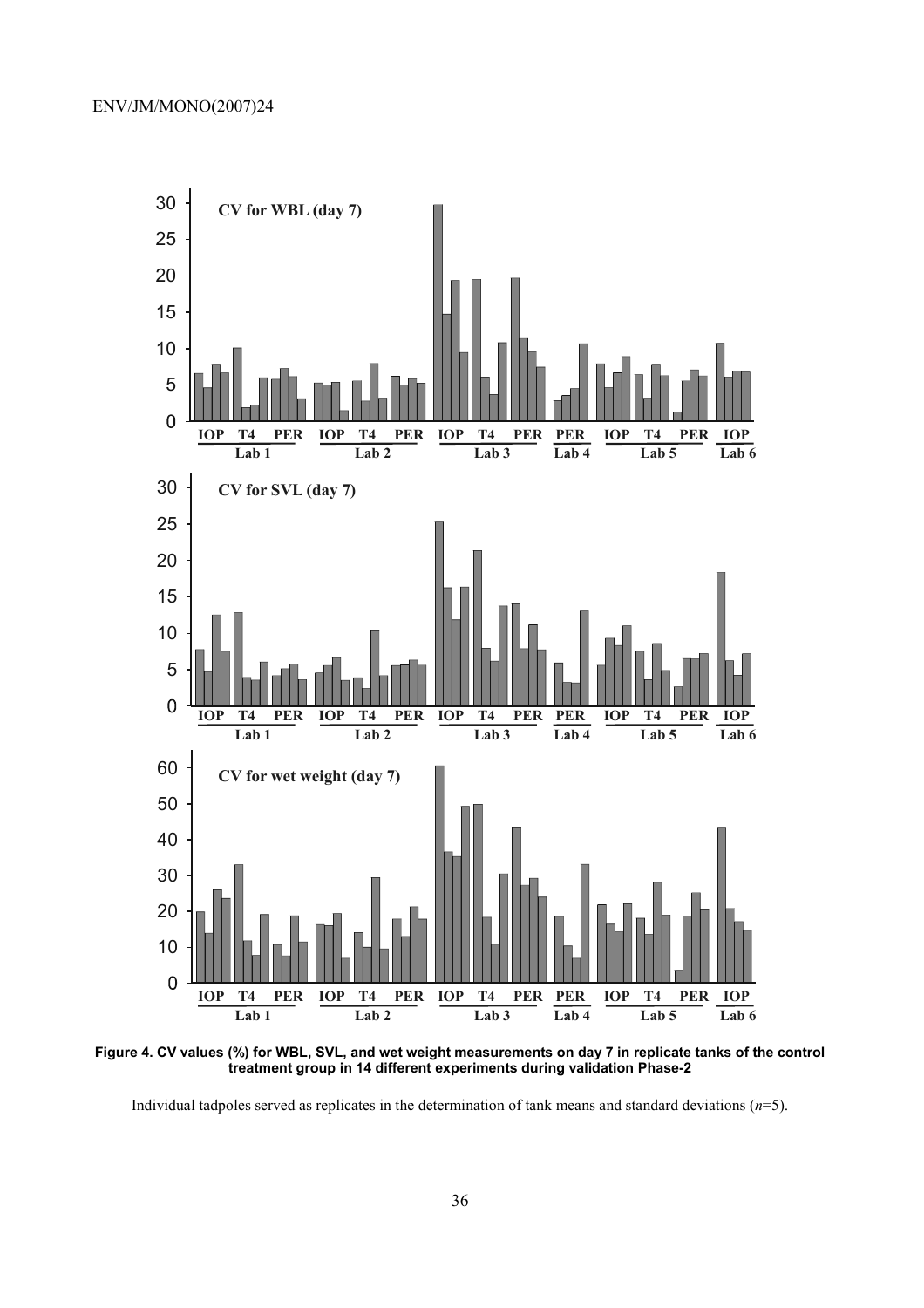

**Figure 5. Mean values (± standard deviation) of WBL (mm), SVL (mm), and wet weight (mg) on day 21 in replicate tanks of the control treatment group** 

Data are shown for 4 replicate tanks of the control treatment used in experiments with IOP, T4 and PER as test substance.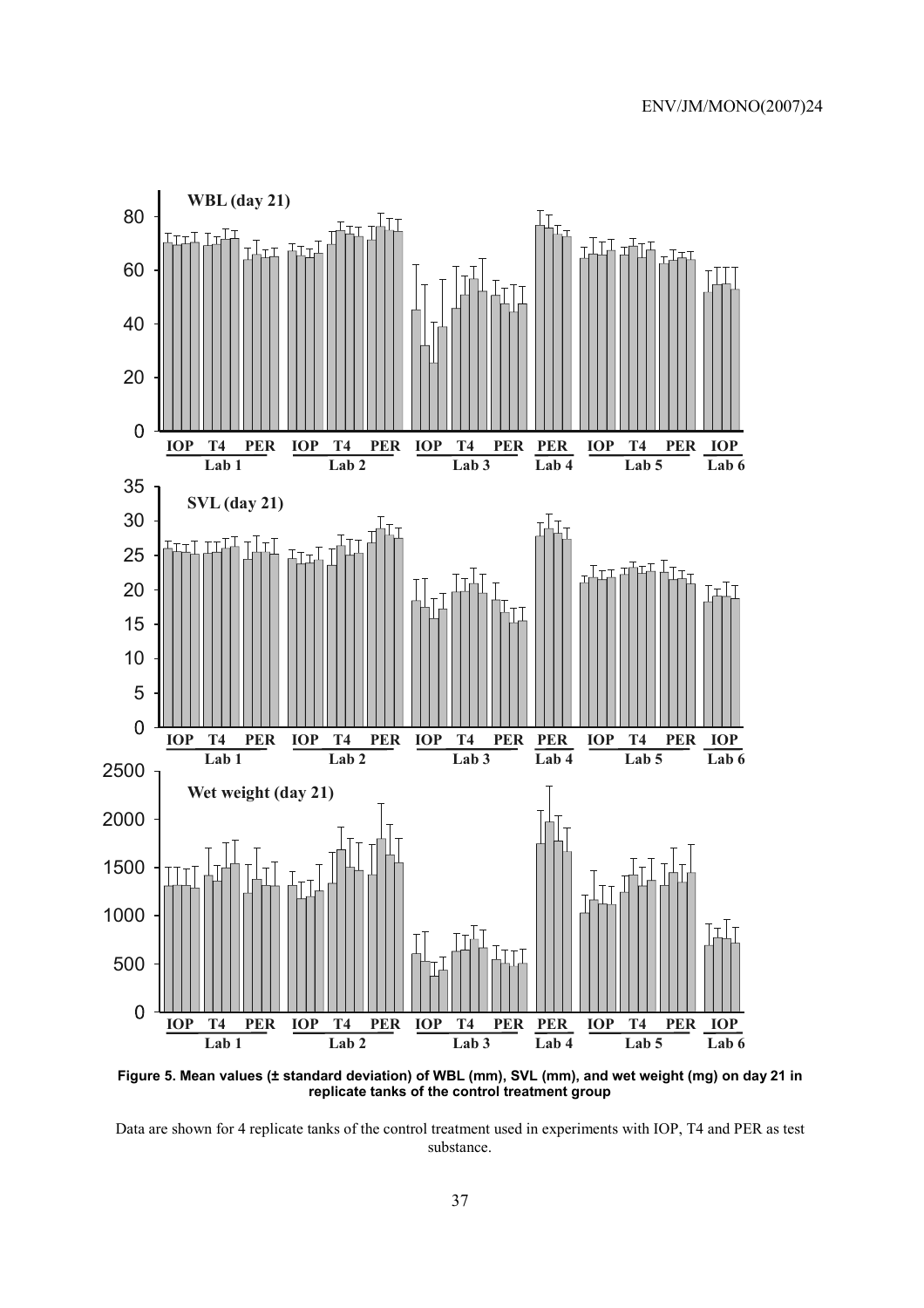

**Figure 6. CV values (%) for WBL, SVL, and wet weight measurements on day 21 in replicate tanks of the control treatment group in 14 different experiments during validation phase-2** 

Individual tadpoles served as replicates in the determination of tank means and standard deviations (*n*=12-15).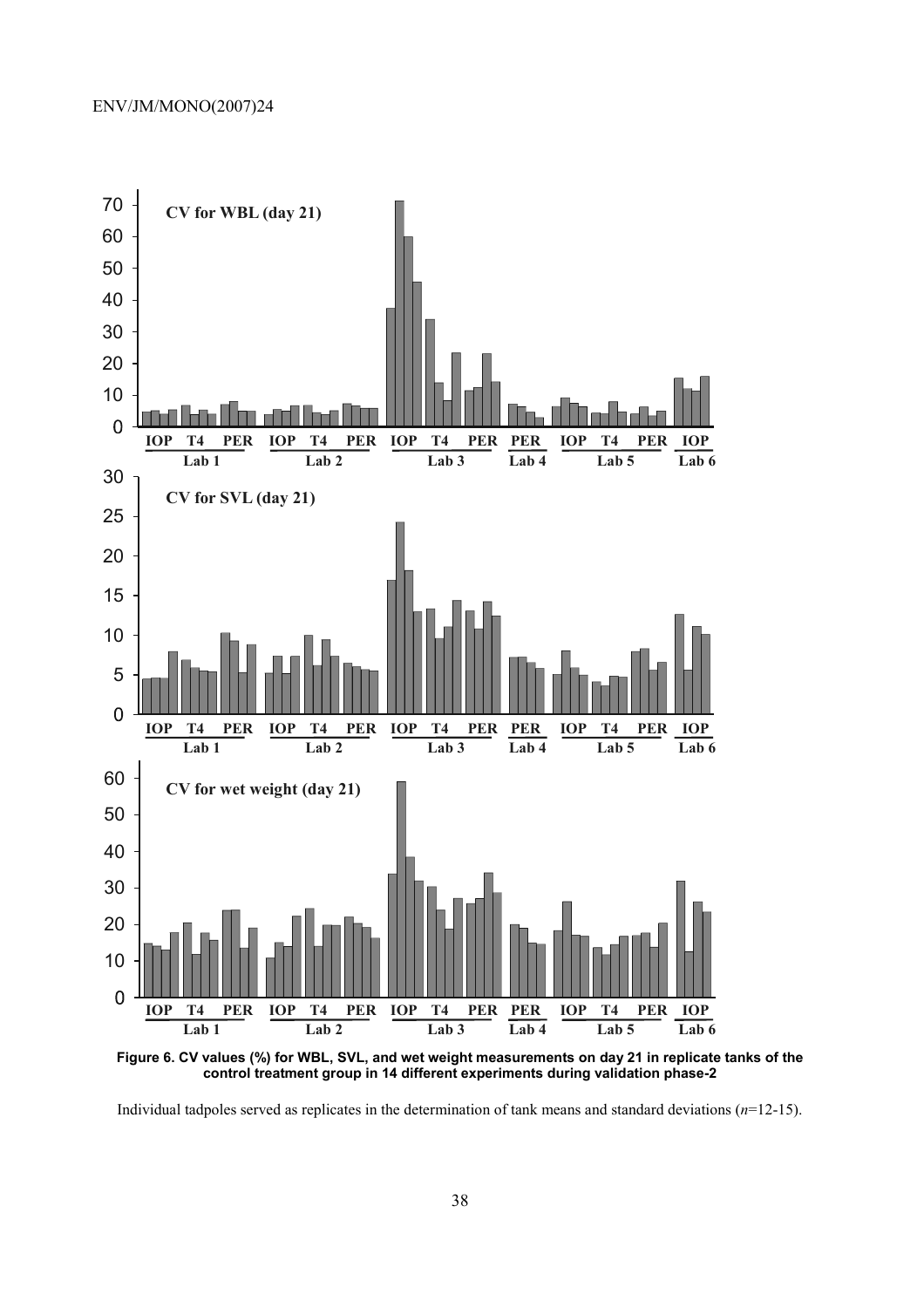| endpoin          | stu             | lab 1            | lab <sub>2</sub> | lab <sub>3</sub>  | lab 4            | lab <sub>5</sub> | lab 6            | CV <sup>b</sup> |
|------------------|-----------------|------------------|------------------|-------------------|------------------|------------------|------------------|-----------------|
| $\blacktriangle$ | $\mathbf{a}$    | mean $\pm$       | mean $\pm$       | mean $\pm$        | mean $\pm$       | mean $\pm$       | mean $\pm$       | (all labs)      |
| <b>WBL</b>       | <b>IOP</b>      | $47,04 \pm 0,74$ | $43,71 \pm 0,95$ | $37,72 \pm 4,35$  |                  | $44,04 \pm 1,71$ | $39,80 \pm 0,60$ |                 |
| (mm)             | PE              | $45,92 \pm 0,81$ | $44,92 \pm 0,78$ | $37,98 \pm 3,57$  | $54,25 \pm 1,89$ | $42,80 \pm 1,14$ |                  | 9.8%            |
|                  | D<br>T4         | $49,79 \pm 1,95$ | $45,66 \pm 0,91$ | $46,64 \pm 5,13$  |                  | $44,56 \pm 2,95$ |                  |                 |
|                  | CV <sup>a</sup> | 4.2%             | 2.2%             | 12.4%             | $\blacksquare$   | 2.1%             | $\blacksquare$   |                 |
| <b>SVL</b>       | <b>IOP</b>      | $17,91 \pm 0,45$ | $17,37 \pm 0,50$ | $14,76 \pm 1,84$  |                  | $15,39 \pm 0,47$ | $16,12 \pm 0,36$ |                 |
| (mm)             | PE              | $18,25 \pm 0,32$ | $17,66 \pm 0,43$ | $16,71 \pm 1,78$  | $20,33 \pm 0,67$ | $17,60 \pm 0,75$ |                  | 8.7%            |
|                  | D<br><b>T4</b>  | $18,62 \pm 0,79$ | $17,38 \pm 0,50$ | $18,60 \pm 1,87$  |                  | $15,44 \pm 1,15$ |                  |                 |
|                  | CV <sup>a</sup> | 1.9%             | 0.9%             | 11.5%             |                  | 7.8%             |                  |                 |
| wet              | <b>IOP</b>      | $441,1 \pm 21,3$ | $412,3 \pm 28,0$ | $245,1 \pm 74,1$  |                  | $372,6 \pm 34,6$ | $298,3 \pm 17,4$ |                 |
| weight           | PE              | $455,0 \pm 33,1$ | $414,5 \pm 19,6$ | $309,2 \pm 83,2$  | $694,0 \pm 38,2$ | $432,4 \pm 47,4$ |                  | 25.2%           |
| (mg)             | D<br>T4         | $488,7 \pm 48,2$ | $423,8 \pm 21,1$ | $498,0 \pm 106,3$ |                  | $430,3 \pm 62,0$ |                  |                 |
|                  | CV <sup>a</sup> | 5.3%             | 1.5%             | 37.5%             |                  | 8.2%             |                  |                 |

**Table 8. Results from WBL, SVL and wet weight measurements of control tadpoles on study day 7 in 14 experiments performed during validation Phase-2. Mean values for the control tretament group are reported together with intra-laboratory and inter-laboratory CV values.** 

*Note:* Mean values and standard deviations are shown (*n*=4 replicate tanks).<sup>a</sup> intra-laboratory CV for each endpoint measurement; <sup>b</sup> inter-laboratory CV for each endpoint measurement.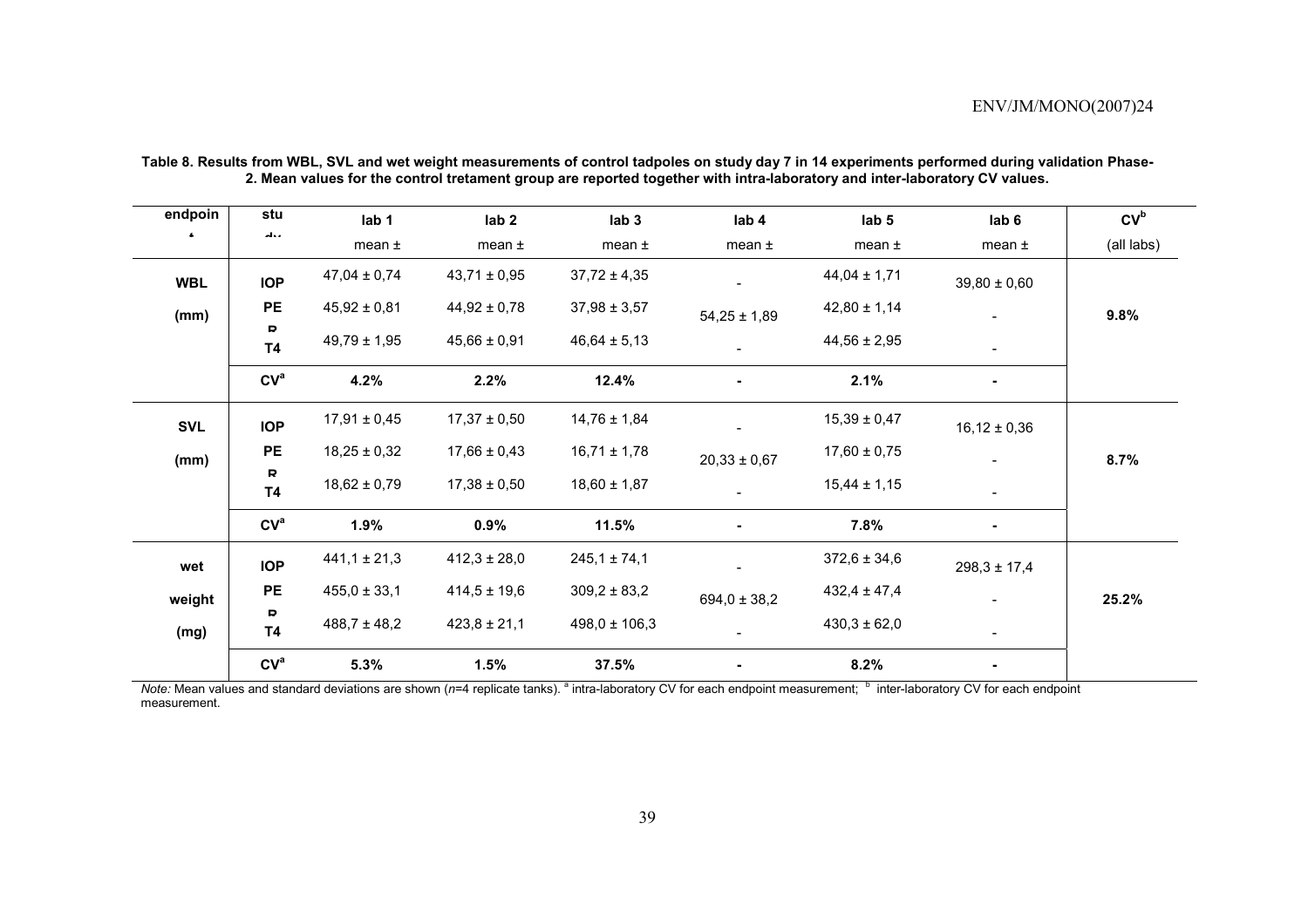| endpoin          | stu                                | lab 1            | lab <sub>2</sub> | lab <sub>3</sub>  | lab 4                    | lab <sub>5</sub> | lab 6                    | CV <sup>b</sup> |
|------------------|------------------------------------|------------------|------------------|-------------------|--------------------------|------------------|--------------------------|-----------------|
| $\blacktriangle$ | $\Delta \mathbf{I}$ . $\mathbf{I}$ | mean $\pm$       | mean $\pm$       | mean <sub>±</sub> | mean $\pm$               | mean $\pm$       | mean $\pm$               | (all labs)      |
| <b>WBL</b>       | <b>IOP</b>                         | $70.04 \pm 0.44$ | $65.96 \pm 1.07$ | $35.39 \pm 8.55$  | $\overline{\phantom{a}}$ | $65.97 \pm 1.21$ | $53.58 \pm 1.47$         |                 |
| (mm)             | PE<br>D                            | $64.91 \pm 0.82$ | $74.30 \pm 2.07$ | $47.50 \pm 2.55$  | $74.68 \pm 1.96$         | $63.69 \pm 0.91$ | $\blacksquare$           | 8.9%            |
|                  | T4                                 | $70.62 \pm 1.31$ | $72.71 \pm 2.18$ | $51.39 \pm 4.52$  | $\blacksquare$           | $66.75 \pm 1.92$ | $\sim$                   |                 |
|                  | CV <sup>a</sup>                    | 4.6%             | 6.2%             | 18.6%             | $\blacksquare$           | 2.5%             | $\blacksquare$           |                 |
| <b>SVL</b>       | <b>IOP</b>                         | $25.53 \pm 0.35$ | $24.13 \pm 0.37$ | $17.23 \pm 1.07$  |                          | $21.52 \pm 0.38$ | $18.78 \pm 0.38$         |                 |
| (mm)             | PE<br>D                            | $25.15 \pm 0.49$ | $27.77 \pm 0.88$ | $16.49 \pm 1.51$  | $28.06 \pm 0.66$         | $21.62 \pm 0.70$ | $\overline{\phantom{a}}$ | 11.6%           |
|                  | T4                                 | $25.75 \pm 0.47$ | $25.08 \pm 1.16$ | $19.98 \pm 0.64$  |                          | $22.64 \pm 0.44$ | $\blacksquare$           |                 |
|                  | CV <sup>a</sup>                    | 1.2%             | 7.4%             | 10.3%             | ٠                        | 2.8%             | ٠                        |                 |
| wet              | <b>IOP</b>                         | $1307 \pm 14$    | $1236 \pm 63$    | $485 \pm 102$     | $\overline{\phantom{a}}$ | $1107 \pm 57$    | $736 \pm 38$             |                 |
| weight           | PE<br>D                            | $1309 \pm 59$    | $1601 \pm 157$   | $509 \pm 28$      | $1790 \pm 131$           | $1388 \pm 68$    | $\blacksquare$           | 20.3%           |
| (mg)             | Τ4                                 | $1453 \pm 80$    | $1498 \pm 144$   | $675 \pm 57$      | $\overline{\phantom{a}}$ | $1335 \pm 77$    | $\sim$                   |                 |
|                  | CV <sup>a</sup>                    | 6.2%             | 13%              | 18.6%             | $\blacksquare$           | 11.7%            | $\blacksquare$           |                 |

**Table 9. Results from WBL, SVL and wet weight measurements of control tadpoles on study day 21 in 14 experiments performed during validation Phase-2. Mean values for the control tretament group are reported together with intra-laboratory and inter-laboratory CV values.** 

Note: Mean values and standard deviations are shown (n=4 replicate tanks). <sup>a</sup> intra-laboratory CV for each endpoint measurement; <sup>b</sup> inter-laboratory CV for each endpoint measurement (results from IOP and T4 studies in lab 3 are excluded from calculation of this CV).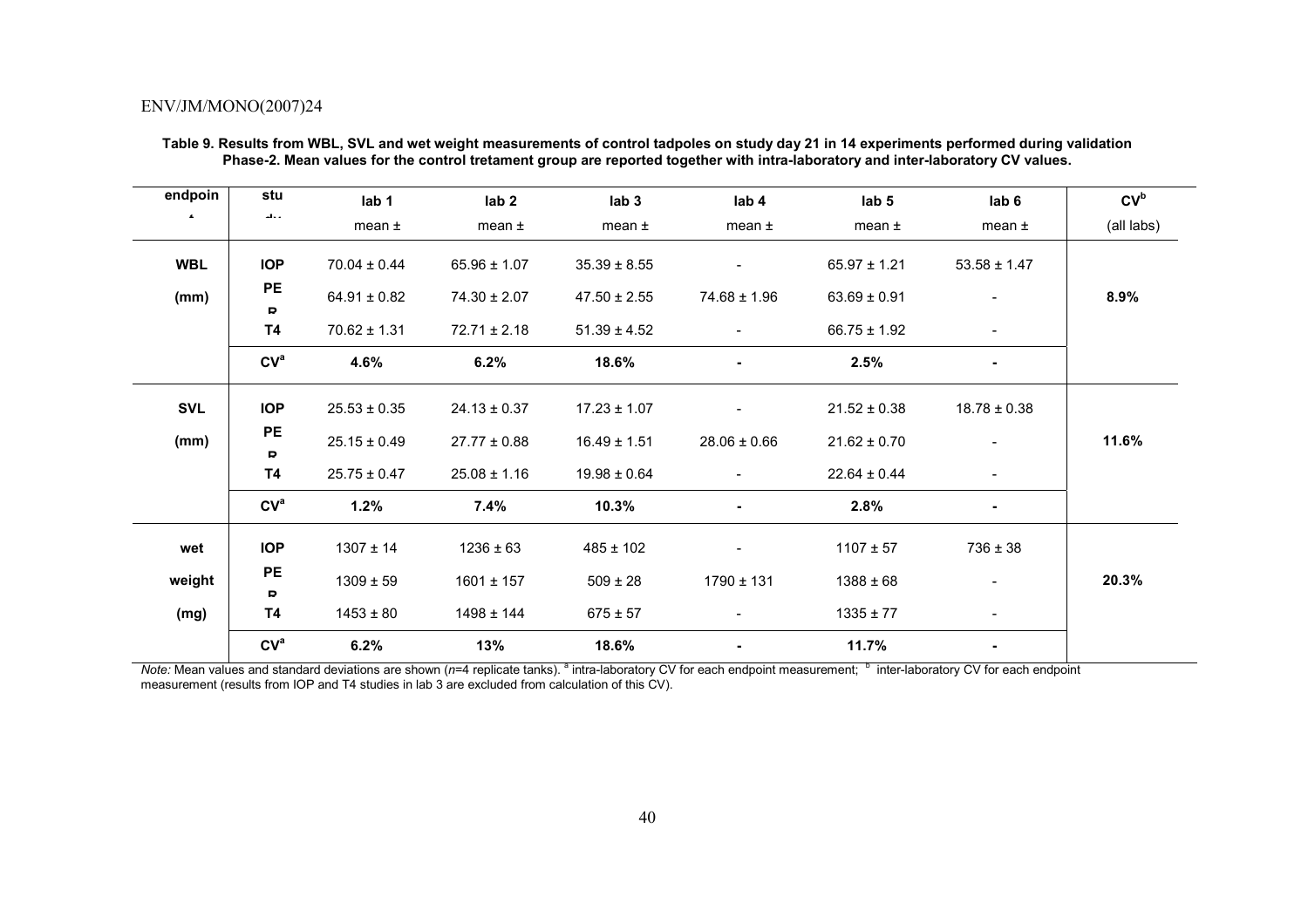## **Test Results – Sodium Perchlorate**

## *Overview*

44. During the validation Phase-2 study of the Amphibian Metamorphosis Assay, a total of five experiments with sodium perchlorate (Na-PER) as test substance were performed in five different laboratories (lab 1, lab 2, lab 3, lab 4, and lab 5). The nominal aqueous concentrations for the perchlorate anion (PER) were 0, 62.5, 125, 250 and 500 µg/l. Analysis of growth-related parameters (e.g., WBL, SVL, wet weight) and mortality rates did not reveal signs of systemic toxicity for any of the tested PER concentrations. Results from stage determination and HLL measurements showed PER treatment to cause developmental delay in two experiments. Histological assessment of thyroid tissue was performed in four labs. PER treatment elicited marked effects on thyroid gland histology in all four studies. Incidence and severity of histological changes occurred in a concentration-dependent manner and provided strong evidence for disruption of the thyroid system by PER.

## *General Test Performance*

45. An initial assessment of the test performance for the five experiments conducted with PER in different labs indicated that the test performed with PER in lab 3 was characterized by increased variability in control stage development (observation of 9 different stages on day 21, ranging from stage 56 to stage 64) and lower growth rates compared to other labs. A stage-matched comparison of growth-related parameters between laboratories showed that tadpoles in the PER experiment of lab 3 had on average less than 50% of the wet weight compared to tadpoles used in other labs. The low feeding rates used in this lab are most likely responsible for this deviation from the other experiments (see section 0).

46. The study protocol called for verification of aqueous PER concentrations in each treatment tank at least once per week. Overall, the measured test concentrations were close to nominal target concentrations in all experiments as shown in

Table 10.

# *Mortality*

47. Mortality of tadpoles was assessed daily throughout the exposure phase and the total number of dead test animals observed after 21 days of exposure is reported in Table 11 for all five experiments with PER. No mortality was observed in any treatment group in lab 3 and lab 5 and mortality was very low (< 5%) in tests performed in lab 1, lab 2 and lab 4.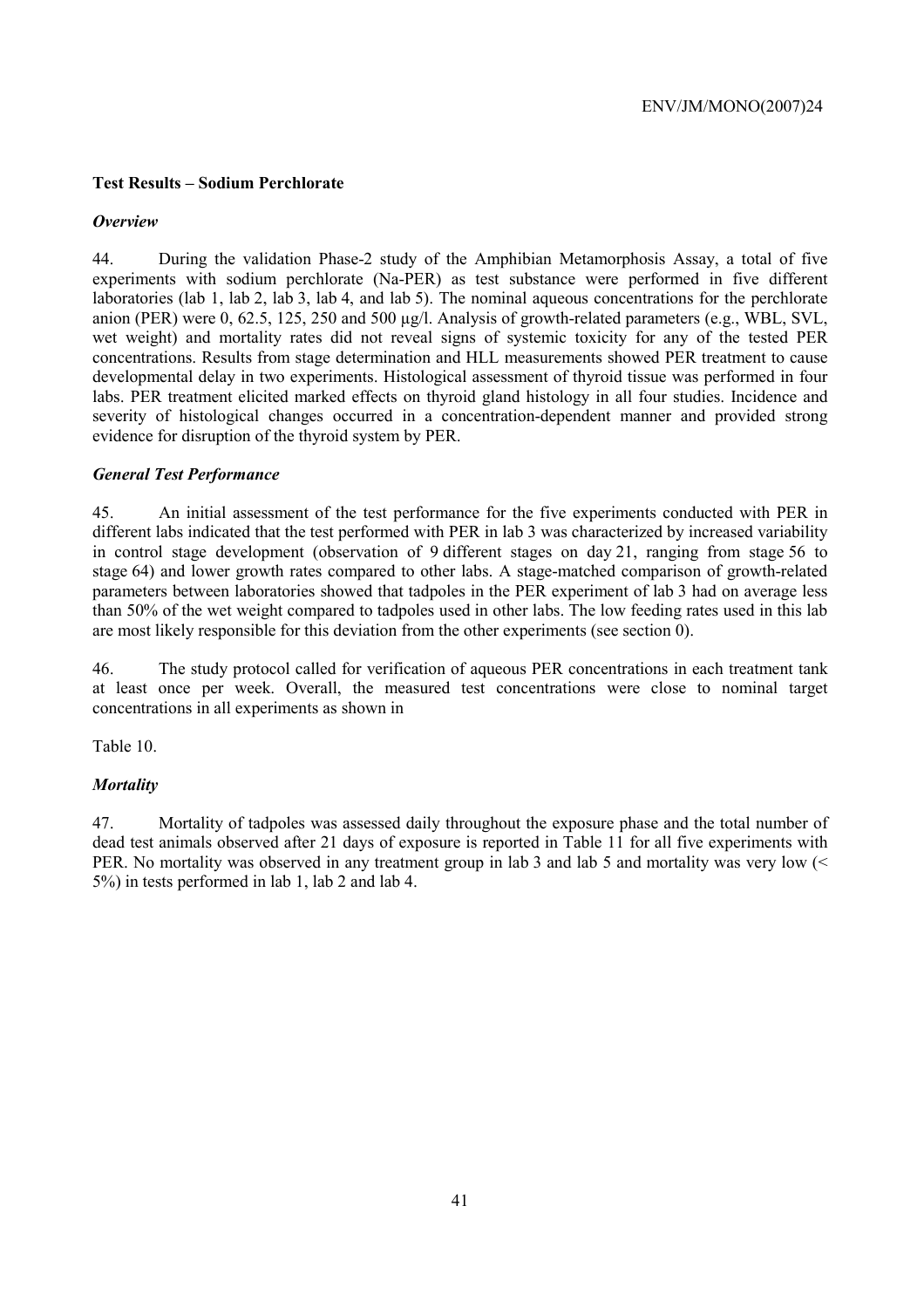| nominal | replicate      | lab 1                | lab <sub>2</sub>     | lab <sub>3</sub>     | lab 4                | lab 5                |
|---------|----------------|----------------------|----------------------|----------------------|----------------------|----------------------|
| conc.   |                | mean $\pm$ SD $(n)$  | mean $\pm$ SD $(n)$  | mean $\pm$ SD $(n)$  | mean $\pm$ SD $(n)$  | mean $\pm$ SD $(n)$  |
|         | $\mathbf{1}$   | n.d.                 | n.d.                 | n.d.                 | n.d.                 | n.d.                 |
| 0.0     | $\overline{2}$ | n.d.                 | n.d.                 | n.d.                 | n.d.                 | n.d.                 |
|         | 3              | n.d.                 | n.d.                 | n.d.                 | n.d.                 | n.d.                 |
|         | 4              | n.d.                 | n.d.                 | n.d.                 | n.d.                 | n.d.                 |
|         | $\mathbf 1$    | $60.2 \pm 9.7$ (4)   | $60.9 \pm 1.0$ (4)   | $82.8 \pm 12.6$ (4)  | $77.9 \pm 46.4$ (4)  | $62.9 \pm 9.9$ (4)   |
|         | $\overline{c}$ | $59.1 \pm 2.8$ (4)   | $60.3 \pm 2.8$ (4)   | $86.7 \pm 1.8$ (3)   | $57.9 \pm 9.5$ (4)   | $68.8 \pm 8.3$ (3)   |
| 62.5    | 3              | 63.1 ± 5.2 (4)       | $59.4 \pm 4.5$ (4)   | $89.8 \pm 6.7$ (3)   | $67.6 \pm 5.7$ (4)   | $68.6 \pm 8.4$ (4)   |
|         | 4              | $63.0 \pm 3.9$ (4)   | $58.5 \pm 3.2$ (4)   | $89.0 \pm 6.4$ (3)   | $58.5 \pm 3.0$ (4)   | $66.2 \pm 13.1$ (4)  |
|         | $\mathbf{1}$   | $116.4 \pm 14.9$ (4) | $123.0 \pm 9.6$ (4)  | $140.1 \pm 5.7$ (4)  | $121.6 \pm 7.7$ (4)  | $151.1 \pm 4.3$ (5)  |
|         | $\overline{2}$ | $119.1 \pm 9.9$ (4)  | $119.3 \pm 6.9$ (4)  | $150.7 \pm 5.2$ (3)  | $121.0 \pm 10.5$ (4) | $143.8 \pm 8.5$ (4)  |
| 125     | 3              | $116.8 \pm 11.7$ (4) | $118.0 \pm 7.7$ (4)  | $151.4 \pm 5.3$ (3)  | $124.0 \pm 5.9$ (4)  | $138.2 \pm 12.8$ (5) |
|         | 4              | $114.3 \pm 6.1$ (4)  | $120.0 \pm 3.4$ (4)  | $153.2 \pm 5.9$ (3)  | $131.5 \pm 12.6$ (4) | $142.1 \pm 10.3$ (4) |
|         | $\mathbf{1}$   | $218.9 \pm 17.9$ (4) | $240.8 \pm 6.7$ (4)  | $286.7 \pm 9.6$ (4)  | $234.6 \pm 18.7$ (4) | $261.8 \pm 35.8$ (5) |
|         | $\overline{2}$ | $224.4 \pm 16.8$ (4) | $225.8 \pm 11.6$ (4) | $282.8 \pm 8.7$ (3)  | $233.6 \pm 16.6$ (4) | $274.7 \pm 36.0$ (4) |
| 250     | 3              | $233.2 \pm 16.4$ (4) | $230.5 \pm 16.9$ (4) | $283.0 \pm 12.5$ (3) | $241.5 \pm 9.8$ (4)  | $261.2 \pm 36.0$ (5) |
|         | 4              | $228.6 \pm 17.4$ (4) | $230.3 \pm 17.3$ (4) | $282.4 \pm 6.8$ (3)  | $241.1 \pm 11.3$ (4) | $267.5 \pm 37.1$ (4) |
|         | 1              | $468.1 \pm 32.8$ (4) | $476.3 \pm 8.7$ (4)  | $573.0 \pm 71.9$ (4) | $446.2 \pm 92.1$ (4) | $531.2 \pm 60.4$ (4) |
|         | $\overline{2}$ | $491.9 \pm 31.1$ (4) | $468.3 \pm 11.9$ (4) | $537.8 \pm 11.3$ (3) | $444.6 \pm 87.4$ (4) | $524.5 \pm 60.2$ (4) |
| 500     | 3              | $490.5 \pm 22.3$ (4) | $468.8 \pm 9.1$ (4)  | $535.6 \pm 13.3$ (3) | $450.8 \pm 78.1$ (4) | $528.8 \pm 62.2$ (4) |
|         | 4              | $491.2 \pm 19.8$ (4) | $481.3 \pm 8.7$ (4)  | $590.8 \pm 99.4$ (3) | $443.9 \pm 68.7$ (4) | $513.0 \pm 56.8$ (6) |

**Table 10. Measured concentrations (µg/L) for the perchlorate anion.** 

*Note:* Mean values (mean measured concentration across one replicate tank through time) and standard deviations are shown and the number of replicate measurements for each tanks are given in parentheses. n.d. not detected.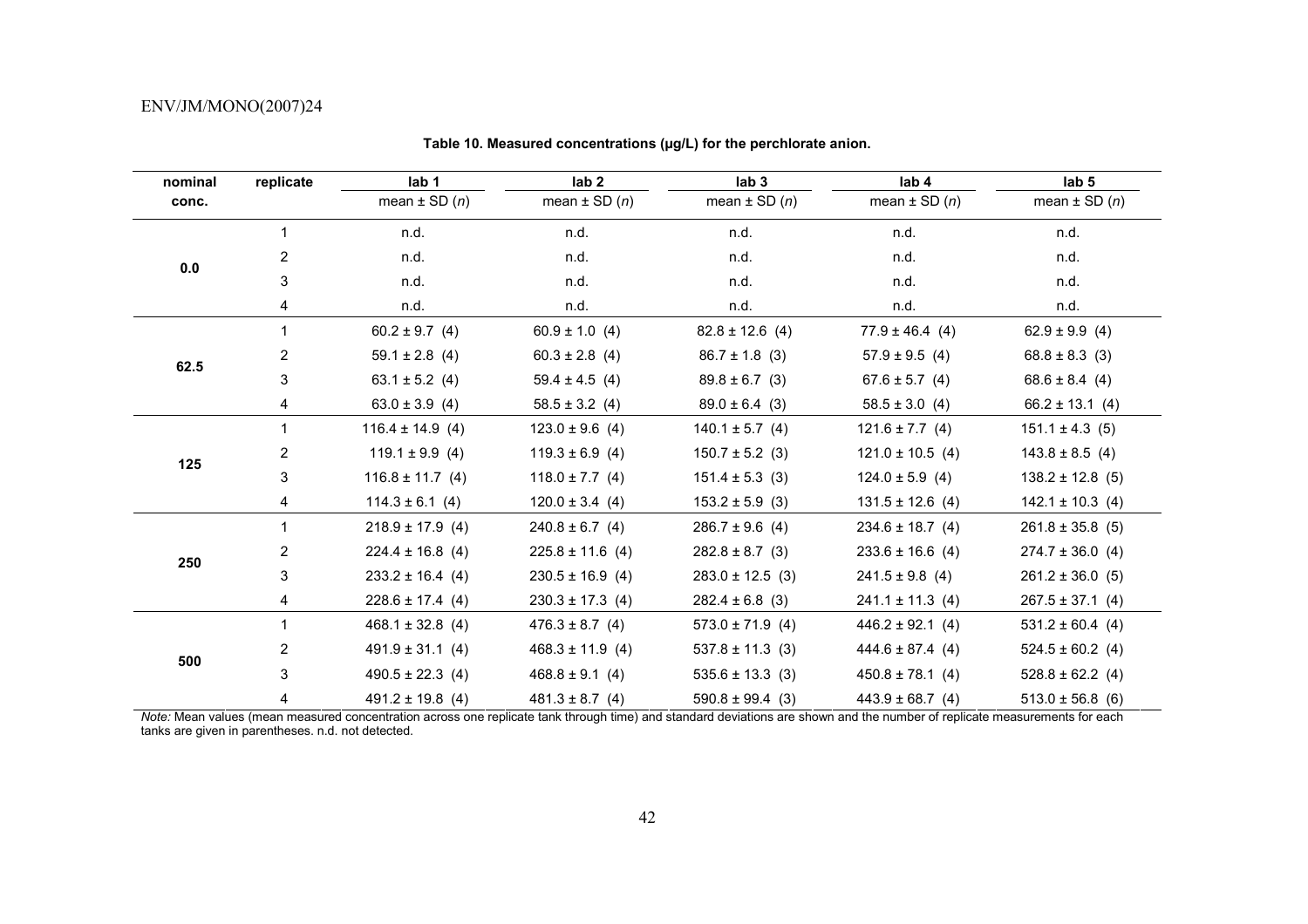| nominal<br>conc. | lab 1    | lab <sub>2</sub> | lab <sub>3</sub> | lab 4   | lab 5 |
|------------------|----------|------------------|------------------|---------|-------|
| 0.0              | 0        | 0                | 0                | 0       | 0     |
| 62.5             | 0        | 1(1.25%)         | 0                | 2(2.5%) | 0     |
| 125              | 1(1.25%) | 0                | 0                | 0       | 0     |
| 250              | 1(1.25%) | 0                | 0                | 0       | 0     |
| 500              | 3(3.75%) | 0                | 0                | 0       | 0     |

### **Table 11. Mortality following 21-d exposure of tadpoles to the indicated nominal concentrations of perchlorate (µg/l) as observed in different experiments**

*Note:* Data are presented as the absolute number of dead animals with the percentage of dead animals for each treatment group in parentheses. Note that two animals of the 500 µg/L PER treatment in lab 1 died by experimental error.

### *Effects of PER on Growth-related Endpoints*

48. Possible effects of PER treatment on tadpole growth were assessed by morphometric measurements of tadpole size (WBL, SVL) and tadpole weight (wet weight). Measurements were performed for a subset of animals (n=5 animals per replicate tank) on study day 7 and for the remaining animals on study day 21. Collectively, data from day 7 and day 21 measurements indicate that treatment of tadpoles with PER did not result in growth retardation. However, results from four of five tests conducted with PER showed significant increases in tadpole size and tadpole weight (Table 12, Table 13, Table 14). Tadpole growth was not affected by PER treatment in lab 2.

49. Detection of the growth-promoting effects of PER treatment was more robust when the corresponding endpoints were analyzed on study day 21. Results from lab 4 were an exception in this regard, because significant effects at 250 and 500 µg/L PER on size and weight were only detected on study day 7 but not on study day 21. On study day 21, concentration-dependent increases in all three growth-related parameters (WBL, SVL and wet weight) were observed for PER concentrations of 125, 250 and 500 µg/L in lab 1 and for PER concentrations of 250 and 500 µg/L in lab 3. It should be noted that in lab 1, an increased number of control animals already showed development to climax stages which is associated with weight loss and a reduction in body size, thus hampering a sound assessment of growth effects at higher PER concentrations which caused a moderate inhibition of development. Significant increases in tadpole size (at 250 and 500 µg/L PER), but not wet weight, were observed in lab 5.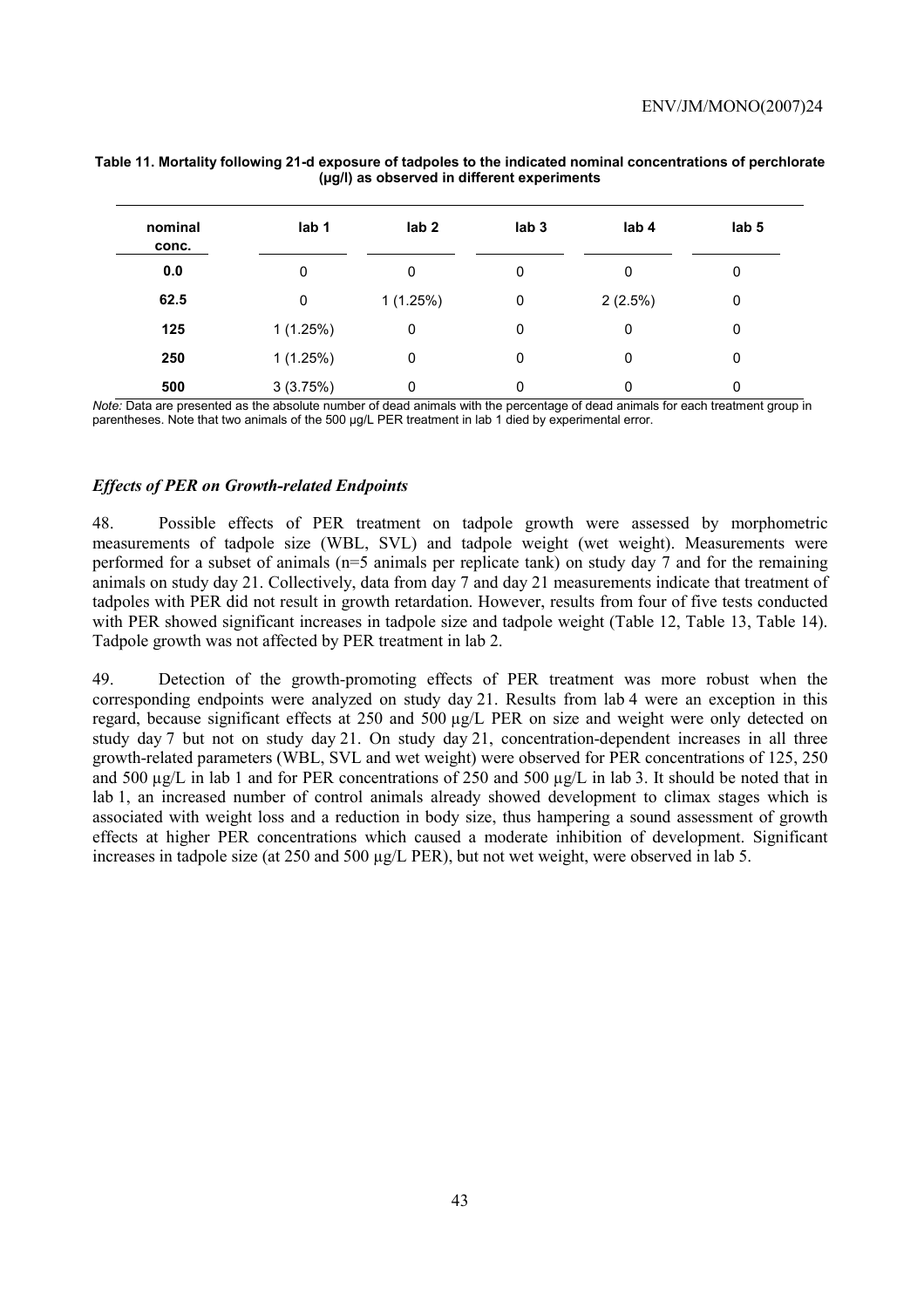|        | <b>PER</b><br>µg/l | lab <sub>1</sub><br>mean $\pm$ | lab <sub>2</sub><br>mean $\pm$ | lab <sub>3</sub><br>mean $\pm$ | lab <sub>4</sub><br>mean $\pm$ | lab <sub>5</sub><br>mean $\pm$ |
|--------|--------------------|--------------------------------|--------------------------------|--------------------------------|--------------------------------|--------------------------------|
|        | 0.0                | $45.92 \pm 0.81$               | $44.92 \pm 0.78$               | $37.98 \pm 3.57$               | $54.25 \pm 1.89$               | $42.80 \pm 1.14$               |
|        | 62.5               | $45.59 \pm 1.75$               | $46.30 \pm 2.14$               | $36.93 \pm 2.67$               | $53.58 \pm 2.37$               | $44.10 \pm 0.89$               |
| day 7  | 125                | $45.48 \pm 0.84$               | $44.63 \pm 1.64$               | $38.21 \pm 3.32$               | $56.27 \pm 1.21^a$             | $44.30 \pm 0.48$               |
|        | 250                | $46.19 \pm 1.73$               | $44.85 \pm 3.41$               | $39.34 \pm 2.22$               | $56.20 \pm 1.23$               | $45.44 \pm 1.50$               |
|        | 500                | $47.18 \pm 1.22$               | $45.55 \pm 0.87$               | $37.26 \pm 2.05$               | $56.28 \pm 0.66$               | $43.45 \pm 1.95$               |
|        | 0.0                | $64.91 \pm 0.82$               | $74.30 \pm 2.07$               | $47.50 \pm 2.55$               | $74.68 \pm 1.96$               | $63.69 \pm 0.91$               |
|        | 62.5               | $65.44 \pm 0.88$               | $77.03 \pm 2.34$               | $49.40 \pm 1.81$               | $74.61 \pm 1.72$               | $63.21 \pm 0.61$               |
| day 21 | 125                | $67.27 \pm 0.42$               | 77.84 ± 2.01                   | $50.66 \pm 2.84$               | $70.96 \pm 1.28$               | $64.59 \pm 1.22$               |
|        | 250                | $68.13 \pm 1.18$               | $77.28 \pm 2.39$               | $52.38 \pm 0.99$               | $74.01 \pm 0.71$               | $66.33 \pm 0.69$               |
|        | 500                | $68.90 \pm 1.22$               | $76.84 \pm 1.74$               | $53.28 \pm 2.45$               | $74.65 \pm 1.91$               | $66.85 \pm 0.74$               |

#### **Table 12. Results from whole body length measurements (mm) on days 7 and 21 as determined in different experiments with perchlorate (PER) as test substance**

*Note:* Mean values and standard deviations are shown ( $n=4$ ;  $n=3$ ). Bold letters indicate statistically significant differences to the control group (p<0.05, Jonckheere-Terpstra test).

| Table 13. Results from snout-vent length measurements (mm) on days 7 and 21 as determined in different |
|--------------------------------------------------------------------------------------------------------|
| experiments with perchlorate (PER) as test substance                                                   |

÷

|        | <b>PER</b><br>µg/l | lab 1<br>mean $\pm$ | lab <sub>2</sub><br>mean $\pm$ | lab <sub>3</sub><br>mean $\pm$ | lab 4<br>mean $\pm$ | lab 5<br>mean $\pm$ |
|--------|--------------------|---------------------|--------------------------------|--------------------------------|---------------------|---------------------|
|        | 0.0                | $18.25 \pm 0.32$    | $17.66 \pm 0.43$               | $16.71 \pm 1.78$               | $20.33 \pm 0.67$    | $17.60 \pm 0.75$    |
|        | 62.5               | $18.19 \pm 0.54$    | $18.01 \pm 0.95$               | $16.47 \pm 0.98$               | $20.54 \pm 0.73$    | $17.95 \pm 0.53$    |
| day 7  | 125                | $18.19 \pm 0.38$    | $17.41 \pm 0.53$               | $17.02 \pm 0.97$               | $21.23 \pm 0.55^a$  | $18.00 \pm 0.16$    |
|        | 250                | $18.75 \pm 0.62$    | $17.34 \pm 1.21$               | $16.87 \pm 0.76$               | $21.28 \pm 0.41$    | $18.50 \pm 0.48$    |
|        | 500                | $18.74 \pm 0.50$    | $17.53 \pm 0.50$               | $15.71 \pm 1.12$               | $21.25 \pm 0.29$    | $17.15 \pm 0.72$    |
|        |                    |                     |                                |                                |                     |                     |
|        | 0.0                | $25.15 \pm 0.49$    | $27.77 \pm 0.88$               | $16.49 \pm 1.51$               | $28.06 \pm 0.66$    | $21.62 \pm 0.70$    |
|        | 62.5               | $25.32 \pm 0.29$    | $28.33 \pm 0.36$               | $16.38 \pm 0.48$               | $28.20 \pm 0.38$    | $21.56 \pm 0.68$    |
| day 21 | 125                | $25.74 \pm 0.10$    | $28.61 \pm 0.59$               | $17.15 \pm 0.42$               | $28.47 \pm 0.42$    | $21.15 \pm 0.56$    |
|        | 250                | $26.35 \pm 0.25$    | $28.19 \pm 0.70$               | $17.53 \pm 0.68$               | $28.62 \pm 0.31$    | $22.18 \pm 0.43$    |
|        | 500                | $26.98 \pm 0.46$    | $28.62 \pm 0.66$               | $17.53 \pm 0.97$               | $28.61 \pm 0.62$    | $23.08 \pm 0.32$    |

*Note:* Mean values and standard deviations are shown ( $n=4$ ;  $n=3$ ). Bold letters indicate statistically significant differences to the control group (p<0.05, Jonckheere-Terpstra test).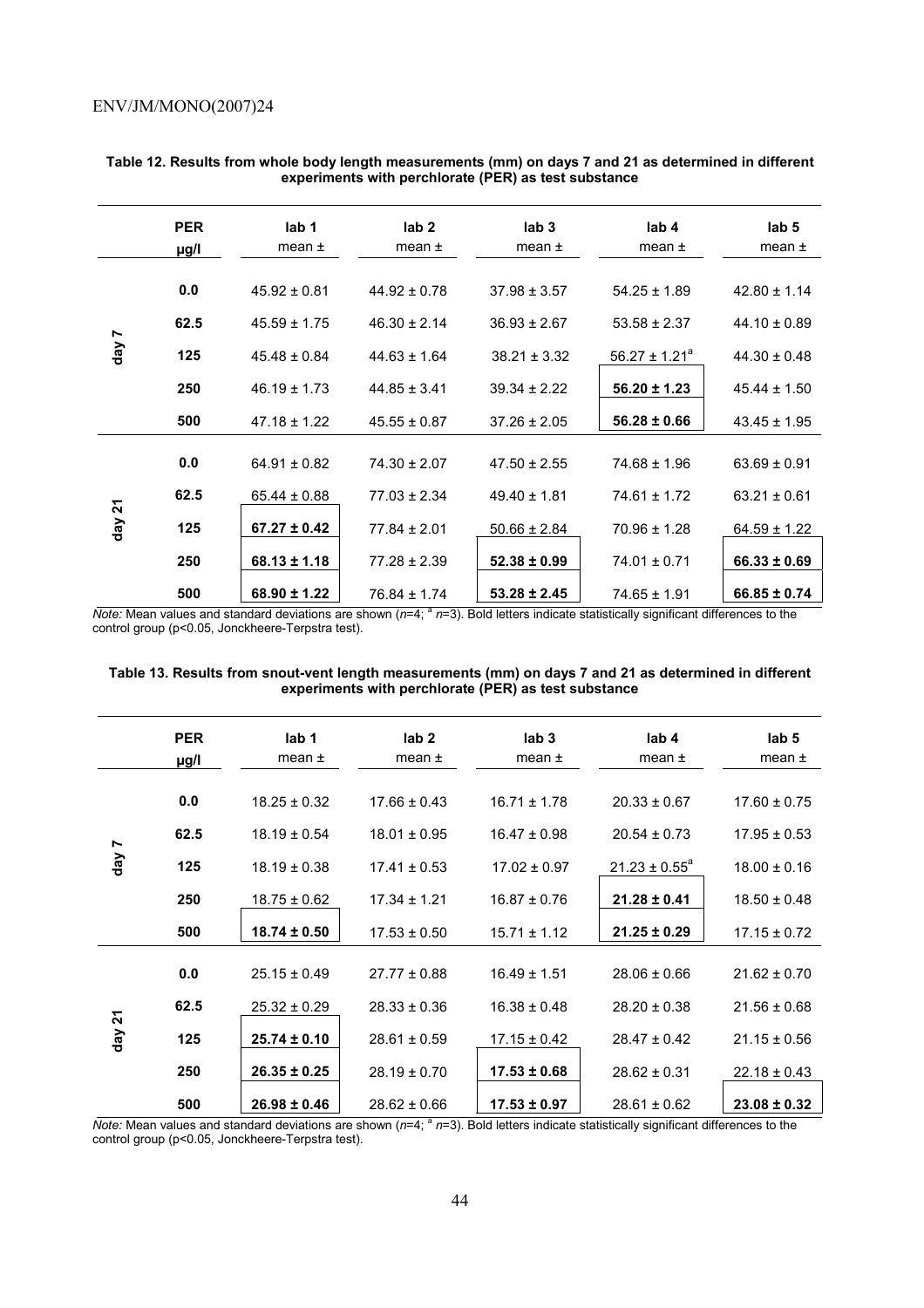|                   | <b>PER</b> | lab 1         | lab <sub>2</sub> | lab <sub>3</sub> | lab 4           | lab 5          |
|-------------------|------------|---------------|------------------|------------------|-----------------|----------------|
|                   | µg/l       | mean $\pm$    | $mean \pm$       | mean $\pm$       | $mean \pm$      | mean $\pm$     |
|                   |            |               |                  |                  |                 |                |
| day 7             | 0.0        | $455 \pm 33$  | $414 \pm 20$     | $309 \pm 83$     | $694 \pm 38$    | $432 \pm 47$   |
|                   | 62.5       | $464 \pm 20$  | $438 \pm 58$     | $283 \pm 53$     | $673 \pm 133$   | $451 \pm 19$   |
|                   | 125        | $475 \pm 20$  | $388 \pm 39$     | $318 \pm 59$     | $771 \pm 49^a$  | $480 \pm 29$   |
|                   | 250        | $497 \pm 46$  | $397 \pm 79$     | $333 \pm 47$     | 798 ± 86        | $512 \pm 22$   |
|                   | 500        | $513 \pm 33$  | $409 \pm 22$     | $309 \pm 48$     | 761 ± 14        | $433 \pm 48$   |
|                   |            |               |                  |                  |                 |                |
|                   | 0.0        | $1309 \pm 59$ | $1601 \pm 157$   | $509 \pm 28$     | $1790 \pm 131$  | $1388 \pm 68$  |
|                   |            |               |                  |                  |                 |                |
|                   | 62.5       | $1343 \pm 42$ | $1734 \pm 70$    | $555 \pm 39$     | $1829 \pm 91.0$ | $1300 \pm 66$  |
| day <sub>21</sub> | 125        | $1457 \pm 24$ | $1807 \pm 110$   | $625 \pm 62$     | $1811 \pm 103$  | $1427 \pm 116$ |
|                   | 250        | $1506 \pm 74$ | $1746 \pm 155$   | $632 \pm 49$     | $1843 \pm 115$  | $1419 \pm 66$  |
|                   | 500        | $1584 \pm 97$ | $1813 \pm 115$   | $653 \pm 106$    | $1835 \pm 96$   | $1385 \pm 51$  |

### **Table 14. Results from wet weight measurements (mg) on days 7 and 21 as determined in different experiments with perchlorate (PER) as test substance.**

*Note:* Mean values and standard deviations are shown ( $n=4$ ;  $n=3$ ). Bold letters indicate statistically significant differences to the control group (p<0.05, Jonckheere-Terpstra test).

50. Overall, the sensitivity of WBL and SVL measurements to detect changes in tadpole size were similar in three tests (lab 1, lab 3, and lab 4), whereas SVL was slightly less sensitive than WBL in one test (lab 5). A less consistent relationship was observed when comparing changes in tadpole size and tadpole weight. In lab 1, significant increases in wet weight were detected in all PER treatments that caused increases in WBL and SVL. In lab 3, wet weight was even increased at PER concentrations ( $125 \mu g/l$ ) that did not led to significant effects on WBL and SVL. In contrast, significant changes in tadpole WBL or SVL were not associated with significant changes in wet weight in a test conducted in lab 5.

# *Effects of PER on Developmental Endpoints*

51. At the concentrations used in this study, PER treatment caused developmental delay of tadpoles only in two tests (lab 3, lab 4) (Table 15 andTable 16). Detection of developmental effects was more robust when the endpoints developmental stage and HLL were analyzed on study day 21 compared to study day 7. On day 7, a weak but significant effects on median stage was only detected for the 500 µg/l PER treatment in lab 1 (Table 16). When the standard Jonckheere-Terpstra test was used to test for significant trends of day 21 median stages, significant effects of PER treatment on tadpole stage were detected for the highest PER concentration (500 µg/l) in lab 4 and for PER concentrations of 125, 250 and 500 µg/l in lab 3 (Table 16).

52. The tests conducted in lab 3 and lab 4 also revealed a reduction in hind limb growth due to PER treatment (Table 15). Compared to the control group, mean HLL was significantly lower following 21-day exposure of tadpoles to 250 and 500  $\mu$ g/l PER in tests from lab 3 and lab 4. In the other three experiments, tadpole development was not significantly affected by the tested PER concentrations as judged from stage determination and HLL measurements.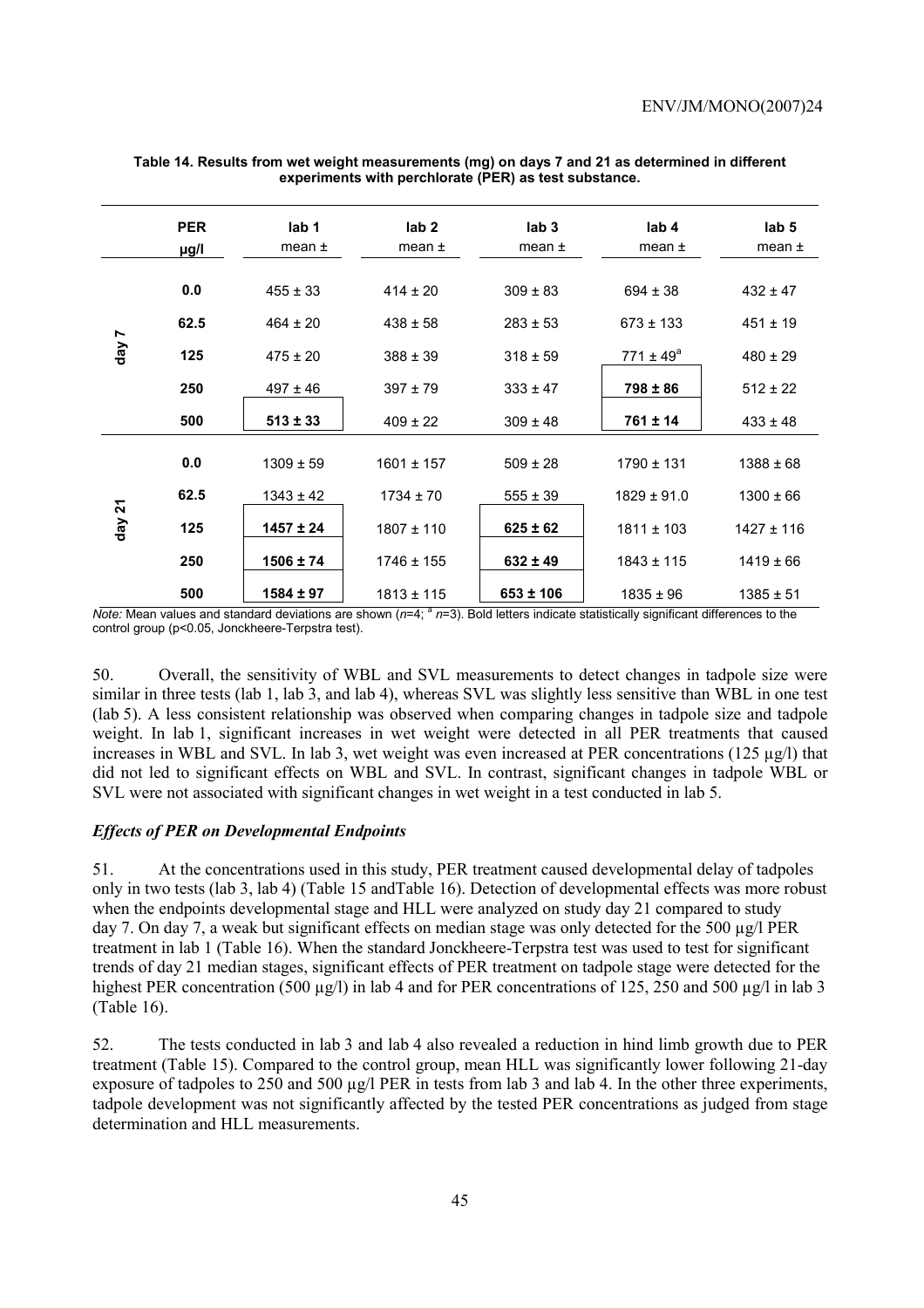|        | <b>PER</b> | lab 1            | lab <sub>2</sub> | lab <sub>3</sub> | lab 4             | lab 5            |
|--------|------------|------------------|------------------|------------------|-------------------|------------------|
|        | µg/l       | mean $\pm$       | mean $\pm$       | mean $\pm$       | mean $\pm$        | mean $\pm$       |
|        | 0.0        | $2.11 \pm 0.12$  | $2.49 \pm 0.09$  | $2.39 \pm 0.27$  | $2.45 \pm 0.12$   | $1.91 \pm 0.10$  |
|        | 62.5       | $2.04 \pm 0.05$  | $2.52 \pm 0.21$  | $2.27 \pm 0.28$  | $2.43 \pm 0.18$   | $1.88 \pm 0.08$  |
| day 7  | 125        | $2.18 \pm 0.05$  | $2.45 \pm 0.14$  | $2.35 \pm 0.22$  | $2.62 \pm 0.04^a$ | $1.95 \pm 0.11$  |
|        | 250        | $2.02 \pm 0.08$  | $2.34 \pm 0.26$  | $2.44 \pm 0.19$  | $2.73 \pm 0.13$   | $2.01 \pm 0.13$  |
|        | 500        | $2.01 \pm 0.16$  | $2.40 \pm 0.12$  | $2.32 \pm 0.24$  | $2.41 \pm 0.15$   | $1.89 \pm 0.13$  |
|        | 0.0        | $12.88 \pm 0.49$ | $14.74 \pm 0.96$ | $11.57 \pm 2.17$ | $14.21 \pm 0.71$  | $10.86 \pm 0.75$ |
|        | 62.5       | $11.92 \pm 0.91$ | $14.67 \pm 1.20$ | $10.62 \pm 1.76$ | $13.22 \pm 0.65$  | $9.04 \pm 1.08$  |
| day 21 | 125        | $13.01 \pm 0.31$ | $15.65 \pm 1.55$ | $9.31 \pm 1.56$  | $13.36 \pm 0.81$  | $9.28 \pm 0.60$  |
|        | 250        | $13.58 \pm 0.80$ | $15.42 \pm 1.72$ | $7.78 \pm 1.70$  | $11.25 \pm 0.78$  | $10.43 \pm 1.36$ |
|        | 500        | $12.29 \pm 0.21$ | $14.49 \pm 1.41$ | $5.18 \pm 1.04$  | $8.12 \pm 0.57$   | $9.07 \pm 0.40$  |

#### **Table 15. Results from hind limb length measurements (mm) on days 7 and 21 as determined in different experiments with perchlorate (PER) as test substance.**

*Note:* Mean values and standard deviations are shown ( $n=4$ ;  $n=3$ ). Bold letters indicate statistically significant differences to the control group (p<0.05, Jonckheere-Terpstra test).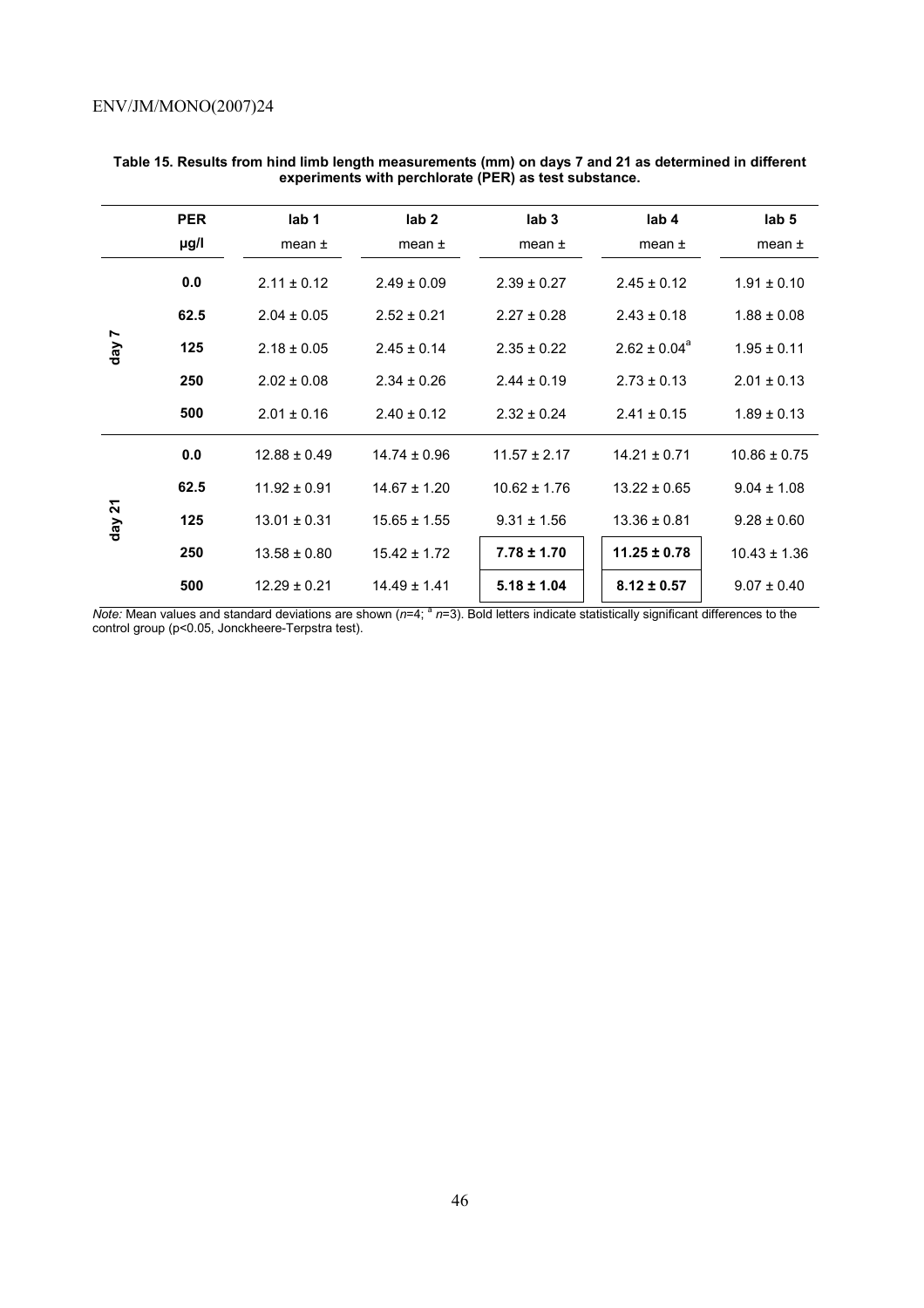|               | PE              |                                        | lab 1                                                | lab <sub>2</sub>                                         | lab <sub>3</sub>                                     | lab 4                                                    | lab <sub>5</sub>                                     |
|---------------|-----------------|----------------------------------------|------------------------------------------------------|----------------------------------------------------------|------------------------------------------------------|----------------------------------------------------------|------------------------------------------------------|
|               | n<br>µg/        | r                                      | $mean \pm$                                           | mean $\pm$                                               | mean $\pm$                                           | mean ±                                                   | mean $\pm$                                           |
|               | 0.0             | 1<br>$\overline{\mathbf{c}}$<br>3<br>4 | 55 (54-<br>55)<br>55 (54-<br>55)<br>55 (54-          | 54 (53-54)<br>54 (54-55)<br>54 (53-54)<br>54 (54-<br>54) | 54 (53-54)<br>54 (53-54)<br>54 (54-54)<br>54 (54-55) | 55 (54-55)<br>55 (54-55)<br>55 (54-55)<br>55 (53-55)     | 53 (53-54)<br>54 (53-54)<br>54 (53-54)<br>54 (53-54) |
| day 7         | 62.<br>5        | 1<br>$\overline{\mathbf{c}}$<br>3<br>4 | 55 (54-<br>55)<br>55 (53-<br>55)<br>55 (54-          | 54 (54-55)<br>54 (53-55)<br>55 (55-55)<br>55 (54-55)     | 54 (54-54)<br>54 (54-55)<br>54 (53-55)<br>54 (53-55) | 54.5 (54-55)<br>55 (54-55)<br>55 (54-55)<br>54.5 (54-55) | 53 (53-55)<br>54 (53-54)<br>54 (53-54)<br>54 (52-54) |
|               | 12<br>5         | 1<br>2<br>3<br>4                       | 55 (53-<br>55)<br>55 (54-<br>55)<br>55 (54-          | 55 (55-55)<br>55 (55-55)<br>55 (53-55)<br>55 (54-55)     | 54 (53-55)<br>54 (53-55)<br>54 (54-55)<br>54 (54-54) | 55 (55-55)<br>55 (54-55)<br>55 (54-55)<br>n.d.           | 54 (53-54)<br>54 (54-54)<br>53 (52-54)<br>54 (53-54) |
|               | 25<br>$\pmb{0}$ | 1<br>$\overline{\mathbf{c}}$<br>3<br>4 | 54 (53-<br>55)<br>55 (54-<br>55)<br>54 (54-          | 54 (53-55)<br>54 (53-55)<br>55 (55-55)<br>55 (54-55)     | 54 (54-55)<br>54 (54-55)<br>54 (53-55)<br>54 (54-55) | 55 (54-55)<br>55 (55-55)<br>55 (55-55)<br>55 (54-55)     | 54 (54-54)<br>54 (53-54)<br>54 (53-54)<br>54 (53-54) |
|               | 50<br>0         | 1<br>$\boldsymbol{2}$<br>3<br>4        | 54 (54-<br>55)<br>54 (54-<br>55)<br>54 (53-          | 54 (53-55)<br>54 (54-55)<br>55 (54-55)<br>55 (54-55)     | 54 (53-55)<br>54 (53-54)<br>54 (53-54)<br>54 (54-55) | 54 (54-55)<br>54 (54-55)<br>55 (54-55)<br>55 (54-55)     | 53 (53-54)<br>54 (54-54)<br>54 (54-54)<br>54 (52-54) |
|               | 0.0             | 1<br>$\overline{\mathbf{c}}$<br>3<br>4 | 58 (56-62)<br>58 (57-60)<br>58 (57-60)<br>58 (56-61) | 58 (56-60)<br>58 (57-60)<br>58 (57-60)<br>58 (56-60)     | 57 (56-60)<br>59 (57-65)<br>61 (56-63)<br>59 (57-63) | 59 (57-59)<br>58 (58-60)<br>58 (57-60)<br>58 (57-60)     | 57 (56-61)<br>58 (56-59)<br>57 (56-59)<br>57 (56-60) |
|               | 62.<br>5        | 1<br>$\mathbf 2$<br>3<br>4             | 58 (57-59)<br>57 (56-62)<br>58 (56-62)<br>58 (56-61) | 58 (56-59)<br>58 (57-60)<br>58 (57-59)<br>58 (58-59)     | 58 (55-64)<br>59 (56-62)<br>57 (56-62)<br>57 (56-61) | 58 (57-60)<br>58 (57-59)<br>58 (57-59)<br>58 (57-60)     | 57 (56-59)<br>57 (56-60)<br>56 (56-58)<br>57 (56-58) |
| 21<br>ζĔ<br>ᄒ | 12<br>5         | 1<br>2<br>3<br>4                       | 58 (56-61)<br>58 (56-60)<br>58 (57-60)<br>58 (56-61) | 58 (57-58)<br>58 (57-60)<br>58 (57-60)<br>59 (58-59)     | 57 (56-59)<br>57 (55-61)<br>58 (55-60)<br>57 (56-61) | 58 (57-60)<br>58 (57-60)<br>58 (57-59)<br>58 (57-60)     | 57 (56-58)<br>57 (56-59)<br>57 (56-59)<br>57 (56-60) |
|               | 25<br>0         | 1<br>$\overline{2}$<br>3<br>4          | 58 (56-61)<br>58 (57-61)<br>58 (56-60)<br>58 (56-60) | 58 (57-60)<br>58 (57-59)<br>58 (58-61)<br>58 (56-60)     | 57 (55-58)<br>55 (55-61)<br>57 (55-59)<br>57 (55-62) | 58 (57-59)<br>58 (57-59)<br>58 (56-59)<br>58 (57-59)     | 57 (56-58)<br>57 (56-60)<br>57 (56-58)<br>57 (56-59) |
|               | 50<br>$\pmb{0}$ | 1<br>$\overline{2}$<br>3<br>4          | 58 (56-59)<br>58 (57-60)<br>58 (56-59)<br>58 (56-60) | 58 (57-59)<br>58 (56-58)<br>58 (57-59)<br>58 (57-59)     | 56 (53-57)<br>56 (54-57)<br>56 (55-59)<br>55 (55-59) | 57 (54-58)<br>57 (53-58)<br>57 (54-59)<br>57 (53-59)     | 57 (56-59)<br>57 (56-58)<br>57 (56-60)<br>57 (56-59) |

#### **Table 16. Results from stage determination (Nieuwkoop and Faber, 1994) on days 7 and 21 in different experiments with perchlorate (PER) as test substance**

*Note:* Values shown are the median stage for each replicate tank with the total range of stages in parentheses. Bold letters indicate statistically significant differences in median stages relative to the control group (p<0.05, Jonckheere-Terpstra test). <sup>a</sup> replicate tank; n.d. no data available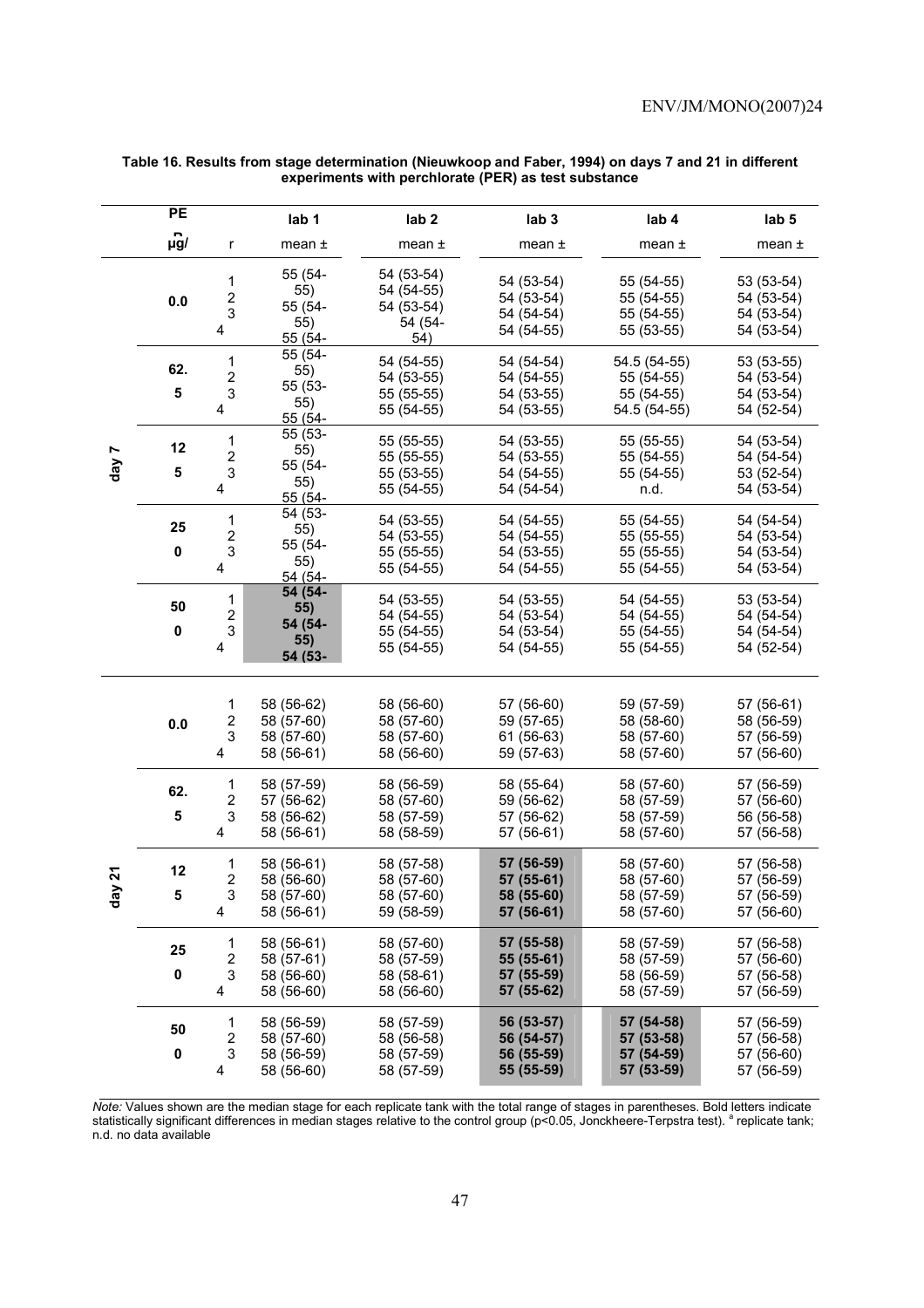# *Effects of PER on Thyroid Gland Histology*

53. The study protocol called for evaluation of thyroid gland histology in five specimen randomly sampled from each replicate tank  $(n=20$  per treatment) according to a graded scoring system which incorporates information on incidence and severity of specific histological changes. At the time of report preparation, results from histological evaluation of thyroid tissue were available for four of five experiments. In all four experiments including a histological assessment of thyroid tissue, exposure-related changes in the thyroid gland were detected (Table 17, Table 18, Table 20). The effects pattern observed following 21-day treatment with PER was very consistent among all experiments and included concentration-dependent decreases in colloid content, increases in overall thyroid gland size and hypertrophic and hyperplastic changes in the follicular epithelium. A remarkable finding was that partial colloid depletion, glandular hypertrophy and follicular cell hypertrophy occurred at all tested PER concentrations. Thus, all PER concentrations were effective in altering thyroid histology. Within the tested concentration range of PER, colloid depletion, thyroid gland hypertrophy and changes in follicular epithelium were generally mild to moderate at the lowest concentration (62.5 µg/L) but moderate to severe at the highest concentration (500  $\mu$ g/L).

54. A semi-quantitative analysis of the histological alterations was performed using a 3-scale severity grading approach (5-scale scheme was used in lab 3) to assess the incidence and severity of three core diagnostic parameters including thyroid gland size, follicular cell hypertrophy and follicular cell hyperplasia. Results from these analyses are summarized in Table 17, Table 18, and Table 20 and confirmed the concentration-dependent increase in incidence as well as severity of hypertrophic and hyperplastic changes in the follicular cell epithelium.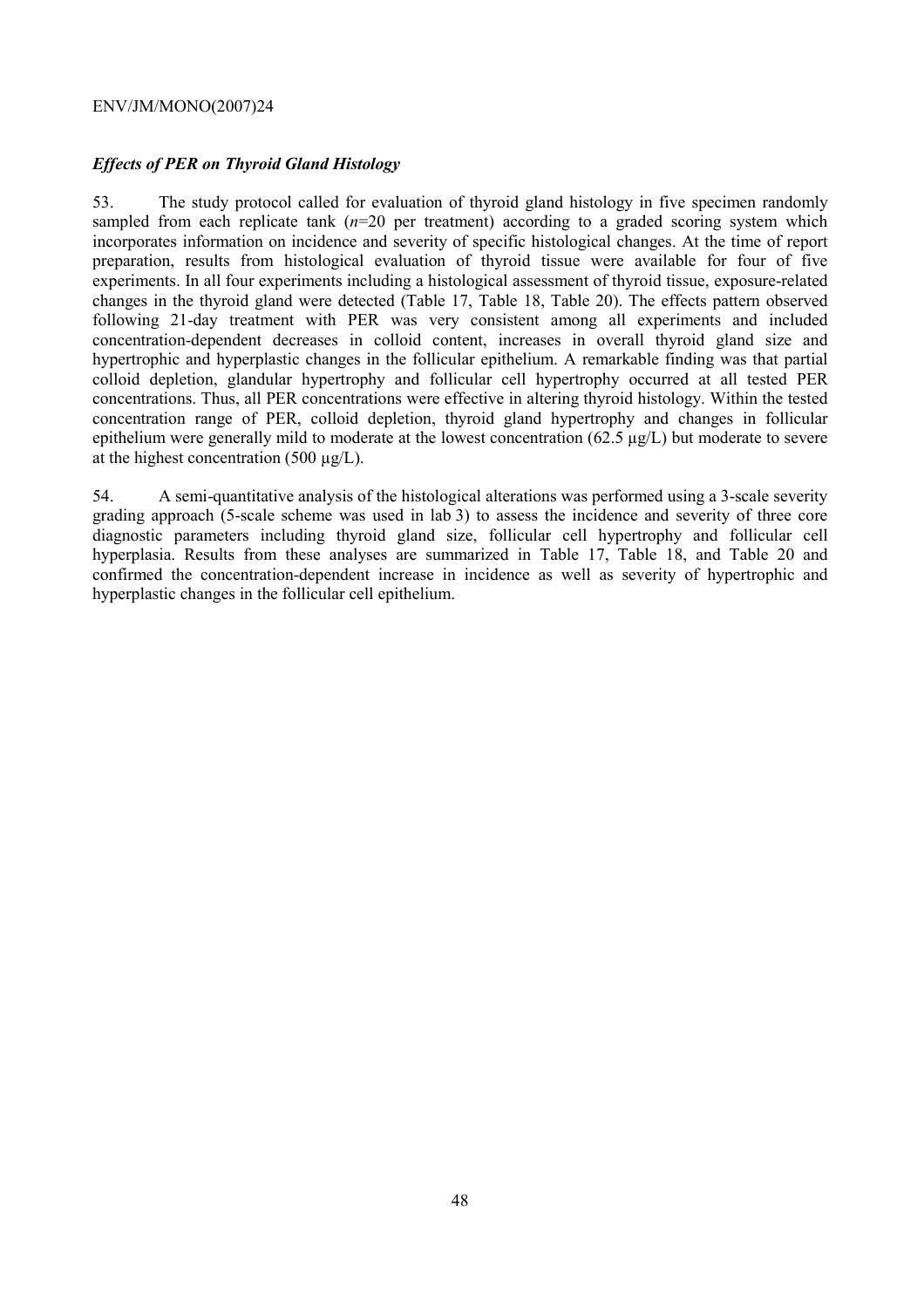| <b>PER</b>  | glandular hypertrophy  |                       | glandular atrophy |                     | follicular cell hypertrophy |                     | follicular cell hyperplasia |                     | stage <sup>'</sup> |
|-------------|------------------------|-----------------------|-------------------|---------------------|-----------------------------|---------------------|-----------------------------|---------------------|--------------------|
| $(\mu g/L)$ | incidence <sup>a</sup> | severity <sup>b</sup> | incidence         | severity            | incidence                   | severity            | incidence                   | severity            |                    |
|             | 4/20                   | $0.20 \pm 0.41$ (1)   | 4/20              | $0.20 \pm 0.41$ (1) | 8/20                        | $0.40\pm0.50$ (1)   | 0/20                        | $0.00 \pm 0.00$ (0) | 57-61              |
| 62.5        | 8/20                   | $0.50 \pm 0.69$ (2)   | 3/20              | $0.15 \pm 0.37$ (1) | 17/20                       | $1.10 \pm 0.64$ (2) | 12/20                       | $0.65 \pm 0.59$ (2) | 56-62              |
| 125         | 14/20                  | 1.15±0.93 (3)         | 0/20              | $0.00 \pm 0.00$ (0) | 20/20                       | $1.80 \pm 0.77$ (3) | 16/20                       | $1.10 \pm 0.79$ (3) | 56-61              |
| 250         | 16/20                  | 1.75±1.07 (3)         | 0/20              | $0.00 \pm 0.00$ (0) | 20/20                       | $2.05 \pm 0.69$ (3) | 18/20                       | $1.75 \pm 0.97$ (3) | 56-60              |
| 500         | 20/20                  | $2.35 \pm 0.67$ (3)   | 0/20              | $0.00 \pm 0.00$ (0) | 20/20                       | $2.30\pm0.57$ (3)   | 20/20                       | $1.95 \pm 0.69$ (3) | 56-59              |

### **Table 17. Incidence and severity of selected histological alterations in** *X. laevis* **tadpoles exposed to perchlorate (PER) in lab 1**

*Note:* <sup>a</sup> number of animals affected / number of animals examined

<sup>b</sup> Values represent the mean ± standard deviation of grade numbers for all animals examined, the highest severity grade observed is given in parentheses

### **Table 18. Incidence and severity of selected histological alterations in** *X. laevis* **tadpoles exposed to perchlorate (PER) in lab 2**

| PER         | glandular hypertrophy  |                        | glandular atrophy |                     | follicular cell hypertrophy |                        | follicular cell hyperplasia | stage <sup>®</sup>  |       |
|-------------|------------------------|------------------------|-------------------|---------------------|-----------------------------|------------------------|-----------------------------|---------------------|-------|
| $(\mu g/L)$ | incidence <sup>ª</sup> | severity <sup>-</sup>  | incidence         | severity            | incidence                   | severity               | incidence                   | severity            |       |
|             | 2/20                   | $0.10+0.31$<br>(1)     | 2/20              | $0.10 \pm 0.31$ (1) | 1/20                        | $0.05 \pm 0.22$ (1)    | 0/20                        | $0.00 \pm 0.00$ (0) | 56-60 |
| 62.5        | 11/20                  | $0.65 \pm 0.67$<br>(2) | 0/20              | $0.00 \pm 0.00$ (0) | 9/20                        | $0.45 \pm 0.51$<br>(1) | 0/20                        | $0.00 \pm 0.00$ (0) | 57-59 |
| 125         | 15/20                  | $0.95 \pm 0.69$ (2)    | 0/20              | $0.00 \pm 0.00$ (0) | 11/20                       | $0.55 + 0.51$<br>(1)   | 10/20                       | $0.50\pm0.51$ (1)   | 57-60 |
| 250         | 17/20                  | 1.50±0.76 (2)          | 0/20              | $0.00 \pm 0.00$ (0) | 15/20                       | $0.85 \pm 0.59$ (2)    | 14/20                       | $0.70 \pm 0.47$     | 58-60 |
| 500         | 18/20                  | $.70\pm0.66$ (2)       | 0/20              | $0.00 \pm 0.00$ (0) | 20/20                       | (2)<br>$.20 \pm 0.41$  | 17/20                       | 1.00±0.56 (2)       | 57-59 |

*Note:* <sup>a</sup> number of animals affected / number of animals examined

<sup>b</sup> Values represent the mean ± standard deviation of grade numbers for all animals examined, the highest severity grade observed is given in parentheses called the mean ± standard deviation of grade numbers for all animal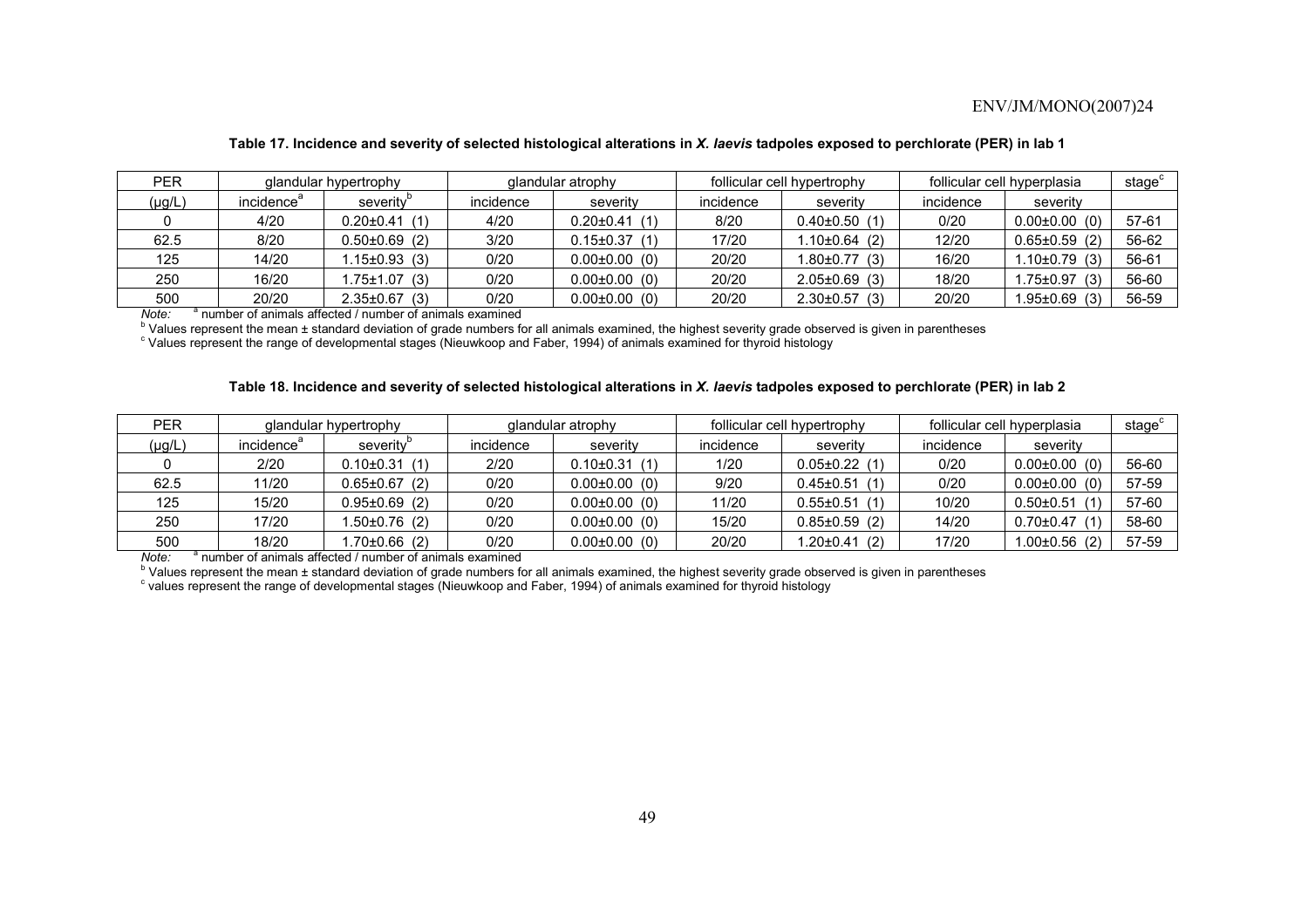#### **Table 19. Incidence and severity of selected histological alterations in** *X. laevis* **tadpoles exposed to perchlorate (PER) in lab 3**

| <b>PER</b>  | glandular hypertrophy  |                       | colloid depletion |                     | follicular cell hypertrophy |          | follicular cell hyperplasia |                     | stage <sup>®</sup> |
|-------------|------------------------|-----------------------|-------------------|---------------------|-----------------------------|----------|-----------------------------|---------------------|--------------------|
| $(\mu g/L)$ | incidence <sup>a</sup> | severity <sup>b</sup> | incidence         | severity            | incidence                   | severity | incidence                   | severity            |                    |
|             | 0/10                   | $0.00 \pm 0.00$ (0)   | 0/0               | $0.00 \pm 0.00$ (0) | 1/10                        | n.d      | 10/10                       | $1.20 \pm 0.42$ (2) | 59-61              |
| 62.5        | 9/10                   | 1.90±1.29 (4)         | 10/10             | $2.40\pm0.97$ (4)   | 10/10                       | n.d      | 10/10                       | $2.80 \pm 0.63$ (4) | 57-59              |
| 125         | 8/10                   | $2.40 \pm 1.43$ (4)   | 10/10             | $3.00 \pm 0.94$ (4) | 10/10                       | n.d      | 10/10                       | $2.90 \pm 0.57$ (4) | 57-59              |
| 250         | 9/10                   | $2.90 \pm 1.73$ (5)   | 10/10             | $2.90 \pm 0.74$ (4) | 10/10                       | n.d      | 10/10                       | $3.40\pm0.52$ (4)   | 57-59              |
| 500         | 9/10                   | $2.90 \pm 1.20$ (4)   | 10/10             | $2.80 \pm 0.79$ (4) | 10/10                       | n.d      | 10/10                       | $3.40\pm0.70$ (4)   | 55-59              |

*Note:* A 5-grade scoring scheme was used in this study that differed slightly from the 3-grade scheme used by the other labs.

a number of animals affected / number of animals examined

<sup>b</sup> values represent the mean ± standard deviation of grade numbers for all animals examined, the highest severity grade observed is given in parentheses

c values represent the range of developmental stages (Nieuwkoop and Faber, 1994) of animals examined for thyroid histology

n.d. no data available

### **Table 20. Incidence and severity of selected histological alterations in** *X. laevis* **tadpoles exposed to perchlorate (PER) in lab 4.**

| <b>PER</b>  | glandular hypertrophy  |                     | follicular cell hypertrophy |                     | follicular cell hyperplasia |                     | follicular lumen area |                    | stage <sup>\</sup> |
|-------------|------------------------|---------------------|-----------------------------|---------------------|-----------------------------|---------------------|-----------------------|--------------------|--------------------|
| $(\mu g/L)$ | incidence <sup>a</sup> | severity            | incidence                   | severity            | incidence                   | severity            | incidence             | severity           |                    |
|             | 1/9                    | $0.11 \pm 0.33(1)$  | 0/16                        | $0.00\pm0.00$ (0)   | 1/12                        | $0.08\pm0.28(1)$    | 0/12                  | $0.00\pm0.00$ (0)  | n.d.               |
| 62.5        | 3/9                    | $0.33\pm0.50(1)$    | 8/9                         | (2) 22±0.66. l      | 4/9                         | $0.55 \pm 0.72$ (2) | 9/9                   | $1.66 \pm 0.50(2)$ | n.d.               |
| 125         | n.d.                   | n.d.                | n.d.                        | n.d.                | n.d.                        | n.d.                | n.d.                  | n.d.               | n.d.               |
| 250         | 9/11                   | .54±1.12 (3)        | 15/15                       | 1.93±0.70 (3)       | 17/17                       | l.58±0.50 (2)       | 17/17                 | $2.12\pm0.33(3)$   | n.d.               |
| 500         | 10/15                  | $1.73 \pm 1.38$ (3) | 11/11                       | $2.63 \pm 0.67$ (3) | 17/18                       | 1.44±0.70 (3)       | 19/19                 | $2.94\pm0.23(3)$   | n.d.               |

*Note:* a number of animals affected / number of animals examined

 $<sup>b</sup>$  values represent the mean  $\pm$  standard deviation of grade numbers for all animals examined, the highest severity grade observed is given in parentheses</sup>

 $c$  values represent the range of developmental stages (Nieuwkoop and Faber, 1994) of animals examined for thyroid histology

n.d. no data available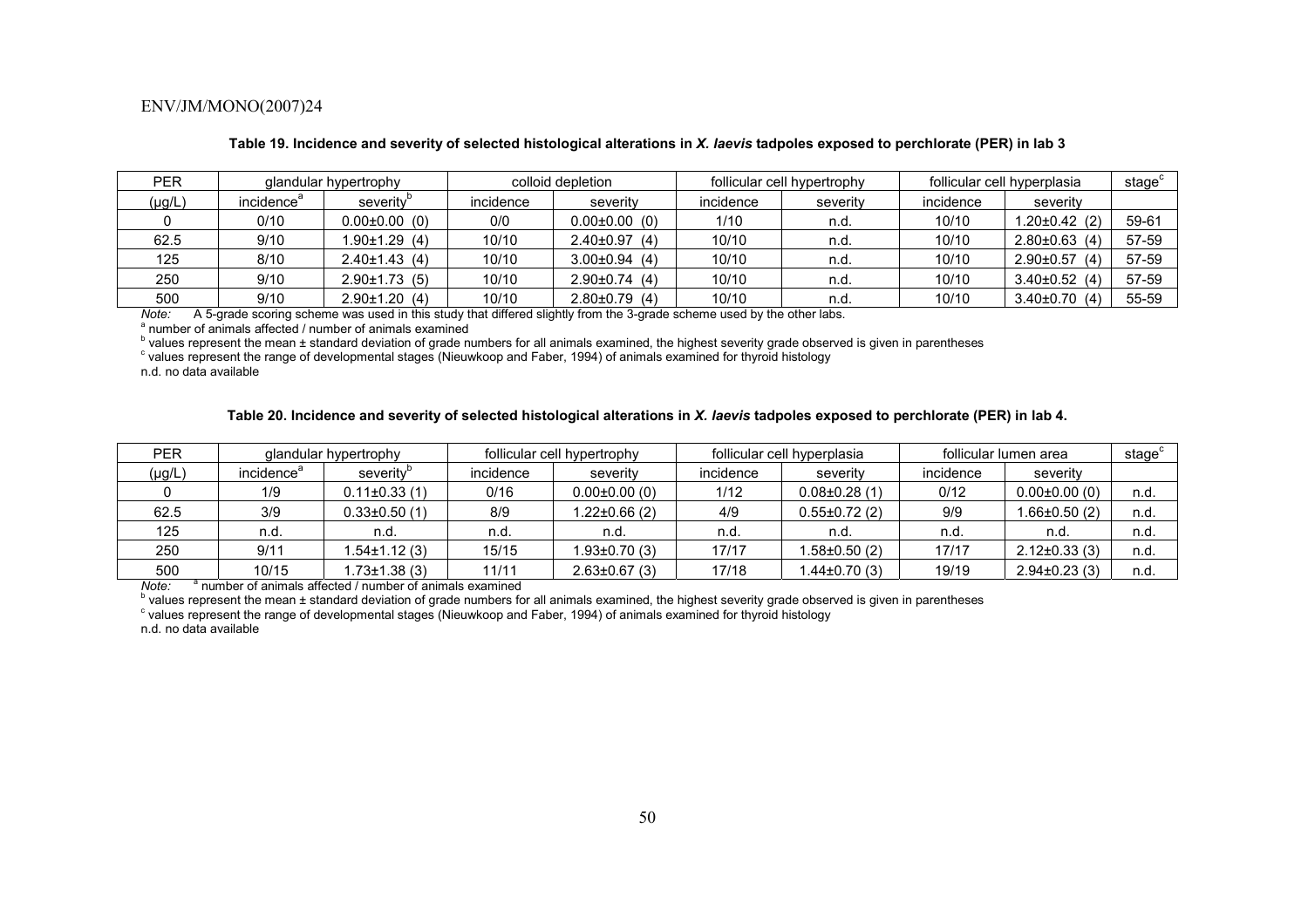55. In addition, morphometric techniques were used by lab 1 and lab 2 to assess effects of PER treatment on epithelial cell height (Figure 7), thyroid volume (Figure 7) and thyroid cross section area (Figure 8). The morphometric data are consistent with the results from the qualitative characterization and the severity grading approach by showing significant increases in epithelial cell height (follicular cell hypertrophy), total glandular volume and maximum cross section area (thyroid gland hypertrophy).



**Figure 7. Morphometric analysis of thyroid tissue for changes in epithelial cell height and glandular volume following exposure to perchlorate (PER) in the lab 1 study** 

Columns with vertical bars represent means with standard deviations (n= 20 tadpoles per treatment). Asterisks denote significant differences compared to the control treatment group ( $p$ <0.05 Dunnett's test).



**Figure 8. Morphometric analysis of thyroid tissue for changes in maximum cross section area following exposure to perchlorate (PER) in the lab 2 study** 

Columns with vertical bars represent means with standard deviations (n= 20 tadpoles per treatment). Asterisks denote significant differences compared to the control treatment group ( $p<0.05$  Dunnett's test).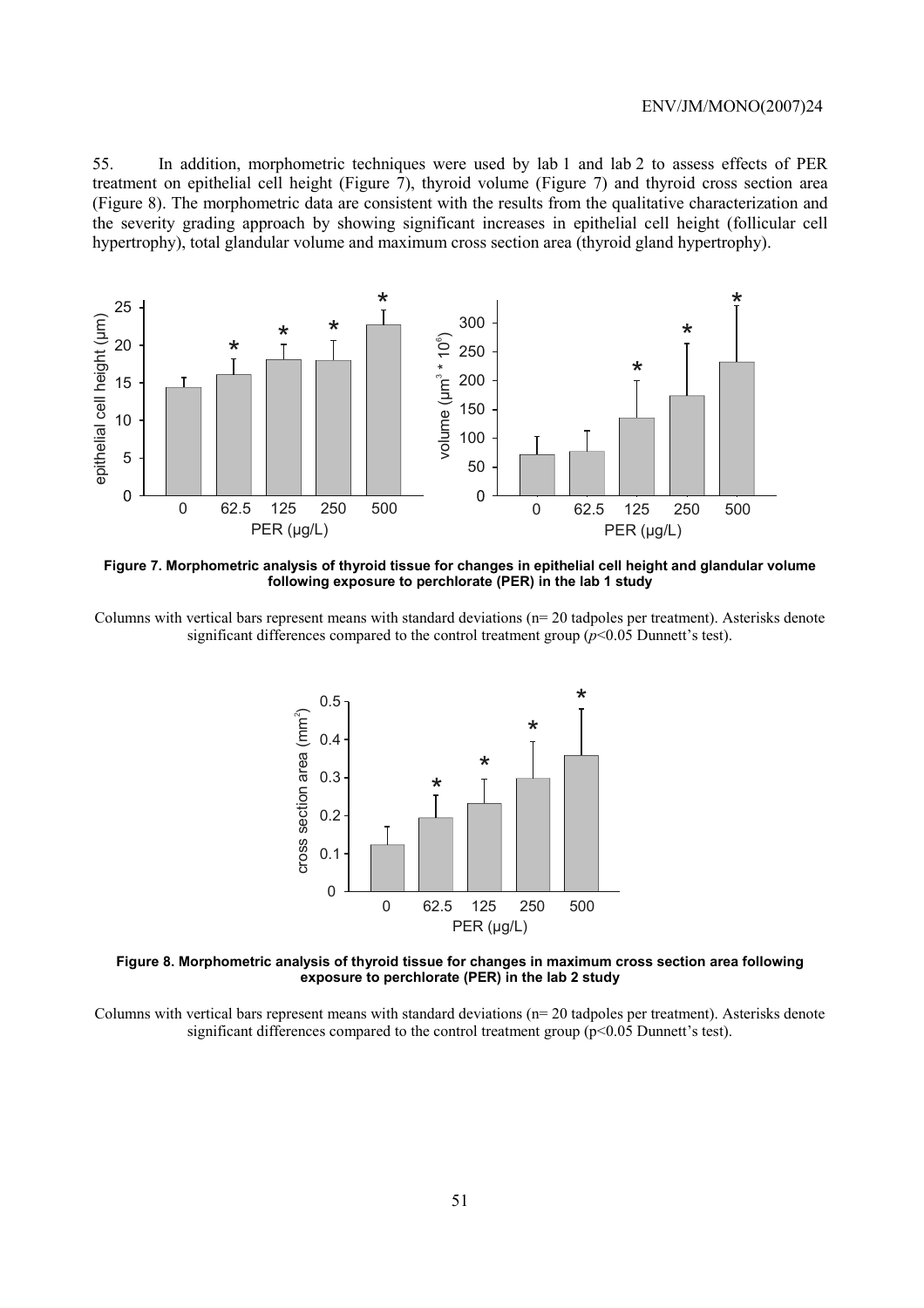# **Test Results - Thyroxine**

# *Overview*

56. During the validation phase-2 study of the amphibian metamorphosis assay, a total of four tests with thyroxine (T4) as test substance were performed in four different laboratories (lab 1, lab 2, lab 3, and lab 5). The nominal aqueous concentrations for T4 were 0, 0.25, 0.5, 1.0, and 2.0 µg/l. Treatment of tadpoles with T4 consistently caused an acceleration of development in all tests as evident from advanced developmental stages of T4-treated tadpoles on day 21 and significantly increased mean HLL on study days 7 and 21 in the T4 treatment groups. Analysis of growth-related parameters (e.g., WBL, SVL, wet weight) showed reduced tadpole size and weight on study day 21 in those T4 treatment groups that displayed accelerated development. Overall, evaluation of growth and mortality rates did not reveal signs of systemic toxicity for any of the tested T4 concentrations. Effects of T4 treatment on thyroid gland histology were variable and histological endpoints did not display a clear concentration-response relationship. Prominent alterations in response to T4 treatment included thyroid gland atrophy at lower T4 concentrations and hypertrophy at high T4 concentrations.

# *General Test Performance*

57. An initial assessment of validity of test performance for the four experiments conducted with T4 in different labs indicated that the T4 experiment in lab 3 was characterized by increased variability in control stage development (observation of 12 different stages on day 21, ranging from stage 55 to stage 66) and lower growth rates compared to other labs. A stage-matched comparison of growth-related parameters between different experiments showed that tadpoles in the T4 experiment of lab 3 had on average less than 50% of the wet weight compared to tadpoles used in other labs. As discussed in section 0, the low feeding rates used in this lab are most likely responsible for this deviation from the other experiments.

58. The study protocol called for verification of aqueous T4 concentrations in each treatment tank at least once per week. Actual test concentrations of T4 were close to nominal target concentrations in lab 2 as shown in

Table 21. Technical problems associated with measurements of actual T4 test concentrations were encountered in the other labs and no clear verification of test concentration was possible.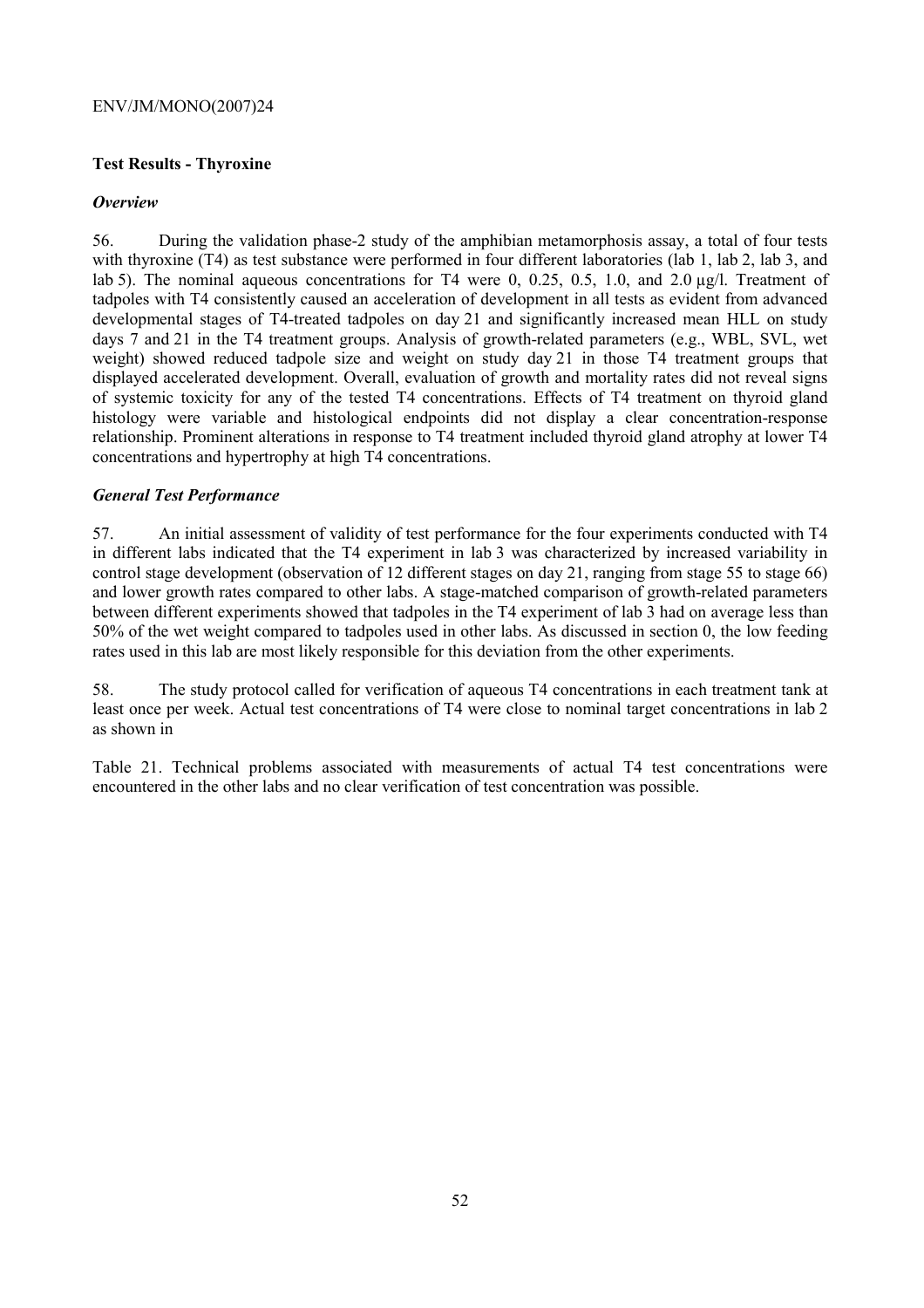| nominal | replicate                 | lab 1               | lab <sub>2</sub>    | lab <sub>3</sub>     | lab <sub>5</sub>    |
|---------|---------------------------|---------------------|---------------------|----------------------|---------------------|
| conc.   |                           | mean $\pm$ SD $(n)$ | mean $\pm$ SD $(n)$ | mean $\pm$ SD $(n)$  | mean $\pm$ SD $(n)$ |
|         | 1                         | n.a.                | n.d.                | n.a.                 | n.a.                |
| $0.0\,$ | $\overline{c}$            | n.a.                | n.d.                | n.a.                 | n.a.                |
|         | $\ensuremath{\mathsf{3}}$ | n.a.                | n.d.                | n.a.                 | n.a.                |
|         | 4                         | n.a.                | n.d.                | n.a.                 | n.a.                |
|         | $\mathbf{1}$              | n.a.                | $0,25 \pm 0,02$ (4) | n.a.                 | n.a.                |
| 0.25    | $\boldsymbol{2}$          | n.a.                | $0,25 \pm 0,03$ (4) | n.a.                 | n.a.                |
|         | 3                         | n.a.                | $0,25 \pm 0,02$ (4) | n.a.                 | n.a.                |
|         | 4                         | n.a.                | $0,26 \pm 0,02$ (4) | n.a.                 | n.a.                |
|         | $\mathbf 1$               | n.a.                | $0,59 \pm 0,01$ (4) | n.a.                 | n.a.                |
| $0.5\,$ | $\overline{\mathbf{c}}$   | n.a.                | $0,57 \pm 0,02$ (4) | n.a.                 | n.a.                |
|         | $\ensuremath{\mathsf{3}}$ | n.a.                | $0,57 \pm 0,02$ (4) | n.a.                 | n.a.                |
|         | 4                         | n.a.                | $0,56 \pm 0,02$ (4) | n.a.                 | n.a.                |
|         | $\mathbf{1}$              | n.a.                | $1,10 \pm 0,06$ (4) | $6,92 \pm 11,06$ (3) | n.a.                |
| $1.0$   | $\overline{c}$            | n.a.                | $1,12 \pm 0,07$ (4) | $0,87 \pm 0,26$ (2)  | n.a.                |
|         | $\ensuremath{\mathsf{3}}$ | n.a.                | $1,08 \pm 0,07$ (4) | $0,55 \pm 0,03$ (3)  | n.a.                |
|         | 4                         | n.a.                | $1,12 \pm 0,04$ (4) | $0,49 \pm 0,11$ (2)  | n.a.                |
|         | 1                         | n.a.                | $2,20 \pm 0,05$ (4) | $2,59 \pm 0,19$ (2)  | n.a.                |
| 2.0     | $\overline{c}$            | n.a.                | $2,19 \pm 0,11$ (4) | $2,42 \pm 1,67$ (3)  | n.a.                |
|         | $\ensuremath{\mathsf{3}}$ | n.a.                | $2,13 \pm 0,02$ (4) | $5,25 \pm 6,72$ (3)  | n.a.                |
|         | 4                         | n.a.                | $2,18 \pm 0,11$ (4) | $1,43 \pm 0,17$ (3)  | n.a.                |

## **Table 21. Measured concentrations (µg/L) for thyroxine (T4)**

*Note:* Mean values (mean measured concentration across one replicate tank through time) and standard deviations are shown and the en in parentheses. n.a. not analyzed or analysis still pending; n.d. not detected number of replicate measurements for each tanks are giv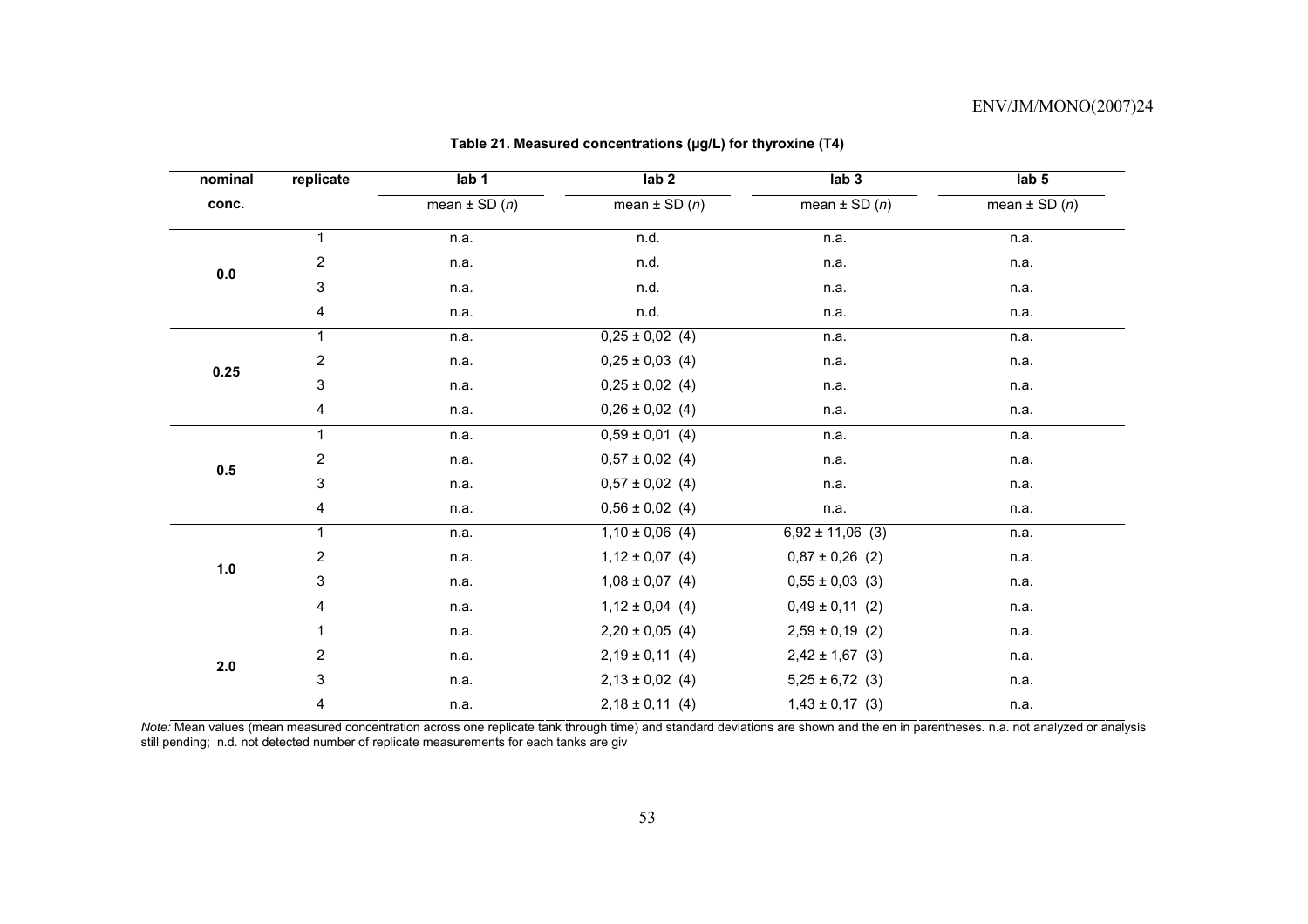# *Mortality*

59. Mortality of tadpoles was assessed daily throughout the exposure phase and the total number of dead test animals observed after 21 days of exposure is reported in Table 22 for all four tests with T4. No mortality was observed in any treatment group in the test performed in lab 2 and treatment-related mortality was very low  $(5\%)$  in tests performed in lab 1 and lab 3. Lab 5 reported that all cases of mortality were due to handling errors.

| nominal concentration<br><u>µg/l T4</u> | lab 1    | lab <sub>2</sub> | lab <sub>3</sub> | lab $5^a$  |
|-----------------------------------------|----------|------------------|------------------|------------|
| 0.0                                     | 0        | 0                | 0                | 1(1.25%)   |
| 0.25                                    | 0        | 0                | 0                | $4(5.0\%)$ |
| 0.5                                     | 0        | 0                | $\mathbf{0}$     | 0          |
| 1.0                                     | 0        | 0                | 0                | 1(1.25%)   |
| 2.0                                     | 1(1.25%) | 0                | 1(1.25%)         | 0          |

| Table 22. Mortality following 21-d exposure of tadpoles to the indicated nominal concentrations of thyroxine |
|--------------------------------------------------------------------------------------------------------------|
| (T4) as observed in different experiments                                                                    |

*Note:* Data are presented as absolute number of dead animals with the percentages of dead animals for each treatment group in parentheses. <sup>a</sup> Mortalities in lab 5 were reportedly all due to handling errors.

## *Effects of T4 on Growth-related Endpoints*

60. Possible effects of T4 treatment on tadpole growth were assessed by morphometric measurements of tadpole size (WBL, SVL) and tadpole weight (wet weight). Measurements were performed for a subset of animals (n=5 animals per replicate tank) on day 7 and for the remaining animals on day 21. Day 7 measurements indicate a weak reduction in growth rates at 2.0  $\mu$ g/L T4 in lab 5 and at 1.0 and 2.0 µg/L T4 in lab 3 because tadpole size (Table 23, Table 24) and tadpole weight (Table 25) were significantly lower compared to the control group. When growth-related parameters were determined on study day 21, all four tests showed a reduction in size and weight at the higher T4 concentrations. Lab 3 reported significantly reduced mean values for WBL, SVL and wet weight for all but the lowest T4 concentration. Overall, the parameters WBL, SVL and wet weight displayed a similar sensitivity to detect treatment-related effects on tadpole size and weight in all tests with T4.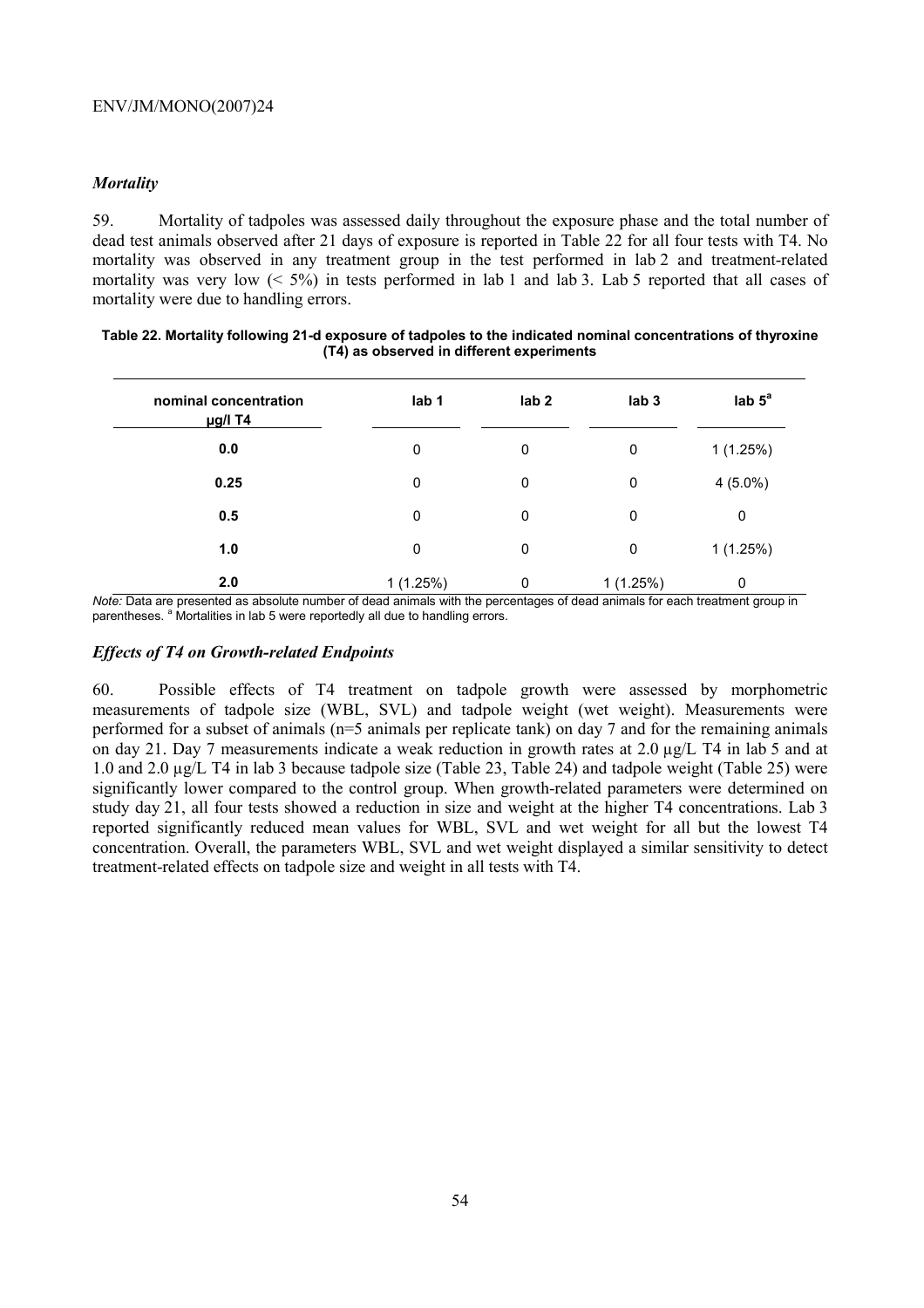|          | T4   | lab 1            | lab <sub>2</sub> | lab <sub>3</sub> | lab 5            |
|----------|------|------------------|------------------|------------------|------------------|
|          | µg/l | mean $\pm$       | mean $\pm$       | mean $\pm$       | mean ±           |
|          | 0.0  | $49.79 \pm 1.95$ | $45.66 \pm 0.91$ | $46.64 \pm 5.13$ | $44.56 \pm 2.95$ |
|          | 0.25 | $49.90 \pm 2.02$ |                  | $48.01 \pm 1.73$ | $45.25 \pm 1.39$ |
| day 7    | 0.5  | $50.66 \pm 0.97$ | $46.90 \pm 1.40$ | $44.83 \pm 2.17$ | $44.95 \pm 1.00$ |
|          | 1.0  | $50.90 \pm 1.34$ | $46.83 \pm 1.20$ | $41.57 \pm 3.98$ | $44.25 \pm 1.68$ |
|          | 2.0  | $50.37 \pm 1.33$ | $46.59 \pm 1.44$ | $41.59 \pm 4.54$ | $40.65 \pm 0.90$ |
|          | 0.0  | $70.62 \pm 1.31$ | $72.71 \pm 2.18$ | $51.39 \pm 4.52$ | $66.75 \pm 1.92$ |
|          | 0.25 | $70.46 \pm 0.97$ | $74.42 \pm 1.09$ | $47.40 \pm 2.56$ | $66.50 \pm 1.21$ |
| 2<br>day | 0.5  | $72.25 \pm 1.00$ | $74.46 \pm 1.26$ | $45.34 \pm 6.50$ | $66.53 \pm 1.68$ |
|          | 1.0  | $68.58 \pm 2.52$ | $72.03 \pm 1.75$ | $40.74 \pm 2.11$ | $61.20 \pm 1.87$ |
|          | 2.0  | $66.11 \pm 1.48$ | $66.31 \pm 1.73$ | $30.02 \pm 2.83$ | $52.91 \pm 3.32$ |

#### **Table 23. Results from whole body length measurements (mm) on days 7 and 21 as determined in different experiments with thyroxine (T4) as test substance**

*Note:* Mean values and standard deviations are shown (*n*=4). Bold letters indicate statistically significant differences to the control group (p<0.05, Jonckheere-Terpstra test).

| Table 24. Results from snout-vent length measurements (mm) on days 7 and 21 as determined in different |
|--------------------------------------------------------------------------------------------------------|
| experiments with thyroxine (T4) as test substance.                                                     |

|        | T4<br>µg/l | lab 1<br>mean $\pm$ |  | lab <sub>2</sub><br>mean $\pm$ |                  | lab <sub>3</sub><br>mean $\pm$ |  | lab 5<br>mean $\pm$ |
|--------|------------|---------------------|--|--------------------------------|------------------|--------------------------------|--|---------------------|
|        | 0.0        | $18.62 \pm 0.79$    |  | $17.38 \pm 0.50$               | $18.60 \pm 1.87$ |                                |  | $15.44 \pm 1.15$    |
|        | 0.25       | $18.74 \pm 0.65$    |  | $18.12 \pm 0.15$               |                  | $19.46 \pm 0.46$               |  | $15.56 \pm 0.34$    |
| day 7  | 0.5        | $18.72 \pm 0.48$    |  | $17.84 \pm 0.62$               |                  | $17.88 \pm 0.74$               |  | $15.14 \pm 0.58$    |
|        | 1.0        | $18.96 \pm 0.77$    |  | $17.85 \pm 0.90$               |                  | $17.00 \pm 1.89$               |  | $15.12 \pm 0.40$    |
|        | 2.0        | $18.87 \pm 0.23$    |  | $17.57 \pm 0.68$               |                  | $16.12 \pm 1.80$               |  | $14.21 \pm 0.31$    |
|        | 0.0        | $25.75 \pm 0.47$    |  | $25.08 \pm 1.16$               |                  | $19.98 \pm 0.64$               |  | $22.64 \pm 0.44$    |
|        | 0.25       | $25.86 \pm 0.41$    |  | $26.33 \pm 0.43$               |                  | $19.39 \pm 0.42$               |  | $22.55 \pm 0.15$    |
| day 21 | 0.5        | $26.31 \pm 0.28$    |  | $26.46 \pm 0.36$               |                  | $18.34 \pm 0.75$               |  | $22.22 \pm 0.50$    |
|        | 1.0        | $24.70 \pm 0.95$    |  | $25.09 \pm 0.60$               |                  | $17.72 \pm 0.53$               |  | $20.79 \pm 0.38$    |
|        | 2.0        | $23.32 \pm 0.72$    |  | $22.66 \pm 0.73$               |                  | $15.62 \pm 0.36$               |  | $18.71 \pm 0.83$    |

*Note:* Mean values and standard deviations are shown (*n*=4). Bold letters indicate statistically significant differences to the control group (p<0.05, Jonckheere-Terpstra test).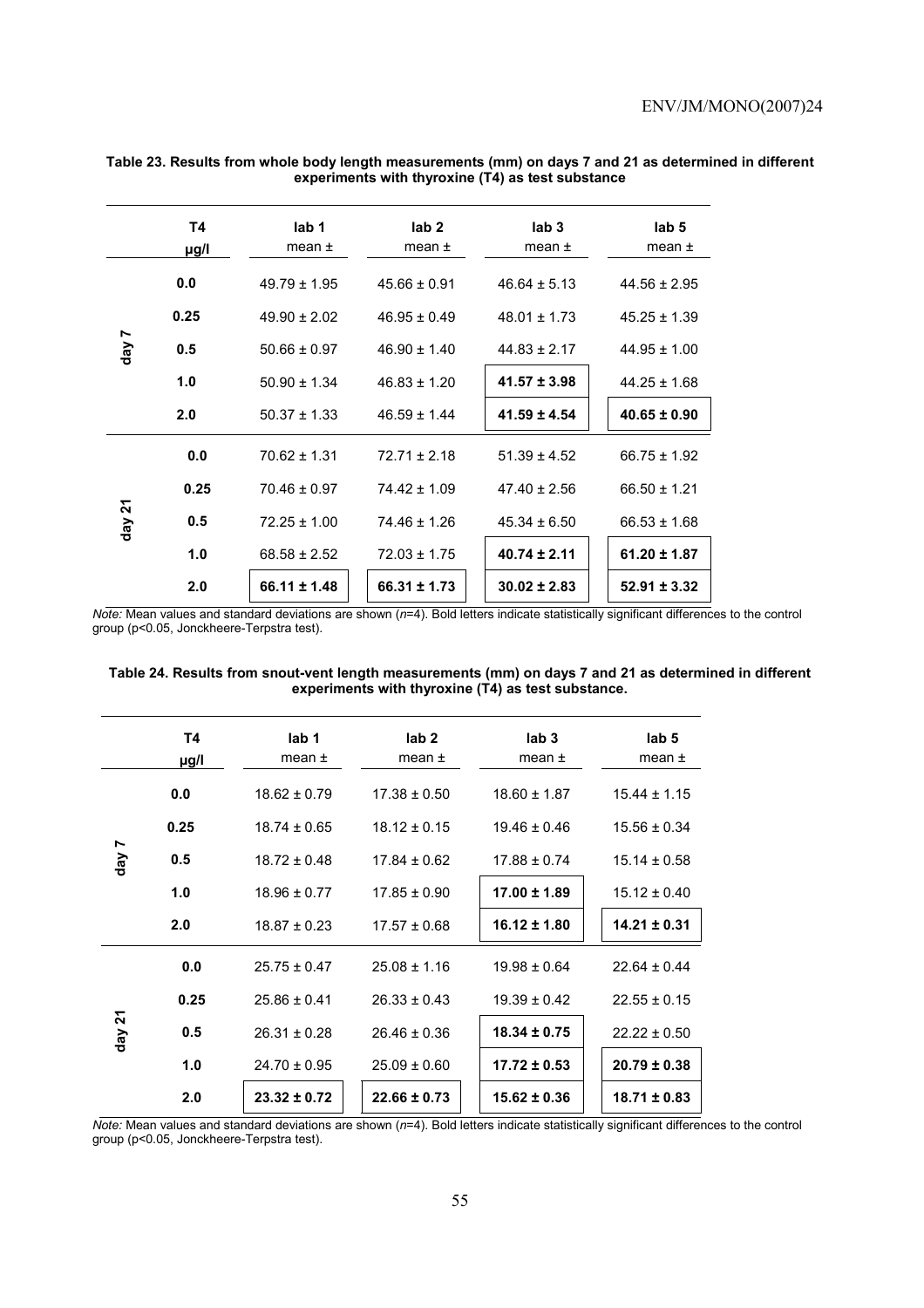|        | T4<br>µg/l | lab 1<br>mean $\pm$          | lab <sub>2</sub><br>mean ± | lab <sub>3</sub><br>mean $\pm$ | lab 5<br>mean $\pm$ |
|--------|------------|------------------------------|----------------------------|--------------------------------|---------------------|
|        | 0.0        | $489 \pm 48$<br>$424 \pm 21$ |                            | $498 \pm 106$                  | $430 \pm 62$        |
|        | 0.25       | $485 \pm 45$                 | $478 \pm 8$                | $523 \pm 36$                   | $448 \pm 49$        |
| day 7  | 0.5        | $491 \pm 27$                 | $473 \pm 33$               | $441 \pm 44$                   | $409 \pm 41$        |
|        | 1.0        | $508 \pm 52$                 | $463 \pm 58$               | $413 \pm 83$                   | $398 \pm 37$        |
|        | 2.0        | $487 \pm 31$                 | $441 \pm 50$               | $389 \pm 109$                  | $318 \pm 17$        |
|        | 0.0        | $1453 \pm 80$                | $1498 \pm 143$             | $675 \pm 57$                   | $1335 \pm 77$       |
|        | 0.25       | $1447 \pm 75$                | $1652 \pm 98$              | $620 \pm 27$                   | $1323 \pm 47$       |
| day 21 | 0.5        | $1548 \pm 60$                | $1666 \pm 51$              | $559 \pm 84$                   | $1277 \pm 97$       |
|        | 1.0        | $1293 \pm 165$               | $1439 \pm 134$             |                                | $1012 \pm 55$       |
|        | 2.0        | $1141 \pm 68$                | $1151 \pm 56$              | $390 \pm 10$                   | $697 \pm 83$        |

### **Table 25. Results from wet weight measurements (mg) on days 7 and 21 as determined in different experiments with thyroxine (T4) as test substance.**

*Note:* Mean values and standard deviations are shown (*n*=4). Bold letters indicate statistically significant differences to the control group (p<0.05, Jonckheere-Terpstra test).

# *Effects of T4 on Developmental Endpoints*

61. At the concentrations used in this study, T4 treatment caused a consistent acceleration of tadpole development in all experiments. The two main endpoint measurements, developmental stage and HLL, showed a differential sensitivity to detect developmental acceleration depending on the observation time point (see Table 26 and Table 27). By using the exact Jonckheere-Terpstra test, significant increases in HLL were detected for all four T4 concentrations  $(0.25 - 2.0 \mu g/L)$  on study day 7 in lab 1 and lab 2 (Table 26). Notably, data from concurrent developmental stage determinations on day 7 in these two tests did not show a significant effect of T4 on median stages (Table 27). The effects pattern observed on day 7 in the third test was somewhat different as the two highest T4 concentrations (1.0 and 2.0 µg/L) caused significant increases in HLL as well as as significant increases in median stages. No deviation from control development on day 7 was observed in lab 3.

62. When analyzed on study day 21, HLL measurements became less sensitive to detect developmental acceleration by T4. Significantly increased mean HLL values were still detected after treatment of tadpoles with 1.0 and 2.0 µg/l T4 but lower T4 concentrations did not caused significant effects on HLL on day 21. Determination of developmental stages revealed signifcant acceleration of development at  $2.0 \text{ ug/l}$  in all tests and at  $1.0 \text{ ug/l}$  in three tests (lab 1 and lab 3). Overall, HLL measurements and stage determination on day 21 displayed an equal sensitivity to detect the T4-related acceleration of morphological development.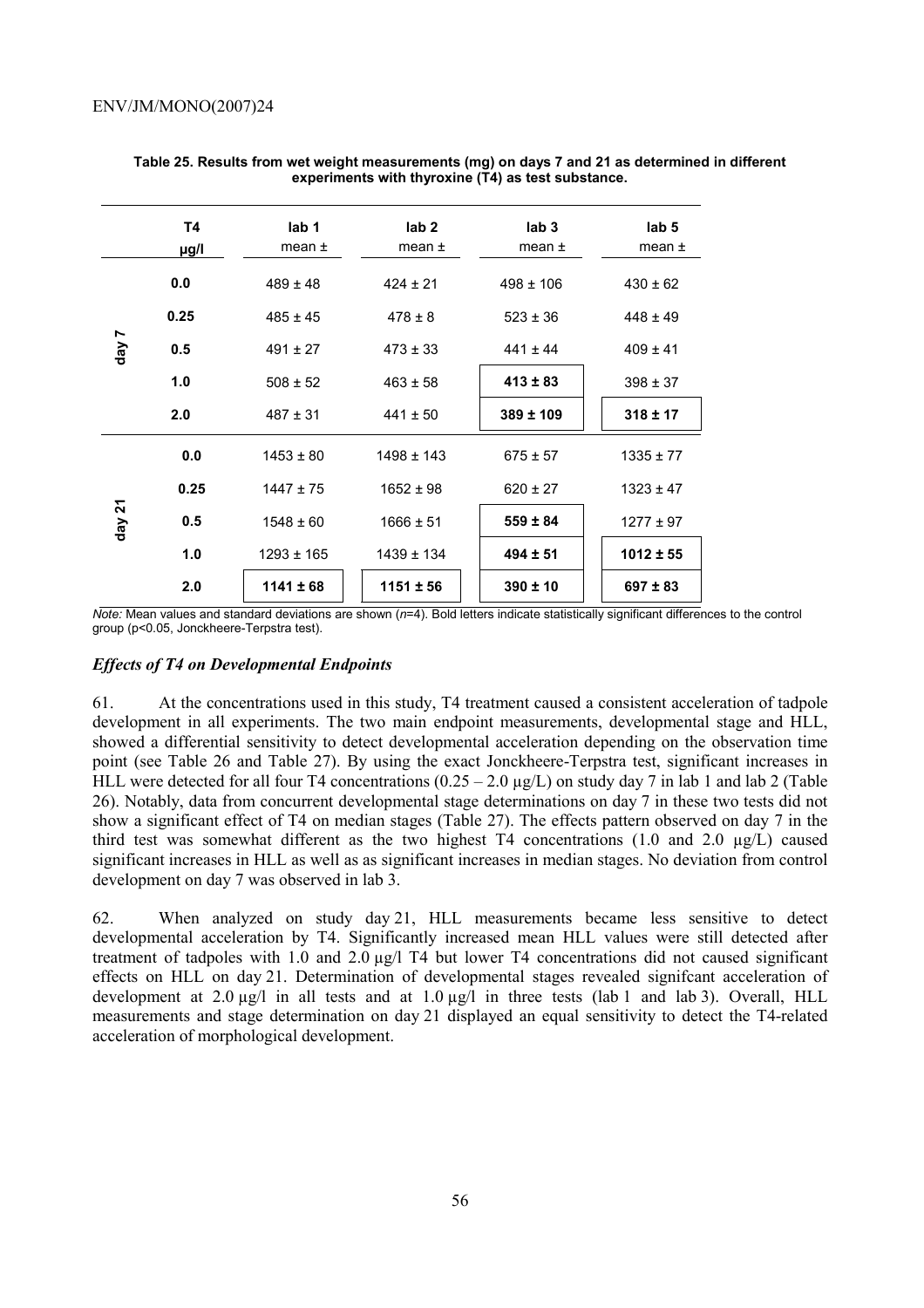|                     | T4<br>µg/l | lab 1<br>mean $\pm$ | lab <sub>2</sub><br>mean $\pm$ | lab <sub>3</sub><br>mean $\pm$ | lab 5<br>mean $\pm$ |  |
|---------------------|------------|---------------------|--------------------------------|--------------------------------|---------------------|--|
|                     | 0.0        | $2.20 \pm 0.09$     | $2.49 \pm 0.13$                | $3.80 \pm 0.41$                | $2.42 \pm 0.12$     |  |
|                     | 0.25       | $2.44 \pm 0.15$     | $2.74 \pm 0.08$                | $4.57 \pm 0.41$                | $2.58 \pm 0.15$     |  |
| day 7               | 0.5        | $2.48 \pm 0.02$     | $2.73 \pm 0.05$                | $4.10 \pm 0.19$                | $2.56 \pm 0.08$     |  |
|                     | 1.0        | $2.70 \pm 0.24$     | $3.20 \pm 0.22$                | $3.74 \pm 0.63$                | $3.32 \pm 0.24$     |  |
|                     | 2.0        | $3.29 \pm 0.05$     | $3.73 \pm 0.19$                | $4.39 \pm 0.28$                | $4.40 \pm 0.10$     |  |
|                     | 0.0        | $13.96 \pm 0.69$    | $19.94 \pm 1.04$               | $13.71 \pm 2.17$               | $13.17 \pm 1.20$    |  |
|                     | 0.25       | $13.39 \pm 0.46$    | $20.19 \pm 0.77$               | $13.54 \pm 1.56$               | $12.97 \pm 1.64$    |  |
| $\mathbf{z}$<br>day | 0.5        | $14.97 \pm 0.49$    | $20.78 \pm 1.14$               | $13.63 \pm 2.62$               | $14.51 \pm 1.09$    |  |
|                     | 1.0        | $15.09 \pm 1.23$    | $22.13 \pm 1.03$               | $14.70 \pm 1.01$               | $18.29 \pm 0.58$    |  |
|                     | 2.0        | $17.97 \pm 0.61$    | $24.13 \pm 0.63$               | $17.72 \pm 1.04$               | $20.39 \pm 0.54$    |  |

#### **Table 26. Results from hind limb length measurements (mm) on days 7 and 21 as determined in different experiments with thyroxine (T4) as test substance**

*Note:* Mean values and standard deviations are shown (*n*=4). Bold letters indicate statistically significant differences to the control group (p<0.05, Jonckheere-Terpstra test).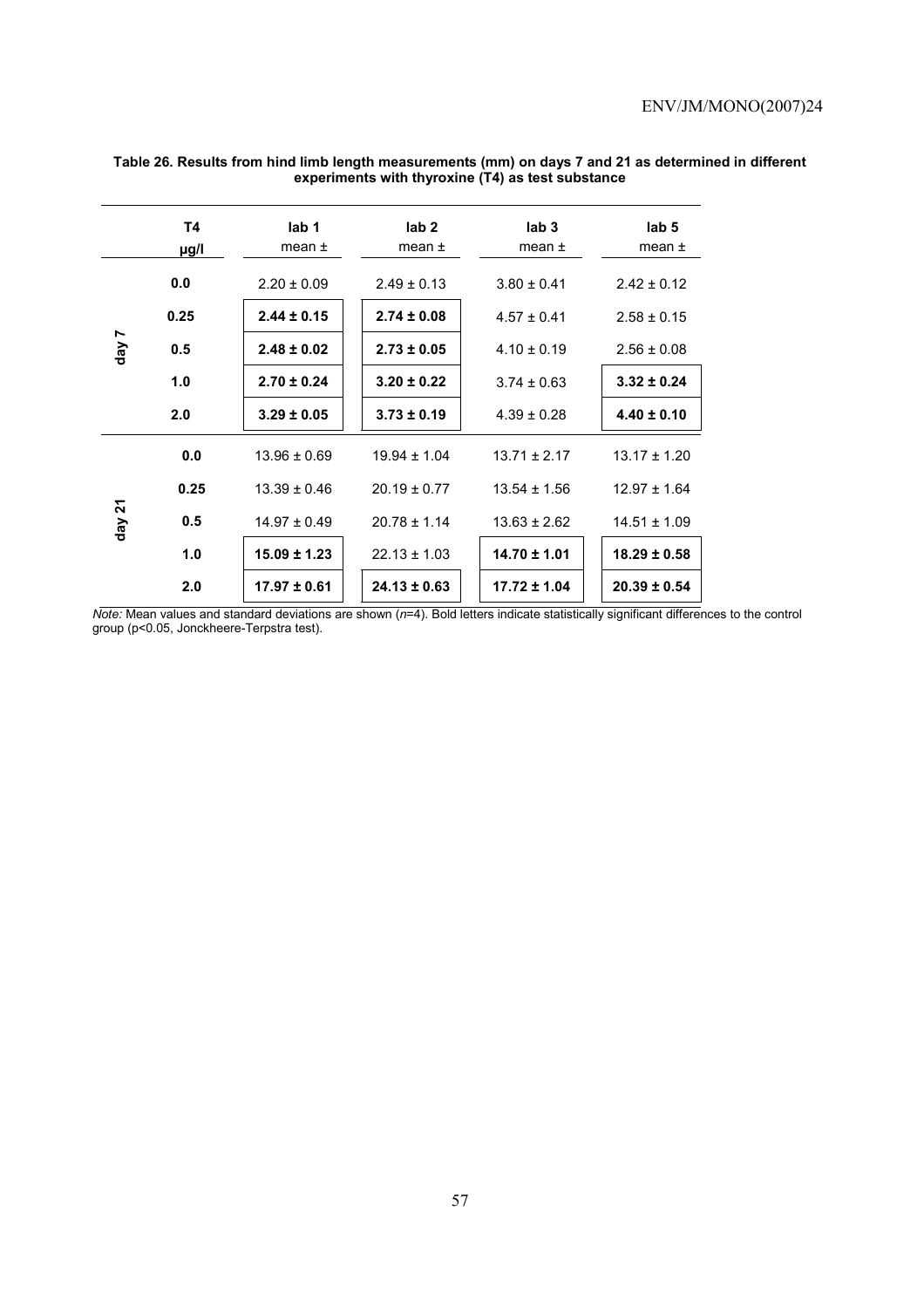|                    | <b>T4</b> |                                        | lab 1                                                    | lab <sub>2</sub>                                         | lab <sub>3</sub>                                     | lab <sub>5</sub>                                      |
|--------------------|-----------|----------------------------------------|----------------------------------------------------------|----------------------------------------------------------|------------------------------------------------------|-------------------------------------------------------|
|                    | $\mu$ g/  | r                                      | mean $\pm$                                               | mean ±                                                   | mean ±                                               | mean $\pm$                                            |
|                    | $0.0\,$   | 1<br>$\overline{\mathbf{c}}$<br>3<br>4 | 55 (54-55)<br>55 (54-55)<br>55 (54-55)<br>55 (54-<br>55) | 54 (54-54)<br>54 (54-54)<br>54 (54-55)<br>54 (54-<br>54) | 54 (52-55)<br>54 (54-55)<br>55 (53-55)<br>54 (54-55) | 54 (54-55)<br>54 (54-55)<br>54 (53-55)<br>55 (54-55)  |
|                    | 0.2<br>5  | 1<br>$\overline{2}$<br>3<br>4          | 55 (54-55)<br>55 (55-55)<br>55 (54-55)<br>55 (55-<br>55) | 54 (54-55)<br>54 (54-55)<br>54 (54-55)<br>54 (54-55)     | 55 (54-55)<br>55 (54-55)<br>55 (54-56)<br>54 (53-56) | 55 (55-55)<br>54 (54-55)<br>54 (54-55)<br>54 (54-55)  |
| day 7              | 0.5       | 1<br>$\overline{\mathbf{c}}$<br>3<br>4 | 55 (55-55)<br>55 (54-55)<br>55 (55-55)<br>55 (55-<br>55) | 54 (54-55)<br>54 (54-55)<br>54 (54-55)<br>54 (54-55)     | 55 (54-55)<br>54 (53-56)<br>53 (53-54)<br>54 (54-56) | 54 (54-55)<br>54 (54-55)<br>55 (54-55)<br>54 (54-55)  |
|                    | 1.0       | 1<br>$\overline{\mathbf{c}}$<br>3<br>4 | 55 (55-55)<br>55 (55-55)<br>55 (55-55)<br>55 (55-<br>55) | 55 (55-55)<br>55 (54-55)<br>55 (55-55)<br>55 (54-55)     | 55 (54-55)<br>55 (55-55)<br>55 (54-55)<br>55 (54-56) | 55 (54-55)<br>55 (54-55)<br>55 (54-55)<br>55 (55-55)  |
|                    | 2.0       | 1<br>$\boldsymbol{2}$<br>3<br>4        | 55 (55-55)<br>55 (55-55)<br>55 (55-55)<br>55 (55-<br>56) | 55 (55-55)<br>55 (55-55)<br>55 (55-56)<br>55 (55-55)     | 55 (53-55)<br>55 (55-56)<br>56 (55-56)<br>54 (54-55) | 55 (55-56)<br>55 (55-56)<br>56 (54-56)<br>55 (55-56)  |
|                    | $0.0\,$   | 1<br>2<br>3<br>4                       | 58 (57-60)<br>58 (57-61)<br>58 (57-60)<br>58 (57-60)     | 60 (59-62)<br>60 (59-60)<br>60 (58-62)<br>59 (59-61)     | 59 (55-66)<br>59 (56-64)<br>59 (57-62)<br>59 (57-65) | 57 (56-60)<br>57 (56-58)<br>57 (56-59)<br>57 (56-59)  |
|                    | 0.2<br>5  | 1<br>2<br>3<br>4                       | 57 (57-59)<br>58 (57-60)<br>58 (57-61)<br>58 (57-62)     | 59 (59-61)<br>60 (59-62)<br>59 (58-60)<br>59 (59-62)     | 59 (57-66)<br>59 (57-66)<br>60 (58-66)<br>59 (57-64) | 56 (56-59)<br>58 (57-59)<br>58 (57-59)<br>57 (56-59)  |
| <u>ম</u><br>⋗<br>용 | 0.5       | 1<br>$\overline{\mathbf{c}}$<br>3<br>4 | 58 (57-59)<br>58 (57-60)<br>58 (57-60)<br>58 (58-60)     | 59 (59-60)<br>60 (59-62)<br>$60(59-62)$<br>60 (59-62)    | 59 (58-66)<br>59 (58-63)<br>60 (59-66)<br>62 (58-66) | 58 (57-59)<br>58 (57-60)<br>58 (56-60)<br>57 (56-59)  |
|                    | 1.0       | 1<br>$\overline{\mathbf{c}}$<br>3<br>4 | 59 (57-61)<br>59 (58-59)<br>58 (57-62)<br>59 (58-62)     | 60 (59-62)<br>60 (59-62)<br>60 (59-62)<br>59 (58-62)     | 60 (59-66)<br>63 (59-66)<br>60 (59-66)<br>60 (59-66) | 59 (58-61)<br>58 (58-60)<br>59 (58-61)<br>58 (58-62)  |
|                    | 2.0       | 1<br>2<br>3<br>4                       | 60 (59-62)<br>60 (59-62)<br>$60(58-61)$<br>$60(58-62)$   | 61 (59-62)<br>60 (59-62)<br>60 (59-62)<br>61 (59-62)     | 65 (63-66)<br>66 (61-66)<br>63 (60-66)<br>64 (61-66) | 62 (59-63)<br>59 (58-62)<br>$60(58-62)$<br>60 (58-63) |

**Table 27. Results from stage determination (Nieuwkoop and Faber, 1994) on days 7 and 21 in different experiments with thyroxine (T4) as test substance** 

*Note:* Values shown are the median stage for each replicate tank with the total range of stages in parentheses. Bold letters indicate statistically significant differences in median stages relative to the control group (p<0.05, Jonckheere-Terpstra test). <sup>a</sup> replicate tank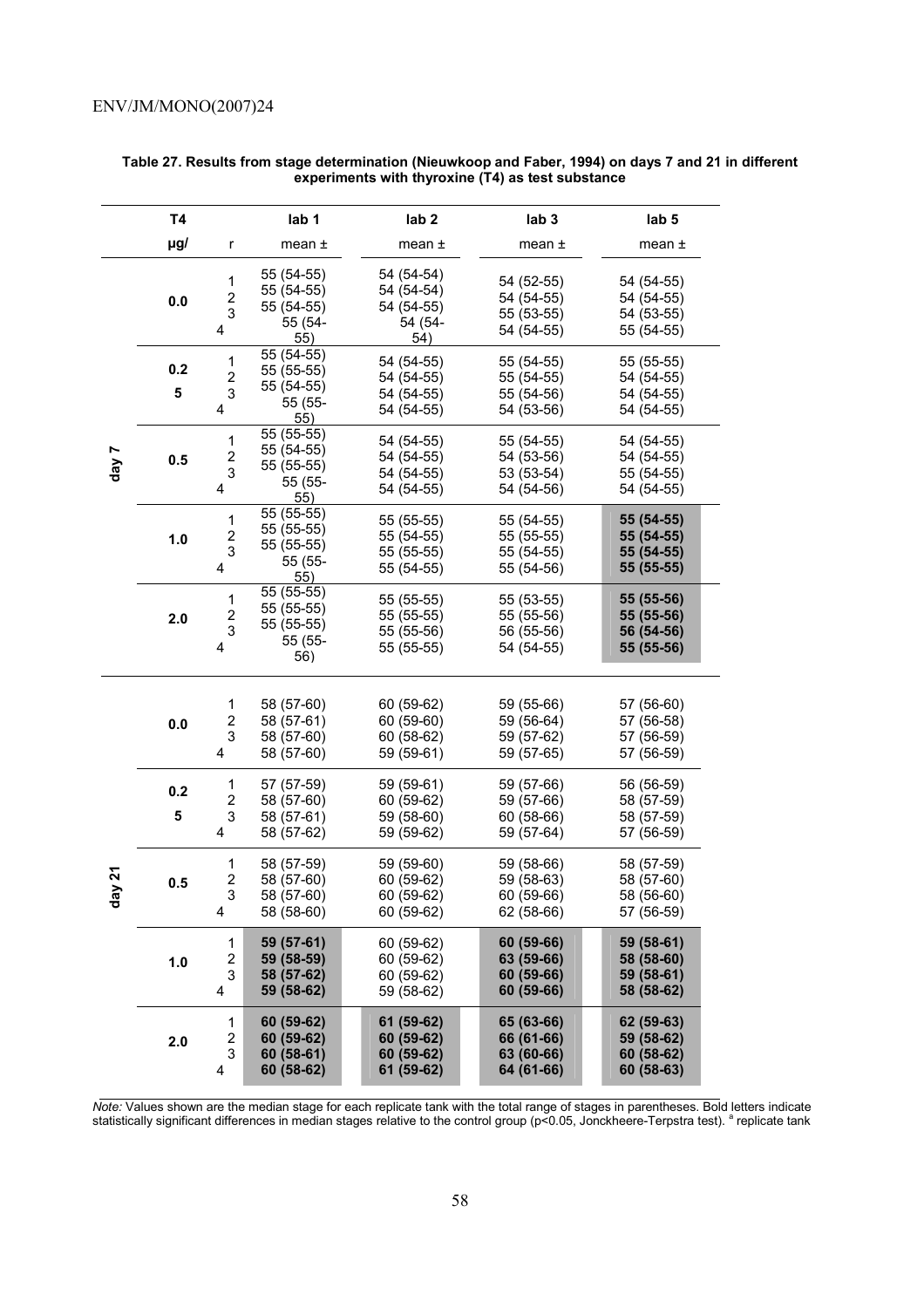## *Effects of T4 on Thyroid Gland Histology*

63. The study protocol called for evaluation of thyroid gland histology in five specimen randomly sampled from each replicate tank  $(n=20$  per treatment) according to a graded scoring system which incorporates information on incidence and severity of specific histological changes. At the time of report preparation, results from histological evaluation of thyroid tissue were available for three of four experiments (see Table 28, Table 29, and Table 30). Overall, T4 treatment of tadpoles caused, if any, only mild effects on thyroid gland histology. In lab 1, variable effects of T4 treatment were observed on thyroid gland size. Mild to moderate glandular hypertrophy was noted in a number of tadpoles exposed to 0.5 µg/L and 2.0  $\mu$ g/L. In contrast, mild glandular atrophy was observed in tadpoles exposed to 0.25 and 2.0  $\mu$ g/L T4. Neither the incidence of glandular hypertrophy or atrophy showed a clear concentration dependency. Mild glandular atrophy was also observed in 7 of 10 tadpoles from the 1.0 ug/l T4 treatment in lab 3 but not in other treatments. In the T4 study in lab 2, no distinct changes in glandular size were observed and this result was confirmed by morphometric analyses (Figure 10).

64. Observations on effects of T4 treatment on the morphology of follicular cells were also heterogenous among different studies. In lab 1, histological alterations were mainly detected at the two highest T4 concentrations of 1.0 and 2.0  $\mu$ g/l and included mild to moderate follicular cell hypertrophy, mild colloid depletion and a slight increase in the incidence of mild follicular cell hyperplasia. Morphometric analyses of epithelial cell height (Figure 9) and thyroid volume (Figure 9) in lab 1 confirmed the results from the severity grading approach, showing significant increases in epithelial cell height (follicular cell hypertrophy) at 1.0 and 2.0  $\mu$ g/L T4 but no statistical significant differences in total glandular volume (thyroid gland hypertrophy) between treatments. It should be noted that the thyroid hypertrophy observed at 1.0 and 2.0  $\mu$ g/l T4 in lab 1 was detected in tadpoles at more advanced stages of development compared to the control animals which provided the reference tissues. In lab 2, no similar effects on the epithelial cell layer were detected and lab 3 reported rather a decrease in the incidence of mildly hypertrophic follicular cells at the higher T4 concentrations.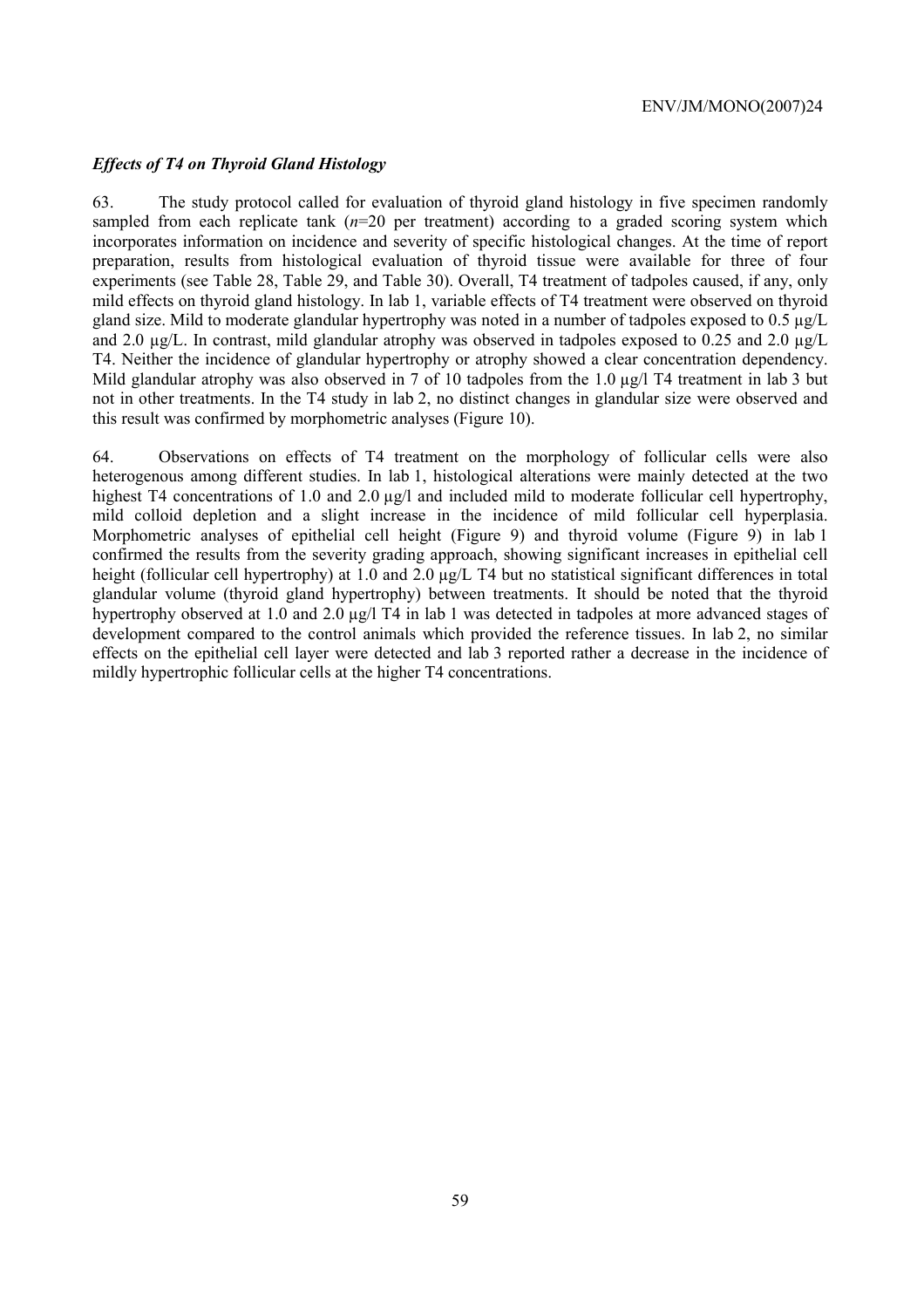### **Table 28. Incidence and severity of selected histological alterations in** *X. laevis* **tadpoles exposed to thyroxine (T4) in lab 1**

|             | glandular hypertrophy  |                       | glandular atrophy |                     | follicular cell hypertrophy |                     | follicular cell hyperplasia |                        | stage <sup>®</sup> |
|-------------|------------------------|-----------------------|-------------------|---------------------|-----------------------------|---------------------|-----------------------------|------------------------|--------------------|
| $(\mu g/L)$ | incidence <sup>a</sup> | severity <sup>o</sup> | incidence         | severity            | incidence                   | severity            | incidence                   | severity               |                    |
|             | 2/20                   | $0.10 \pm 0.31$ (1)   | 1/20              | $0.05 \pm 0.22$ (1) | 6/20                        | $0.30\pm0.47$ (1)   | 0/20                        | $0.00 \pm 0.00$ (0)    | 57-60              |
| 0.25        | 2/20                   | $0.10 \pm 0.31$ (1)   | 7/20              | $0.45 \pm 0.69$ (2) | 7/20                        | $0.35\pm0.49$ (1)   | 0/20                        | $0.00 \pm 0.00$ (0)    | 57-60              |
| 0.50        | 8/20                   | $0.50 \pm 0.69$ (2)   | 5/20              | $0.25 \pm 0.44$ (1) | 5/20                        | $0.25 \pm 0.44$ (1) | 0/20                        | $0.00 \pm 0.00$ (0)    | 57-60              |
| 1.0         | 3/20                   | $0.15 \pm 0.37$ (1)   | 9/20              | $0.55 \pm 0.69$ (2) | 12/20                       | $0.70\pm0.66$ (2)   | 7/20                        | $0.35{\pm}0.49$<br>(1) | 57-60              |
| 2.0         | 6/20                   | $0.40\pm0.60$ (2)     | 4/20              | $0.20 \pm 0.41$ (1) | 20/20                       | $.25 \pm 0.44$ (2)  | 9/20                        | $0.55 \pm 0.69$ (2)    | 59-62              |

*Note:* a number of animals affected / number of animals examined

 $^{\text{b}}$  values represent the mean ± standard deviation of grade numbers for all animals examined, the highest severity grade observed is given in parentheses

 $\degree$  values represent the range of developmental stages (Nieuwkoop and Faber, 1994) of animals examined for thyroid histology

### **Table 29. Incidence and severity of selected histological alterations in X. laevis tadpoles exposed to thyroxine (T4) in lab 2**

| Τ4          |                        | glandular hypertrophy | glandular atrophy |                     | follicular cell hypertrophy |                     | follicular cell hyperplasia |                     | stage <sup>o</sup> |
|-------------|------------------------|-----------------------|-------------------|---------------------|-----------------------------|---------------------|-----------------------------|---------------------|--------------------|
| $(\mu g/L)$ | incidence <sup>a</sup> | severity <sup>-</sup> | incidence         | severity            | incidence                   | severity            | incidence                   | severity            |                    |
|             | 0/20                   | $0.00 \pm 0.00$ (0)   | 0/20              | $0.00 \pm 0.00$ (0) | 0/20                        | $0.00 \pm 0.00$ (0) | 0/20                        | $0.00 \pm 0.00$ (0) | 59-62              |
| 0.25        | 0/20                   | $0.00 \pm 0.00$ (0)   | 0/20              | $0.00 \pm 0.00$ (0) | 0/20                        | $0.00 \pm 0.00$ (0) | 0/20                        | $0.00 \pm 0.00$ (0) | 58-62              |
| 0.50        | 0/20                   | $0.00 \pm 0.00$ (0)   | 0/20              | $0.00 \pm 0.00$ (0) | 1/20                        | $0.05 \pm 0.22$ (1) | 0/20                        | $0.00 \pm 0.00$ (0) | 59-62              |
|             | 0/20                   | $0.00 \pm 0.00$ (0)   | 3/20              | $0.15 \pm 0.37$ (1) | 0/20                        | $0.00 \pm 0.00$ (0) | 0/20                        | $0.00\pm0.00$ (0)   | 59-62              |
| 2.0         | 1/20                   | $0.05 \pm 0.22$ (1)   | 7/20              | $0.35 \pm 0.49$ (1) | 1/20                        | $0.05 \pm 0.22$ (1) | 0/20                        | $0.00 \pm 0.00$ (0) | 59-62              |

*Note:* a number of animals affected / number of animals examined

 $^{\text{b}}$  values represent the mean ± standard deviation of grade numbers for all animals examined, the highest severity grade observed is given in parentheses

 $\textdegree$  values represent the range of developmental stages (Nieuwkoop and Faber, 1994) of animals examined for thyroid histology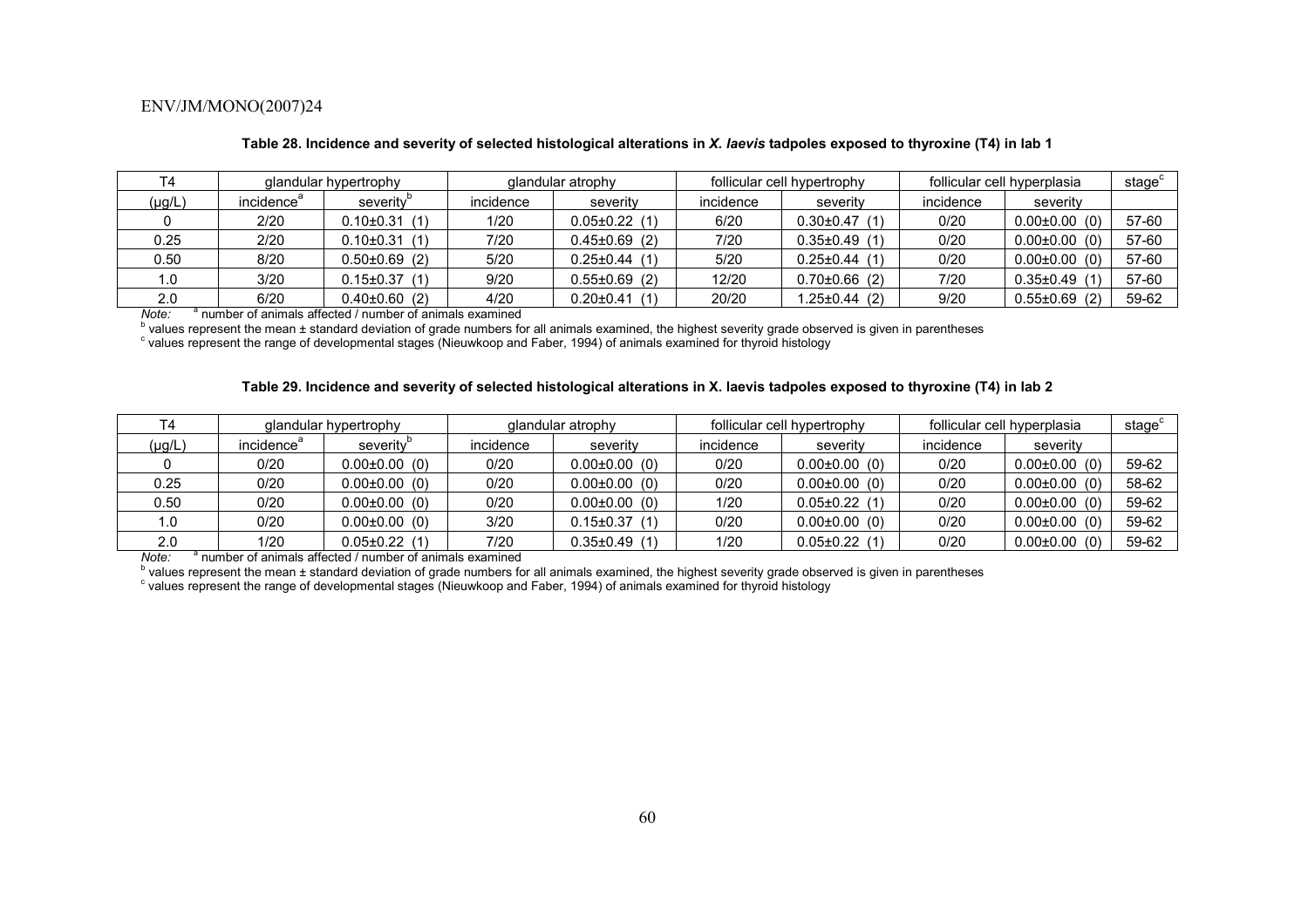### **Table 30. Incidence and severity of selected histological alterations in** *X. laevis* **tadpoles exposed to thyroxine (T4) in lab 3. Note that a 5-grade scoring scheme was used in this study that differed slightly from the 3-grade scheme used by the other labs**

|                                                                                                                                                       |                                                                                                                            | colloid depletion     |           | glandular atrophy   |           | follicular cell hypertrophy |           | follicular cell hyperplasia |       |
|-------------------------------------------------------------------------------------------------------------------------------------------------------|----------------------------------------------------------------------------------------------------------------------------|-----------------------|-----------|---------------------|-----------|-----------------------------|-----------|-----------------------------|-------|
| $(\mu g/L)$                                                                                                                                           | incidence <sup>a</sup>                                                                                                     | severity <sup>o</sup> | incidence | severity            | incidence | severity                    | incidence | severity                    |       |
|                                                                                                                                                       | 0/10                                                                                                                       | $0.00 \pm 0.00$ (0)   | 0/10      | $0.00 \pm 0.00$ (0) | 6/10      | $0.70 \pm 0.67$ (2)         | 4/10      | $0.40\pm0.52$ (1)           | 58-59 |
| 0.25                                                                                                                                                  | 0/10                                                                                                                       | $0.00 \pm 0.00$ (0)   | 0/10      | $0.00 \pm 0.00$ (0) | 8/10      | (2) 20±0.79 (2)             | 4/10      | $0.40\pm0.52$ (1)           | 58-59 |
| 0.50                                                                                                                                                  | 0/10                                                                                                                       | $0.10 \pm 0.32$ (1)   | 2/10      | $0.40 \pm 0.84$ (2) | 6/10      | $1.10 \pm 0.99$ (2)         | 1/10      | $0.10\pm0.32$ (1)           | 59-60 |
| 1.0                                                                                                                                                   | 7/10                                                                                                                       | $2.40 \pm 1.84$ (5)   | 7/10      | $2.10 \pm 1.52$ (4) | 1/10      | $0.20 \pm 0.63$ (2)         | 1/10      | $0.10\pm0.32$ (1)           | 59-61 |
| 2.0                                                                                                                                                   | 0/10                                                                                                                       | $0.00 \pm 0.00$ (0)   | 0/10      | $0.00 \pm 0.00$ (0) | 0/10      | $0.00 \pm 0.00$ (0)         | 0/10      | $0.00 \pm 0.00$ (0)         | 65-66 |
| <sup>1</sup> number of animals affected / number of animals examined<br>Note:                                                                         |                                                                                                                            |                       |           |                     |           |                             |           |                             |       |
| values represent the mean ± standard deviation of grade numbers for all animals examined, the highest severity grade observed is given in parentheses |                                                                                                                            |                       |           |                     |           |                             |           |                             |       |
|                                                                                                                                                       | ° values represent the range of developmental stages (Nieuwkoop and Faber, 1994) of animals examined for thyroid histology |                       |           |                     |           |                             |           |                             |       |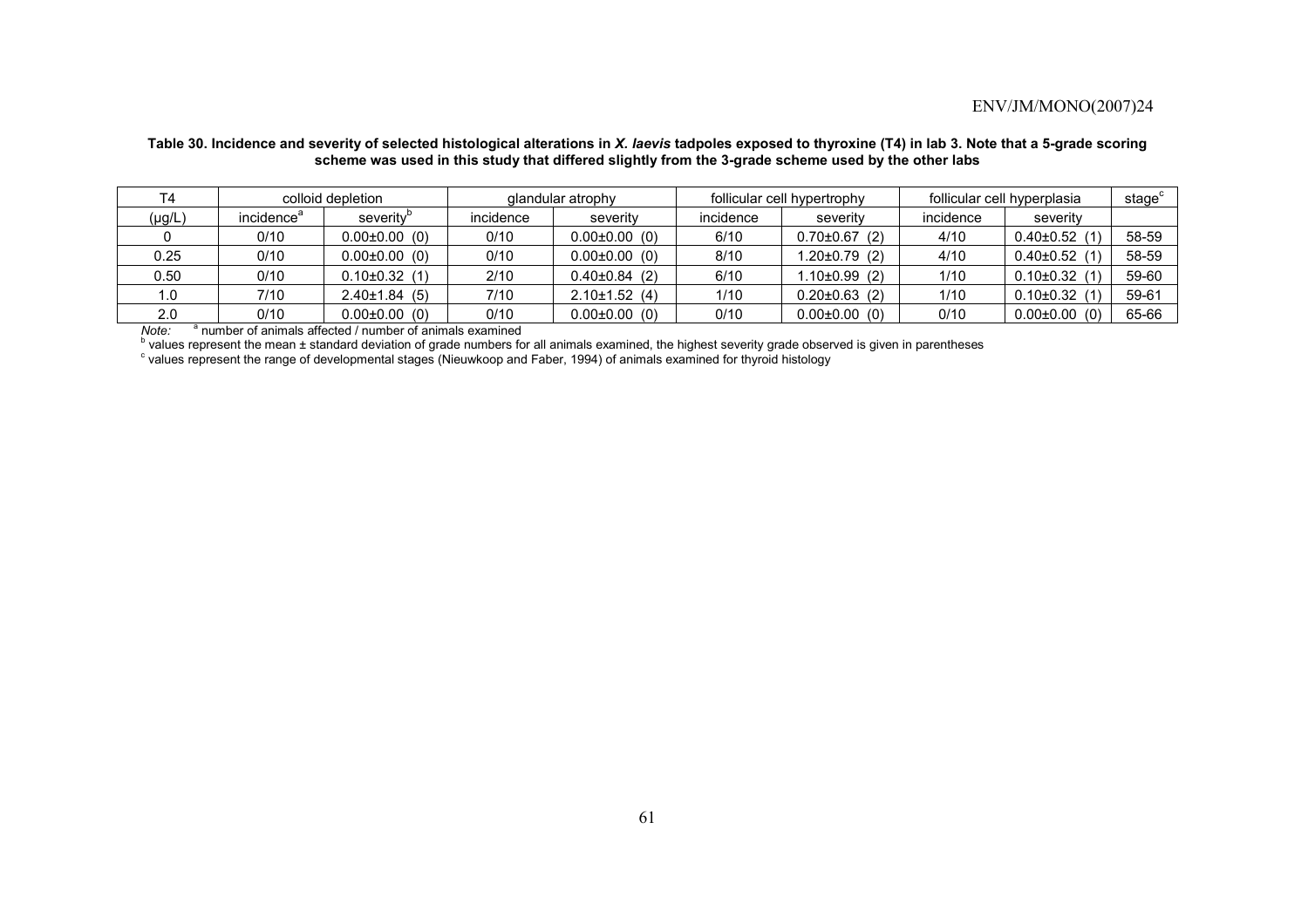

**Figure 9. Morphometric analysis of thyroid tissue for changes in epithelial cell height and glandular volume following exposure to thyroxine (T4) in the lab 1 study.** 

Columns with vertical bars represent means with standard deviations (n= 20 tadpoles per treatment). Asterisks denote significant differences compared to the control treatment group  $(p<0.05$  Dunnett's test).



**Figure 10. Morphometric analysis of thyroid tissue for changes in maximum cross section area following exposure to thyroxine (T4) in the lab 2 study.** 

Columns with vertical bars represent means with standard deviations (n= 20 tadpoles per treatment). No significant differences compared to the control treatment group were detected ( $p$ <0.05 Dunnett's test).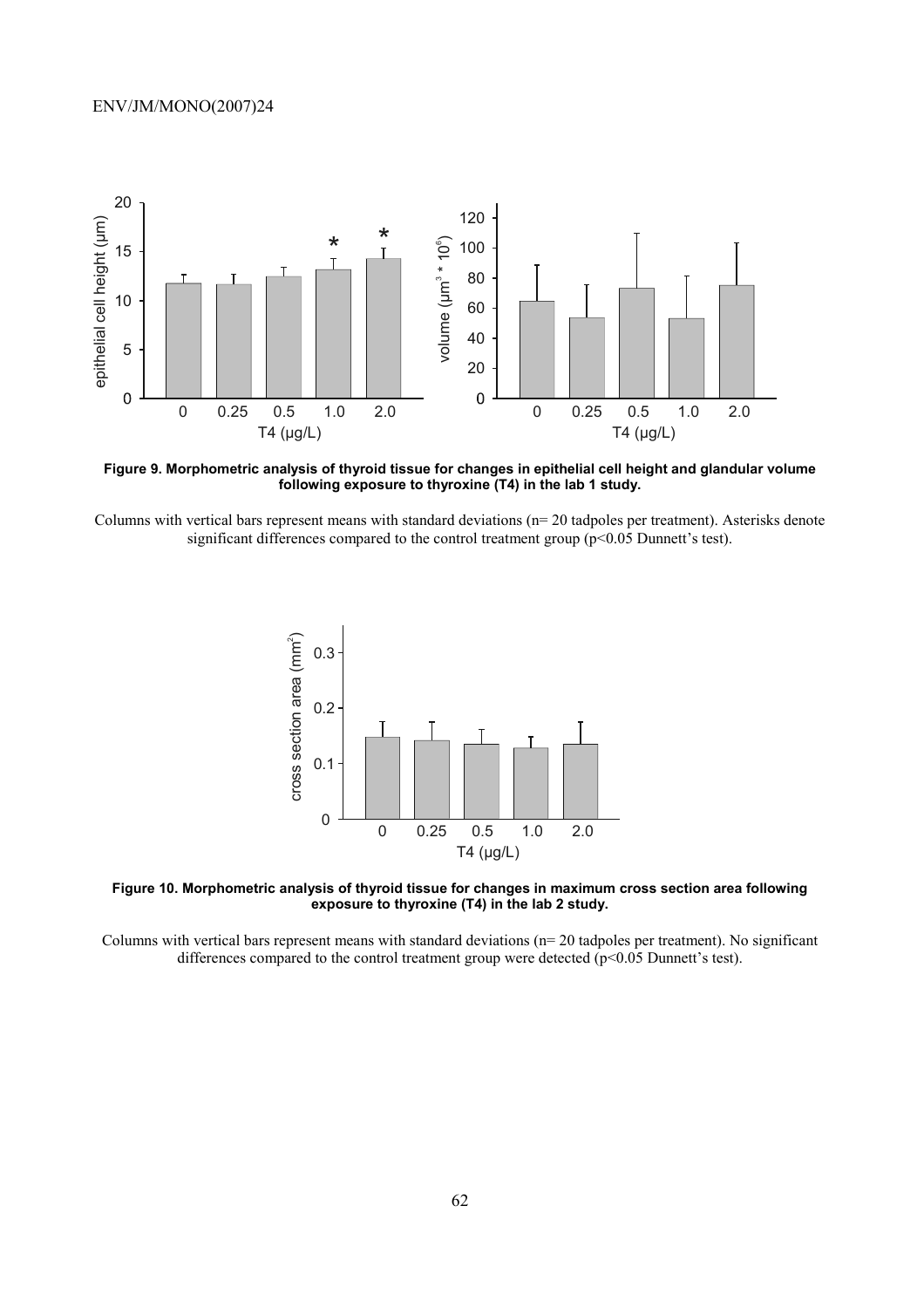## **Test Results – Iopanoic Acid**

## *Overview*

65. During the validation phase-2 study of the amphibian metamorphosis assay, a total of five experiments with iopanoic acid (IOP) as test substance were performed in five different laboratories (lab 1, lab 2, lab 3, lab 5, and lab 6). The nominal aqueous concentrations for IOP were 0, 0.75, 1.5, 3.0, and 6.0 mg/l. The experiment in lab 6 included an additional treatment of tadpoles with 0.375 mg/l IOP. Analysis of growth-related parameters (e.g., WBL, SVL, wet weight) and mortality rates indicated mild effects of IOP treatment on tadpole growth and survival in some laboratories. In one experiment, the observation of marked growth retardation in all IOP treatment groups was regarded as the result from overt non-thyroidal toxicity by IOP treatment. With regard to metamorphic development, IOP treatment was associated with a retardation in hind limb growth and asynchronous morphological development. The latter response refers to observations made in several labs that some morphological landmarks in IOP-treated tadpoles corresponded to different developmental stages according to the criteria by Nieuwkoop and Faber (1994). It was therefore not possible to assign a specific development stage to many of the IOP-treated animals. Histological assessment of thyroid tissue after IOP exposure was performed in four labs. IOP treatment caused only mild alterations in thyroid gland histology including mild to moderate glandular hypertrophy which was associated with mild to moderate follicular cell hypertrophy.

# *General Test Performance*

66. An initial assessment of the test performance for the five experiments conducted with IOP in different labs indicated that the test performed with IOP in lab 3 was characterized by increased variability in control stage development (observation of 9 different stages on day 21, ranging from stage 58 to stage 66) and lower growth rates compared to other labs. A stage-matched comparison of growth-related parameters between laboratories showed that tadpoles in the IOP experiment of lab 3 had on average less than 50% of the wet weight compared to tadpoles used in other labs. The low feeding rates used in this lab are most likely responsible for this deviation from the other experiments (see section 0).

67. The study protocol called for verification of aqueous IOP concentrations in each treatment tank at least once per week. Overall, the actual test concentrations for IOP in the different tests were close to nominal target concentrations as shown in

Table 31.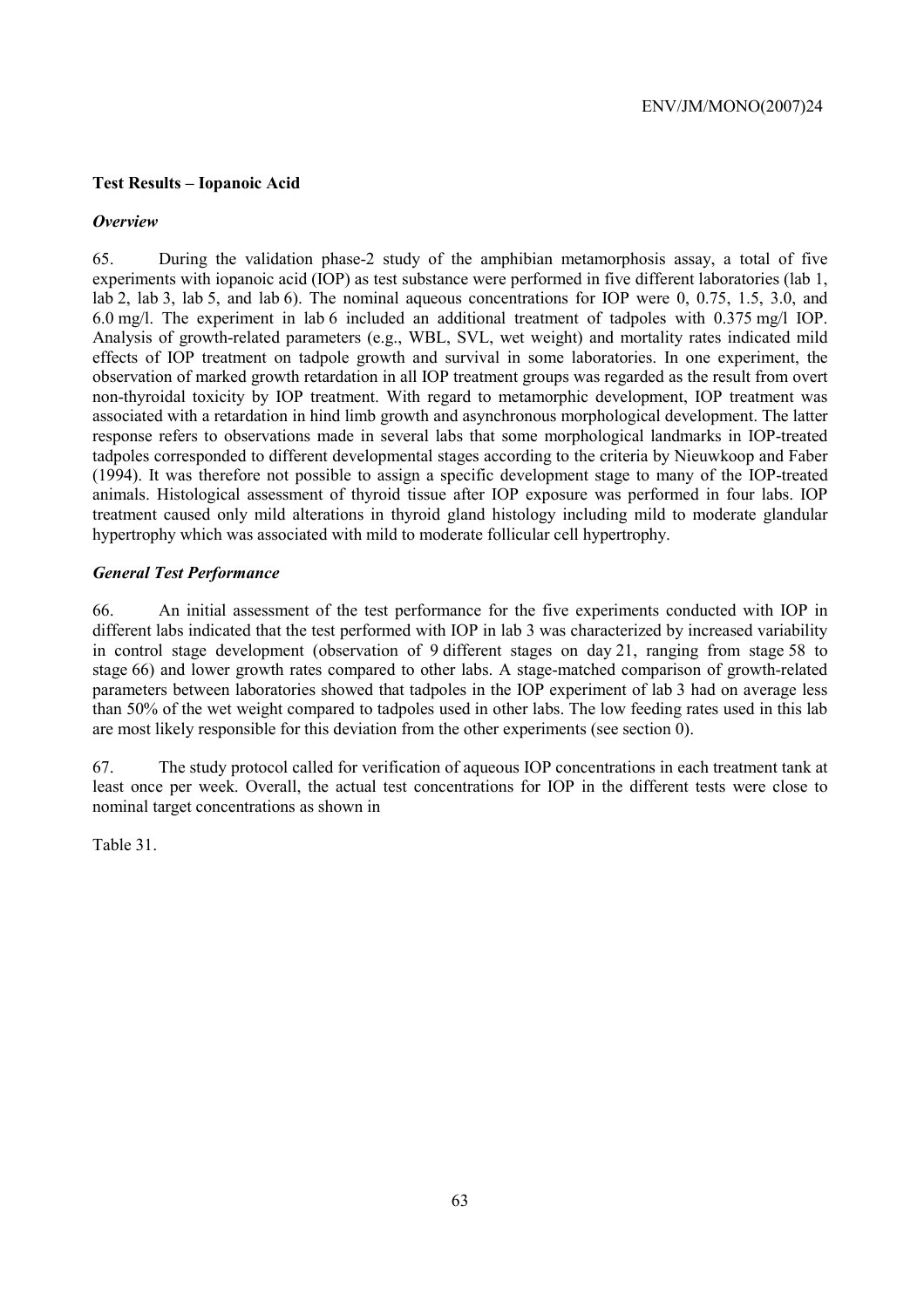| nominal | replicate      | lab 1               | lab <sub>2</sub>    | lab <sub>3</sub>    | lab <sub>5</sub>    | lab <sup>a</sup>    |
|---------|----------------|---------------------|---------------------|---------------------|---------------------|---------------------|
| conc.   |                | mean $\pm$ SD $(n)$ | mean $\pm$ SD $(n)$ | mean $\pm$ SD $(n)$ | mean $\pm$ SD $(n)$ | mean $\pm$ SD $(n)$ |
|         | 1              | n.d.                | n.d.                | n.d.                | n.d.                | n.d.                |
| 0.0     | $\overline{2}$ | n.d.                | n.d.                | n.d.                | n.d.                | n.d.                |
|         | 3              | n.d.                | n.d.                | $0.11 \pm 0.22$ (4) | n.d.                | n.d.                |
|         | 4              | n.d.                | n.d.                | n.d.                | n.d.                | n.d.                |
|         | $\mathbf{1}$   | $0.79 \pm 0.10$ (5) | $0.59 \pm 0.17$ (4) | $0.70 \pm 0.06$ (4) | $0.69 \pm 0.15$ (4) | $0.75 \pm 0.03$ (6) |
|         | $\overline{2}$ | $0.79 \pm 0.08$ (4) | $0.67 \pm 0.12$ (4) | $0.68 \pm 0.09$ (4) | $0.76 \pm 0.13$ (5) | $0.72 \pm 0.03$ (6) |
| 0.75    | 3              | $0.80 \pm 0.11$ (4) | $0.78 \pm 0.05$ (4) | $0.67 \pm 0.10$ (4) | $0.66 \pm 0.14$ (4) | $0.80 \pm 0.04$ (6) |
|         | 4              | $0.80 \pm 0.09$ (5) | $0.76 \pm 0.04$ (4) | $0.68 \pm 0.10$ (4) | $0.85 \pm 0.40$ (4) | $0.80 \pm 0.04$ (6) |
|         | $\mathbf{1}$   | $1.51 \pm 0.10$ (5) | $1.41 \pm 0.25$ (4) | $1.40 \pm 0.11$ (4) | $1.66 \pm 0.13$ (3) | $1.51 \pm 0.08$ (6) |
|         | $\overline{2}$ | $1.46 \pm 0.09$ (4) | $1.41 \pm 0.23$ (4) | $1.44 \pm 0.12$ (4) | $1.58 \pm 0.13$ (4) | $1.54 \pm 0.03$ (6) |
| 1.5     | 3              | $1.52 \pm 0.10$ (4) | $1.65 \pm 0.09$ (4) | $1.39 \pm 0.14$ (4) | $1.61 \pm 0.09$ (4) | $1.56 \pm 0.04$ (6) |
|         | 4              | $1.53 \pm 0.11$ (4) | $1.67 \pm 0.05$ (4) | $1.39 \pm 0.13$ (4) | $1.60 \pm 0.12$ (5) | $1.53 \pm 0.05$ (6) |
|         | $\mathbf{1}$   | $2.85 \pm 0.31$ (5) | $2.78 \pm 0.47$ (4) | $3.01 \pm 0.64$ (4) | $3.05 \pm 0.51$ (4) | $3.02 \pm 0.13$ (6) |
| 3.0     | $\overline{2}$ | $2.83 \pm 0.21$ (4) | $2.74 \pm 0.43$ (4) | $3.02 \pm 0.48$ (4) | $3.24 \pm 0.44$ (4) | $3.05 \pm 0.10$ (6) |
|         | $\mathsf 3$    | $2.84 \pm 0.14$ (4) | $3.03 \pm 0.17$ (4) | $2.82 \pm 0.17$ (4) | $3.04 \pm 0.62$ (5) | $3.08 \pm 0.08$ (6) |
|         | 4              | $3.05 \pm 0.32$ (5) | $3.02 \pm 0.21$ (4) | $2.78 \pm 0.18$ (4) | $3.30 \pm 0.49$ (4) | $3.09 \pm 0.08$ (6) |
|         |                | $5.65 \pm 0.33$ (5) | $5.55 \pm 1.11$ (4) | $6.43 \pm 0.49$ (4) | $5.85 \pm 0.41$ (4) | $6.20 \pm 0.14$ (6) |
|         | $\overline{2}$ | $5.60 \pm 0.21$ (4) | $5.59 \pm 1.09$ (4) | $6.43 \pm 0.52$ (4) | $6.04 \pm 0.41$ (5) | $6.18 \pm 0.11$ (6) |
| 6.0     | 3              | $5.58 \pm 0.22$ (4) | $6.14 \pm 0.13$ (4) | $6.35 \pm 0.49$ (4) | $5.46 \pm 1.04$ (4) | $6.15 \pm 0.10$ (6) |
|         | 4              | $5.60 \pm 0.25$ (5) | $6.26 \pm 0.12$ (4) | $6.28 \pm 0.50$ (4) | $5.61 \pm 0.95$ (4) | $6.15 \pm 0.13$ (6) |

**Table 31. Measured concentrations (mg/L) for iopanoic acid (IOP)** 

*Note:* Mean values (mean measured concentration across one replicate tank through time) and standard deviations are shown and the number of replicate measurements for each tanks are given in parentheses. <sup>a</sup> Lab 6 also tested a concentration of 0.375 mg/l IOP and reported mean concentrations between 0.37 and 0.41 mg/l IOP for the replicate tanks of this treatment group. n.d. not detectable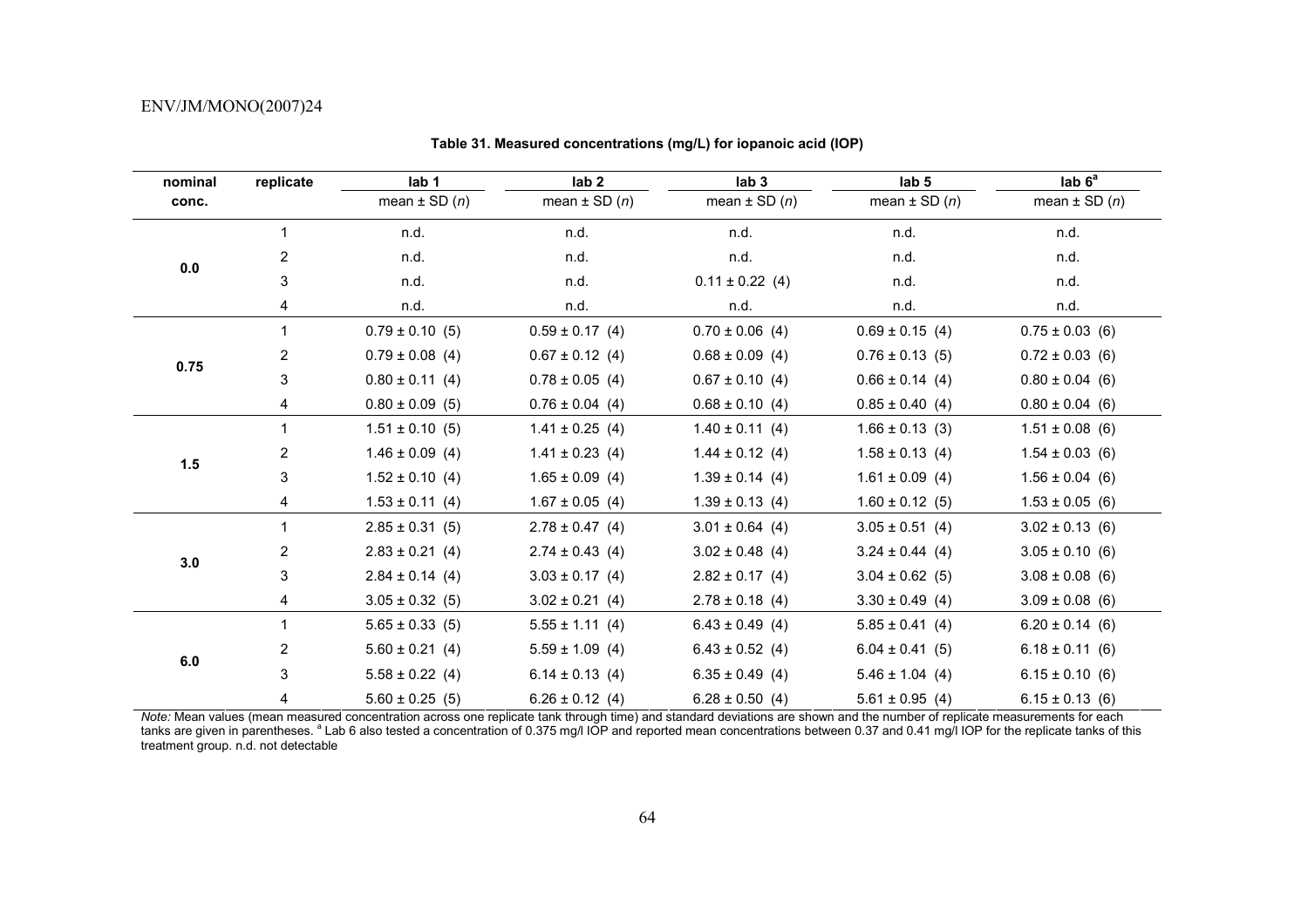## *Mortality*

68. Mortality of tadpoles was assessed daily throughout the exposure phase and the total number of dead test animals observed after 21 days of exposure is reported in Table 32 for all five tests with IOP. No mortality was observed in any treatment group in the test performed in lab 5 and treatment-related mortality was very low (< 5%) in the test performed in lab 1. Increased mortality ( $\geq$  5%) at the highest IOP test concentration was observed in lab  $2(6.25\%)$ , lab 3 (5%), and lab 6 (15%). In lab 6, an increased mortality (10%) was also noted in the 1.5 mg/L IOP treatment group.

| nominal<br>mg/l | lab 1    | lab <sub>2</sub> | lab <sub>3</sub> | lab<br>E. | lab <sub>6</sub> <sup>a</sup> |
|-----------------|----------|------------------|------------------|-----------|-------------------------------|
| 0.0             | 1(1.25%) | 0                | 2(2.5%)          | 0         | 3(3.75%)                      |
| 0.75            | 2(2.5%)  | 0                | 2(2.5%)          | 0         | 1(1.25%)                      |
| 1.5             | 0        | 1(1.25%)         | $4(5.0\%)$       | 0         | $8(10\%)$                     |
| 3.0             | 0        | 1(1.25%)         | 0                | 0         | 2(2.5%)                       |
| 6.0             | 0        | 5(6.25%)         | $4(5.0\%)$       | 0         | 12 (15%)                      |

| Table 32. Mortality following 21-d exposure of tadpoles to the indicated nominal concentrations of iopanoic |  |
|-------------------------------------------------------------------------------------------------------------|--|
| acid (IOP) as observed in different experiments                                                             |  |

*Note:* Data are presented as the absolute number of dead animals with the percentages of dead animals for each treatment group in parentheses. <sup>a</sup> Lab 6 also tested a concentration of 0.375 mg/l IOP and reported 3 dead animals (3.75% mortality) in this treatment group.

### *Effects of IOP on Growth-related Endpoints*

69. Possible effects of IOP treatment on tadpole growth were assessed by morphometric measurements of tadpole size (WBL, SVL) and tadpole weight (wet weight). Measurements were performed for a subset of animals (n=5 animals per replicate tank) on study day 7 and for the remaining animals on study day 21. Day 7 measurements indicate that treatment of tadpoles with IOP did not result in growth retardation during the initial exposure phase (Table 33, Table 34, Table 35). No significant deviation from growth in the control group was observed on day 7 for any of the tested IOP concentrations in four experiments. The only exception to this effects profile of IOP on growth-related parameters on day 7 was the test run with IOP in lab 3. In this test, all IOP concentrations caused a marked retardation in tadpole growth with significant effects being observed for all of the three endpoints WBL, SVL, and wet weight.

70. When growth-related endpoints were analyzed on study day 21, all IOP experiments showed a significant reduction in tadpole size and weight due to IOP treatment (Table 33, Table 34, Table 35). Notably, in three IOP tests (lab 1, lab 2, and lab 6), significantly reduced mean values were detected at all tested IOP concentrations for each of the growth-related parameters WBL, SVL, and wet weight. Less marked effects of IOP were noted in one lab (lab 5), where WBL and wet weight were significantly reduced only at the two highest IOP concentrations (1.0 and 2.0 µg/L) and SVL was significantly reduced only at the highest IOP concentration  $(2.0 \mu g/L)$ . Overall, the parameters WBL, SVL and wet weight displayed a similar sensitivity to detect treatment-related changes in tadpole growth in response to IOP treatment. A marked exception to this effects profile of IOP on growth-related parameters on day 21 was the test run with IOP in lab 3. In this test, no effects of IOP treatment were detectable for the parameters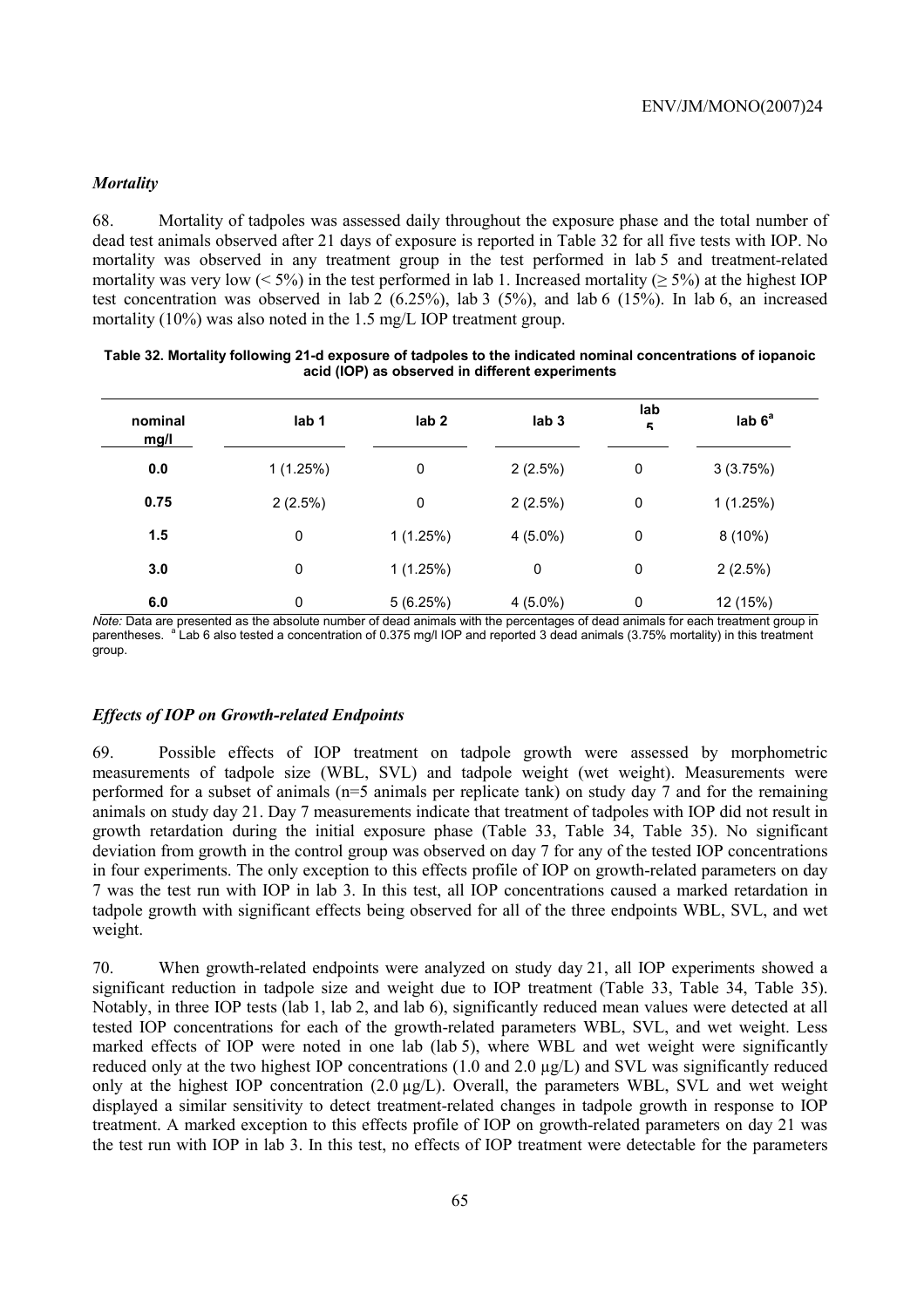WBL and SVL and only the highest IOP concentration (6.0 mg/l) caused a significant reduction of tadpole wet weight.

|        | <b>IOP</b> | lab 1            | lab 2            | lab <sub>3</sub> | lab 5            | lab <sub>6</sub> |
|--------|------------|------------------|------------------|------------------|------------------|------------------|
|        |            | mean $\pm$       | mean $\pm$       | mean $\pm$       | mean $\pm$       | mean $\pm$       |
|        | mg/l       | <b>SD</b>        | <b>SD</b>        | <b>SD</b>        | SD               | <b>SD</b>        |
|        |            |                  |                  |                  |                  |                  |
|        | 0.0        | $47.04 \pm 0.74$ | $43.71 \pm 0.95$ | $37.72 \pm 4.35$ | $44.04 \pm 1.71$ | $39.80 \pm 0.60$ |
| Ľ      | 0.75       | $46.30 \pm 1.79$ | $43.56 \pm 2.50$ | $26.31 \pm 2.11$ | $43.40 \pm 1.24$ | $39.77 \pm 1.56$ |
| day    | 1.5        | $46.90 \pm 0.57$ | $44.79 \pm 0.88$ | $25.83 \pm 2.47$ | $43.15 \pm 2.14$ | $39.86 \pm 1.64$ |
|        | 3.0        | $46.46 \pm 1.50$ | $43.44 \pm 1.49$ | $26.84 \pm 3.68$ | $44.65 \pm 1.52$ | $39.93 \pm 0.66$ |
|        | 6.0        | $46.93 \pm 0.80$ | $41.77 \pm 1.08$ | $24.15 \pm 2.67$ | $43.89 \pm 1.43$ | $39.35 \pm 1.19$ |
|        |            |                  |                  |                  |                  |                  |
|        | 0.0        | $70.04 \pm 0.44$ | $65.96 \pm 1.07$ | $35.39 \pm 8.55$ | $65.97 \pm 1.21$ | $53.58 \pm 1.47$ |
|        | 0.75       | $68.59 \pm 0.59$ | $60.97 \pm 0.71$ | $39.37 \pm 4.05$ | $67.19 \pm 1.25$ | $47.26 \pm 1.74$ |
| day 21 | 1.5        | $68.29 \pm 0.50$ | $57.55 \pm 1.11$ | $41.04 \pm 3.78$ | $65.13 \pm 0.90$ | $46.11 \pm 3.68$ |
|        | 3.0        | $67.58 \pm 0.58$ | $55.45 \pm 1.97$ | $38.34 \pm 4.17$ | $63.25 \pm 0.68$ | $46.94 \pm 1.51$ |
|        | 6.0        | $67.00 \pm 1.13$ | $54.57 \pm 1.12$ | $41.27 \pm 3.86$ | $62.81 \pm 2.02$ | $46.49 \pm 1.02$ |

**Table 33. Results from whole body length measurements (mm) on days 7 and 21 as determined in different experiments with iopanoic acid (IOP) as test substance** 

*Note:* Mean values and standard deviations are shown (*n*=4). Bold letters indicate statistically significant differences to the control group (p<0.05, Jonckheere-Terpstra test).

| Table 34. Results from snout-vent length measurements (mm) on days 7 and 21 as determined in different |
|--------------------------------------------------------------------------------------------------------|
| experiments with iopanoic acid (IOP) as test substance                                                 |

|                | <b>IOP</b> | lab 1            | lab <sub>2</sub> | lab 3            | lab 5            | lab 6            |
|----------------|------------|------------------|------------------|------------------|------------------|------------------|
|                |            | mean $\pm$       | mean $\pm$       | mean $\pm$       | mean $\pm$       | mean ±           |
|                | mg/l       | <b>SD</b>        | <b>SD</b>        | SD               | SD.              | <b>SD</b>        |
|                |            |                  |                  |                  |                  |                  |
|                | 0.0        | $17.91 \pm 0.45$ | $17.37 \pm 0.50$ | $14.76 \pm 1.84$ | $15.39 \pm 0.47$ | $16.12 \pm 0.36$ |
| Ľ              | 0.75       | $17.99 \pm 1.00$ | $16.86 \pm 0.91$ | $10.90 \pm 0.75$ | $14.93 \pm 0.51$ | $16.10 \pm 0.65$ |
| day            | 1.5        | $17.95 \pm 0.12$ | $17.45 \pm 0.71$ | $10.25 \pm 0.87$ | $14.95 \pm 0.68$ | $15.92 \pm 0.87$ |
|                | 3.0        | $17.71 \pm 0.43$ | $16.93 \pm 0.53$ | $10.62 \pm 0.98$ | $15.19 \pm 0.20$ | $16.30 \pm 0.17$ |
|                | 6.0        | $17.70 \pm 0.15$ | $16.21 \pm 0.39$ | $9.64 \pm 1.06$  | $14.81 \pm 0.30$ | $15.72 \pm 0.26$ |
|                |            |                  |                  |                  |                  |                  |
|                | 0.0        | $25.53 \pm 0.35$ | $24.13 \pm 0.37$ | $17.23 \pm 1.07$ | $21.52 \pm 0.38$ | $18.78 \pm 0.38$ |
| 21             | 0.75       | $24.70 \pm 0.40$ | $21.44 \pm 0.78$ | $18.21 \pm 0.44$ | $21.86 \pm 0.27$ | $18.00 \pm 0.52$ |
| $\overline{a}$ | 1.5        | $24.60 \pm 0.30$ | $20.19 \pm 0.79$ | $17.88 \pm 1.21$ | $21.57 \pm 0.43$ | $18.04 \pm 0.35$ |
|                | 3.0        | $24.10 \pm 0.34$ | $19.95 \pm 0.63$ | $16.86 \pm 0.58$ | $20.48 \pm 0.54$ | $17.75 \pm 0.25$ |
|                | 6.0        | $23.72 \pm 0.50$ | 19.42 ± 0.24     | $16.35 \pm 1.22$ | $20.62 \pm 0.69$ | $17.58 \pm 0.26$ |

*Note:* Mean values and standard deviations are shown (*n*=4). Bold letters indicate statistically significant differences to the control group (p<0.05, Jonckheere-Terpstra test).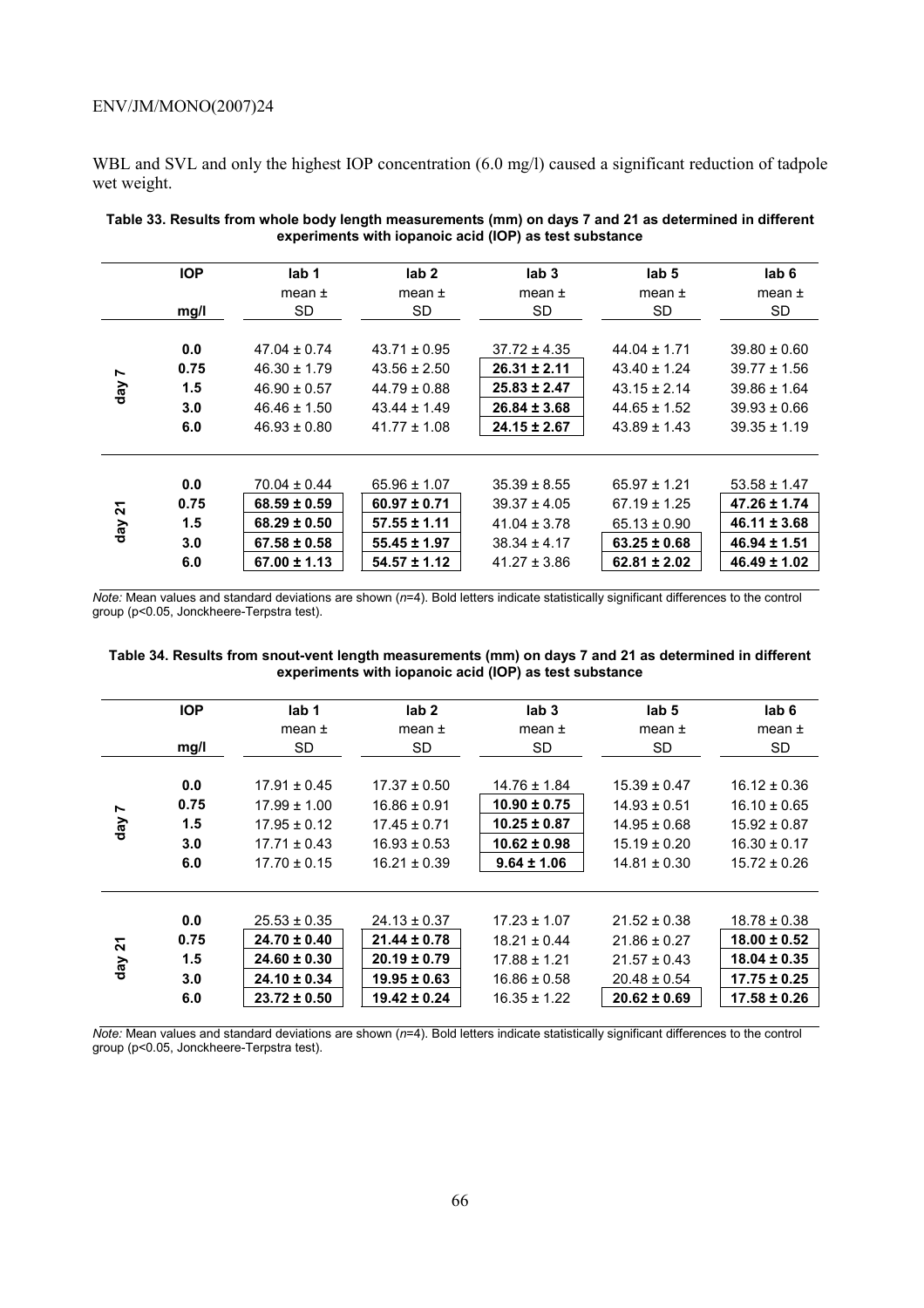|                | <b>IOP</b> | lab <sub>1</sub> | lab <sub>2</sub> | lab <sub>3</sub> | lab <sub>5</sub> | lab <sub>6</sub> |
|----------------|------------|------------------|------------------|------------------|------------------|------------------|
|                |            | mean $\pm$       | mean $\pm$       | mean $\pm$       | mean $\pm$       | mean ±           |
|                | mg/l       | <b>SD</b>        | <b>SD</b>        | <b>SD</b>        | <b>SD</b>        | <b>SD</b>        |
|                |            |                  |                  |                  |                  |                  |
|                | 0.0        | $441 \pm 21$     | $412 \pm 28$     | $245 \pm 74$     | $373 \pm 35$     | $298 \pm 17$     |
| $\overline{ }$ | 0.75       | $426 \pm 67$     | $409 \pm 64$     | $95 \pm 17$      | $339 \pm 26$     | $298 \pm 29$     |
| day            | 1.5        | $434 \pm 11$     | $447 \pm 50$     | $80 \pm 16$      | $341 \pm 48$     | $301 \pm 47$     |
|                | 3.0        | $420 \pm 23$     | $410 \pm 40$     | $93 \pm 20$      | $374 \pm 42$     | $300 \pm 14$     |
|                | 6.0        | $421 \pm 24$     | $369 \pm 41$     | $74 \pm 19$      | $368 \pm 19$     | $266 \pm 9$      |
|                |            |                  |                  |                  |                  |                  |
|                | 0.0        | $1307 \pm 14$    | $1236 \pm 63$    | $485 \pm 102$    | $1107 \pm 57$    | $736 \pm 38$     |
| 24             | 0.75       | $1173 \pm 52$    | $932 \pm 60$     | $440 \pm 35$     | $1119 \pm 21$    | $612 \pm 51$     |
| day            | 1.5        | $1146 \pm 34$    | $831 \pm 50$     | $450 \pm 72$     | $1032 \pm 69$    | $607 \pm 37$     |
|                | 3.0        | $1097 \pm 29$    | $806 \pm 37$     | $375 \pm 67$     | $879 \pm 70$     | $577 \pm 17$     |
|                | 6.0        | $1043 \pm 29$    | 793 ± 60         | $327 \pm 68$     | $913 \pm 66$     | $533 \pm 9$      |

### **Table 35. Results from wet weight measurements (mg) on days 7 and 21 as determined in different experiments with iopanoic acid (IOP) as test substance**

*Note:* Mean values and standard deviations are shown (*n*=4). Bold letters indicate statistically significant differences to the control group (p<0.05, Jonckheere-Terpstra test).

### *Effects of IOP on Developmental Endpoints*

71. With regard to metamorphic development, a main finding was that treatment of tadpoles with IOP caused a condition that could be described as asynchronous morphological development. In the case of the IOP-treated tadpoles, asynchronous morphological development referred to a condition where the various morphological landmarks normally used for staging showed characteristics of distinct development stages. As a consequence, it was not possible to determine the specific stage of a test animal. The study protocol did not specifically call for counting the number of tadpoles showing signs of asynchronous morphological development and no criteria were provided in the study protocol that could be used to identify such cases of maldevelopment in a specific and consistent manner. Hence, it depended very much on the observer performing the stage determination to identify and judge cases of asynchronous morphological development in the IOP experiments. Accordingly, reliable quantitative data concerning the incidence and severity of maldevelopment are not available. However, three labs provided some records on the incidence of remarkable cases of asynchronous morphological development (Table 36). The prevailing type of morphological abnormalities in IOP-treated animals could be characterized as retarded hind limb morphogenesis relative to advanced metamorphic changes of head structures. Another observation was that developmental changes in tail tissue appeared more advanced relative to hind limb development. The occurrence of such morphological abnormalities represents a confounding factor for a statistical assessment of median stages and individual labs dealed very differently with this problem. It is therefore not appropriate to statistically analyze the stage data summarized in Table 37.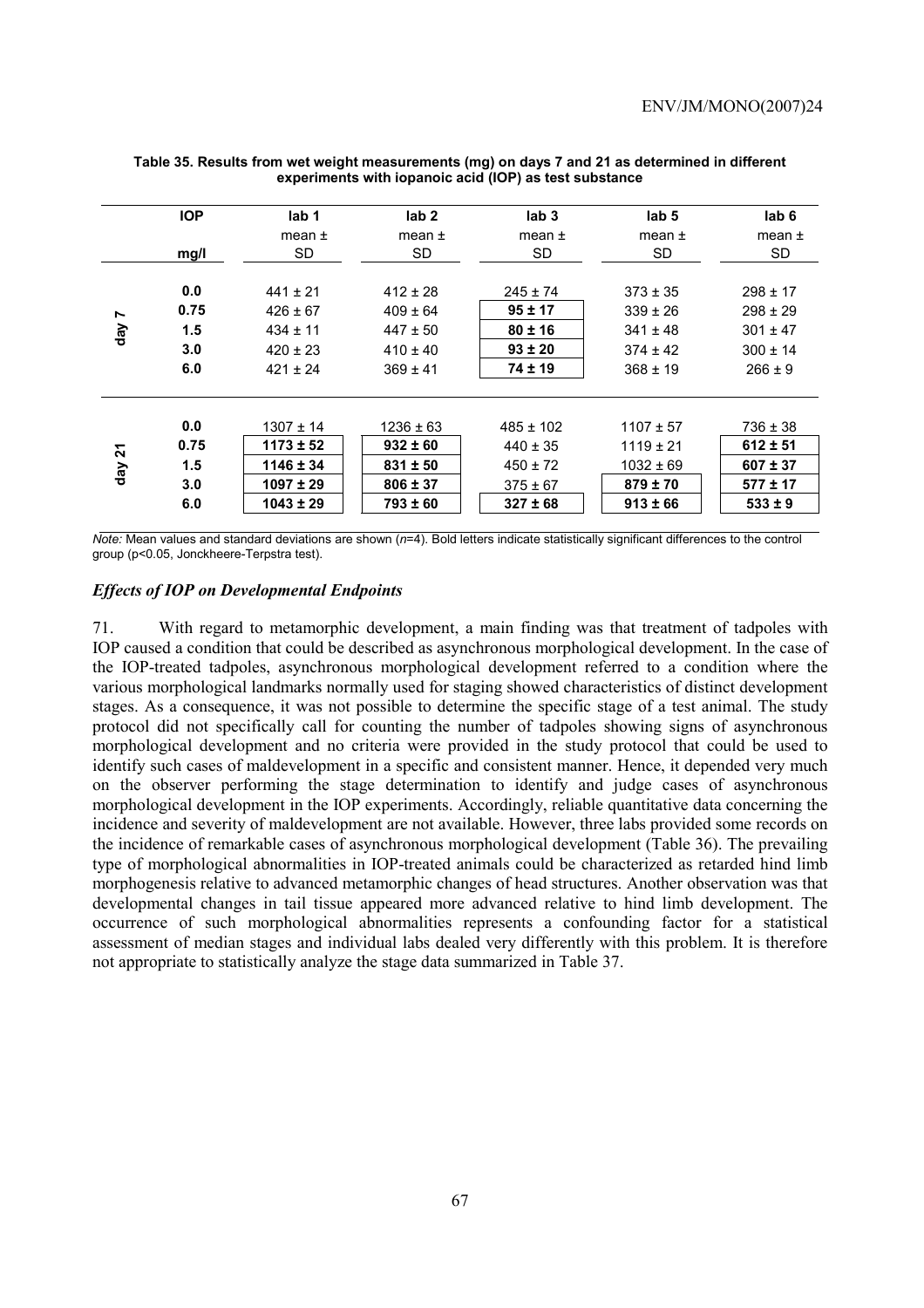|          | nominal<br>conc. | lab 1<br>mean $\pm$ | lab <sub>2</sub><br>mean $\pm$ | lab <sub>3</sub><br>mean $\pm$ | lab <sub>5</sub><br>mean $\pm$ | lab 6<br>mean $\pm$      |
|----------|------------------|---------------------|--------------------------------|--------------------------------|--------------------------------|--------------------------|
|          | 0.0              | n.d.                | n.d.                           | $\overline{\phantom{a}}$       | n.d.                           | $\overline{\phantom{0}}$ |
|          | 0.75             | n.d.                | $53 \pm 25$                    | $\overline{\phantom{a}}$       | n.d.                           |                          |
| day $21$ | 1.5              | $10 \pm 4$          | $51 \pm 16$                    | $\overline{\phantom{a}}$       | $5 \pm 6$                      | $\overline{\phantom{a}}$ |
|          | 3.0              | $20 \pm 9$          | $43 \pm 15$                    | $\overline{\phantom{0}}$       | $20 \pm 24$                    | $\overline{\phantom{0}}$ |
|          | 6.0              | $37 \pm 4$          | $24 \pm 19$                    |                                | $22 \pm 14$                    |                          |

### **Table 36. Percentage (%) of remarkable cases of asynchronous morphological development due to IOP treatment. Observations were exclusively reported on study day 21**

*Note:* Mean values and standard deviations are shown (*n*=4). n.d. not detected; - observation of asynchronous morphological development was reported but cases were not quantified.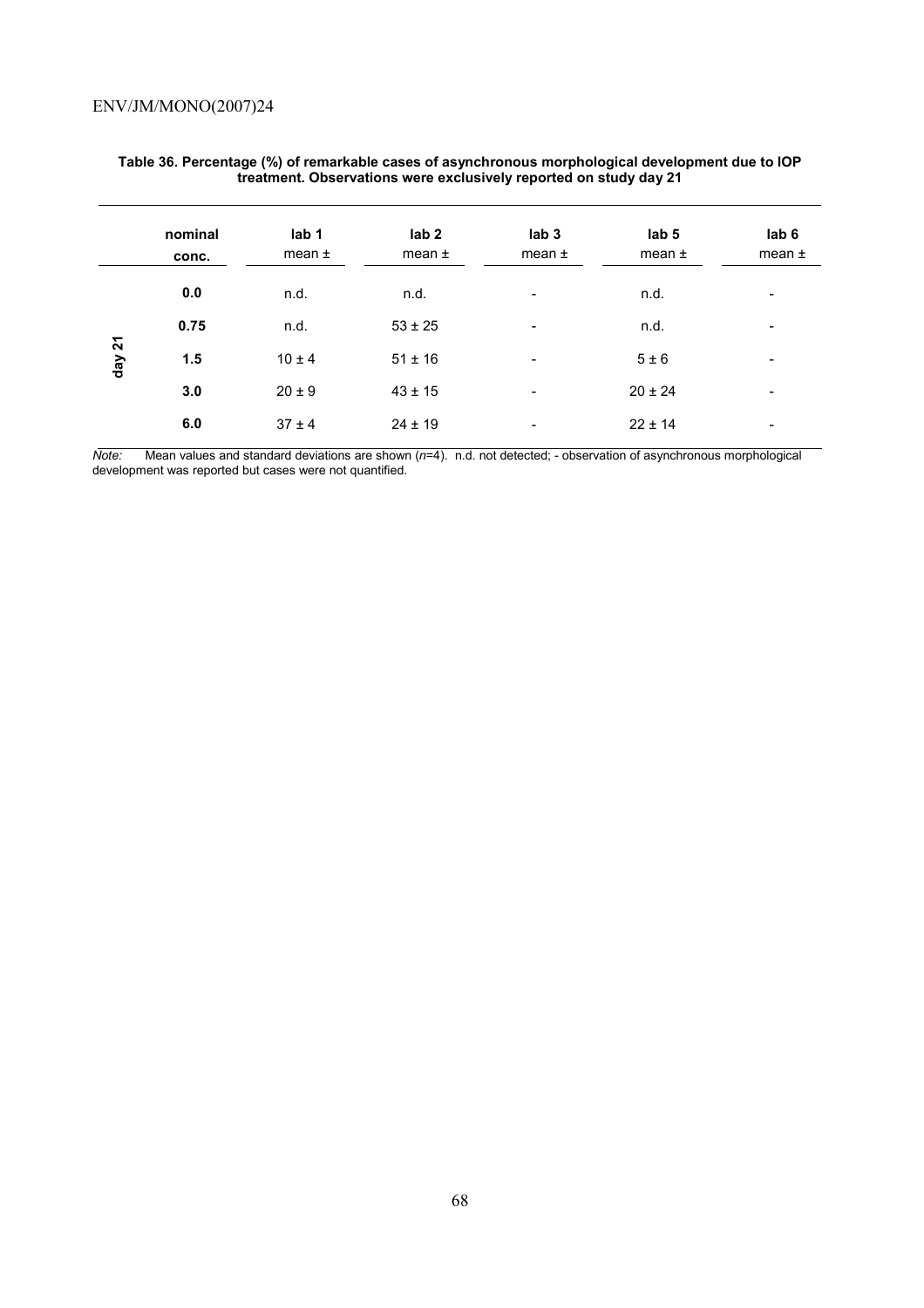|          | IO        | R                       |              |                  |                  |                  |                  |
|----------|-----------|-------------------------|--------------|------------------|------------------|------------------|------------------|
|          | D         | $\bullet$               | lab 1        | lab <sub>2</sub> | lab <sub>3</sub> | lab <sub>5</sub> | lab <sub>6</sub> |
|          | m         |                         | mean $\pm$   | mean ±           | $mean \pm SD$    | mean ±           | mean $\pm$       |
|          |           | 1                       | 55 (54-55)   | 54 (54-55)       | 53 (53-55)       | 55 (54-55)       | 54 (54-54)       |
|          | 0.        | $\overline{2}$          | 55 (55-55)   | 55 (54-55)       | 54 (53-55)       | 54 (53-55)       | 54 (53-55)       |
|          | $\pmb{0}$ | 3                       | 55 (54-55)   | 54 (54-55)       | 53 (53-53)       | 54 (54-55)       | 54 (54-55)       |
|          |           | 4                       | 55 (55-      | 55 (55-          | 53 (53-55)       | 54 (54-55)       | 54 (54-54)       |
|          |           | 1                       | 55 (55-55)   | 55 (54-55)       | 53 (52-53)       | 54 (54-54)       | 54 (53-54)       |
|          | 0.        | 2                       | 55 (54-55)   | 54 (53-55)       | 52 (52-53)       | 54 (53-55)       | 54 (53-54)       |
|          | 7         | 3                       | 55 (54-55)   | 54 (53-55)       | 52 (52-52)       | 54 (54-54)       | 54 (54-54)       |
|          | 5         | 4                       | 55 (54-      | 55 (55-55)       | 52 (52-52)       | 54 (53-55)       | 54 (53-55)       |
|          |           | 1                       | 55 (54-55)   | 55 (54-55)       | 52 (52-53)       | 54 (53-55)       | 54 (53-55)       |
| day 7    | 1.        | $\overline{\mathbf{c}}$ | 55 (55-55)   | 55 (54-55)       | 52 (52-52)       | 54 (53-55)       | 54 (54-55)       |
|          | 5         | 3                       | 55 (55-55)   | 54 (54-55)       | 52 (52-52)       | 54 (54-54)       | 54 (54-55)       |
|          |           | 4                       | 55 (54-      | 55 (55-55)       | 52 (52-52)       | 55 (54-55)       | 54 (54-54)       |
|          |           | 1                       | 55 (54-55)   | 55 (54-55)       | 52 (52-52)       | 54 (54-54)       | 54 (54-54)       |
|          | 3.        | $\overline{c}$          | 55 (54-55)   | 54 (54-55)       | 52 (52-53)       | 54 (53-55)       | 54 (53-55)       |
|          | 0         | 3                       | 55 (54-55)   | 55 (54-55)       | 53 (52-53)       | 54 (54-55)       | 54 (53-55)       |
|          |           | 4                       | 55 (54-      | 54 (54-55)       | 53 (53-53)       | 54 (54-55)       | 54 (53-55)       |
|          |           | 1                       | 55 (55-55)   | 55 (55-55)       | 53 (52-53)       | 54 (53-55)       | 54 (54-55)       |
|          | 6.        | 2                       | 55 (55-55)   | 55 (54-55)       | 52 (52-54)       | 54 (54-54)       | 54 (53-55)       |
|          | 0         | 3                       | 55 (55-55)   | 55 (54-55)       | 52 (52-52)       | 54 (54-55)       | 53 (53-53)       |
|          |           | 4                       | 55 (54-      | 55 (54-55)       | 52 (52-53)       | 54 (54-55)       | 54 (54-54)       |
|          |           |                         |              |                  |                  |                  |                  |
|          |           | 1                       | 58 (57-59)   | 59 (58-59)       | 60 (58-65)       | 57 (56-60)       | 62 (59-63)       |
|          | 0.        | 2                       | 58 (57-59)   | 59 (57-61)       | 64 (58-65)       | 58 (56-59)       | 60 (59-64)       |
|          | 0         | 3                       | 58.5 (57-59) | 58 (57-60)       | 65 (58-66)       | 58 (56-60)       | 60 (58-63)       |
|          |           | 4                       | 58 (57-61)   | 59 (58-61)       | 62 (58-65)       | 58 (56-60)       | 61 (57-64)       |
|          |           | 1                       | 58 (56-61)   | 57.5 (56-59)     | 58.5 (57.5-65)   | 57 (56-59)       | 61 (58-64)       |
|          | 0.<br>7   | 2                       | 58 (56-61)   | 58 (57-58)       | 58.5 (58-64)     | 57 (56-59)       | 62 (57-65)       |
|          | 5         | 3                       | 57 (56-58)   | 58 (58-61)       | 58.5 (57.5-64)   | 58 (56-59)       | 61 (58-64)       |
|          |           | 4                       | 58 (56-61)   | 58 (58-58)       | 58.5 (57.5-64)   | 58 (56-62)       | 62 (57-65)       |
|          |           | 1                       | 58 (57-61)   | 58.5 (58-59)     | 59 (56-65)       | 58 (56-59)       | 61 (58-64)       |
| <u>ম</u> | 1.        | $\overline{\mathbf{c}}$ | 58 (56-60)   | 58 (58-59)       | 60 (56.5-65)     | 58 (56-59)       | 63 (57-64)       |
| Λe<br>ਹ  | 5         | 3                       | 58 (56-60)   | 58 (58-59)       | 56.5 (56.5-63.5) | 58 (56-61)       | 62.5 (58-65)     |
|          |           | 4                       | 58 (57-61)   | 58 (57-59)       | 57 (56.5-62)     | 58 (57-62)       | 62 (59-64)       |
|          |           | 1                       | 58 (57-62)   | 58.5 (58-59)     | 57 (56.5-62.5)   | 59 (57-62)       | 61 (57-64)       |
|          | 3.        | 2                       | 58 (57-61)   | 58 (58-59)       | 57 (56.5-65)     | 58 (56-62)       | 61 (59-64)       |
|          | 0         | 3                       | 57 (56-58)   | 58 (58-59)       | 59.5 (56-64)     | 59 (56-62)       | 62 (57-65)       |
|          |           | 4                       | 58 (57-61)   | 58 (58-62)       | 60 (56-62)       | 59 (58-62)       | 61 (56-64)       |
|          |           | 1                       | 58 (57-61)   | 58 (58-59)       | 56.8 (56.5-60.5) | 58 (56-59)       | 61 (57-64)       |
|          | 6.        | 2                       | 58 (57-60)   | 58 (58-59)       | 57.5 (56.5-61)   | 58 (56-59)       | 62 (58-64)       |
|          | 0         | 3                       | 58 (57-61)   | 58 (58-59)       | 57 (56-61)       | 59 (57-62)       | 62 (58-63)       |
|          |           | 4                       | 58 (56-61)   | 58 (58-59)       | 56.5 (56-61)     | 58 (56-63)       | 62 (59-65)       |

#### **Table 37. Results from stage determination (Nieuwkoop and Faber, 1994) on days 7 and 21 in different experiments with iopanoic acid (IOP) as test substance**

*Note:* Values shown are the median stage for each replicate tank with the total range of stages in parentheses. Note that in many cases, no definitive stage could be determined and the results summarized in this table represent therefore only the proportion of test animals for which staging was possible.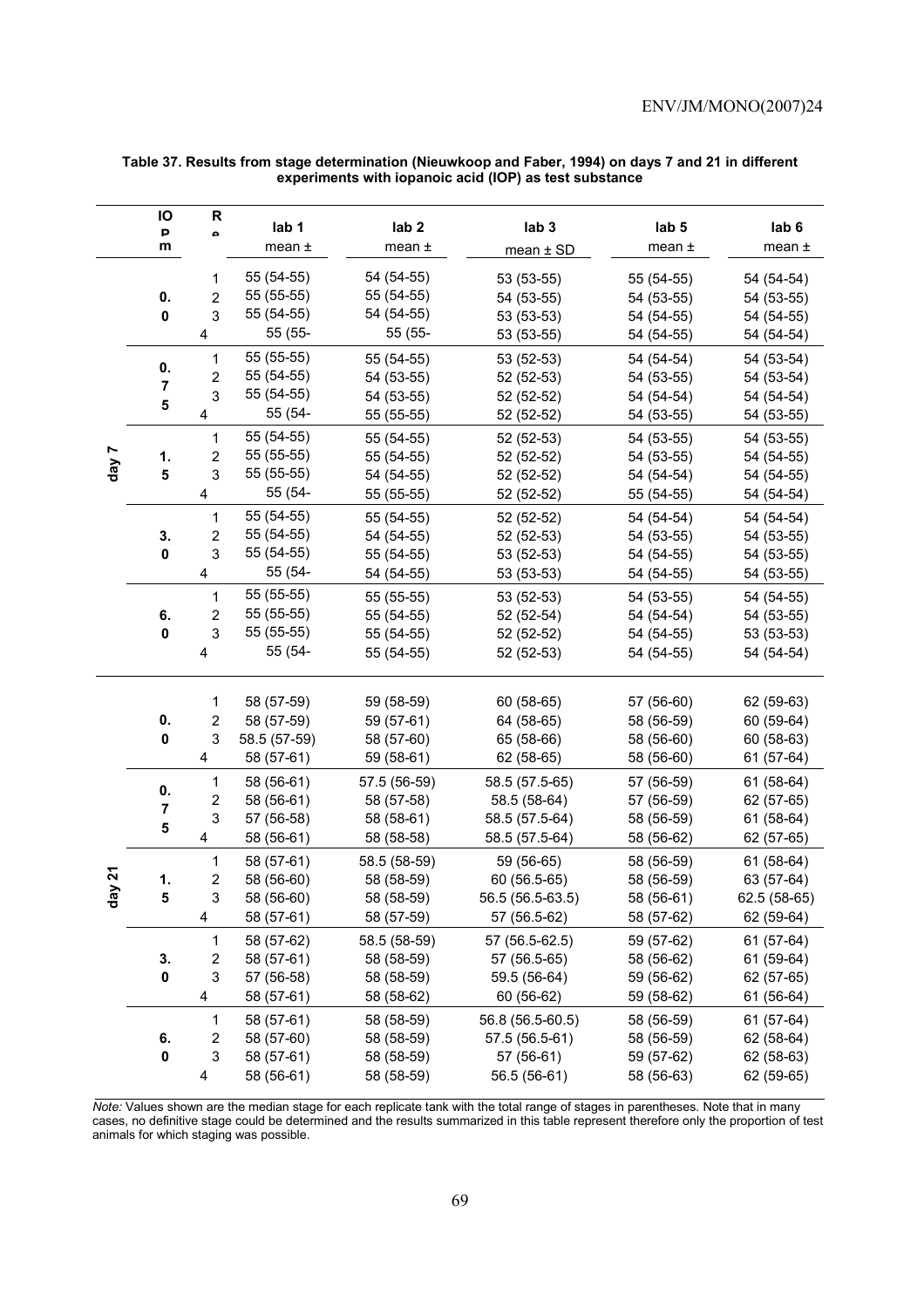72. With the exception of one experiment (lab 3), IOP effects on tadpole development were almost exclusively detected on study day 21. In addition to the qualitative observation of asnychronous development, morphometric analyses of HLL on study day 21 revealed reductions in mean HLL in response to all IOP concentrations in three IOP experiments, whilst no significant effect on HLL was detectable in one test in lab 5 (Table 38). The reason for this drastic difference is not known. However, in general, the possible effects of IOP on hind limb growth have to be interpreted with caution. First, for the selected concentration range of IOP, data from HLL measurements on day 21 indicated the presence of a non-monotone concentration-response relationship in two labs (lab 1 and lab 2). While this prevented the use of the sensitive Jonckheere-Terpstra test, statistical analyses using either the Williams test or pairwise comparisons with the control group (Dunnett's test) still detected significantly reduced HLL in all IOP treatment groups. Secondly, a more important problem complicating the interpretation of reduced HLL in IOP treatments is the fact that concurrent WBL and SVL measurements indicated an overall reduction in tadpole size in the IOP treatments.

| Table 38. Results from hind limb length measurements (mm) on days 7 and 21 as determined in different |  |
|-------------------------------------------------------------------------------------------------------|--|
| experiments with iopanoic acid (IOP) as test substance                                                |  |

|          | <b>IOP</b><br>mg/l | lab 1<br>mean $\pm$ | lab <sub>2</sub><br>mean $\pm$ | lab <sub>3</sub><br>mean $\pm$ | lab <sub>5</sub><br>mean $\pm$ | lab 6<br>mean $\pm$ |  |
|----------|--------------------|---------------------|--------------------------------|--------------------------------|--------------------------------|---------------------|--|
| day 7    | 0.0                | $2.32 \pm 0.10$     | $2.13 \pm 0.13$                | $2.16 \pm 0.69$                | $2.26 \pm 0.06$                | $2.61 \pm 0.11$     |  |
|          | 0.75               | $2.15 \pm 0.12$     | $2.05 \pm 0.28$                | $0.84 \pm 0.13$                | $2.14 \pm 0.10$                | $2.46 \pm 0.23$     |  |
|          | 1.5                | $2.22 \pm 0.07$     | $2.17 \pm 0.09$                | $0.80 \pm 0.19$                | $2.09 \pm 0.10$                | $2.61 \pm 0.19$     |  |
|          | 3.0                | $2.24 \pm 0.12$     | $2.02 \pm 0.20$                | $0.91 \pm 0.27$                | $2.21 \pm 0.23$                | $2.66 \pm 0.11$     |  |
|          | 6.0                | $2.35 \pm 0.09$     | $2.22 \pm 0.20$                | $0.91 \pm 0.22$                | $2.15 \pm 0.14$                | $2.62 \pm 0.19$     |  |
| day $21$ |                    |                     |                                |                                |                                |                     |  |
|          | 0.0                | $13.96 \pm 0.41$    | $17.03 \pm 1.02$               | $15.40 \pm 0.96$               | $13.73 \pm 0.46$               | $17.50 \pm 0.45$    |  |
|          | 0.75               | $11.26 \pm 0.97$    | $14.97 \pm 1.25$               | $9.28 \pm 1.56$                | $11.92 \pm 0.90$               | $15.72 \pm 0.62$    |  |
|          | 1.5                | $11.44 \pm 0.25$    | $15.89 \pm 0.89$               | $9.62 \pm 1.79$                | $12.48 \pm 2.12$               | $15.89 \pm 0.72$    |  |
|          | 3.0                | $11.31 \pm 1.26$    | $15.54 \pm 0.90$               | $8.58 \pm 1.60$                | $13.58 \pm 0.79$               | $15.47 \pm 0.58$    |  |
|          | 6.0                | $11.82 \pm 0.56$    | $13.27 \pm 0.49$               | $7.01 \pm 1.49$                | $12.99 \pm 0.90$               | $15.16 \pm 0.58$    |  |

*Note:* Mean values and standard deviations are shown (*n*=4). Bold letters indicate statistically significant differences to the control group (p<0.05, Jonckheere-Terpstra test).

## *Effects of IOP on Thyroid Gland Histology*

73. The study protocol called for evaluation of thyroid gland histology in five specimen randomly sampled from each replicate tank  $(n=20$  per treatment) according to a graded scoring system which incorporates information on incidence and severity of specific histological changes. At the time of report preparation, results from histological evaluation of thyroid tissue were available for four of five experiments (see Table 39, Table 40, Table 41, and Table 42).

74. An initial assessment of histological data sets from these four studies idendified the data set from lab 3 as being not appropriate for an analysis of exposure-related changes in thyroid tissue. The major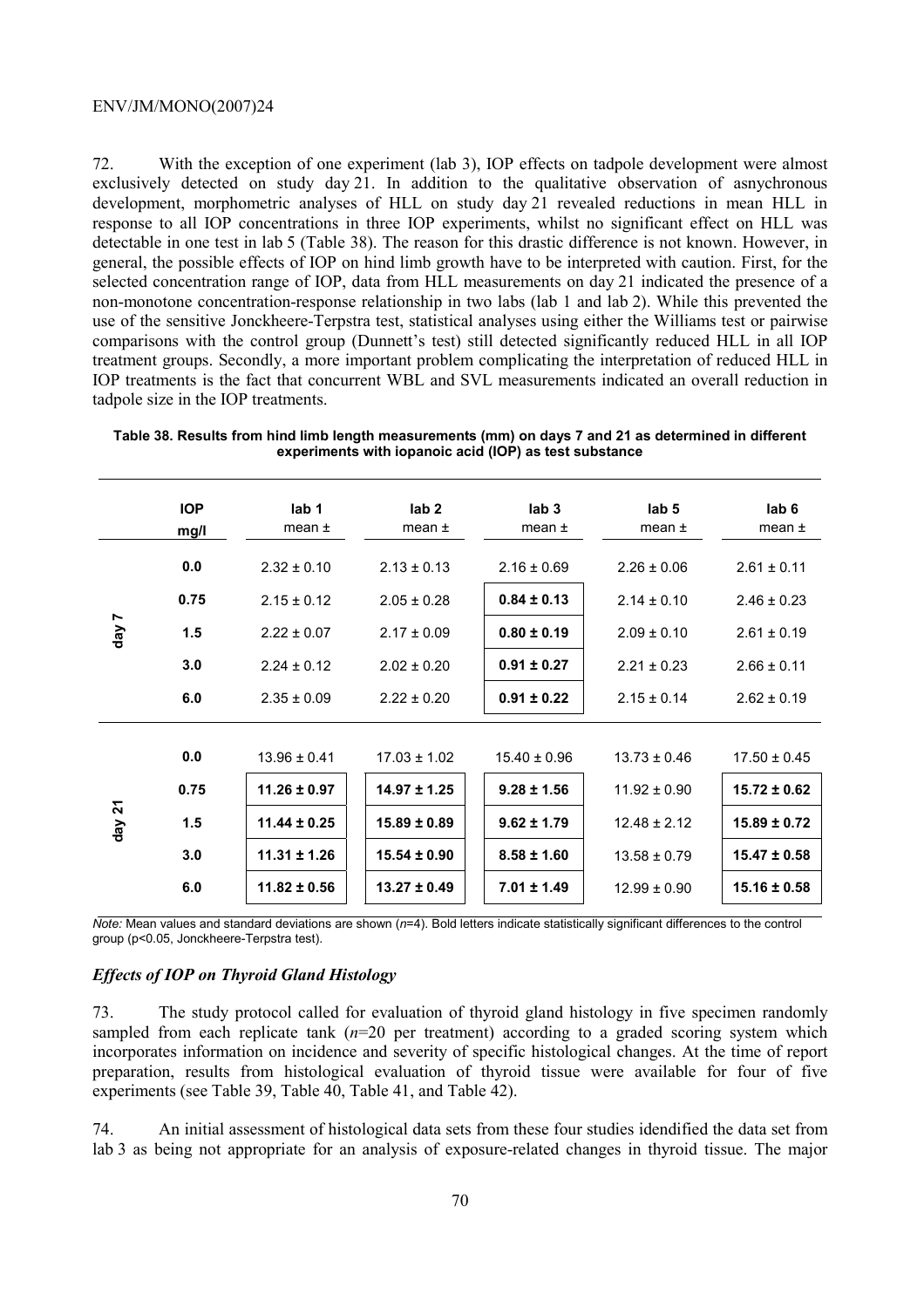problem with this data set was the marked deviation of developmental stages between the control group and the various IOP treatment groups. Specifically, all control tissue samples were from animals at developmental stages 64-65, whereas thyroid tissue was sampled from IOP-treated animals at stages 55-59. In addition to the marked mismatch of developmental stages of sampled animals in different treatment groups, it is particularly problematic that all reference tissues (control group) are derived from animals at late climax stages when the stimulation of hypothalamus-pituitary-thyroid axis is qualitatively and quantitatively very different from prometamorphic stages. The following analysis of IOP exposure related alterations in thyroid tissue will therefore exclusively focus on the results from the three studies performed in lab 1, lab 2 and lab 6.

75. Qualitatively similar changes in thyroid tissue were observed in all three experiments with IOP. Histological alterations included mild to moderate increases in thyroid gland size and mild to moderate follicular cell hypertrophy. Follicular cells were considered to be hypertrophic if they were tall columnar cells as opposed to simple cuboidal cells. Tall columnar cells occurred in thyroid glands of controls, but the number of animals affected and the severity of the change was increased in various IOP treatments. Mild hyperplasia of the follicular epithelium was seen in some tissue samples but was not as prominent as the former two alterations. The histological appearance of thyroids from IOP-treated animals was unique inasmuch as increases in glandular size and follicular cell hypertrophy were in most cases not associated with distinct changes in colloid content. Thus, the glands from IOP-treated animals did not show the entire spectrum of histological alterations that is typical for a moderate increase of glandular activity in *X. laevis* tadpoles.

76. Another finding from the histological assessment of thyroid tissue was that a clear concentrationresponse relationship could not be established for the tested concentration range of IOP. Notably, the highest mean severity values for follicular cell hypertrophy were observed in the 3.0 but not the 6.0 mg/l IOP treatment. Likewise, the incidence of affected animals differed not markedly among the various IOP treatments.

77. In addition, morphometric techniques were used by lab 1 and lab 2 to assess effects of IOP treatment on epithelial cell height (Figure 11), thyroid volume (Figure 11) and thyroid cross section area (Figure 12). The morphometric data are consistent with the results from the qualitative characterization and the severity grading approach by showing mild but significant increases in epithelial cell height (follicular cell hypertrophy), total glandular volume and maximum cross section area (thyroid gland hypertrophy). These quantitative data also confirmed the absence of a clear concentration-response relationship between IOP treatment levels and histological alterations.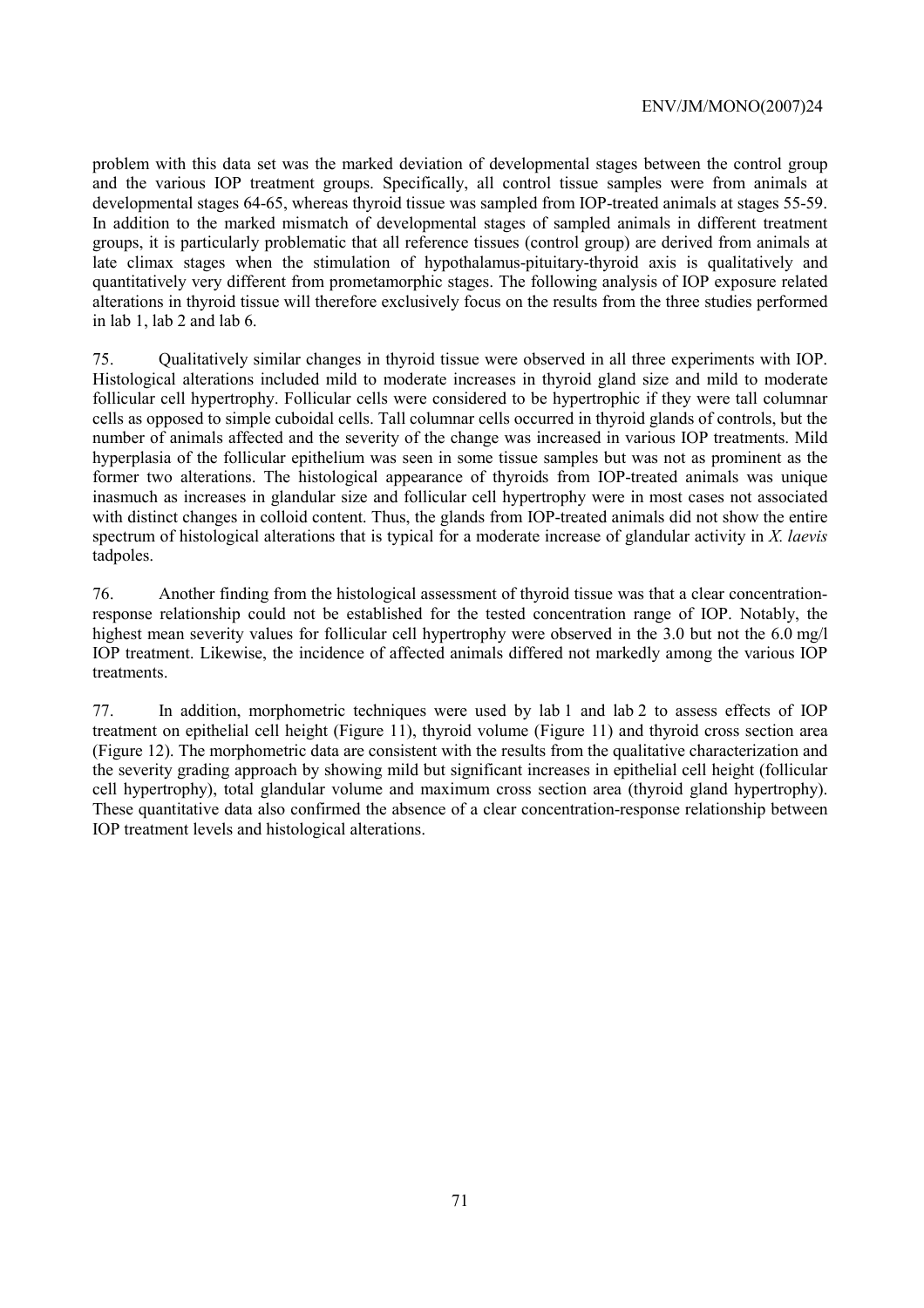### **Table 39. Incidence and severity of selected histological alterations in** *X. laevis* **tadpoles exposed to IOP in lab 1**

| <b>IOP</b>  | glandular hypertrophy  |                       | glandular atrophy |                     | follicular cell hypertrophy |                     | follicular cell hyperplasia |                        | stage <sup>®</sup> |
|-------------|------------------------|-----------------------|-------------------|---------------------|-----------------------------|---------------------|-----------------------------|------------------------|--------------------|
| $(\mu g/L)$ | incidence <sup>a</sup> | severity <sup>o</sup> | incidence         | severity            | incidence                   | severity            | incidence                   | severity               |                    |
|             | 4/20                   | $0.25 \pm 0.55$ (2)   | 2/20              | $0.10\pm0.31$ (1)   | 6/20                        | $0.30\pm0.47$ (1)   | 2/20                        | $0.10\pm0.31$ (1)      | 57-60              |
| 750         | 9/20                   | $0.45\pm0.51$ (1)     | 2/20              | $0.10\pm0.31$ (1)   | 6/20                        | $0.35\pm0.59$ (2)   | 3/20                        | $0.15 \pm 0.37$ (1)    | 57-61              |
| 1500        | 9/20                   | $0.70 \pm 0.86$ (2)   | 1/20              | $0.05 \pm 0.22$ (1) | 8/20                        | $0.45 \pm 0.60$ (2) | 1/20                        | $0.05 \pm 0.22$ (1)    | 56-61              |
| 3000        | 9/20                   | $0.50 \pm 0.61$ (2)   | 0/20              | $0.00 \pm 0.00$ (0) | 10/20                       | $0.55\pm0.60$ (2)   | 5/20                        | $0.30\pm0.57$ (2)      | 57-62              |
| 6000        | 13/20                  | $0.80 \pm 0.70$ (2)   | 0/20              | $0.00 \pm 0.00$ (0) | 9/20                        | $0.50\pm0.61$ (2)   | 6/20                        | $0.30{\pm}0.47$<br>(1) | 56-60              |

*Note:* a number of animals affected / number of animals examined

 $^{\text{b}}$  values represent the mean ± standard deviation of grade numbers for all animals examined, the highest severity grade observed is given in parentheses

 $\degree$  values represent the range of developmental stages (Nieuwkoop and Faber, 1994) of animals examined for thyroid histology

### **Table 40. Incidence and severity of selected histological alterations in** *X. laevis* **tadpoles exposed to IOP in lab 2**

| <b>IOP</b>  | glandular hypertrophy  |                        | glandular atrophy |                     | follicular cell hypertrophy |                     | follicular cell hyperplasia |                     | stage <sup>o</sup> |
|-------------|------------------------|------------------------|-------------------|---------------------|-----------------------------|---------------------|-----------------------------|---------------------|--------------------|
| $(\mu g/L)$ | incidence <sup>ª</sup> | severity <sup>-</sup>  | incidence         | severity            | incidence                   | severity            | incidence                   | severity            |                    |
|             | 0/20                   | $0.00 \pm 0.00$ (0)    | 1/20              | $0.05 \pm 0.22$ (1) | 0/20                        | $0.00 \pm 0.00$ (0) | 0/20                        | $0.00 \pm 0.00$ (0) | 57-60              |
| 750         | 9/20                   | $0.45 \pm 0.51$<br>(1) | 0/20              | $0.00 \pm 0.00$ (0) | 12/20                       | $0.60 \pm 0.50$ (1) | 3/20                        | $0.15 \pm 0.37$     | 58-61              |
| 1500        | 8/20                   | $0.40\pm0.50$ (1)      | 0/20              | $0.00 \pm 0.00$ (0) | 14/20                       | $0.70 \pm 0.47$     | 7/20                        | $0.35 \pm 0.49$ (1) | 57-59              |
| 3000        | 10/20                  | $0.50 + 0.51$          | 1/20              | $0.05 \pm 0.22$ (1) | 15/20                       | $0.75 \pm 0.44$     | 7/20                        | $0.35 \pm 0.49$ (1) | 58-62              |
| 6000        | 3/20                   | $0.15 \pm 0.37$<br>(1) | 0/20              | $0.00 \pm 0.00$ (0) | 7/20                        | $0.35 \pm 0.49$     | 6/20                        | $0.30+0.47$         | 58-59              |

*Note:* a number of animals affected / number of animals examined

 $^{\text{b}}$  values represent the mean ± standard deviation of grade numbers for all animals examined, the highest severity grade observed is given in parentheses

 $\textdegree$  values represent the range of developmental stages (Nieuwkoop and Faber, 1994) of animals examined for thyroid histology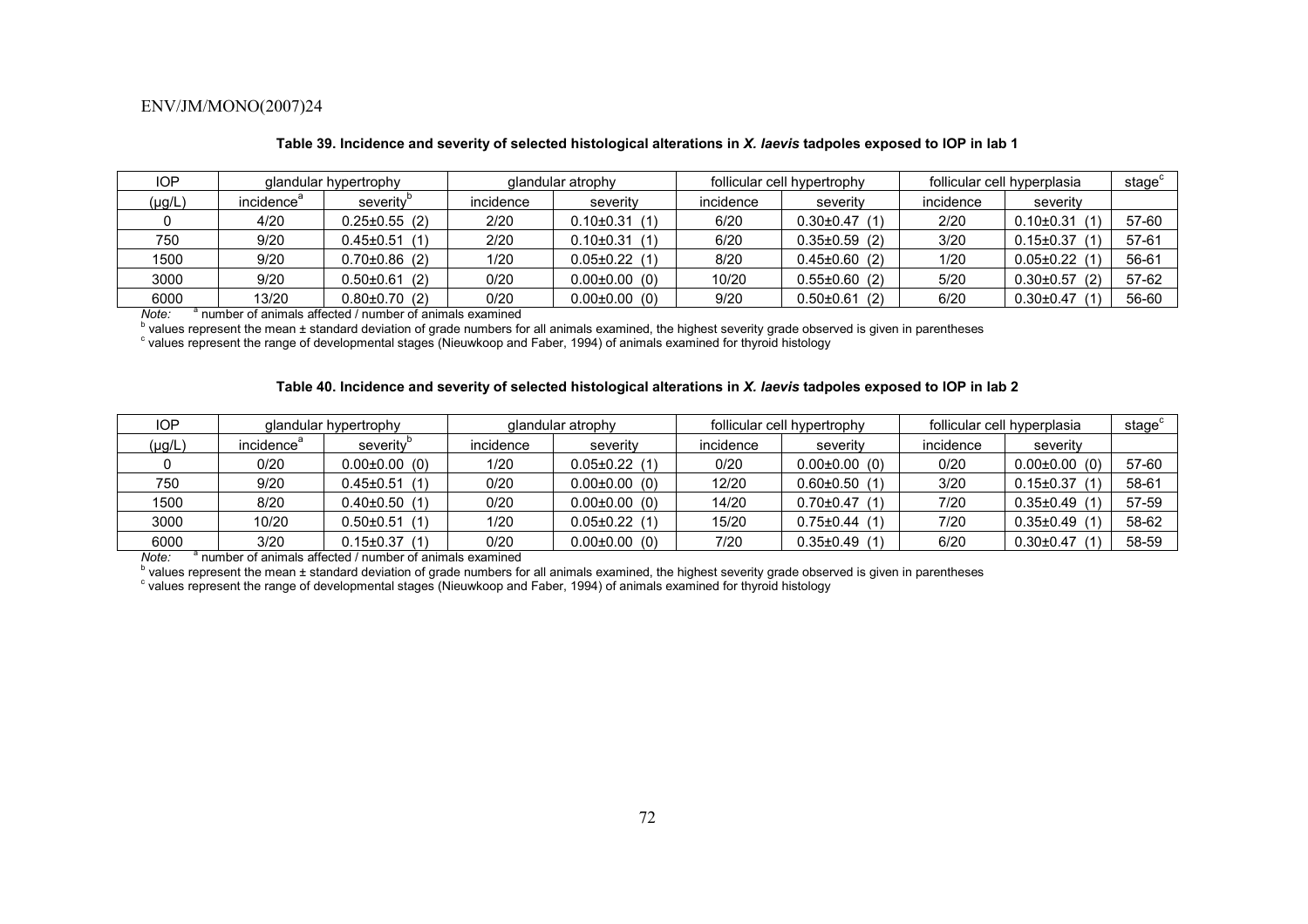#### **Table 41. Incidence and severity of selected histological alterations in** *X. laevis* **tadpoles exposed to IOP in lab 3. Note that a 5 grade scoring scheme was used in this study that differed from the 3-grade scheme used by the other labs**

| <b>IOP</b>  | colloid depletion      |                       | glandular atrophy |                     | follicular cell hypertrophy |                     | follicular cell hyperplasia |                     | stage <sup>o</sup> |
|-------------|------------------------|-----------------------|-------------------|---------------------|-----------------------------|---------------------|-----------------------------|---------------------|--------------------|
| $(\mu g/L)$ | incidence <sup>a</sup> | severity <sup>o</sup> | incidence         | severity            | incidence                   | severity            | incidence                   | severity            |                    |
|             | 0/10                   | $0.00 \pm 0.00$ (0)   | 0/10              | $0.00 \pm 0.00$ (0) | 1/10                        | $0.10 \pm 0.32$ (1) | 7/10                        | $0.70 \pm 0.48$ (1) | 64-65              |
| 750         | 1/10                   | $0.20 \pm 0.63$ (2)   | 2/10              | $0.20 \pm 0.42$ (1) | 6/10                        | $1.40\pm1.35$ (3)   | 5/10                        | $0.80 \pm 0.92$ (2) | 57-59              |
| 1500        | 2/10                   | $0.20 \pm 0.42$ (1)   | 8/10              | $.80 \pm 1.40$ (4)  | 5/10                        | $0.80 \pm 1.03$ (3) | 4/10                        | $0.40 \pm 0.52$ (1) | 56-57              |
| 3000        | 1/10                   | $0.10\pm0.32$ (1)     | 9/10              | $2.20 \pm 0.92$ (3) | 4/10                        | $0.50 \pm 0.71$ (2) | 8/10                        | $1.00 \pm 0.67$ (2) | 56-58              |
| 6000        | 4/10                   | $0.70\pm0.95$ (2)     | 9/10              | $3.30 \pm 1.34$ (4) | 0/10                        | $0.00 \pm 0.00$ (0) | 4/10                        | $0.40 \pm 0.52$     | 55-57              |

*Note:*

Note: a number of animals affected / number of animals examined<br>
b values represent the mean ± standard deviation of grade numbers for all animals examined, the highest severity grade observed is given in parentheses<br>
c va

#### **Table 42. Incidence and severity of selected histological alterations in** *X. laevis* **tadpoles exposed to IOP in lab 6**

| <b>IOP</b>  | glandular hypertrophy  |                       | colloid depletion |                     | follicular cell hypertrophy |                     | follicular cell hyperplasia |                        | stage <sup>c</sup> |
|-------------|------------------------|-----------------------|-------------------|---------------------|-----------------------------|---------------------|-----------------------------|------------------------|--------------------|
| $(\mu g/L)$ | incidence <sup>a</sup> | severity <sup>o</sup> | incidence         | severity            | incidence                   | severity            | incidence                   | severity               |                    |
|             | n.d.                   | n.d.                  | 0/10              | $0.00 \pm 0.00$ (0) | 5/10                        | $0.50\pm0.53$ (1)   | 0/10                        | $0.00 \pm 0.00$ (0)    | 62-64              |
| 750         | n.d.                   | n.d.                  | 0/10              | $0.00 \pm 0.00$ (0) | 7/10                        | $0.90 \pm 0.74$ (2) | 0/10                        | $0.00 \pm 0.00$ (0)    | 61-63              |
| 1500        | n.d.                   | n.d.                  | 2/10              | $0.20 \pm 0.42$ (1) | 8/10                        | $1.10\pm0.74$ (2)   | 0/10                        | $0.00\pm0.00$ (0)      | 61-63              |
| 3000        | n.d.                   | n.d.                  | 2/10              | $0.20 \pm 0.42$ (1) | 10/10                       | $1.60 \pm 0.52$ (2) | 5/10                        | $0.50 \pm 0.53$ (1)    | 61-63              |
| 6000        | n.d                    | n.d.                  | 3/10              | $0.30 \pm 0.48$ (1) | 8/10                        | .40±0.97<br>(3)     | 2/10                        | $0.30 \pm 0.67$<br>(2) | 61-63              |

*Note:* <sup>a</sup> number of animals affected / number of animals examined

<sup>b</sup> values represent the mean ± standard deviation of grade numbers for all animals examined, the highest severity grade observed is given in parentheses called values represent the range of developmental stages (Nieuwkoop

n.d. no data available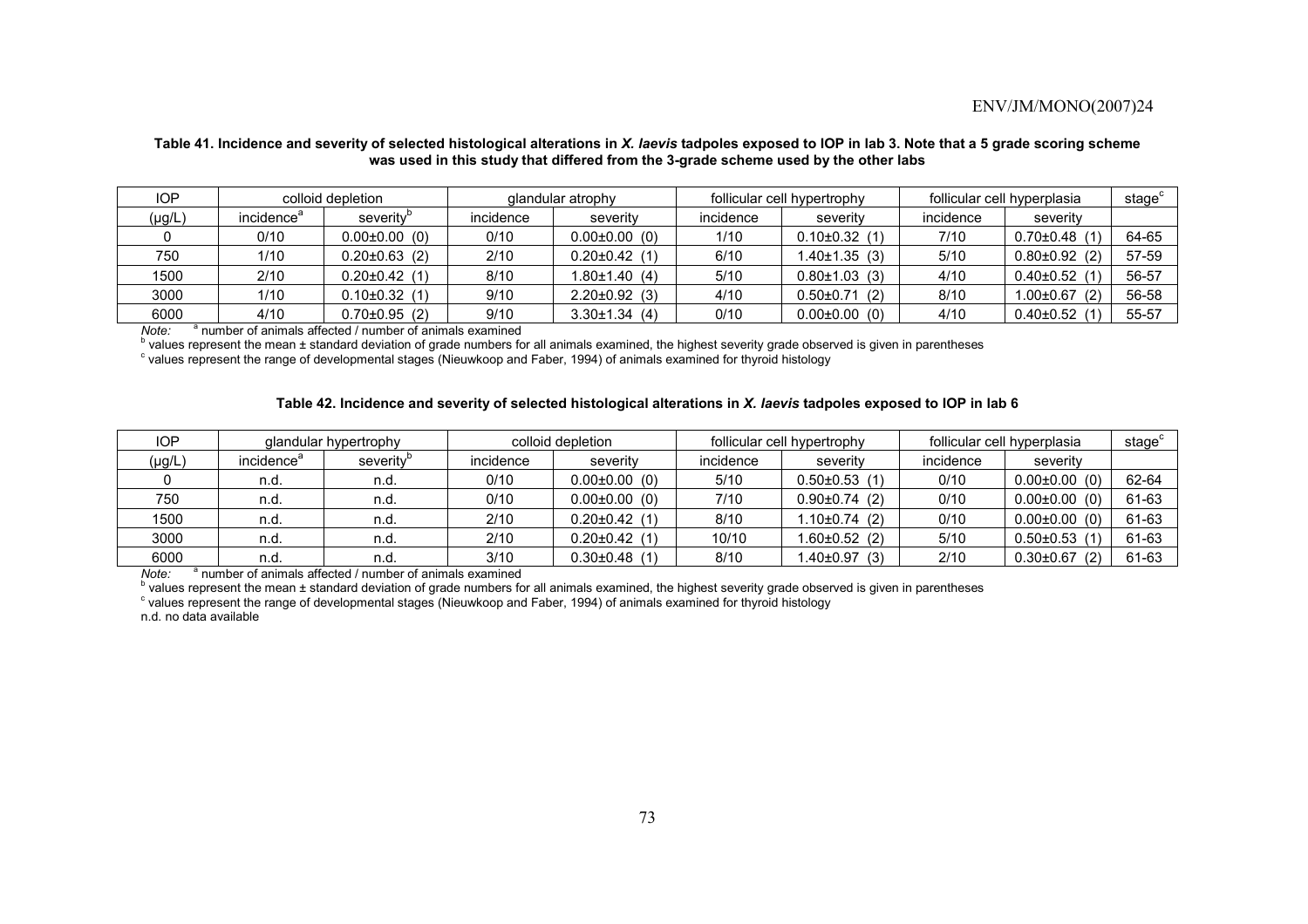

**Figure 11. Morphometric analysis of thyroid tissue for changes in epithelial cell height and glandular volume following exposure to iopanoic acid (IOP) in the lab 1 study** 

Columns with vertical bars represent means with standard deviations (n= 20 tadpoles per treatment). Asterisks denote significant differences compared to the control treatment group ( $p$ <0.05 Dunnett's test).



**Figure 12. Morphometric analysis of thyroid tissue for changes in maximum cross section area following exposure to iopanoic acid (IOP) in the lab 2 study** 

Columns with vertical bars represent means with standard deviations (n= 20 tadpoles per treatment). Asterisks denote significant differences compared to the control treatment group ( $p \le 0.05$  Dunnett's test).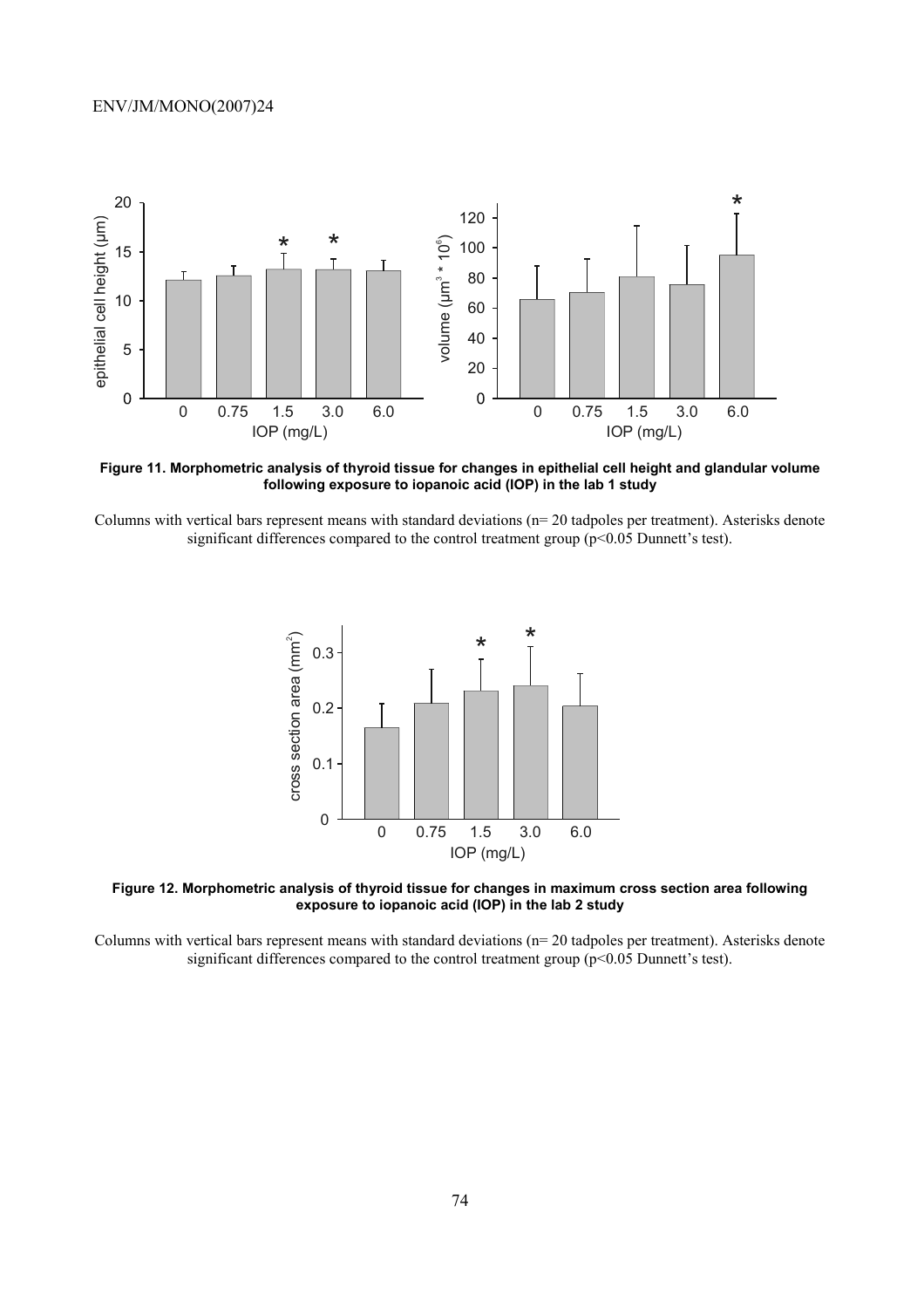#### **DISCUSSION**

#### **Purpose of the Assay**

78. The primary purpose of the Amphibian Metamorphosis Assay is to serve as a screening assay for the detection of thyroid system-disrupting activities of a test substance. It is therefore currently regarded as a potential testing tool within the tier 1 testing battery of the OECD program to detect endocrine-disrupting chemicals. The proposed experimental design and the study protocol for the conduct of the assay reflect the primary purpose as a screening assay in that the assay is not optimized towards the determination of NOEC or LOEC values or the application of regression approaches to calculate  $EC<sub>x</sub>$  values. The diagnostic endpoints (e.g., developmental stage and thyroid histology) considered in the proposed study protocol were selected to specifically detect exposure-related changes in thyroid system function and thyroid hormone (TH) action. In order to increase the diagnostic power of the assay, additional endpoint measurements are aiming at the distinction between thyroid system-specific effects and unspecific developmental effects resulting from systemic toxicity.

79. Detection of test substance effects on thyroid system function and TH action is accomplished by the detection of alterations in the progress of TH-dependent metamorphic development and concurrent evaluation of thyroid gland histology. Monitoring for treatment-related changes in metamorphic development is accomplished through determination of the developmental stage of test animals after defined exposure periods (day 7 and day 21 in the Phase-2 protocol) accompanied by morphometric analysis of hind limb morphogenesis (day 7 and day 21 in the Phase-2 protocol). Evaluation of changes in thyroid gland histology in response to test substance treatment is performed with tissue samples obtained after the end of the 21-day exposure period. Previous experience from amphibian studies indicates that this endpoint adds not only to the diagnostic value of the assay but also provides one of the most sensitive endpoints for detection of agents that reduce the pool of TH available to peripheral tissues.

## **The Biological Model**

80. The biological model utilized in the Amphibian metamorphosis assay is the TH-dependent metamorphic development of *X. laevis* tadpoles. Central to the understanding of this developmental process is the notion that endocrine systems, such as the thyroid system, undergo marked changes with regard to various qualitative and quantitative aspects of the regulatory pathways involved. The assay is initiated at late premetamorphic stage 51, shortly after the maturation of thyroid gland as a THsynthesizing and TH-secreting endocrine organ. Stage 51 animals are characterized by the presence of a thyroid gland that has established follicular structures containing very little colloid which is made up by iodinated thyroglobulin, the storage form of TH in the thyroid gland. At this developmental stage, very little TH is secreted but the actual amounts are not known as no study could hitherto quantify the low amounts of TH circulating in premetamorphic tadpoles.

81. Within the first seven days of the exposure period, the control animals will develop to early prometamorphic stages 54/55. An increase in body size and weight is the most prominent change during this developmental phase while morphological changes are limited to early morphogenesis and growth of the hind limbs and initiation of fore limb morphogenesis (Nieuwkoop and Faber, 1994). Hind limb development and growth occur in response to an initial rise of circulating TH and the central role of TH in controlling early hind limb morphogenesis has been demonstrated in a great number of studies (Brown *et al.*, 2005; Buckbinder and Brown, 1992; Shi, 1999; Tata, 1998). In addition, the pituitary-thyroid feedback signalling is functional from stages 51/52 and pituitary TSH is important for thyroid gland growth and activity already during late premetamorphic stages. It has been known for long that the very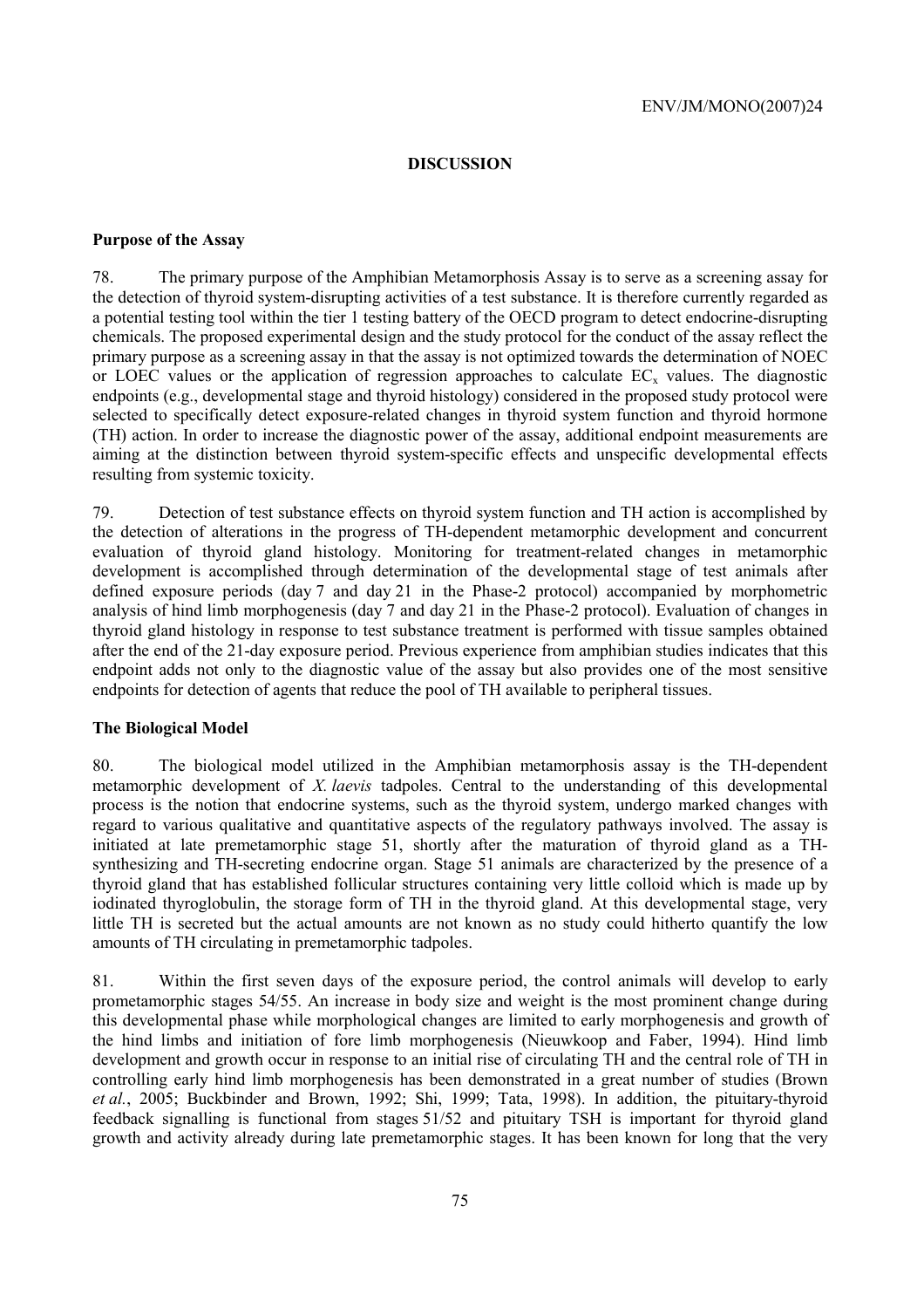low concentrations of endogenous TH present during premetamorphic development allow for the very sensitive responsiveness of morphological and molecular endpoints to exogenous TH or TH-mimicking agents. In this regard, it is important to note that to date, no other factor than TH is able to cause precocious induction of metamorphosis-associated morphological changes in premetamorphic tadpoles.

82. During the prometamorphic phase of development, circulating concentrations of TH increase gradually due to an increased activity of the pituitary which secretes increasing amount of TSH to stimulate thyroid gland activity (Denver *et al*, 1996). Both the pituitary and the thyroid gland increase in size during prometamorphosis reflecting their increased capacity to produce TSH and TH, respectively. In response to increased TSH stimulation, follicular cells of the thyroid gland show proliferation and enhanced functional activity. The latter includes increase uptake and organification of iodide to produce TH precursors but also increased release of TH into the blood stream (Regard, 1978). Although the activity of the hypothalamus-pituitary-thyroid axis to control for increasing levels of circulating TH shows marked quantitative changes from late premetamorphosis to late prometamorphosis, the quality of this regulating circuit appears to be very much unchanged during this developmental window. In *X. laevis* tadpoles, this situation changes during the climax period of development. Results from various studies indicate that the thyrotrophic cell population of climax tadpoles starts to respond with diminished TSH synthesis to further increments in circulating TH levels so that an effective negative feedback signalling of TH on TSHproducing cells will be established at the late climax stages. Circulating TH concentrations increase dramatically within a short time period to peak values around mid-climax stages. Thereafter, TH levels decline and both the pituitary and the thyroid gland resume a state of low activity at the end of metamorphosis (Regard, 1978).

83. The developmental alterations of the different endpoints bear important implications for the design of experiments with thyroid system disrupters and the interpretation of the corresponding endpoint measurements. A problem inherent to the proposed endpoint measurements is that observations made after a fixed exposure period are potentially be confounded by the fact that organisms sampled in different treatment groups are at different developmental stages. In particular, the qualitative change in hypothalamus-pituitary-thyroid axis function during climax stages need to be considered as a confounding factor when interpreting the outcome of the assay. These aspects will be repeatedly discussed along the following assessment of test performance for the different compounds used in Phase-2 studies.

## **Control Animal Performance**

84. In the context of the Amphibian metamorphosis assay, it is of particular importance to ensure homogenous rates of tadpole growth and development in the control treatment group. A homogenous control group is required to sensitively detect exposure-related alterations in development and growth because the developmental changes in body size, weight and morphology are the hallmarks to assess a chemical's ability to affect TH-dependent metamorphosis. Furthermore, the histological appearance of the thyroid gland can vary depending on the developmental stage and thus, evaluation of treatment-related changes in thyroid histology is expected to yield more consistent results when a homogenous set of reference tissue samples from the control treatment are available.

85. In addition, it is expected that a high proportion of climax stage animals within the control treatment group will confound not only the morphological assessments due to marked and rapid reductions in tadpole size and weight but also the interpretation of histological hallmarks of thyroid tissue sections. The latter problem is related to the marked qualitative changes of hypothalamic-pituitary-thyroid axis regulation that occur during climax including a reduction in thyroid gland stimulation by TSH towards the end of metamorphosis.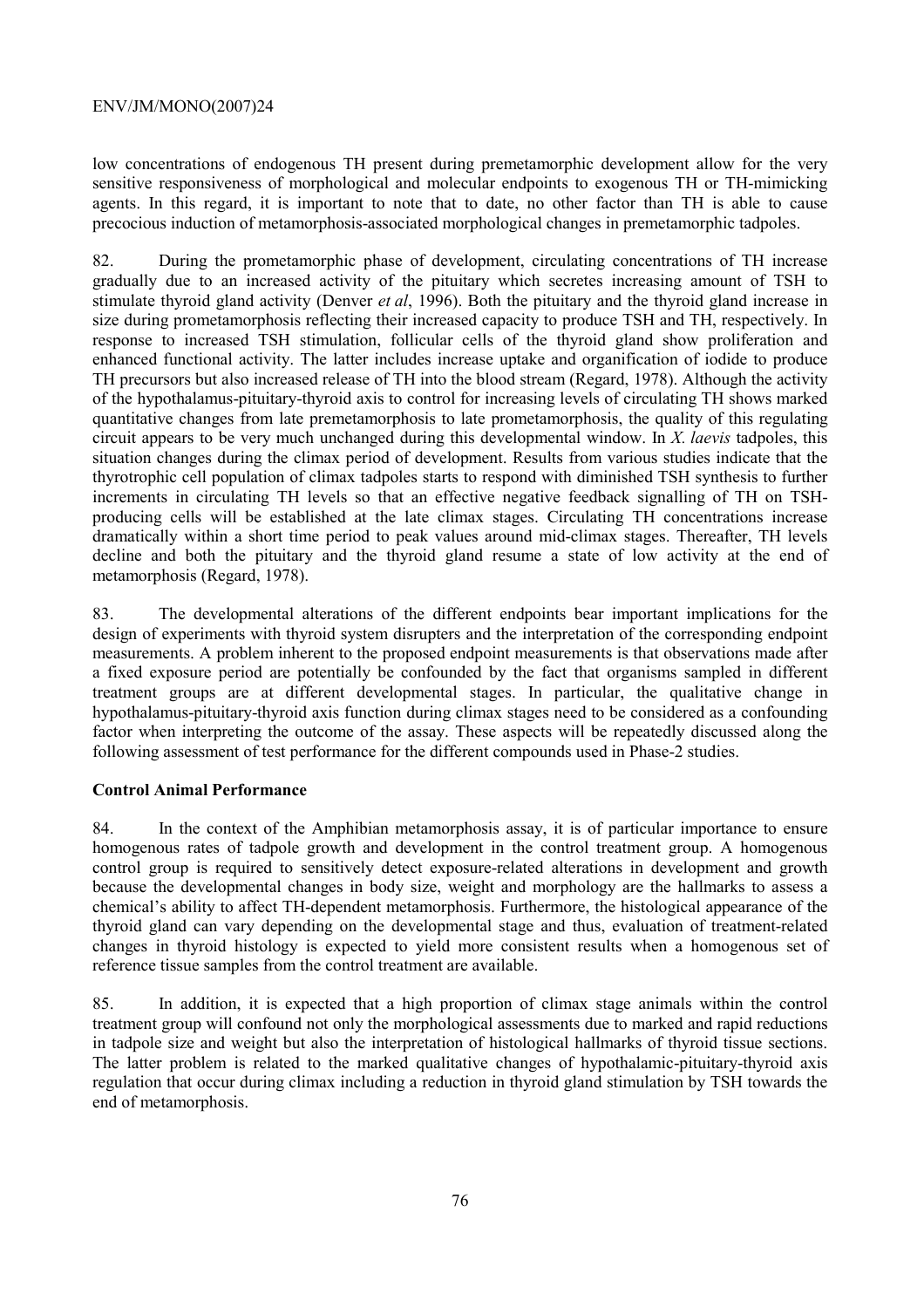86. Given these considerations, a critical assessment of control animal performance is an important aspect in the evaluation of the study protocol used in Phase-2 studies. For 10 of the 14 experimental studies performed during the Phase-2 validation exercise, the control animal population showed the desired characteristics. In 4 experiments, the control population showed an increased variability with regard to developmental stage on day 21 as well as an increased proportion of animals in mid-climax stages. The four experiments that had a less homogenous development in the control group were performed in two labs that applied much lower feeding rates compared to the other labs. The important role of daily feeding rates for optimal development of *X. laevis* tadpoles is substantiated by two findings. First, all labs that used the recommended feeding protocol and increased the amount of food along with tadpole growth reported a relatively low inter-individual variability in developmental rates and a low proportion of control animals with accelerated development to climax stages. Secondly, a review of historical records of tadpole growth and development in lab 1, which used SeraMicron for several years, showed that feeding rates lower than the recommended amounts are associated with a greater variability in development.

87. Based on the results of the Phase-2 studies, it appears that the recommended feeding schedule with SeraMicron allows to obtain homogenous development in the controls but also minimizes the number of animals displaying accelerated development to advanced climax stages. Despite the deviations observed in some experiments, a comparison of animal performance in experiments according to the current study protocol and a large number of published studies on tadpole development in *X. laevis* showed that the various protocol modifications during the various validation exercises resulted in a superior quality of test animals for the purpose of the assay. Nevertheless, given the critical role of the feeding regime, a more strictly standardized feeding schedule should be implemented in the study protocol to further harmonize growth and developmental rates across different experiments.

#### **Effects Pattern of PER in Phase-2 Studies**

88. Sodium perchlorate was used in the Phase-2 studies as a model substance to assess the utility of the study protocol to detect inhibitory effects on thyroid iodide uptake. Since TH are iodinated thyronine derivatives, active concentration of iodide from the blood stream represents a crucial step in their biosynthesis. A remarkable capability of the thyroid gland is to concentrate iodide by a factor of 20 to 40 over blood plasma iodide concentrations (Dohan et al. 2003). This active uptake of iodide by thyroid follicular cell is an energy-dependent process that is mediated by the sodium-iodide symporter (NIS), a glycoprotein located in the basolateral membrane of thyroid follicular cells (Dohan et al. 2003). The driving force for NIS-mediated iodide transport is the inwardly directed Na+ gradient generated by Na+ K+ ATPase (Paire et al. 1998). The pivotal role of NIS in mediating thyroidal iodide uptake and thus facilitating TH synthesis is highlighted by the finding that competitive inhibition of NIS-mediated iodide uptake blocks not only thyroidal iodide uptake but impairs TH synthesis (Tonacchera et al. 2004, Wolff 1998). One of the most potent competitors of NIS-mediated iodide uptake is the PER anion with a 30-fold greater affinity towards NIS than iodide (Tonacchera et al., 2004). Similar to mammals, early studies in amphibians showed that treatment with perchlorate reduced thyroidal iodide uptake (Lynn & Dent 1960, Norris & Platt 1973). The vulnerability of the amphibian thyroid system to perchlorate has also been demonstrated in recent studies showing that long-term treatment of tadpoles with perchlorate inhibits THdependent development in *X. laevis* tadpoles concomitantly with the induction of classical histological lesions in the thyroid gland including colloid depletion and follicular cell hypertrophy and hyperplasia (Goleman *et al.* 2002, Tietge *et al.* 2005).

89. A total of five exposure experiments with PER were conducted during this Phase-2 exercise. Effects of PER treatment on metamorphic development were variable across the different studies and only two experiments reported statistically significant developmental retardation at the higher test concentrations. Given that iodide and PER compete at the level of the NIS protein, differences in iodide content of the dilution water were taken into consideration as a possible cofactor accounting for the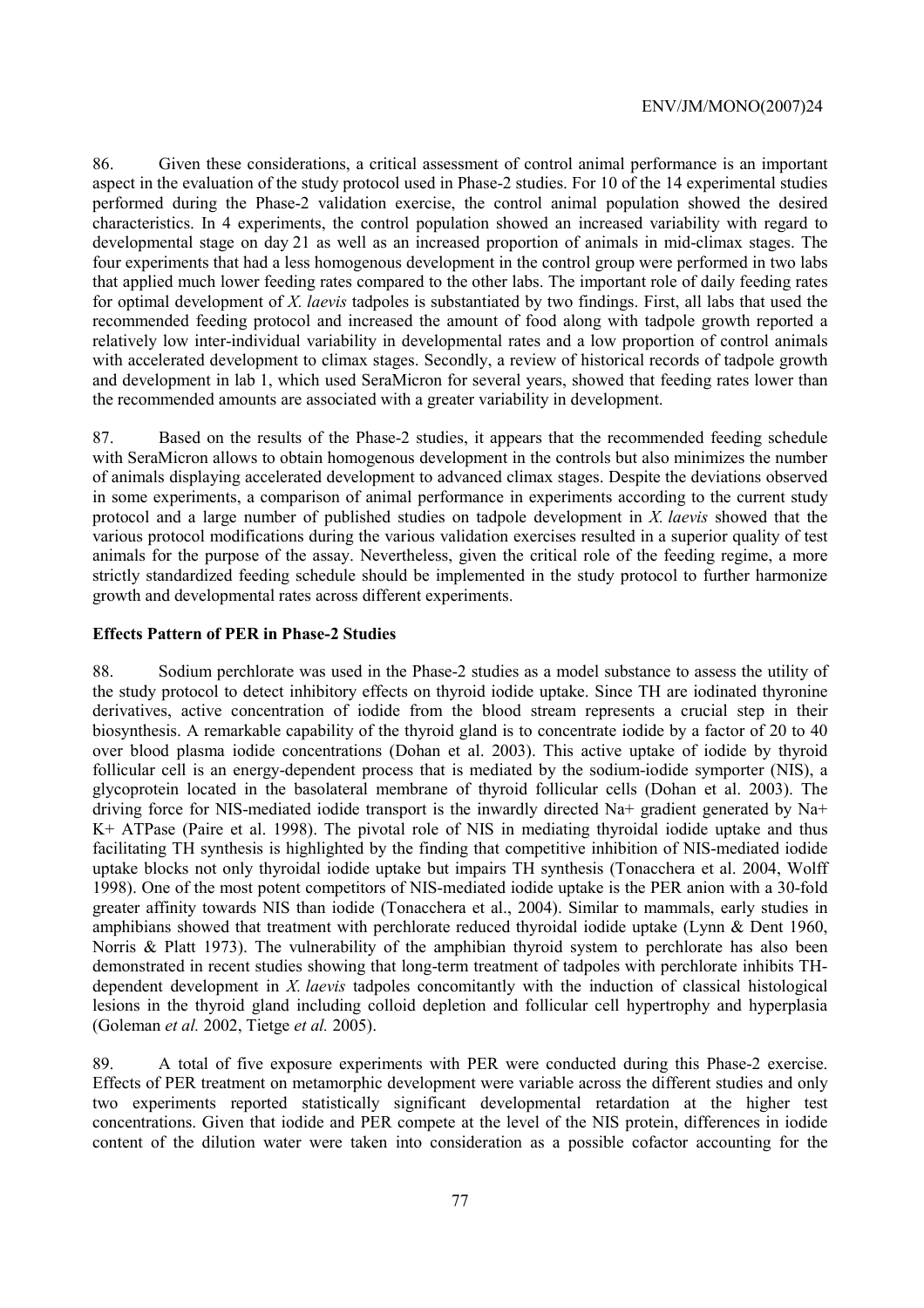differences in the magnitude of PER effects on morphological development. Total iodide content in dilution water was determined in only three laboratories (Table 43). From the data available, it appears that even slight differences in iodide content may alter the effectiveness of PER to cause developmental delay. This contention is supported by a comparative analysis of the severity of PER effects as detected in experiments performed in lab 1 and lab 4. The test animals used for the exposure studies in both labs are all obtained from in-house breeding in lab 1, and the food applied in both studies was from the same lot. The severity of PER effects on development and on thyroid histology was increased in the experiments in lab 4 and a concurrent analysis of total iodide content of dilution water showed that iodide content was 7.5-fold lower in lab 4.

**Table 43. Summary of total iodide concentrations in dilution water, developmental effects of PER and histological evaluation of thyroid tissue after PER treatment** 

|                           | _ab 1               | Lab 2          | ∟ab 3          | ∟ab 4     | Lab 5     | $\mathsf{Lab} 6^\mathsf{u}$ |
|---------------------------|---------------------|----------------|----------------|-----------|-----------|-----------------------------|
| total iodide <sup>a</sup> | 10 µg/l             | n.d.           | $20 \mu g/l$   | 1.5 µg/l  | n.d.      | $0.75 \mu g/l$              |
| development <sup>9</sup>  | >500 µg/l           | >500 µg/l      | 125 µg/l       | 500 µg/l  | >500 µg/l | 250 µg/L                    |
| histology                 | $62.5 \text{ µq/l}$ | $62.5 \mu g/l$ | $62.5 \mu g/l$ | 62.5 µg/l | n.d.      | 16 µg/l                     |

*Note:* total iodide content in dilution water

 $\theta$  effective PER concentration leading to developmental delay

 $c$  effective PER concentration leading alterations in thyroid histology

<sup>d</sup> lab 6 did not perform an exposure study with PER during the validation Phase-2 and data are from a previous study in this lab on the effects of PER on *X. laevis* tadpoles

n.d. no data available

90. Despite inter-laboratory differences in PER effects on developmental parameters, all experiments could detect remarkable effects of PER treatment on thyroid histology including depletion of colloid stores, glandular hypertrophy as well as hypertrophic and hyperplastic changes in the follicular epithelium. Consistent across laboratories, effects were observed already at the lowest tested concentration of 62.5  $\mu$ g/l PER and incidence and severity of these responses increased in clear concentration-dependent manner. Thus, compared to the assessment of morphological endpoints, evaluation of thyroid gland histology provided the most sensitive and consistent endpoint responses across the individual experiments.

91. In summary, the study protocol was capable of detecting the inhibitory effects of PER on the amphibian thyroid gland. Evaluation of thyroid gland histology was far more sensitive than morphological assessment of test animals in detecting the anti-thyroidal activity of PER. In experiments with PER as test substance, the study protocol yielded in highly reproducible test results.

## **Effects Pattern of T4 in Phase-2 Studies**

92. Thyroxine (T4) was used in the Phase-2 studies as a model substance to assess the utility of the study protocol to detect agonistic effects on the thyroid system. T4 is the native prohormone synthetized by the thyroid gland of all vertebrates. The current view holds that T4 requires transformation to T3 by monodeiodinase enzymes to elicit most of the biological effects associated with TH. Acceleration of amphibian metamorphosis by T4 is a well-documented phenomenon (Degitz et al., 2005; Opitz et al., 2005). Previous studies with *X. laevis* tadpoles showed that low T4 concentrations stimulate metamorphosis without disrupting the normal sequence of morphological changes or causing overt toxicity.

93. During the Phase-2 exercise, a total of four exposure experiments were conducted with T4 as test substance. Of these four experiments, only three experiments did fulfill all validity criteria discussed in section 0. For the T4-experiment in lab 3, a major concern with regard to the validity of the experiment is the very high inter-individual variability in control animal development. The observation of a wide range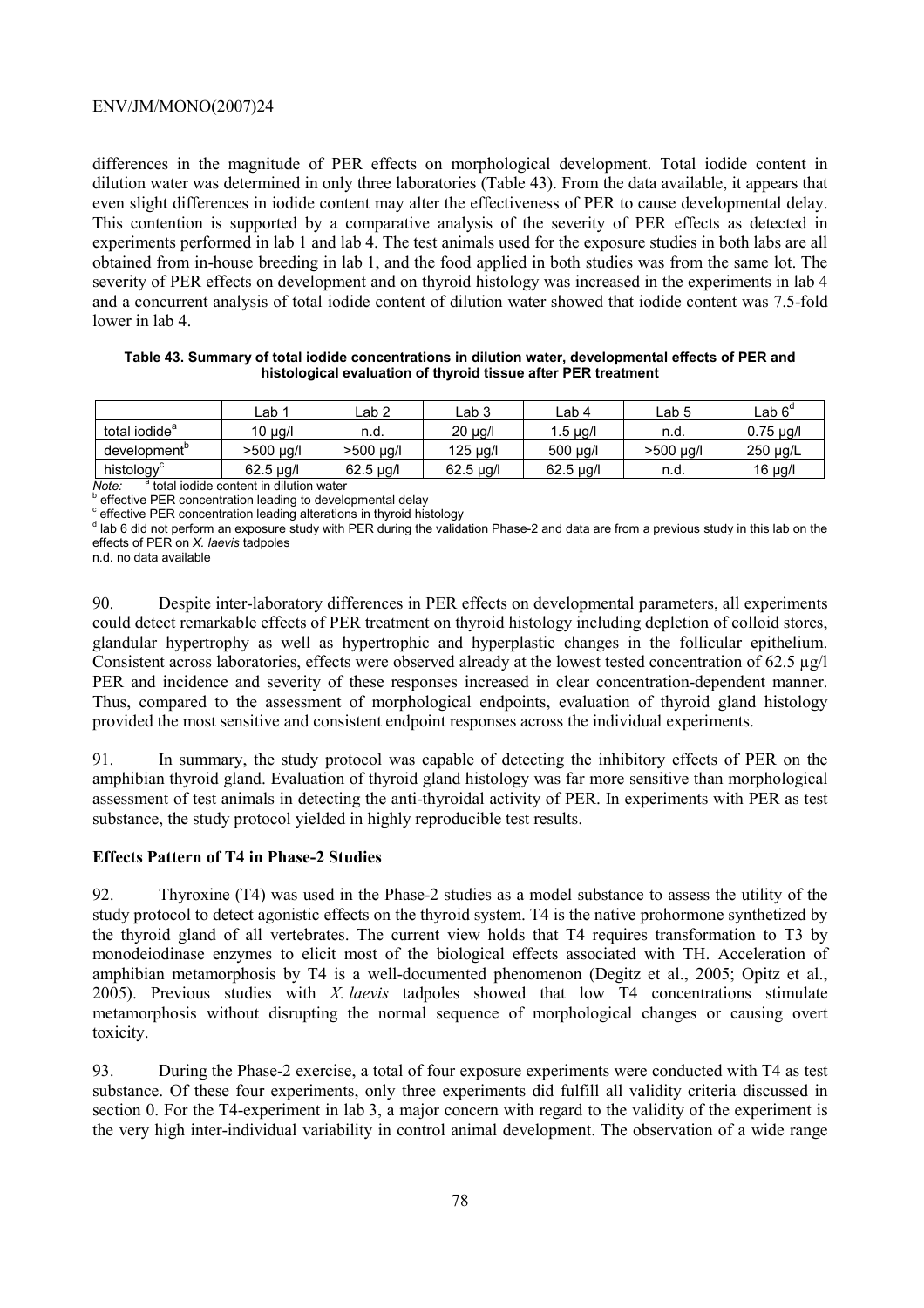of developmental stages on day 7 (range of 4 different stages) and on day 21 (range of 12 different stages) suggest highly heterogenous rates of development in the control animal population.

94. All exposure experiments performed with T4 could clearly identify accelerating effects of T4 on metamorphic development in *X. laevis* tadpoles based on determination of developmental stages of test organisms and by morphometric analysis of hind limb length (HLL). The sensitivity of these two endpoints to reveal an acceleration of development was, however, different for day 7 and day 21 measurement. HLL measurements were more sensitive than stage determination on study day 7 whereas the two endpoints displayed a similar sensitivity to detect accelerated development on day 21. These results are in agreement with data from the Phase-1 validation study where a similar effect pattern was observed for T4.

95. The observation of accelerated development due to T4 treatment is consistent with the fact that rate of metamorphic development is dependent on circulating TH concentrations. The reported increased sensitivity of HLL on day 7 is most likely related to the increased sensitivity of hind limb tissue to the still very low endogenous concentrations of TH during early prometamorphosis. It is anticipated that during the initial 7 days of exposure, the exogenous T4 treatment results in a relatively higher contribution to the circulating T4 levels of test animals as compared to later stage tadpoles in which endogenous T4 production is expected to play a predominant role in the provision of circulating TH.

96. Histopathological examination of thyroid gland sections revealed less marked changes following T4 treatment compared to the PER studies. Generally, mild alterations in glandular size including both atrophy and hypertrophy were observed at different treatment levels but no concentration-response relationships could be established. Similarly, mild follicular hypertrophy was observed at high T4 concentrations in lab 1 but this effect was not reproduced in experiments by other labs. The histological appearance of thyroid tissue was very variable within each of the various T4 treatment groups and there was a great overlap with the control group.

97. From a mechanistic point of view, the presence of glandular atrophy in T4-treated tadpoles is likely related to an increased negative feedback on the pituitary's activity to synthesize and release TSH leading to a reduced stimulation of the thyroid gland by TSH. On the other hand, histological assessment also indicated an increased incidence of mild glandular hypertrophy at the two highest T4 concentrations in some experiments. These mildly hypertrophic glands showed an increased number of follicles lined by columnar epithelial cell (hypertrophic cells). However, the diagnostic value of this finding is questionable because a major confounding factor in the T4 studies was that many tadpoles treated with the higher T4 concentrations were at more advanced stages compared to the control group due to accelerated development. It was not possible to discern whether specific differences in the histological appearance of thyroid tissue were due to exposure-related alterations in thyroid function or more simply a reflection of increased thyroid activity during climax stages. It has been observed in many studies on the development of the thyroid gland in anuran tadpoles that during normal tadpole development, thyroid glands become slightly hypertrophic at mid-climax stages due to a maximum stimulation of the thyroids by peaking TSH levels.

98. In summary, the study protocol was capable of detecting the stimulatory effects of T4 on metamorphic development. Assessment of tadpole morphology, particularly the morphometric analyses of hind limb growth on day 7 and developmental stage on day 21, was more sensitive and consistent with the anticipated mode of T4 action than histological evaluation of thyroid glands at test termination.

## **Effects Pattern of IOP in Phase-2 Studies**

99. Iopanoic acid (IOP) was used in the Phase-2 studies as a model substance to assess the utility of the study protocol to detect modulators of extrathyroidal TH metabolism, specifically inhibitors of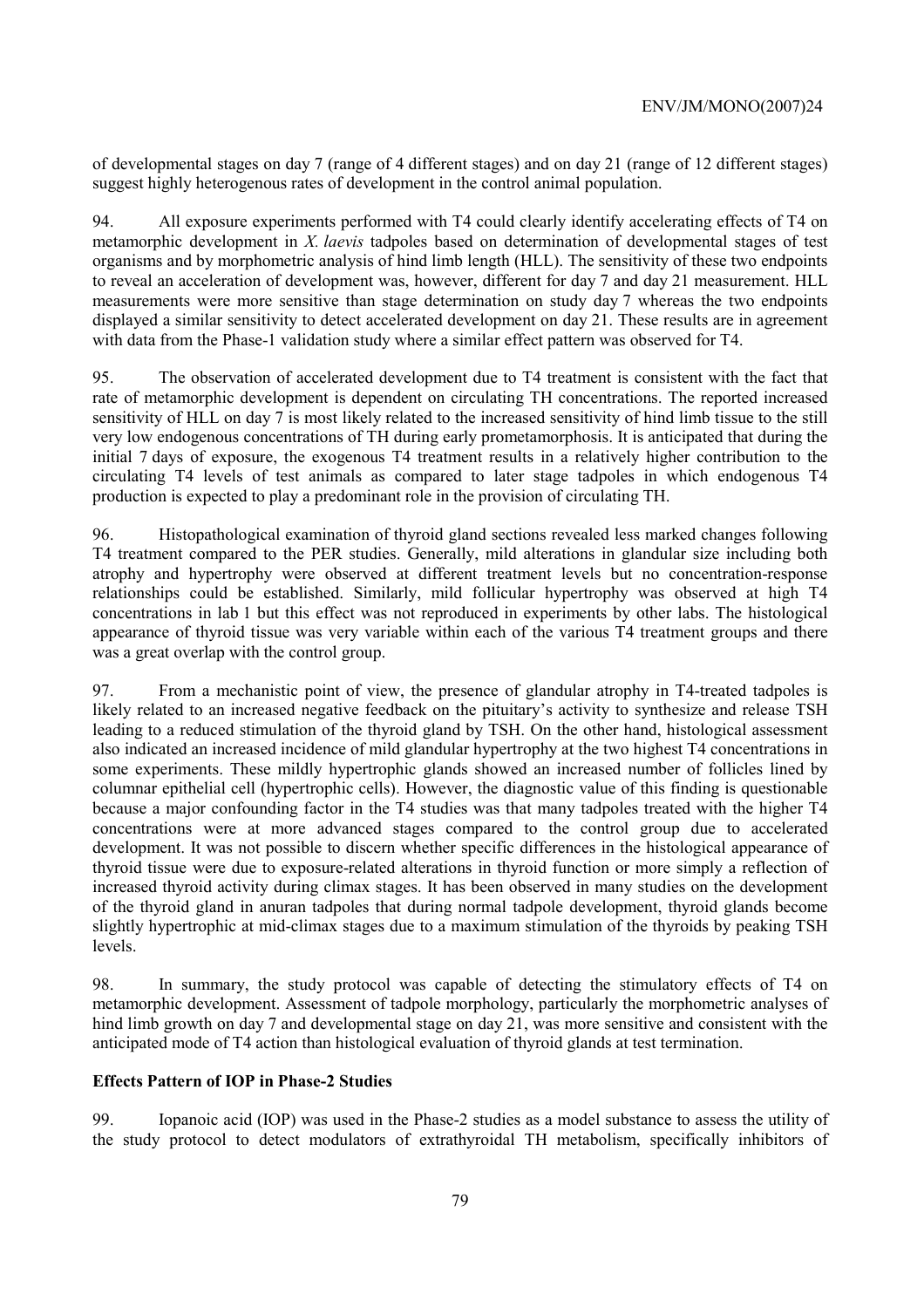iodothyronine deiodinases. The current view holds that T4 is the major hormone secreted by the thyroid gland and thyroidal secretion of T3 seems to be low in *X. laevis* tadpoles (Rosenkilde and Ussing, 1990). In turn, most of the T3 is generated by extrathyroidal conversion of T4 to T3 by iodothyronine deiodinases. Three types of iodothyronine deiodinases (D1, D2, D3) have been identified in vertebrates which differ in tissue distribution, substrate specificity and sensitivity to inhibiting compounds (Bianco *et al.*, 2002; Köhrle, 1996). D1 and D2 catalyze primarily the removal of one iodide from the outer tyrosine ring of T4 to produce T3, and 5'-deiodination can thus be regarded as an activating pathway of T4 metabolism. D3 catalyzes the cleaving of one iodide from the inner tyrosine rings of T4 and T3 generating inactive iodothyronine derivatives such as reverse T3 and diiodothyronines, respectively. In amphibian tadpoles, the coordinated progression of metamorphic development requires a high degree of local control of T3 production which apparently dominates over central supply of T3, at least during metamorphosis (Brown, 2005; Kühn *et al.*, 1993). Only recently, a putative *X. laevis* homologue of mammalian D1 has been identified (Kuiper *et al.*, 2006) but neither the expression profile nor the putative regulatory role of D1 during metamorphic development have been characterized so far. However, several studies have investigated the role of D2 and D3 in controlling TH action during metamorphosis of anuran tadpoles (Becker *et al.*, 1997; Cai and Brown, 2004; Galton and Hiebert, 1988; Huang *et al.*, 1999, 2001; Kawahara *et al.*, 1999). The data derived from these studies support the view that both D2 and D3 play a central role in modulating the tissue responsiveness to TH by either increasing intracellular concentrations of biologically active T3 (e.g., D2 in hind limbs) or by preventing TH action via rapid inactivation of T4 and T3 (e.g., D3 in tadpole tail). In mammals, IOP has been shown to inhibit the activity of all three iodothyronine deiodinases (Braga and Cooper, 2001) and previous studies showed that IOP has similar inhibitory activity towards amphibian deiodinases (Becker et al., 1997; Huang et al., 2001; Cai and Brown, 2004; Shintani et al., 2002).

100. During the Phase-2 exercise, a total of five exposure experiments were conducted with IOP as test substance. Of these five experiments, only four experiments did fulfill all validity criteria discussed in section 0. For the IOP-experiment in lab 3, a major concern with regard to the validity of the experiment is the very high inter-individual variability in control animal development. The observation of a wide range of developmental stages on day 21 (range of 9 different stages) suggest highly heterogenous rates of development in the control animal population. Another particular concern about this IOP experiment is related to the marked mismatch of developmental stages in the control group relative to the various IOP traetments. A high proportion of control animals were at late climax stages on day 21 while IOP-treated tadpoles showed marked retardation of growth and development.

101. Analysis of metamorphosis-associated morphological parameters showed consistently that IOP treatment caused asynchronous morphological development of tadpoles. This effect was observed in all five exposure studies. In the case of IOP, asynchronous morphological development was characterized by retarded morphogenesis of hind limbs relative to head and tail structures. It was therefore not possible to assign a specific development stage to many of the IOP-treated animals and an analysis of changes in median stages due to IOP treatment was not considered appropriate. However, the increased incidence of tadpoles showing asynchronous morphological development of tissues that are known to rely on TH action for their remodeling was considered itself as a diagnostic finding for disruption of peripheral TH action. Given that IOP is known to inhibit both 5'- and 5-deiodination of iodothyronines, the abnormal morphological development of IOP-treated animals is interpreted to reflect the presence of tissuedependent local hypo- and hyperthyroidism. Retardation of hind limb morphogenesis by IOP treatment was very likely due to inhibition of D2 activity resulting in deficits in the conversion of T4 to T3 (Becker et al., 1997; Brown, 2005; Cai and Brown, 2004). Various studies could demonstrate the importance of local D2 activity in hind limb tissue to provide T3 for stimulation of the multiple developmental programs involved in hind limb growth and differentiation (Becker et al., 1997; Brown et al., 2005; Cai and Brown, 2004). Previous studies have shown, for example, that short-term treatment of tadpoles with IOP concentrations in the range of 6 mg/l, as used in the highest IOP treatment during Phase-2 experiments,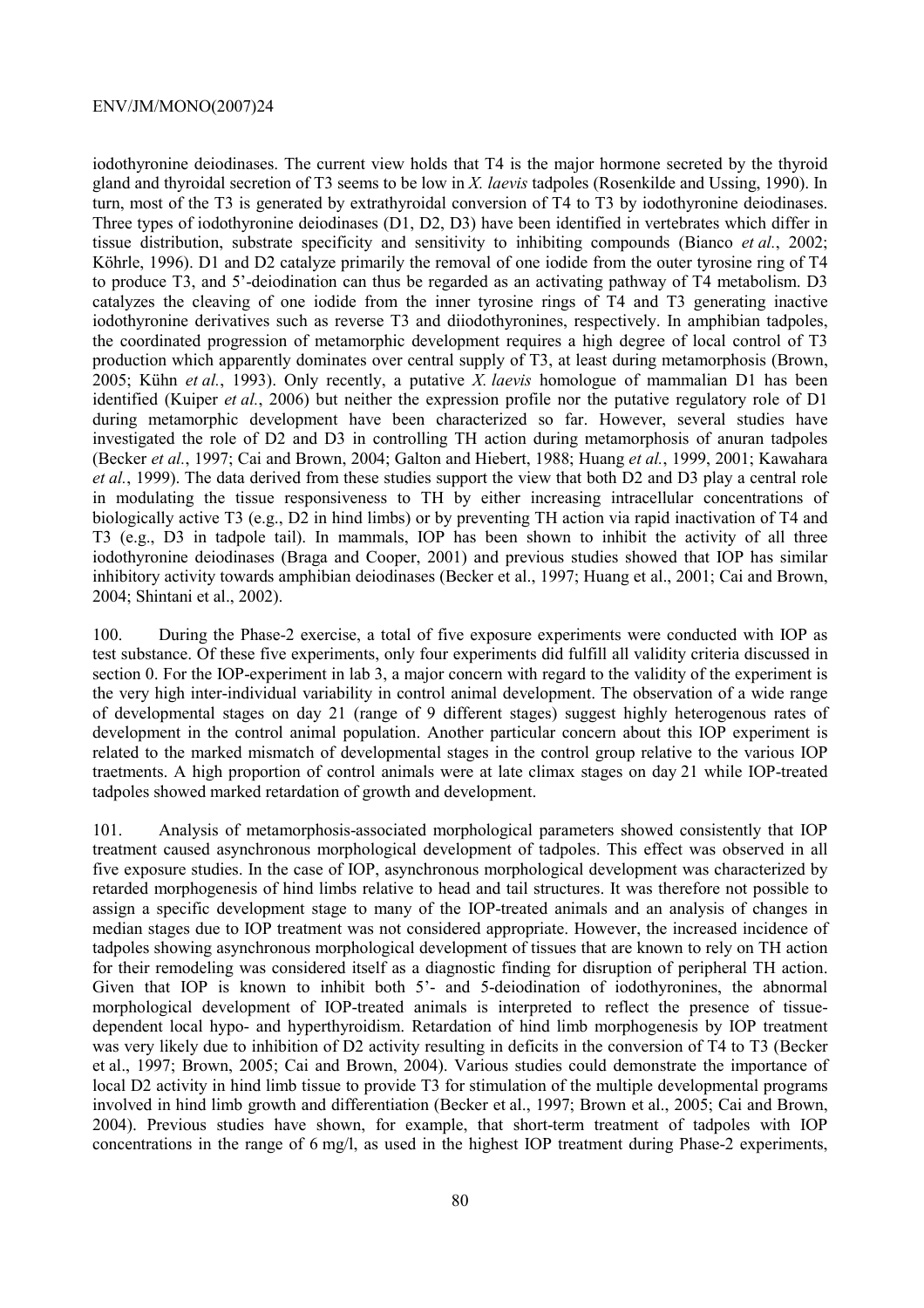were capable of almost completely blocking the stimulation of tadpole tissue remodeling by exogenous T4. The results from the Phase-2 validation studies did not reveal such a severe inhibition of tissue remodeling but rather a mild to moderate retardation.

102. Still other morphological alterations observed during the Phase-2 studies suggest tissue-specific hyperthyroidism following IOP treatment. Craniofacial landmarks of metamorphic development were developmentally advanced in many IOP-treated animals compared to the controls and in some tadpoles, IOP treatment also resulted in accelerated resorption of tail fins. Local hyperthyroidism following IOP treatment was likely the result of inhibitory effects on D3 activity resulting in impaired inactivation of T3 and thus a stronger T3 stimulation of tissue remodeling. Overall, the various morphological findings of the IOP studies confirmed the proposed sensitivity of the amphibian metamorphosis model to sensitively detect alterations in peripheral TH action.

103. Despite the marked effect of IOP on morphological development, histological examination of thyroid tissue revealed only mild alterations. Exposure-related effects included mild increases in thyroid gland size and a mild to moderate hypertrophy of the follicular epithelium. Such alterations are considered to indicate a mild increase in thyroid tissue stimulation by TSH due to IOP treatment. It is currently not known how local deficits or excess of T3 may change the plasma concentrations of T3 and how much T3 is available to reduce negative feedback at the hypothalamus-pituitary level in IOP-treated tadpoles. In this regard, the histological results suggest only mild alterations of the negative feedback signalling between neuroendocrine control centers and the thyroid.

104. Furthermore, the histological appearance of the thyroid glands from IOP-treated tadpoles was somewhat unique because follicular cell hypertrophy was not closely associated with colloid depletion. In other studies using compounds that caused a mild stimulation of the thyroid gland, colloid depletion has been shown to be one of the most sensitive parameters. This deviation from the typical histology of mildly stimulated thyroid tissue may be, in part, due to the high iodide content of iopanoic acid. Given a total iodide content of 4 mg/l iodide in the highest IOP concentration (6 mg/l), abiotic and biotic metabolism of the parent compound can be expected to cause the release of large amounts of inorganic iodine. Distinct histological alterations have been reported in several rodent studies with iodine-rich substances such as IOP, ipodate or amiodarone and it has been suggested that some effects seen in thyroid histology are independent of the parent compound but are related to the massive iodine load associated with IOP treatment (Braga and Cooper, 2001; Kanno et al., 1992, 1995; Markou et al., 2001).

105. The results from histological examination of IOP-treated animals in lab 3 differed drastically from observations made in the other labs. In lab 3, thyroid tissue of tadpoles had an atrophic appearance because the glands were smaller than in the controls and contained many small follicles. However, there was a marked difference in the developmental stage of the tadpoles that were used for tissue sampling between the control group and the IOP treatments. The fact that all control animals were at very late climax stages alone already precludes a meaningful interpretation of histological results. Given that the thyroid tissue samples for the various IOP treatments were obtained from tadpoles at stages 55 to 59, a sound assessment for exposure-related alterations by histopathology was not possible.

#### **Performance of Endpoints in Phase-2 Studies**

106. This section discusses the performance of the endpoints used in Phase-2 validation studies to provide information relevant to the detection of thyroid system-disrupting activity of the test substances in the amphibian metamorphosis assay. Although being primarily regulated by TH, amphibian metamorphosis is a complex process and as such prone to perturbations originating from different modes of action, many of which may not be related to altered thyroid system function. To this point, the various endpoints included in the study protocol served to obtain information about exposure-related alterations in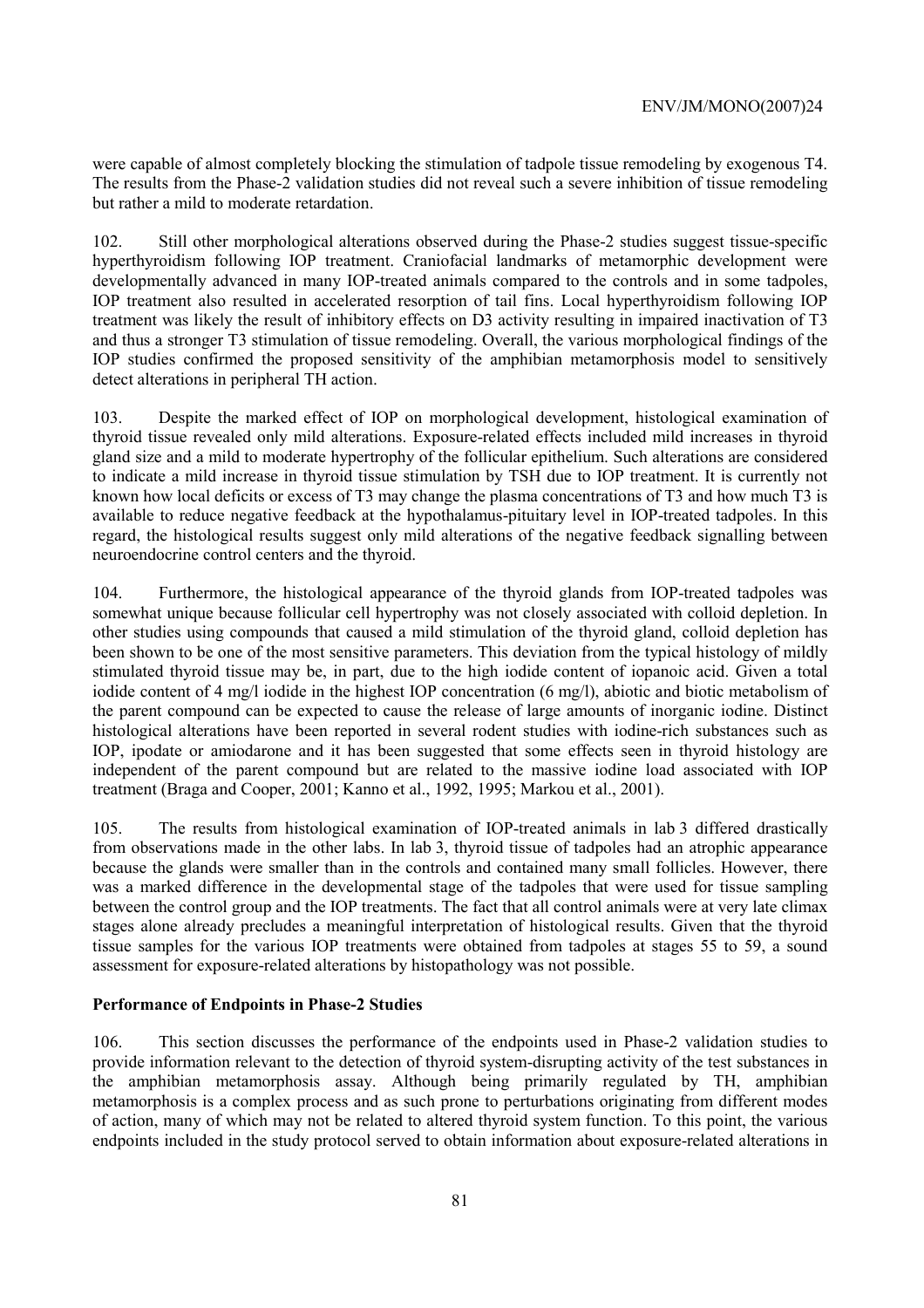(1) tadpole growth, (2) tadpole metamorphic development and (3) pituitary-thyroid axis function. While the examination of morphological landmarks associated with metamorphic development and the assessment of thyroid histopathology are important to reveal altered thyroid system function, the concurrent analysis of growth-related parameters is required to distinguish thyroid system-related activities from systemic toxicity of the test compound. Given the complexity of the biological model utilized, it has to be stressed that the interpretation of the assay results will always require a weight of evidence analysis integrating the response profile observed for all.

# *Body Length and Body Weight*

107. Several apical morphological endpoints including whole-body length (WBL), snout-to-vent length (SVL) and body weight were used to assess possible effects of the test substances on tadpole growth. These endpoints were relevant and useful to control for the presence of possible systemic toxicity caused by the test compounds.

108. In this regard, measurements of these endpoints on day 7 were particularly relevant. During the first seven days of the exposure phase, tadpoles show substantial growth and the test animals double their body size and increase their body weight even more. Generally, the absence of significant effects of the three test compounds on growth-related parameters by day 7 provides an important argument for the absence of strong non-thyroidal toxicity.

109. The results from the PER studies confirmed previous studies showing that inhibitory effects on the thyroid system do not lead to growth retardation. In fact, anti-thyroidal substances may even cause mild increases in body size and body weight and, therefore, increases in tadpole size and weight do not indicate non-thyroidal toxicity. However, even slight reduction in tadpole growth need to be weighed against information about concurrent developmental effects. For example, the mild growth retardation observed on day 7 for the highest T4 concentrations in one T4 study, is in line with previous studies demonstrating that acceleration of development by TH agonists could be associated with slight reductions in tadpole growth rates. Generally, the stronger the acceleration of metamorphosis by TH agonists the more likely are reduced growth rates already at early developmental stages. Thus, a sound interpretation of growth-related parameters on day 7 still requires information about concurrent changes in developmental rates. On the other hand, the marked reduction in tadpole growth by day 7 in one experiment with IOP was a strong indication for non-thyroidal toxicity. Here, IOP treatment was not associated with an acceleration of development and therefore, the observation that body weight of IOP-treated tadpoles was less than 40% of the controls by day 7 should be regarded as evidence for an overt toxic effect.

110. Interpretation of day 21 measurements of growth-related endpoints is more complex than on day 7. During normal development, tadpole growth ceases at late prometamorphic/early climax stages and maximum body size and weight is normally observed in *X. laevis* tadpoles at stages 59/60. Thereafter, body size and weight decrease due to tissue resorption and a marked decrease in water content of tadpole tissues. Analysis for exposure-related effects on tadpole growth by comparing treatment means for WBL, SVL and wet weight on day 21 will thus be compromized by the development-related reduction of all these parameters in tadpoles entering climax stages.

111. Thus, robust assessment of growth effects using day 21 measurements of WBL, SVL and body weight is only possible if tadpoles have not yet reached stage 61. However, in the majority of experiments performed during Phase-2, a small proportion of test animals, even in the control group, showed development to stage 61. Accordingly, the problem of a valid data interpretation towards detection of growth effects using data from day 21 measurements requires further discussion at the Expert's Group and a statistical consultation to explore possible approaches of how to deal with these data sets.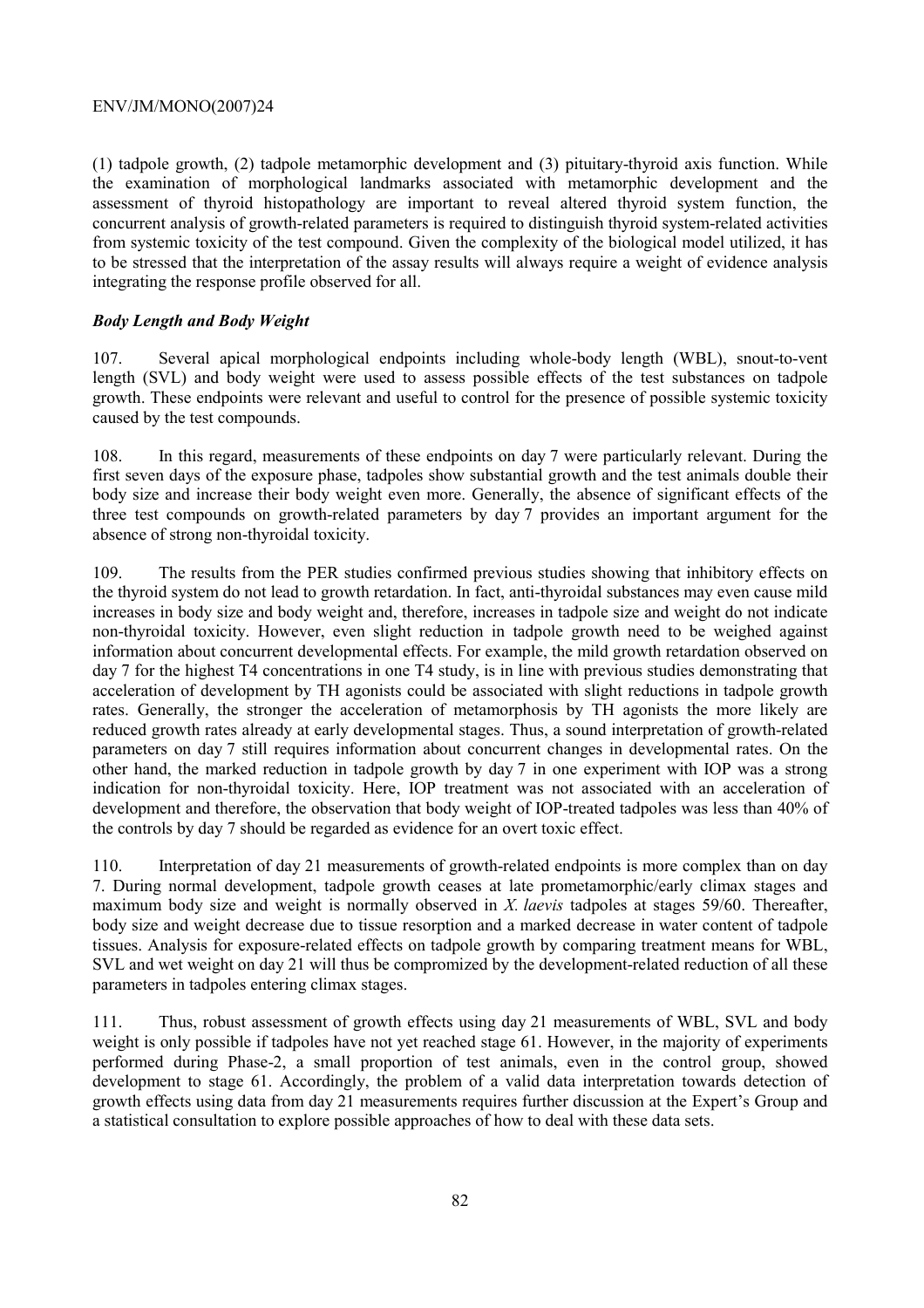# *Hind Limb Length*

112. As outlined before, hind limb morphogenesis is regulated by TH (Brown et al., 2005) and results from validation Phase-1 studies indicated that HLL measurements, particularly when performed on day 7, could increase the sensitivity of the assay towards agonistic activities. This was confirmed in three of the T4 experiments where increases in HLL on day 7 provided the most sensitive endpoint response to detect the agonistic activity of T4. From a mechanistic view, the detection of increased hind limb growth on day 7 provides a diagnostic finding because so far only TH and synthetic agonists (e.g., GC-1) have been shown to cause a precocious initiation and acceleration of hind limb morphogenesis in premetamorphic tadpoles. The sensitivity of HLL measurements on day 7 to detect the effects of IOP and PER was generally low for the concentrations used in Phase-2 studies. However, experiments during Phase-1 using more portent concentrations of TH synthsis inhibitors such as PTU have shown that reduced HLL could already be detected following 7 days of exposure.

113. Determination of HLL on day 21 was useful to detect acceleration of development by T4 in all four T4 studies and to detect inhibition of metamorphosis by PER in two of five studies. In the two PER studies, detection of reduced HLL at the higher PER concentrations was consistent with the observation of retarded development by concurrent stage determination. Notably, reduced HLL was not associated with reduced tadpole size in the PER experiments. Thus, the selective retardation in morphogenesis of a THsensitive tissue such as the hind limbs added evidence for the presence of anti-thyroidal activities by PER.

114. Among the compounds studied in Phase-2, IOP had the most marked effect on hind limb growth. Mean HLL on day 21 was reduced at all IOP concentrations in four of five tests. This finding is consistent with the plausible inhibition of D2 activity in hind limbs by IOP and the reduced generation of local T3 (Brown et al., 2005; Cai and Brown, 2004). However, IOP treatment also caused a slight reduction in WBL at all tested concentrations raising the question whether the reduced HLL might merely reflect the reduction in overall body size. Thus, these observations in the IOP experiments point to the need to identify approaches for normalization of HLL measurements with regard to the overall body size of the test animals. Calculation of ratios for HLL/WBL or HLL/SVL could provide a promising means to achive such a normalization of HLL. The substantial data sets from the Phase-2 studies should be used for model calculations and subsequent statistical re-analyses of the Phase-2 study results.

## *Developmental Stage*

115. Determination of the developmental stage of test animals provides an integrative measure of test substance effects on metamorphosis. It should also be stressed that stage information is an absolute prerequisite for a sound interpretation of all other endpoint responses. Given this, developmental stage determination is a highly relevant core endpoint of the assay.

116. Determination of developmental stage on day 21 was a sensitive endpoint to detect acceleration of metamorphic development in all T4 experiments. Notably, together with morphometric analyses of HLL, stage determination was a more sensitive and diagnostic endpoint to reveal the agonistic activity of T4 than histopathological examination of the thyroid. These results confirm the proposed utility of the amphibian model to sensitively detect agonistic activities by means of monitoring developmental rates of tadpoles. Morphological examination of T4-treated animals further showed that T4 treatment did not disrupt the sequential process of metamorphic development.

117. Developmental stage was a less sensitive endpoint to detect the antithyroidal activity of PER in the tested concentration range. Only two of five experiments revealed significant delay in metamorphic development due to treatment with the highest PER concentrations. In the light of the marked histological changes of thyroid tissue at all tested PER concentrations, these results support the view that alterations in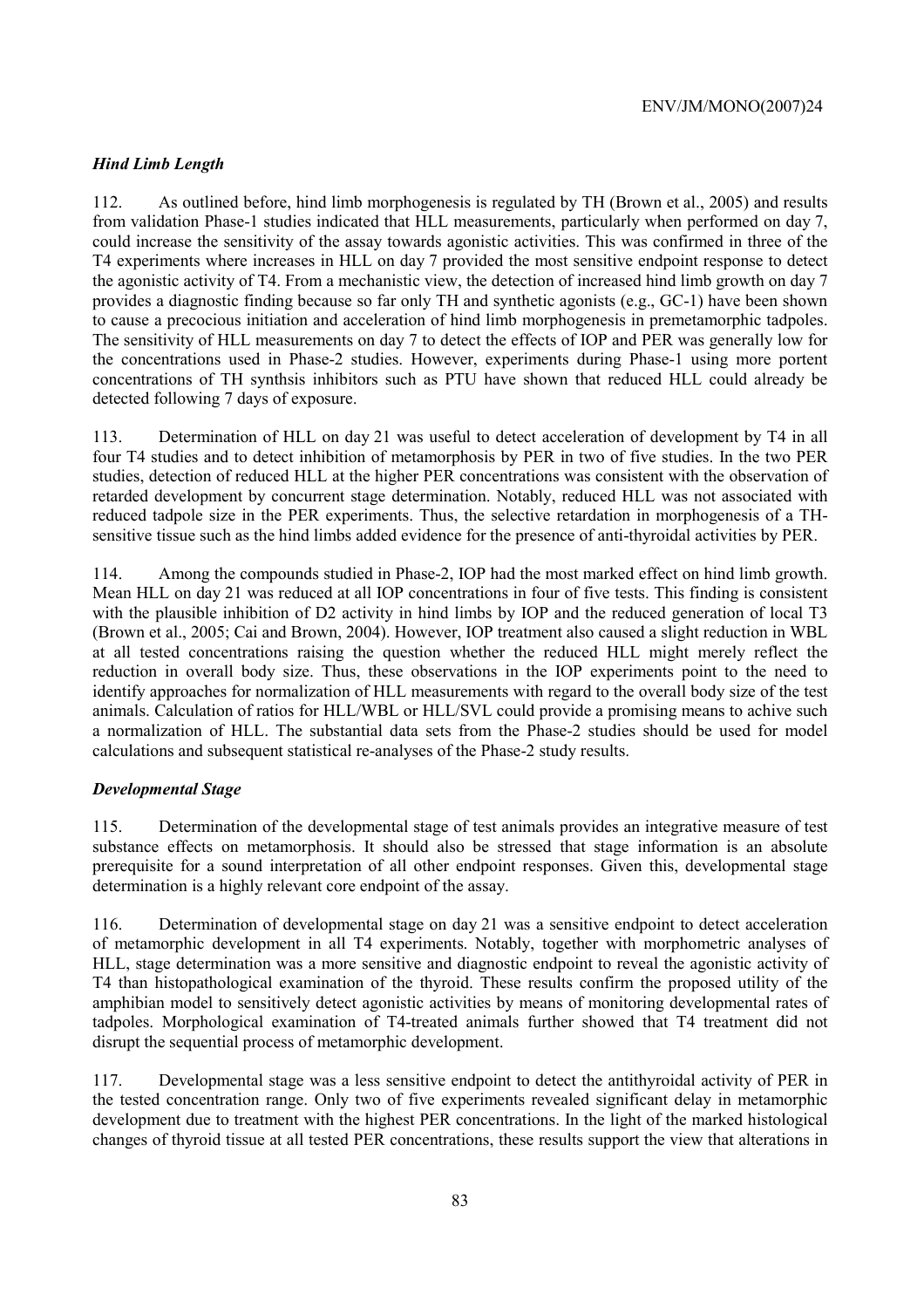development in response to antithyroidal agents might only occur when the capacity of the hypothalamuspituitary-thyroid axis to compensate deficits in thyroid gland function becomes exhausted.

118. Stage determination in the IOP experiments revealed an interesting aspect of this endpoint measurement, namely the detection of disruption of the sequential remodeling of tadpole tissues eventually leading to ansynchronous morphological development. This morphological effect by IOP treatment is consistent with the expected inhibitory activity of IOP on iodothyronine deiodinases in peripheral tissues. Although the developmental abnormalities prevented a precise determination of the developmental stage of test animals, the presence of asynchronous developmental may be considered a diagnostic finding by itself. The latter contention is supported by the finding that the asynchronous development was characterized by developmental heterochrony in remodeling of distinct tissues but not by malformation. However, these results also point to the need to identify criteria and examination approaches to efficiently identify and describe such morphological changes.

# *Thyroid Histopathology*

119. Histopathology of thyroid tissue was relevant and reliable for the detection of anti-thyroidal activities. Thyroid histopathology was clearly the most sensitive endpoint to detect the effects of PER on the thyroid gland. Similar observations were made in Phase-1 experiments with the TH synthesis inhibitor PTU. During Phase-2, consistent histological findings were observed in all PER studies demonstrating the robustness of thyroid histopathology to identify inhibitors of thyroid function in the amphibian metamorphosis model. The demonstration of mild increases in thyroid gland size and mild to moderate follicular hypertrophy following exposure to IOP support the value of thyroid histopathology to detect substances with extrathyroidal modes of action. It should be noted that the improved guidance on histopathological practices and the standardized protocols to examine thyroid tissue sections for exposurerelated alterations enhanced the robustness and sensitivity to detect thyroidal activity in the amphibian metamorphosis assay.

120. Histopathology of thyroid tissue was not relevant for the detection of agonistic activities of T4. Notably, heterogenous responses including mild atrophy as well as mild hypertrophy were observed in different experiments at T4 concentrations that produced clear accelerating effects on metamorphic development. Further, changes in various histological parameters were often not concentration-dependent and specific findings were not reproducible across different experiments. In the case of IOP, however, thyroid histopathology was a relevant endpoint to confirm that the distinct morphological effects caused by IOP were related to changes in thyroid system function.

121. Given the central role of thyroid histopathology as a diagnostic and sensitive endpoint to detect exposure-related alterations in thyroid system function, it is important to consider possible confounding factors that affect the interpretation of this endpoint. The results of the Phase-2 studies indicate that differences in the developmental stage of sampled test organisms need to be carefully integrated in the interpretation of histopathological findings. From the current state of knowledge on histological changes of thyroid tissue during normal development and following exposure to thyroid system-disrupting compounds, the following conclusions can be drawn of how to relate developmental stage information to histological effects patterns.

122. The thyroid gland increases in size during normal development from premetamorphic stage 51 to mid-climax stages 62/63. Furthermore, increases in functional activity of the gland are reflected by distinct changes of various histological markers including an increase in the height of the follicular epithelium and a partial depletion of colloid stores. The latter is indicated by an increase in peripheral vacuolation of the colloid. The severity of changes in the histological appearance of thyroid glands during normal development can vary among laboratories depending on various factors including culture water properties.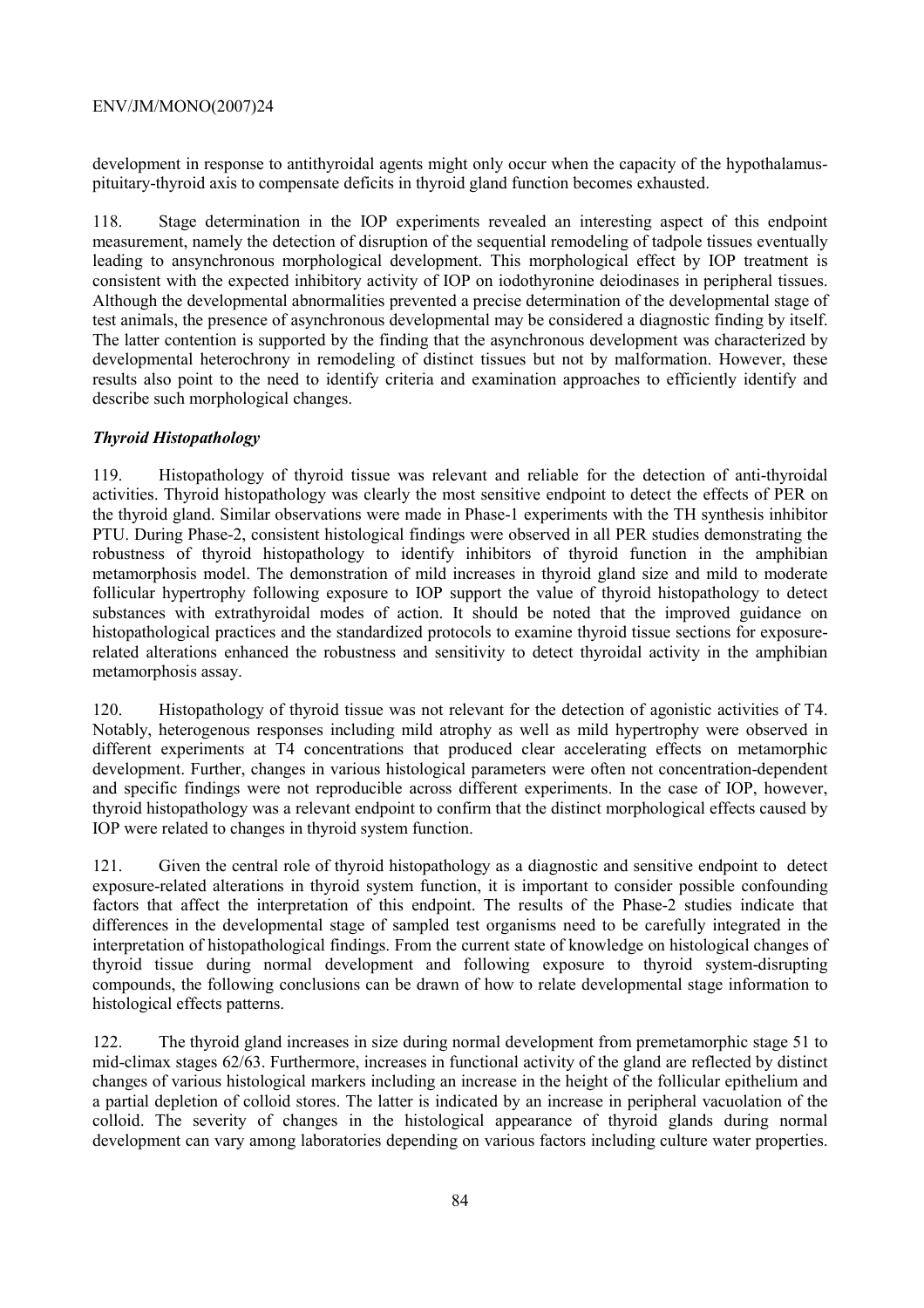Although the influence of the genetic background of test organisms on specific aspects of thyroid gland activity during metamorphosis has not been investigated, it has to be considered a possible factor. Regarding the influence of culture water characteristics, the iodide content as well as background concentrations of goitrogenic substances (e.g., perchlorate, chlorate, nitrate and thiocyanate) should be considered as potent factors affecting on thyroid gland function.

123. A review of results from experiments during Phase-1 and Phase-2 as well as from published studies on the histological characteristics of thyroid glands in *X. laevis* tadpoles revealed that the severity of distinct changes in thyroid histology during normal development can differ across experiments. In most studies, key histological markers such as glandular size, epithelial cell height and colloid content showed only modest differences between stages 57 and 60, particularly when compared to the distinct alterations induced by goitrogen treatment. Thus, developmental stage differences are less likely to distort the interpretation of thyroid histology if the control samples are derived from animals within this range of stages.

124. In contrast, the thyroid of mid-climax and late climax tadpoles often shows a histological profile of enhanced activity with increases in epithelial cell height and partial colloid depletion. The severity of histological changes in climax animals relative to late prometamorphic stages could differ markedly between studies. One extreme case was reported by Saxen et al. (1968), who observed collapsed follicles in control tadpoles at mid-climax stages. Still other studies found only modest changes at climax stages (Opitz et al., 2006).

125. Two examples of the Phase-2 experiments illustrate the problems that arise when tissue samples were taken from climax tadpoles. In the T4 study of lab 1, mild to moderate stimulation of thyroid tissue was observed by histology at the highest T4 concentrations but because T4-treated animals were at advanced stages relative to the controls, it was not possible to distinguish whether the mild hypertrophy was exposure-related or simply due to the advanced stage of the T4 tadpoles. In the IOP study of lab 3, all control samples were from tadpoles at stages 64-65, whereas in the IOP treatments, tadpoles at early to late prometamorphic stages were sampled for histology. The subsequent histopathology indicated thyroid atrophy as an IOP exposure-related effect but integration of the stage information suggests that stage differences are much more plausible to account for the differences in histological appearance of the thyroids.

126. Taken together, these observation do not argue against the utility of thyroid histopathology in the amphibian metamorphosis assay but underline the need that interpretation of thyroid histopathology should integrate information about the developmental stage of test animals.

#### **Summary of Phase-1 and Phase-2 Validation Results**

127. The amphibian metamorphosis assay is intended to provide information on the possible interference of a test substance with thyroid system function and TH action. The study protocol is not as a definitive test to assess the health hazards associated with thyroid system disruption, but is designed to uncover the general capacity of test substances to interfere with the thyroid system. It is designed as a tier I screening assay providing only information about a potential toxicity concern with regard to the thyroid system. The results of the experiments conducted during validation Phase-1 and Phase-2 strongly support the utility of the proposed study protocol for the purpose of detecting thyroid-disrupting substances acting via different modes of action.

128. The primary objective of the Phase I studies was a comparative evaluation of the utility and sensitivity of the two proposed exposure scenarios to detect stimulating and inhibiting effects of thyroid system-disrupting substances on *X. laevis* metamorphosis. For this purpose, exposure was initiated with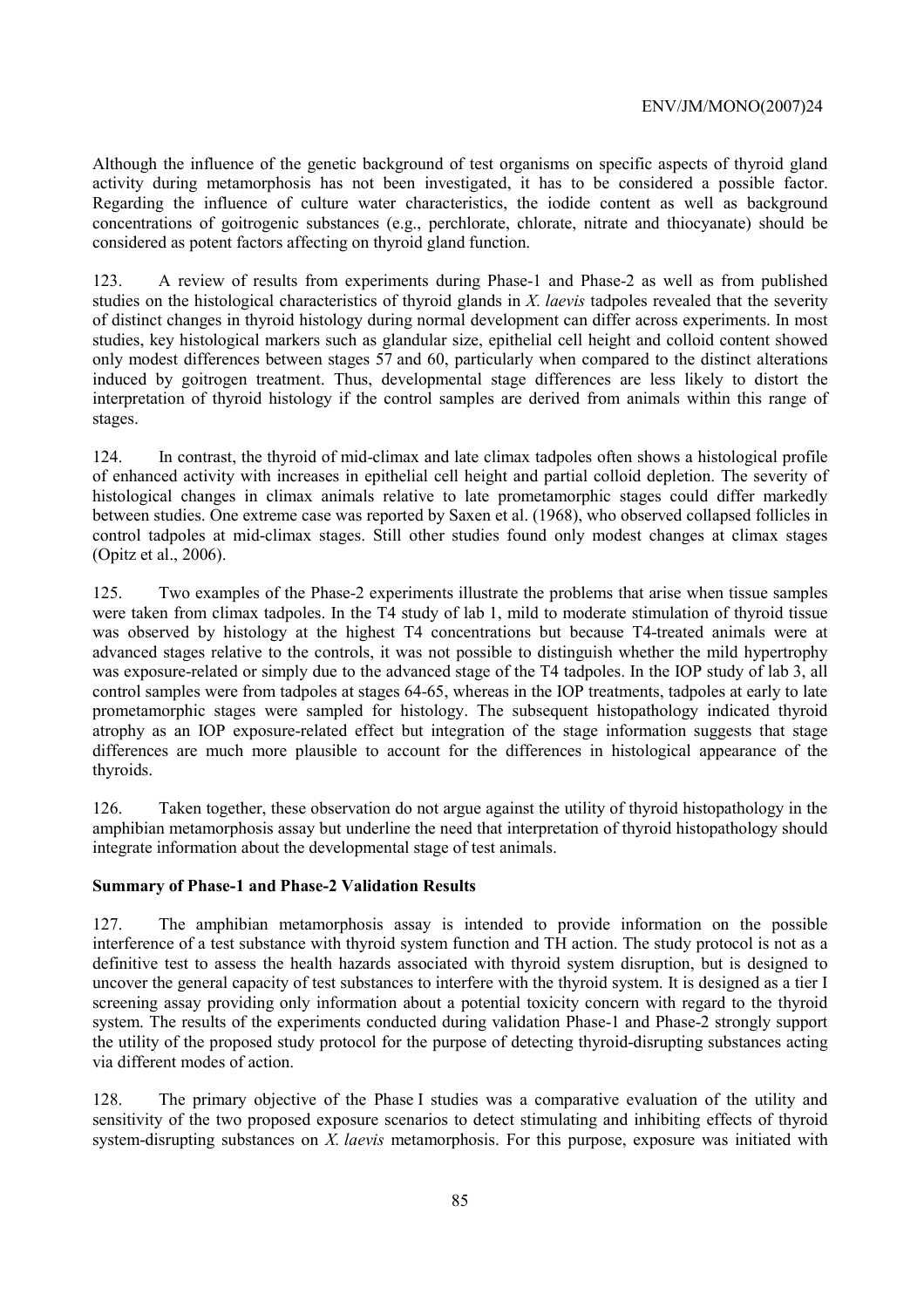*X. laevis* tadpoles at developmental stages 51 and 54, respectively. Exposure of stage 51 tadpoles was continued for a total of 21 days and exposure of stage 54 tadpoles was continued for a total of 14 days. Tadpoles were exposed to 4 different concentrations of the test substance and a dilution water control group. The chemicals included in this testing were 6-propylthiouracil (PTU) and thyroxine (T4). PTU is a well studied chemical known to inhibit thyroid hormone synthesis and T4 is the native prohormone. Test concentrations for both compounds were selected based on the experience of the participating laboratories in conducting related work with *X. laevis*. Prior to the Phase-1 studies, little or no work had been conducted using identical protocols and chemicals among different laboratories. Therefore, another main objective of this work was to evaluate the methodologies of three different laboratories following exposure to identical compounds and to use the outcomes of these studies to:

- 1. propose an array of potential endpoint measurements
- 2. provide guidance for standardized performance of endpoint measurements and
- 3. guide the development of a standardized study protocol.

129. In summary, the Phase-1 studies resulted in remarkably similar outcomes among the different laboratories, despite minor methodological differences. PTU inhibited and T4 accelerated metamorphic development, each in a concentration-dependent manner in experiments conducted in all three labs. The effective concentrations of these chemicals were essentially identical when similar endpoints were considered. Thyroid histopathology was demonstrated to enhance the sensitivity and diagnostic power of the assay. These results suggested that the assay is relatively insensitive to minor methodological differences and constitutes a relatively robust system with potential for use in screening chemicals for thyroid axis disruption. Based on a critical review of Phase-1 results, an improved study protocol for a 21 day assay to be used in a validation Phase-2 study was proposed.

130. Main enhancements to the study protocol for Phase-2 included the use of a flow-through exposure system, use of an optimized experimental design based on statistical consultation and power analyses, further standardization of general test conditions (e.g., flow-rate, temperature, food type) and use of standardized protocols for endpoint measurements (e.g., measurements of apical morphological endpoints, thyroid histopathology. The Phase-2 studies were conducted with three test substances representing model compounds acting via different modes of action on the thyroid system. These compounds included perchlorate (PER), thyroxine (T4) and iopanoic acid (IOP). The results of the Phase-2 studies demonstrated clearly that each of these compounds were detectable as thyroid system-disrupting agents using the proposed study protocol. The Phase-2 studies also showed a differential sensitivity and utility of specific endpoints to detect different modes of action.

131. Combining the results from Phase-1 and Phase-2 studies, the following conclusion can be drawn regarding the capacity of the amphibian metamorphosis assay to detect various modes of thyroid system disruption.

- 1. Agonists of TH action are most sensitively detected by demonstration of accelerated morphological development. Morphometric analyses of hind limb length on day 7 appear to provide the most sensitive endpoint to detect agonist action. Stage determination on day 21 provided a sensitive and robust endpoint to confirm developmental acceleration. Notably, weak agonistic activities are not reliably detected by thyroid histopathology of day 21 tissue samples.
- 2. Inhibitors of thyroid synthesis are sensitively detected by thyroid histopathology of day 21 tissue samples. This was true for inhibitors of iodide uptake (e.g., PER) and inhibitors of iodide organification (e.g., PTU). By using the improved guidance protocols for tissue processing and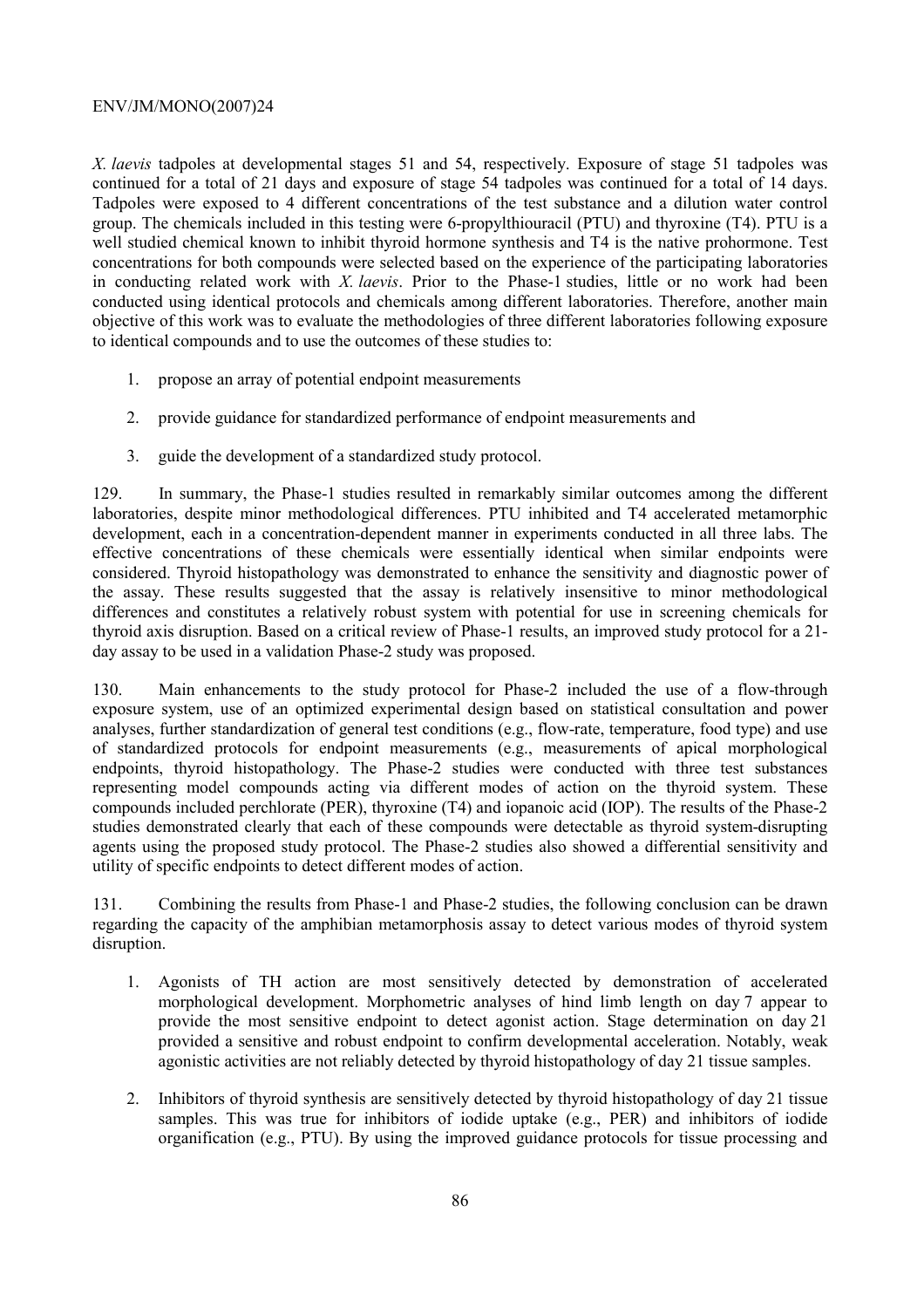histological assessment of tissue sections, concentration-response relationships could be clearly demonstrated for the core histological parameters thyroid gland hypertrophy and folliclular cell hypertrophy/hyperplasia.

3. Modulators of iodothyronine deiodinase activity (e.g., IOP) were detected by their unique effects on morphological development. Consistent with a tissue-specific role of different iodothyronine deiodinases, IOP caused asynchronous morphological development characterized by retarded hind limb development in the presence of advanced developmental remodeling of craniofacial and tail structures. Thyroid histopathology of day 21 tissue samples also a sensitive endpoint in the IOP studies but a definitive demonstration whether inhibition of iodothyronine deiodinases or the high iodide content of IOP were causative for the histological alterations awaits further studies.

132. From the effect patterns observed for the test compounds, it becomes clear that each of the proposed endpoint measurements provided for the overall utility of the test protocol to detect various modes of action. While apical morphological endpoints appear very sensitive to disturbance of peripheral TH action, chemically-induced reductions in circulating TH are most sensitively detected by distinct changes in the histological appearance of the thyroid gland. These conclusion are very much in line with the current concept of thyroid system control of amphibian metamorphosis supporting the validity of the use of this biological model for the purpose of developing a testing tool for thyroid system disruption.

133. Furthermore, the results obtained in the Phase-1 and Phase-2 studies allow for some generalization of the utility of the amphibian metamorphosis assay to detect altered thyroid system function. It can be assumed that, irrespective of the actual mode of action, exposure-related alterations in the thyroid gland's capacity to produce and secrete TH into circulation should become detectable in the amphibian bioassay through histopathology of thyroid tissue. On the other hand, the current knowldege of tissue remodeling during amphibian metamorphosis allows the prediction that exposure-related acceleration of metamorphic development is itself a strong indication for modulation of TH action and can be regarded a diagnostic finding.

## **Proposal of a Decision Logic**

134. The following section is intended to provide logical guidance to assist in the conduct and interpretation of the results of the bioassay (see flow chart in Figure 13). In addition to the steps described below, further discussion at the Expert's Group is required regarding the identification of criteria that define a valid exposure experiment. Such criteria could include a tolerable variability in individual rates of growth and development in the control group, a tolerable deviation of growth rates in the chemical treatments from the control group and a tolerable deviation in developmental stages of individual tadpoles sampled for thyroid histopathology.

## *I1: Chemical information*

This test is based upon an aqueous exposure protocol whereby test chemical is introduced into the test chambers via a flow through system. The purposes for using flow through methods includes: maintenance of desired test chemical concentrations, maintenance of adequate dissolved oxygen concentrations, removal of nitrogenous wastes, fecal material, and residual food, and the removal of potential test chemical metabolites originating from the test organisms. Flow through methods, however, introduce constraints on the types of chemicals that can be tested, as determined by the physicochemical properties of the compound. Therefore, prior to using this protocol, baseline information about the chemical should be obtained that is relevant to determining the testability. Common characteristics which indicate that the chemical may not be testable include: high octanol water partitioning coefficients (log Kow), high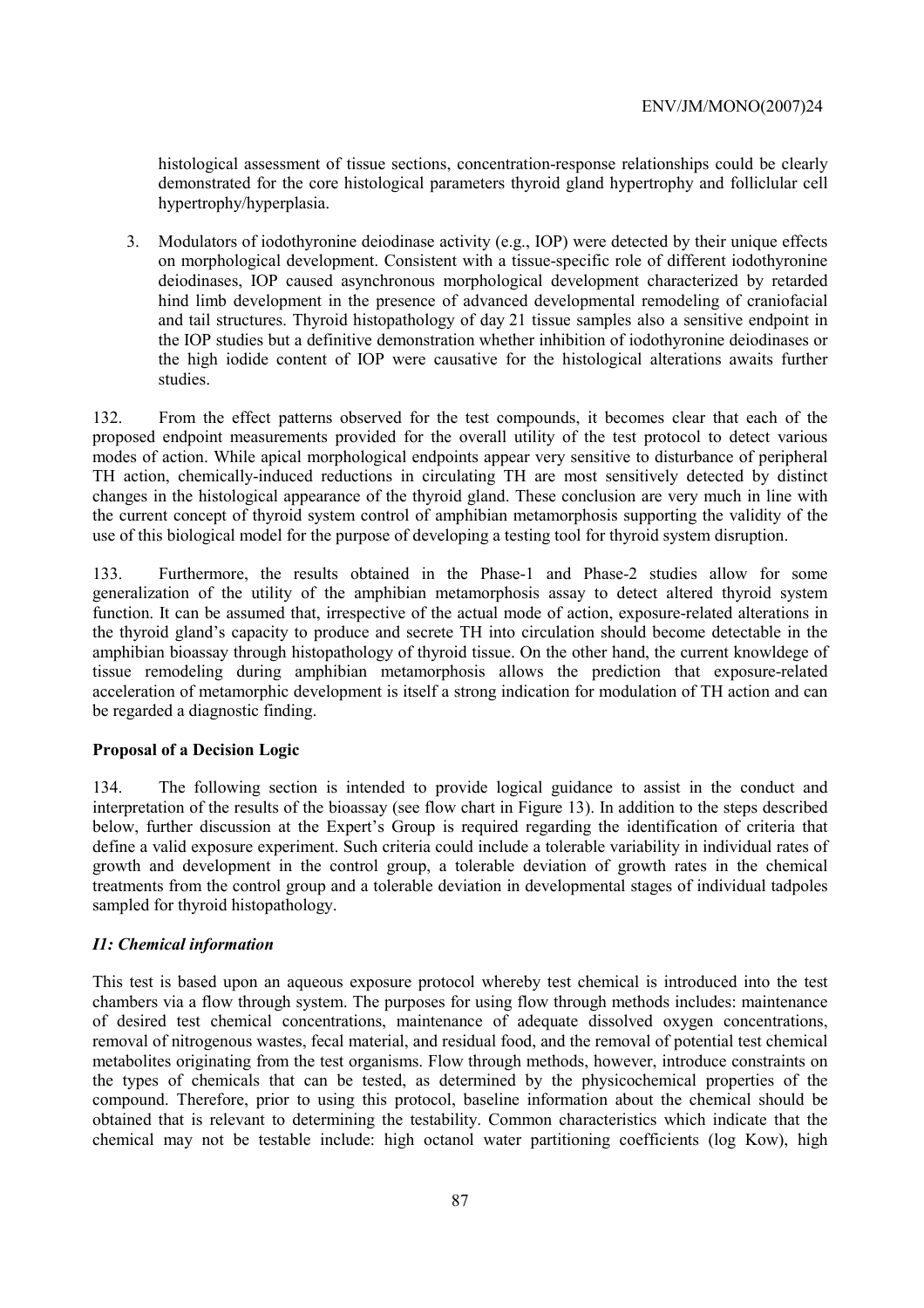volatility, susceptibility to hydrolysis, and susceptibility to photolysis under ambient laboratory lighting conditions. Other factors may also be relevant to determining testability and should be determined on a case by case basis.

# *D1: Testability*

Information from I1 should be used to determine testability. If an efficacious test is not possible for the chemical, then the negative default is to T1.

# *T1: Do not test*

Chemical is not suitable for testing using this protocol.

## *P1: Conduct test*

If the outcome of D1 is yes, then the test can be conducted according to the protocol.

## *D2: Advanced development*

Advanced development can be evaluated in one of two ways. First, the general developmental stage can be evaluated using the standardized approach detailed in NF. Second, specific morphological features may be quantified, such as hind limb length, whose length is positively associated with agonistic effects on the thyroid hormone receptor. If statistically significant advances in development occur, then the test indicates that the chemical is thyroid active (T2). If development is not advanced, then the toxicity of the compound should be evaluated (D3).

## *T2: Thyroid active*

Advanced development is only known to occur through effects which are thyroid hormone related. These may be peripheral tissue effects such as direct interaction with the thyroid hormone receptor (such as with T4) or effects which alter the circulating thyroid hormone levels. In either case, this is considered sufficient evidence to indicate that the chemical has thyroid activity. Results from Phase-1 and Phase-2 experiments indicate that thyroid histopathology based on day 21 tissue samples does not provide a sensitive and relevant endpoint to confirm agonistic activities.

## *D3: Toxicity*

Evaluation of non-thyroidal toxicity is an essential element of the test to reduce the probability of false positive outcomes. Excessive mortality, of course, is an obvious indication that other toxic mechanisms are occurring. Similarly, reductions in growth, as determined by wet weight and/or organism length, also indicate non-thyroidal toxicity. Apparent increases in growth are commonly observed with compounds that negatively effect normal development. Consequently, larger animals do not indicate non-thyroidal toxicity. Other endpoints may also be considered here, including: edema, hemorrhagic lesions, lethargy, reduced food consumption, erratic/altered swimming behavior, etc. If the compound elicits clear signs of overt toxicity, then the compound is considered apparently thyroid inactive (T3) even if there is an accompanying retardation in development. The rationale for this decision is that overt toxicity is likely to retard development through non-thyroidal actions, such as interference with normal metabolism and physiology, reduced feeding, and other toxicity related complications. If no overt toxicity is observed, then histopathology of the thyroid gland is indicated (P2). Further guidance will be required to distinguish between what should be considered signs of overt toxicity and what characterizes a rather modest retardation of growth that will not immediately lead to step T3.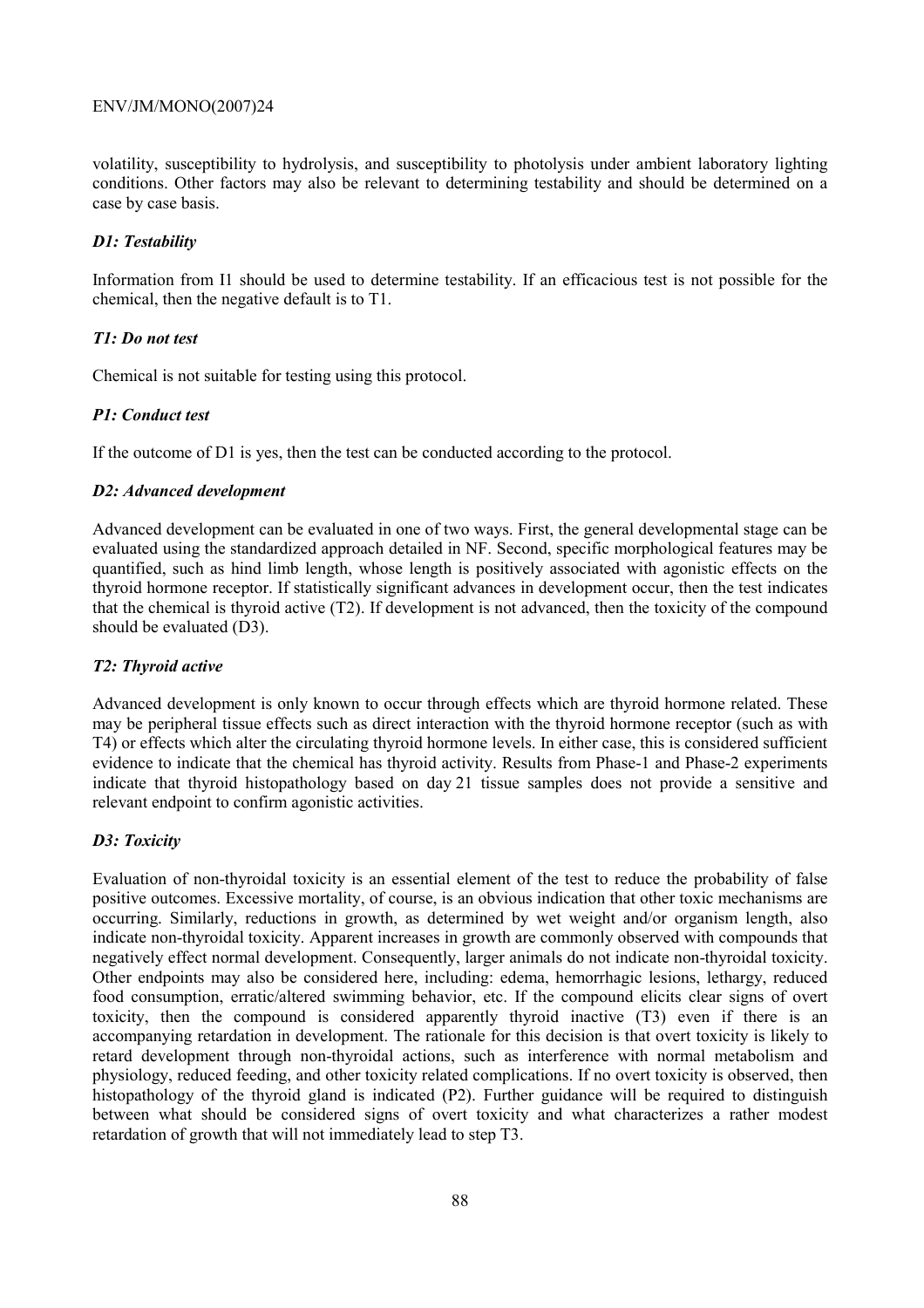

**Figure 13. Flow chart describing the proposal of a decision logic for the conduct and the interpretation of the amphibian metamorphosis assay** 

Footnote to D3: In a multi-dose study, those dose groups without overt toxicity may be used to evaluate the thyroid and thyroid- sensitive endpoints. If an unconfounded dose group is not available, then the study should be rerun.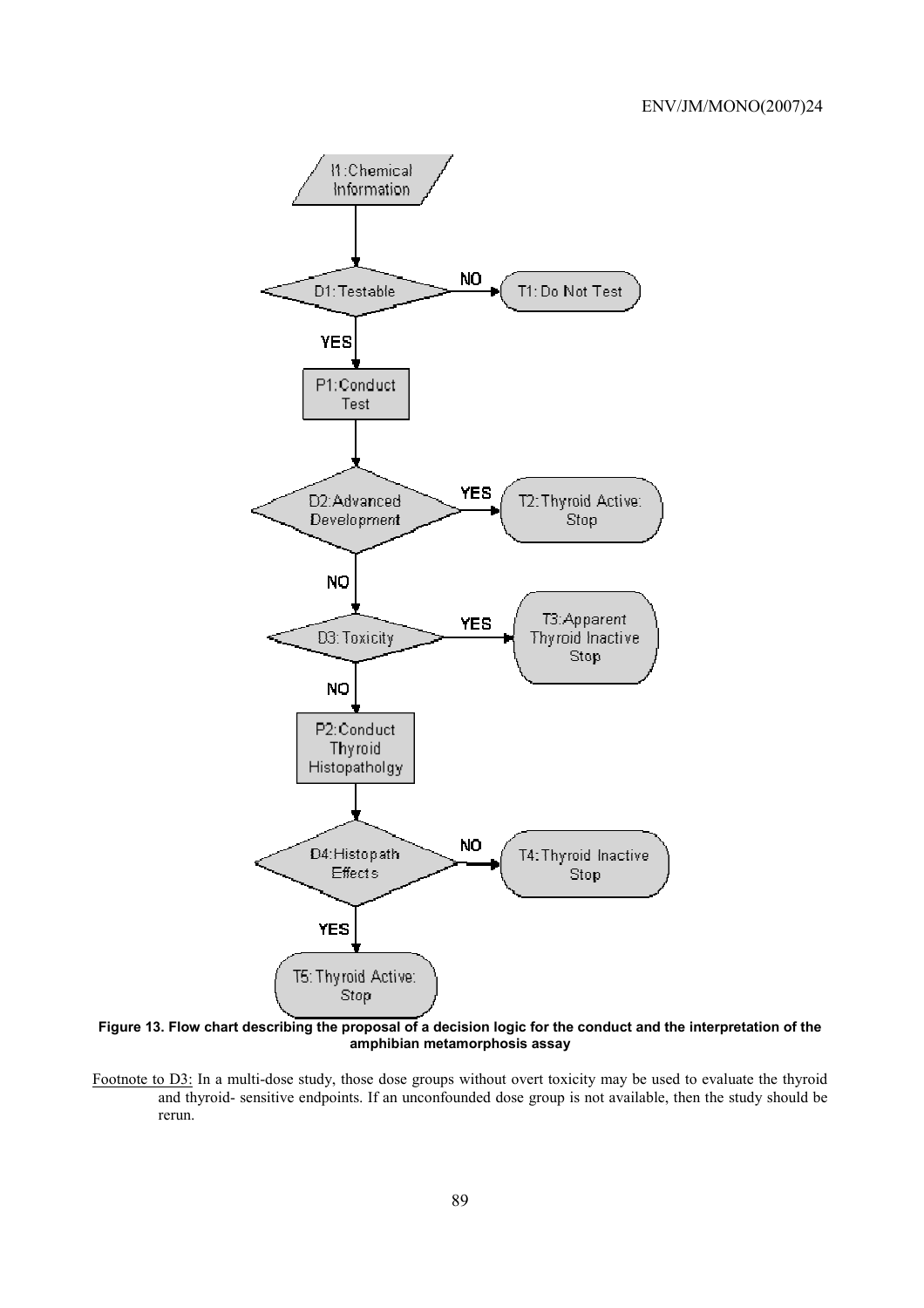# *T3: Apparent thyroid inactive*

Apparent thyroid inactivity is based on the confounding effects of overt toxicity. This does not indicate that the compound has no thyroidal effects, but is an operational definition.

## *P2: Conduct thyroid histopathology*

If the chemical does not cause overt toxicity and does not accelerate development, then histopathology of the thyroid gland should be evaluated using the appropriate guidance document. This analysis needs to be conducted whether or not the chemical retards development or has no effect on development. Developmental retardation, in the absence of toxicity, is a strong indicator of anti-thyroid activity, but the developmental stage analysis is less sensitive and less diagnostic than the histopathological analysis of the thyroid gland. Therefore, conducting histopathological analyses of the thyroid glands is required at this point.

# *D4: Histopathological effects*

Histopathology of the thyroid glands is the most sensitive and diagnostic endpoint in this assay. Effects on thyroid histology have been demonstrated in the absence of developmental effects, as noted earlier. If changes in thyroid histopathology of the thyroid occur, then the chemical is considered to be thyroid active (T5). If no changes are observed in thyroid histopathology, then the chemical is considered to be thyroid inactive (T4). The rationale for this decision point is that the thyroid gland is under the influence of TSH and any chemical which alters circulating thyroid hormone sufficiently to alter TSH secretion will result in histopathological changes in the thyroid gland. Various modes and mechanisms of action can alter circulating thyroid hormone. So, while this endpoint is indicative of a thyroid related effect, it is insufficient at determining which mode or mechanism of action is related to the response.

## *T4: Thyroid inactive*

This is the final determination that the chemical on test has no detectable effects on the thyroid pathway.

## *T5: Thyroid active*

This is the final determination that the chemical on test effects the thyroid pathway.

# **CONCLUSION**

135. In conclusion, the validation programme for the amphibian metamorphosis assay successfully achieved the goal of demonstrating the ability of the proposed study protocol to detect thyroid system disrupters. The Phase-1 and Phase-2 studies could clearly show that the proposed combination of different apical morphological endpoint measurements with thyroid histopathology provides for a a highly sensitive and reproducible test method to detect a wide array of modes and mechanisms of action that disrupt thyroid system function. The response profiles of the various endpoints were different for the individual test substances but reproducible across laboratories. The changes in specific endpoints caused by each of the test substances were in close agreement with the expected modes of action. The Phase-2 results support the inclusion of the proposed endpoints as useful and relevant for a protocol of the amphibain metamorphosis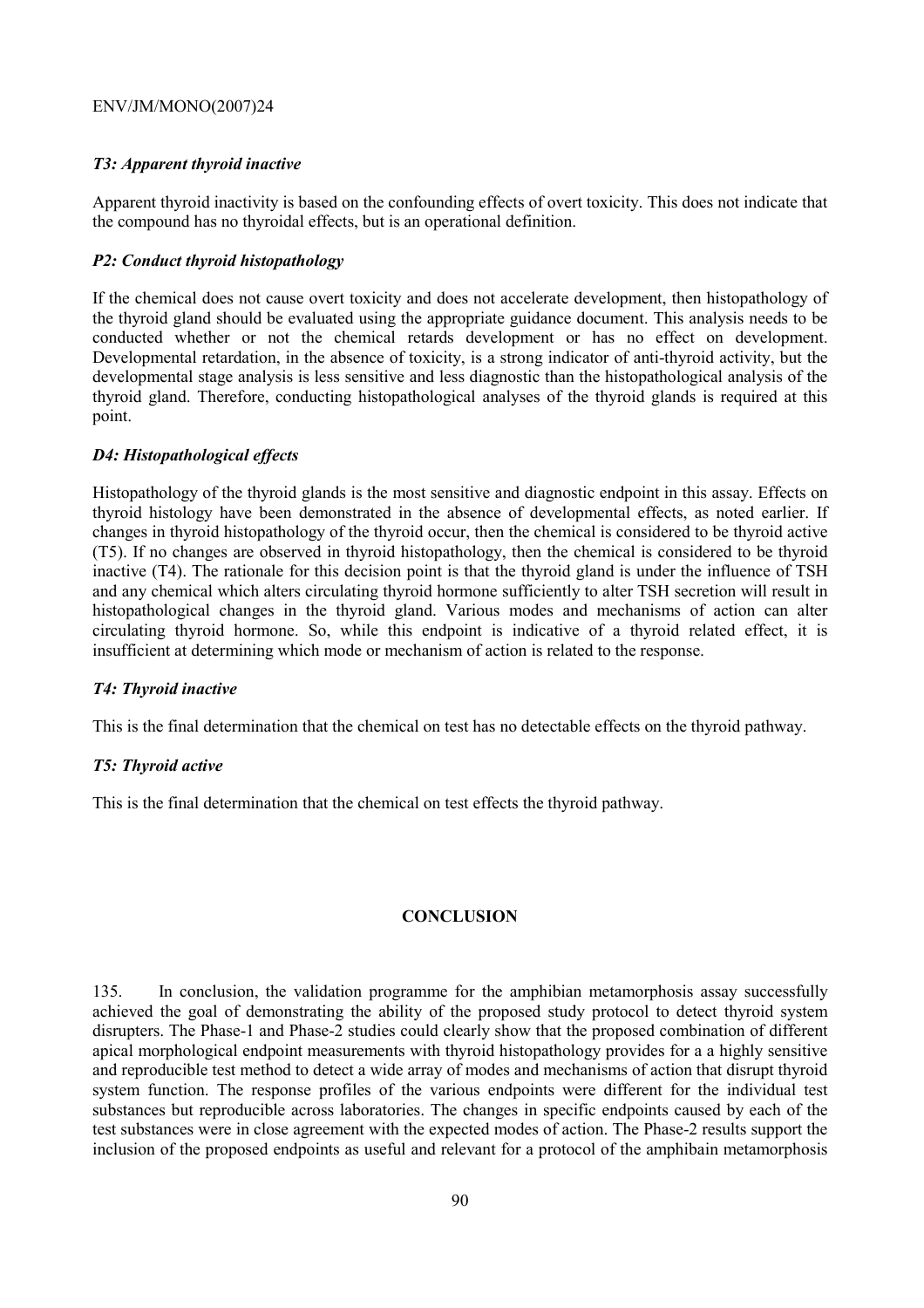assay. The discussion of Phase-1 and Phase-2 results culminated in a proposal for a decision logic for the conduct and interpretation of the assay.

136. The Phase-2 results indicate that some further work is necessary to identify appropriate approaches for the analysis of data from several endpoint measurements. Specific problems include the need for a normalization of HLL for differences in body size, the appropriate consideration of interindividual differences in developmental stage during analysis and interpretation of day 21 measurements of growth-related parameters and histopathological findings. The Phase-2 results suggest that additional statistical consultation and discussion within the Expert Group for Amphibian testing to resolve some of these issues has merit. In addition, further optimization and standardization of the study protocol is required to reduce the existing inter-laboratory differences in tadpole growth and development. A major aspect in this regard is a further standardization of the feeding regime.

## **INVESTIGATION OF THE POWER PROPERTIES OF IMPORTANT ENDPOINTS OF THE AMPHIBIAN METAMORPHOSIS ASSAY**

137. This section provides a short overview of the power properties of the developmental stage and hind-limb length endpoints, under the conditions (or close to the conditions) of the Phase 2 experimental design. Several other power studies were run with variations of the Phase 2 experimental test design, and are not presented here to keep this section concise. When improvement of power properties is desirable, solutions were proposed (e.g. for development stage). The increase of power versus the technical feasibility of these improvements and the resources involved are not discussed in this section, but remain for discussion for drafting a Test Guideline in the future.

#### **Development stage endpoint**

138. The following tables present the power simulations for the development stage endpoint under the conditions of the assay as it was performed in Phase 2. As the percent change to be detected increases, the power also increases; thus it is important to know the size of the effect to be detected. In the case of the development stage endpoint, a change of 5% corresponds to a shift of approximately 3 stages.

139. Williams and Dunnett tests are shown but should be ignored (violate requirements of tests, because of the non-normality of development stage data). The Mann Whitney tests with a Bonferroni-Holm adjustment to the p-values proved to have extremely low power when there are three or fewer replicates, but has reasonable power with four or more replicates per treatment.

140. Generally, the Jonckheere-Terpstra test demonstrates the most acceptable power properties (shaded cells); an effect should be detected at the highest dose in 61% of the cases simulated using the Phase 2 test design.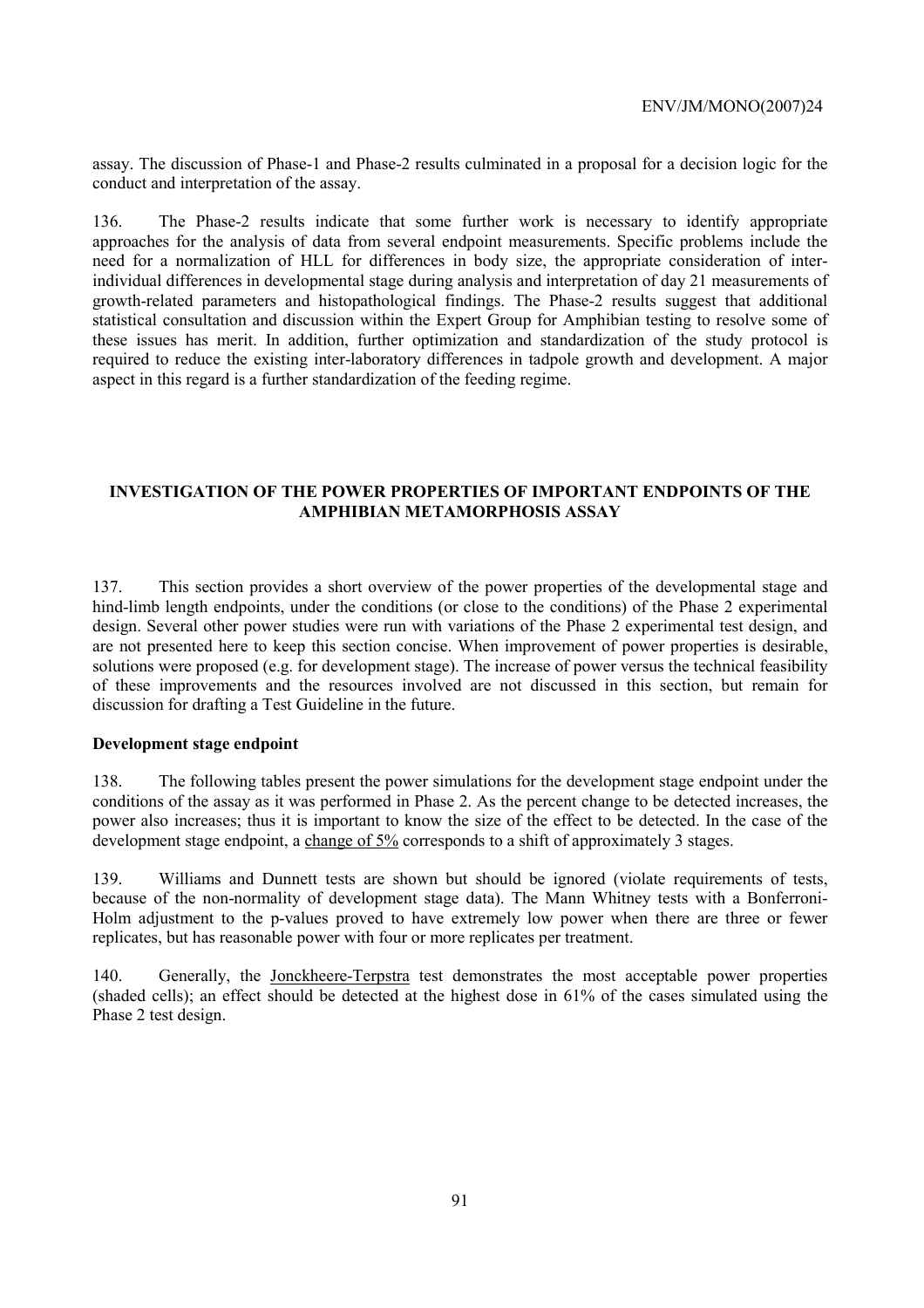#### **Power to detect an effect at Dose 3 (second highest concentration: doses are 0, 1, ,2 ,3 ,4), equal allocation of reps**

| Statistical test | Percent change to be detected |     |     |  |  |  |
|------------------|-------------------------------|-----|-----|--|--|--|
|                  | 5%                            | 10% | 20% |  |  |  |
| Dunn             | 12                            | 33  | 82  |  |  |  |
| <b>Dunnett</b>   | 35                            | 82  | 100 |  |  |  |
| Jonckh-Terpst.   |                               | 92  | 100 |  |  |  |
| Mann Whitney     |                               |     | 100 |  |  |  |
| Williams         |                               |     |     |  |  |  |

**5** doses (4 concentrations+control); Sample size n=15; Replicates= 4 (equal allocation)

#### **Power to detect an effect at Dose 4 (highest concentration: doses are 0, 1, ,2 ,3 ,4)**

**5** doses (4 concentrations+control); Sample size n=15; Replicates= 4 (equal allocation)

| Statistical test | Percent change to be detected |     |     |  |  |
|------------------|-------------------------------|-----|-----|--|--|
|                  | 5%                            | 10% | 20% |  |  |
| Dunn             | 26                            | 80  | 100 |  |  |
| <b>Dunnett</b>   | 37                            | 92  | 100 |  |  |
| Jonckh-Terpst.   | 61                            | 98  | 100 |  |  |
| Mann Whitney     |                               | 10  | 28  |  |  |
| Williams         |                               |     |     |  |  |

141. The power of the test for this endpoint could be improved by the following amendments to the experimental design (for example for the Jonckheere test):

- 6-dose design (Control+5 concentrations)
	- 5 reps of 5 subjects (85% and 98% power to detect 5% change at Dose 3 and at Dose 5 respectively)
	- − 3 reps of 10 subjects (76% and 93% power to detect 5% change at Dose 3 and Dose 5 respectively)
- 5-dose design (Control+4 concentrations)
	- − 6 reps of 15 subjects (74% and 76% power at Dose 3 and Dose 4 respectively)
	- − 5 reps of 20 subjects (70% and 73% power at Dose 3 and Dose 4 respectively)

#### **Hind-limb length endpoint**

142. Hind-limb length is a continuous value, unlike development stage data, and is normally distributed. This endpoint is mainly used for the detection of agonistic effects and measured at day 7 of exposure. The size of the effect measured is about a 50% increase (i.e. from about 2.4 mm to 3.6 mm) of the hind-limb length when the tadpole is exposed to a thyroid hormone agonist.

143. No power simulation is available for the type of experiment run in Phase 2, i.e. for 5 doses. However, power simulation was made for the experiments with 4 doses and with 6 doses.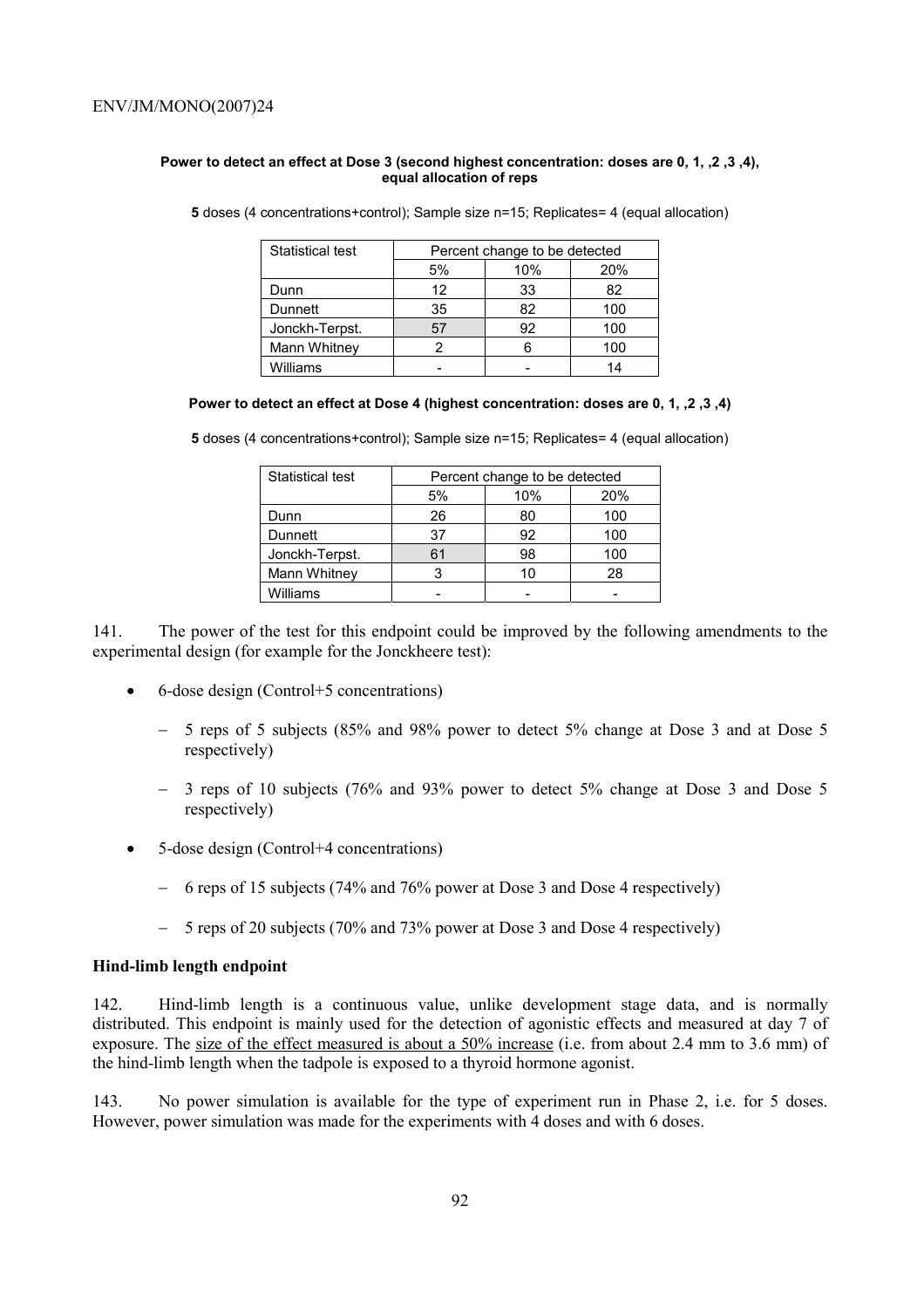144. Generally, the Jonckheere-Terpstra test demonstrates good power properties (shaded cells).

#### **Power to detect an effect at Dose 3 (highest concentration: doses are 0, 1, ,2 ,3)**

**4** doses (3 concentrations+control); Sample size n=5; Replicates= 4 (equal allocation)

| Statistical test | Percent change to be detected |     |     |     |     |  |
|------------------|-------------------------------|-----|-----|-----|-----|--|
|                  | 10%                           | 20% | 30% | 40% | 50% |  |
| Dunn             |                               | 17  | 35  | 58  |     |  |
| Dunnett          |                               | 22  | 44  | 68  |     |  |
| Jonckh-Terpst.   | 16                            | 38  | 62  | 83  | 94  |  |
| Mann Whitney     |                               | 14  | 28  |     | 66  |  |
| Williams         | 16                            | 35  | 59  |     | 93  |  |

#### **Power to detect an effect at Dose 5 (Highest concentration: doses are 0, 1, ,2 ,3 ,4, 5)**

**6** doses (5 concentrations+control); Sample size n=5; Replicates= 4 (equal allocation)

| Statistical test | Percent change to be detected |     |     |     |     |  |
|------------------|-------------------------------|-----|-----|-----|-----|--|
|                  | 10%                           | 20% | 30% | 40% | 50% |  |
| Dunn             |                               | 16  | 35  | 57  |     |  |
| Dunnett          |                               | 26  | 54  | 82  | 95  |  |
| Jonckh-Terpst.   | 21                            | 52  | 80  | 94  | 99  |  |
| Mann Whitney     |                               |     |     |     |     |  |
| Williams         |                               |     |     |     |     |  |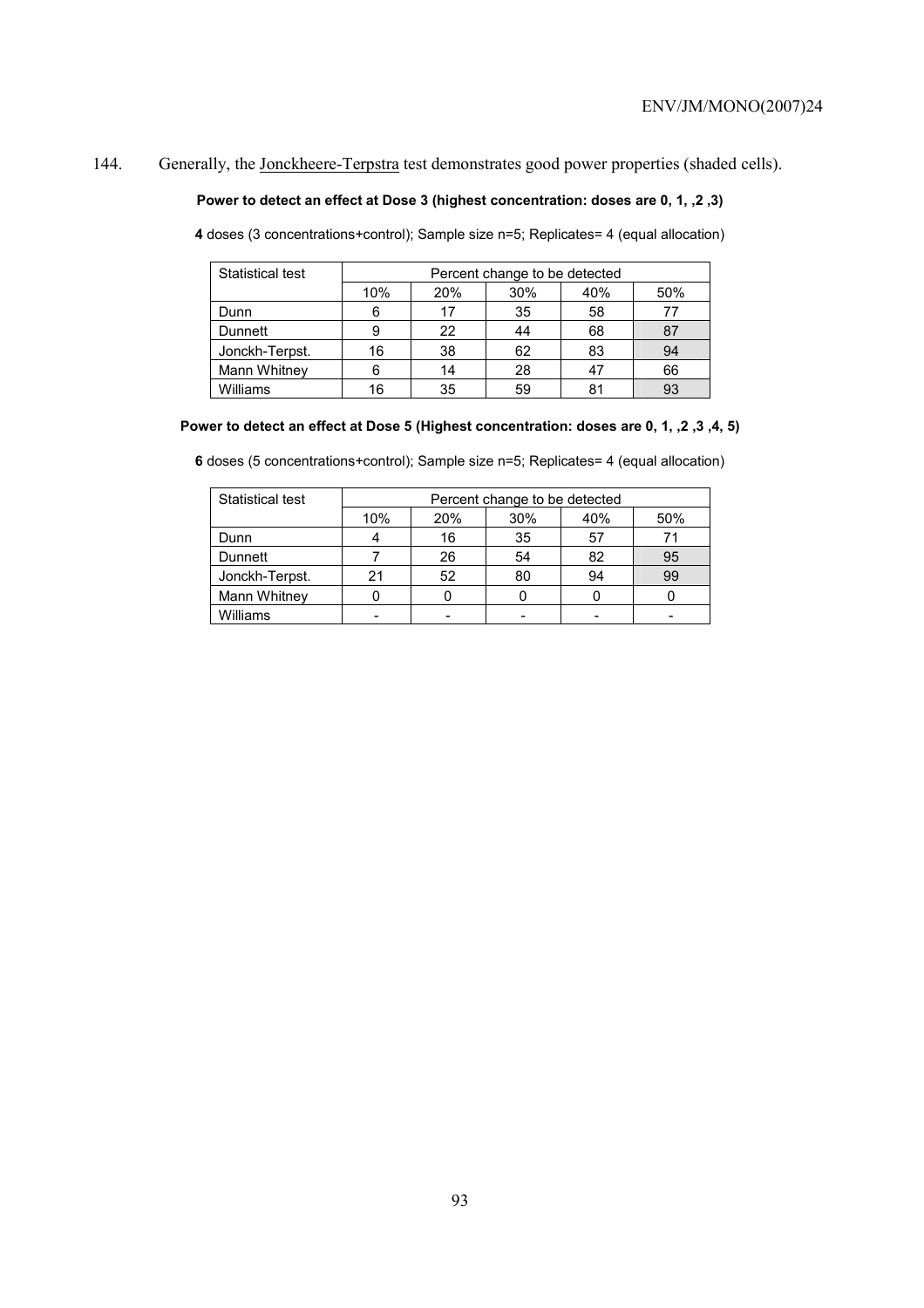#### **REFERENCES**

- Brucker-Davis, F. (1998): Effects of environmental synthetic chemicals on thyroid function. Thyroid 8, 827-856
- Becker, K.B., Stephens, K.C., Davey, J.C., Schneider, M.J. and Galton, V.A. (1997): The type 2 and type 3 iodothyronine deiodinases play important roles in coordinating development in *Rana catesbeiana* tadpoles. Endocrinol. 138, 2989-2997
- Bianco, A.C., Salvatore, D., Gereben, B., Berry, M.J. and Larsen, P.R. (2002): Biochemistry, cellular and molecular biology, and physiological roles of the iodothyronine selenodeiodinases. Endocr. Rev. 23, 38-89
- Braga, M. and Cooper, D.S. (2001): Oral cholecystographic agents and the thyroid. J. Clin. Endocrinol. Metab. 86, 1853-1860
- Brown, D.D. (2005): The role of deiodinases in amphibian metamorphosis. Thyroid 15, 815-821
- Cai, L. and Brown, D.D. (2004): Expression of type II iodothyronine deiodinase marks the time that a tissue responds to thyroid hormone-induced metamorphosis in *Xenopus laevis*. Dev. Biol. 266, 87-95
- Colborn, T. (2002): Clues from wildlife to create an assay for thyroid system disruption. Environ. Health Perspect. 110 (Suppl. 3), 363-367
- Degitz, S.J., Holcombe, G.W., Flynn, K.M., Kosian, P.A., Korte, J.J., and Tietge, J.E. (2005): Progress towards development of an amphibian-based thyroid screening assay using *Xenopus laevis*. Organismal and thyroidal responses to the model compounds 6-propylthiouracil, methimazole, and thyroxine. Toxicol. Sci. 87, 353-364
- Dohan, O., De la Vieja, A., Paroder, V., Riedel, C., Artani, M., Reed, M., Ginter, C.S. and Carrasco, N. (2003): The sodium/iodide symporter (NIS): characterization, regulation, and medical significance. Endocr. Rev. 24, 48-77
- Galton, V.A. and Hiebert, A. (1988): The ontogeny of iodothyronine 5'-monodeiodinase activity in *Rana catesbeiana* tadpoles. Endocrinol. 122, 640-645
- Goleman, W.L., Carr, J.A. and Anderson, T.A. (2002): Environmentally relevant concentrations of ammonium perchlorate inhibit thyroid function and alter sex ratios in developing *Xenopus laevis*. Environ. Toxicol. Chem. 21, 590-597
- Huang, H.C., Cai, L.Q., Remo, B.F. and Brown, D.D. (2001): Timing of metamorphosis and the onset of the negative feedback loop between the thyroid gland and the pituitary is controlled by type II iodothyronine deiodinase in *Xenopus laevis*. Proc. Natl. Acad. Sci. USA 98, 7348-7353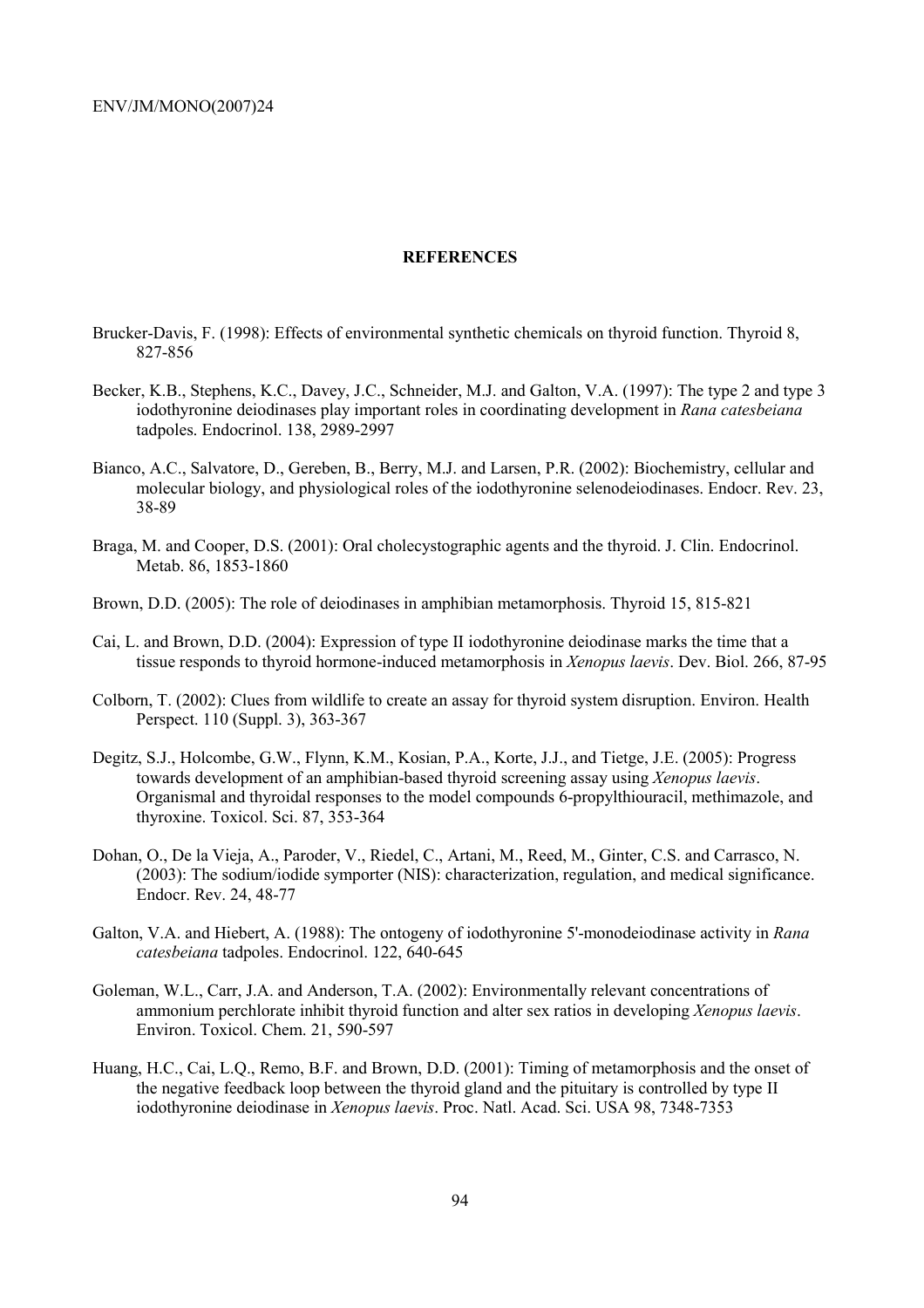- Kanno, J., Goda, Y., Sato, K., Yoshihira, K. and Hayashi, Y. (1995): FD&C Red No. 105 (Rose Bengal B) neutralizes the thyroid tumor promoting effect of iodine-deficient diet in rats. Toxicology 99, 107- 113
- Kanno, J., Onodera, H., Furuta, K., Maekawa, A., Kasuga, T., and Hayashi, Y. (1992): Tumor-promoting effects of both iodine deficiency and iodine excess in the rat thyroid. Toxicol. Pathol. 20, 226-235
- Kawahara, A., Gohda, Y. and Hikosaka, A. (1999): Role of type III iodothyronine 5-deiodinase gene expression in temporal regulation of *Xenopus* metamorphosis. Dev. Growth Diff. 41, 365-373
- Köhrle, J. (1996): Thyroid hormone deiodinases: a selenoenzyme family acting as gate keepers to thyroid hormone action. Acta Med. Austriaca 23, 17-30
- Kühn, E.R., Mol, K.A. and Darras, V.M. (1993): Control strategies of thyroid hormone monodeiodination in vertebrates. Zool. Sci. 10, 873-885
- Kuiper, G.G., Klootwijk, W., Morvan, D.G., Destree, O., Darras, V.M., Van der Geyten, S., Demeneix, B., and Visser, T.J. (2006): Characterization of recombinant *Xenopus laevis* type I iodothyronine deiodinase: substitution of a proline residue in the catalytic center by serine (Pro132Ser) restores sensitivity to 6-propyl-2-thiouracil. Endocrinology 147, 3519-3529
- Lynn, W.G. and Dent, J.N. (1960): The action of various goitrogens in inhibiting localization of radioiodine in the thyroid and thymus glands of larval tree frogs. Biol. Bull. 118, 430-438
- Markou, K., Georgopoulos, N., Kyriazopoulou, V., and Vagenakis, A. G. (2001): Iodine-Induced hypothyroidism. Thyroid 11, 501-510
- Mitsui, N., Fujii, T., Miyahara, M., Oka, T., Kashiwagi, A., Kashiwagi, K., Hanada, H., Urushitani, H., Santo, N., Tooi, O. and Iguchi, T. (2005): Development of metamorphosis assay using *Silurana tropicalis* for the detection of thyroid system-disrupting chemicals. Ecotoxicol. Environ. Saf. 64, 281-287
- Nieuwkoop, P.D. and Faber, J. (1994): Normal Table of *Xenopus laevis* (Daudin). Garland, New York.
- Norris, D.O. and Platt, J.E. (1973): Effects of pituitary hormones, melatonin, and thyroidal inhibitors on radioiodide uptake by the thyroid glands of larval and adult tiger salamanders, *Ambystoma tigrinum*  (Amphibia: Caudata). Gen. Comp. Endocrinol. 21, 368-376
- Opitz, R., Braunbeck, T., Bogi, C., Pickford, D. B., Nentwig, G., Oehlmann, J., Tooi, O., Lutz, I., and Kloas, W. (2005): Description and initial evaluation of a *Xenopus* metamorphosis assay for detection of thyroid system-disrupting activities of environmental compounds. Environ. Toxicol. Chem. 24, 653-664
- Opitz, R., Hartmann, S., Blank, T., Braunbeck, T., Lutz, I., and Kloas, W. (2006): Evaluation of Histological and Molecular Endpoints for Enhanced Detection of Thyroid System Disruption in *Xenopus laevis* Tadpoles. Toxicol. Sci. 90, 337-348
- Paire, A., Bernier-Valentin F, Rabilloud R, Watrin C, Selmi-Ruby S, Rousset B. (1998): Expression of alpha- and beta-subunits and activity of  $Na<sup>+</sup>K<sup>+</sup> ATP$  as in pig thyroid cells in primary culture: modulation by thyrotropin and thyroid hormones. Mol. Cell. Endocrinol. 146, 93-101